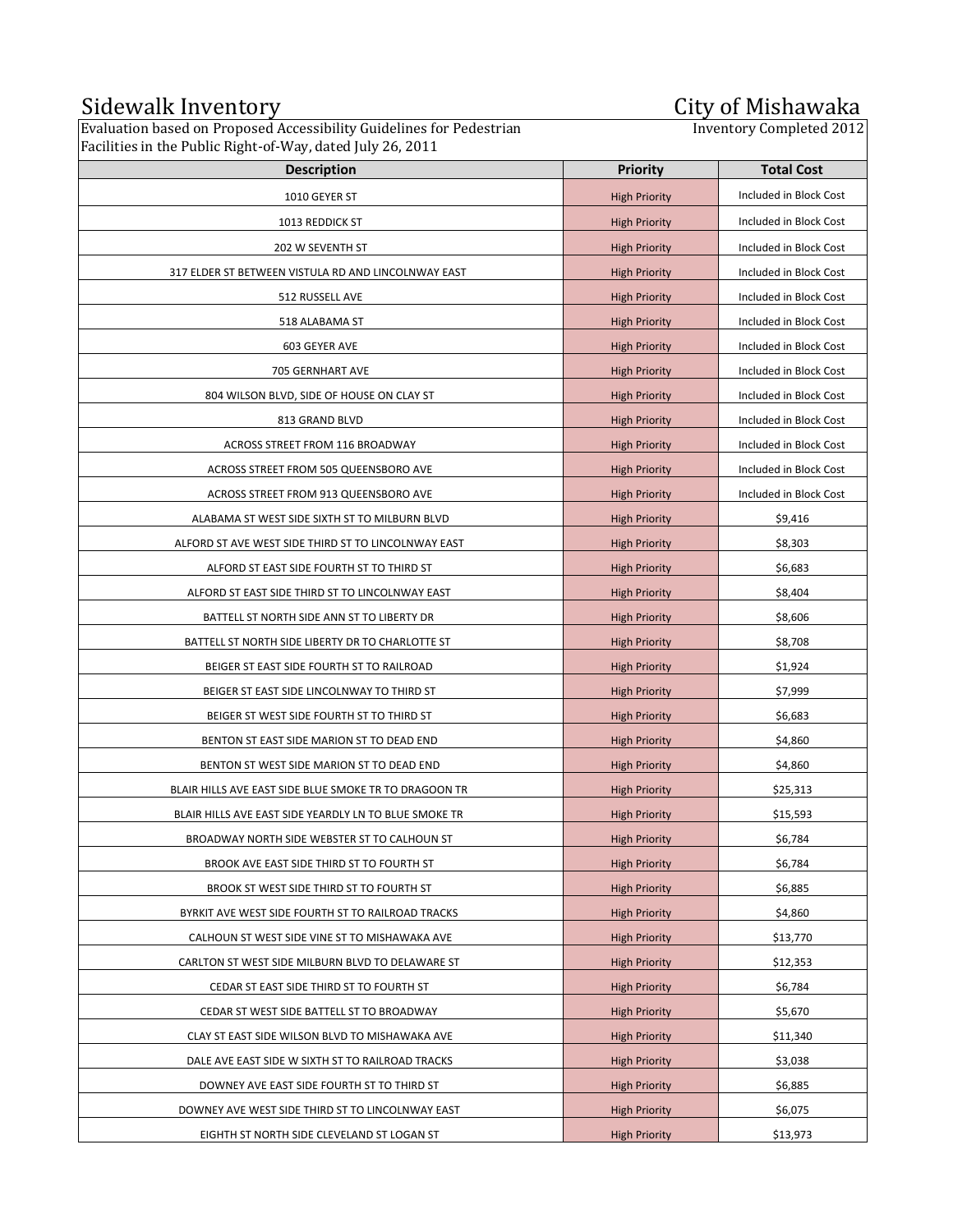| <b>Description</b>                                     | <b>Priority</b>      | <b>Total Cost</b> |
|--------------------------------------------------------|----------------------|-------------------|
| EIGHTH ST NORTH SIDE MAIN ST TO UNION ST               | <b>High Priority</b> | \$19,440          |
| EIGHTH ST NORTH SIDE SPRING ST TO WEST ST              | <b>High Priority</b> | \$13,770          |
| EIGHTH ST SOUTH SIDE CLEVELAND ST TO BERKLY CR         | <b>High Priority</b> | \$12,758          |
| EIGHTH ST SOUTH SIDE MAIN ST TO UNION ST               | <b>High Priority</b> | \$19,238          |
| EIGHTH ST SOUTH SIDE MILL ST TO MAIN ST                | <b>High Priority</b> | \$6,075           |
| EIGHTH ST SOUTH SIDE SPRING ST TO MILL ST              | <b>High Priority</b> | \$6,075           |
| ELDER ST WEST SIDE LINCOLNWAY EAST TO NORTON CT        | <b>High Priority</b> | \$8,809           |
| ELEVENTH ST NORTH SIDE DODGE AVE TO UNION ST           | <b>High Priority</b> | \$5,063           |
| FIFTH ST NORTH SIDE MERRIFIELD AVE TO END OF SIDEWALK  | <b>High Priority</b> | \$8,809           |
| FIFTH ST NORTH SIDE MERRIFIELD AVE TO LAUREL ST        | <b>High Priority</b> | \$22,883          |
| FIFTH ST SOUTH SIDE MERRIFIELD AVE TO LAUREL ST        | <b>High Priority</b> | \$23,288          |
| FOREST AVE EAST SIDE BATTELL ST TO BROADWAY            | <b>High Priority</b> | \$6,278           |
| FOREST AVE EAST SIDE GROVE ST TO LAWRENCE ST           | <b>High Priority</b> | \$5,265           |
| FOURTH ST NORTH SIDE BROOK AVE TO HODSON AVE           | <b>High Priority</b> | \$6,176           |
| FOURTH ST NORTH SIDE BYRKIT AVE TO CAMPBELL ST         | <b>High Priority</b> | \$8,708           |
| FOURTH ST NORTH SIDE BYRKIT AVE TO VICTORIA ST         | <b>High Priority</b> | \$11,745          |
| FOURTH ST NORTH SIDE CEDAR ST TO PINE ST               | <b>High Priority</b> | \$8,303           |
| FOURTH ST NORTH SIDE DOWNEY AVE TO BROOK AVE           | <b>High Priority</b> | \$5,873           |
| FOURTH ST NORTH SIDE HODSON AVE TO CAPITAL AVE         | <b>High Priority</b> | \$6,075           |
| FOURTH ST NORTH SIDE MASON ST TO WENGER AVE            | <b>High Priority</b> | \$11,644          |
| FOURTH ST NORTH SIDE PRAIRIE AVE TO END OF SIDEWALK    | <b>High Priority</b> | \$2,835           |
| FOURTH ST NORTH SIDE ROOSEVELT AVE TO DOWNEY AVE       | <b>High Priority</b> | \$5,771           |
| FOURTH ST NORTH SIDE WENGER AVE TO MERRIFIELD AVE      | <b>High Priority</b> | \$22,579          |
| FOURTH ST SOUTH SIDE BEIGER ST TO HELEN ST             | <b>High Priority</b> | \$19,238          |
| FOURTH ST SOUTH SIDE BYRKIT ST TO VICTORIA ST          | <b>High Priority</b> | \$11,745          |
| FOURTH ST SOUTH SIDE DELORENZI ST TO ROOSEVELT AVE     | <b>High Priority</b> | \$12,656          |
| FOURTH ST SOUTH SIDE HELEN ST TO DELORENZI ST          | <b>High Priority</b> | \$6,075           |
| FOURTH ST SOUTH SIDE MERRIFIELD AVE TO LAUREL ST       | <b>High Priority</b> | \$22,680          |
| FOURTH ST SOUTH SIDE WARDS CT TO PINE ST               | <b>High Priority</b> | \$15,694          |
| FOURTH ST SOUTH SIDE WENGER ST TO MERRIFIELD AVE       | <b>High Priority</b> | \$22,478          |
| GEORGE ST EAST SIDE LINCOLNWAY EAST TO HOMEWOOD AVE    | <b>High Priority</b> | \$6,075           |
| GERNHART AVE EAST SIDE MISHAWAKA AVE TO PROSPECT DR    | <b>High Priority</b> | \$15,188          |
| GROVE ST NORTH SIDE BENTON ST TO CLAY ST               | <b>High Priority</b> | \$6,278           |
| GROVE ST NORTH SIDE ELIZABETH ST TO ANN ST             | <b>High Priority</b> | \$8,404           |
| GROVE ST NORTH SIDE ELIZABETH ST TO MAIN ST            | <b>High Priority</b> | \$8,100           |
| HELEN AVE EAST SIDE FOURTH ST TO THIRD ST              | <b>High Priority</b> | \$6,885           |
| HILL ST WEST SIDE SLICKS CT TO LINCOLNWAY WEST         | <b>High Priority</b> | \$6,075           |
| HODSON AVE EAST SIDE FOURTH ST TO THIRD ST             | <b>High Priority</b> | \$7,088           |
| HODSON AVE EAST SIDE THIRD ST TO LINCOLNWAY EAST       | <b>High Priority</b> | \$4,961           |
| HOME ST EAST SIDE HOMEWOOD AVE TO LINDEN AVE           | <b>High Priority</b> | \$5,063           |
| HOMEWOOD AVE NORTH SIDE BEIGER ST TO HOME ST           | <b>High Priority</b> | \$13,365          |
| HOMEWOOD AVE NORTH SIDE DELORENZI AVE TO ROOSEVELT AVE | <b>High Priority</b> | \$12,454          |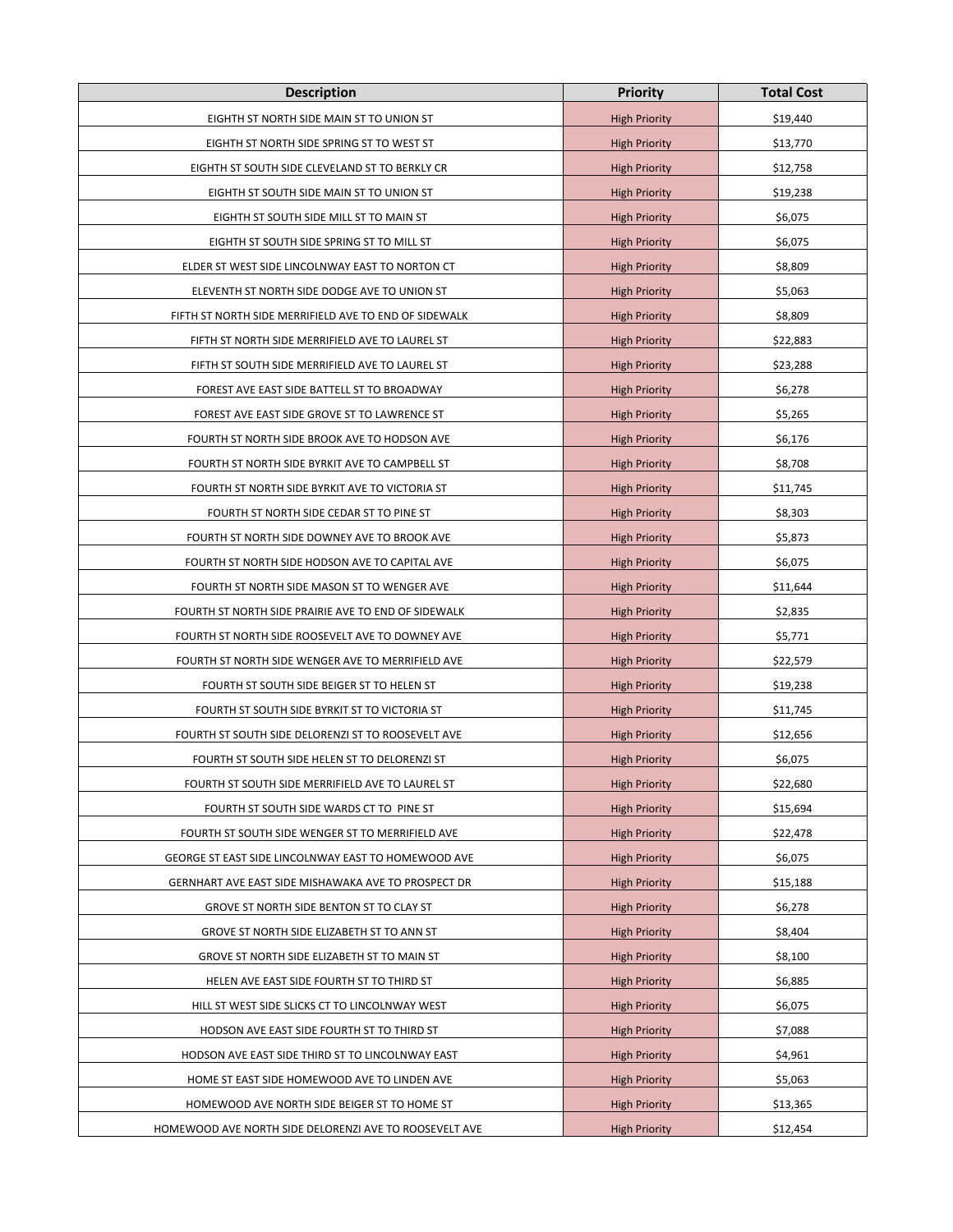| <b>Description</b>                                                | <b>Priority</b>      | <b>Total Cost</b> |
|-------------------------------------------------------------------|----------------------|-------------------|
| HOMEWOOD AVE NORTH SIDE VIRGIL ST TO BEIGER ST                    | <b>High Priority</b> | \$11,644          |
| HOMEWOOD AVE SOUTH SIDE DELORENZI AVE TO ROOSEVELT AVE            | <b>High Priority</b> | \$12,555          |
| HOMEWOOD AVE SOUTH SIDE HOME ST TO DELORENZI AVE                  | <b>High Priority</b> | \$12,454          |
| INDIANA AVE WEST SIDE HOMEWOOD AVE TO LINDEN AVE                  | <b>High Priority</b> | \$7,391           |
| INDIANA AVE WEST SIDE LINCOLNWAY EAST TO HOMEWOOD AVE             | <b>High Priority</b> | \$12,656          |
| JEFFERSON BLVD NORTH SIDE CHRISTYANN ST TO DIVISION ST            | <b>High Priority</b> | \$4,556           |
| JEFFERSON BLVD NORTH SIDE LYNN ST TO BYRKIT AVE                   | <b>High Priority</b> | \$2,025           |
| JEFFERSON BLVD NORTH SIDE MAPLEHURST AVE TO LYNN ST               | <b>High Priority</b> | \$12,656          |
| JEFFERSON BLVD NORTH SIDE MERRIFIELD AVE TO MAPLEHURST AVE        | <b>High Priority</b> | \$18,934          |
| JEFFERSON BLVD NORTH SIDE SARAH ST TO CHRISTYANN ST               | <b>High Priority</b> | \$8,404           |
| JEFFERSON BLVD SOUTH SIDE CEDAR ST TO WILLOW ST                   | <b>High Priority</b> | \$12,251          |
| JEFFERSON BLVD S SIDE MERRIFIELD AVE TO HIGHLAND VILLAGE DR       | <b>High Priority</b> | \$33,615          |
| JEFFERSON S. SIDE MERRIFIELD AVE TO HIGHLAND VILLAGE DR TO BYRKIT | <b>High Priority</b> | \$33,615          |
| JEFFERSON BLVD SOUTH SIDE WILLOW ST TO MERRIFIELD AVE             | <b>High Priority</b> | \$10,530          |
| LAUREL ST WEST SIDE ELEVENTH ST TO TWELFTH ST                     | <b>High Priority</b> | \$7,695           |
| LAWRENCE ST NORTH SIDE LIBERTY DR TO ANN ST                       | <b>High Priority</b> | \$8,404           |
| LAWRENCE ST SOUTH SIDE ANN ST TO ELIZABETH ST                     | <b>High Priority</b> | \$8,606           |
| LAWRENCE ST SOUTH SIDE LIBERTY DR TO ANN ST                       | <b>High Priority</b> | \$8,505           |
| LIBERTY DR WEST SIDE LAWRENCE ST TO GROVE ST                      | <b>High Priority</b> | \$5,265           |
| LINDEN AVE SOUTH SIDE INDIANA AVE TO NILES AVE                    | <b>High Priority</b> | \$5,265           |
| LOCUST ST EAST SIDE GROVE ST TO MISHAWAKA AVE                     | <b>High Priority</b> | \$5,569           |
| LOGAN ST EAST SIDE BROADWAY ST TO BATTELL ST                      | <b>High Priority</b> | \$6,075           |
| LOGAN ST EAST SIDE EIGHTH ST TO ELEVENTH ST                       | <b>High Priority</b> | \$18,225          |
| LOGAN ST EAST SIDE ELEVENTH ST TO DRAGOON TR                      | <b>High Priority</b> | \$39,994          |
| LOGAN ST WEST SIDE DELAWARE ST TO ELEVENTH ST                     | <b>High Priority</b> | \$5,063           |
| LOGAN ST WEST SIDE ELEVENTH ST TO PANAMA ST                       | <b>High Priority</b> | \$5,265           |
| LOGAN ST WEST SIDE HASTINGS ST TO WALL ST                         | <b>High Priority</b> | \$12,656          |
| LOGAN ST WEST SIDE JEFFERSON BLVD TO RAILROAD TRACKS              | <b>High Priority</b> | \$9,720           |
| LOGAN ST WEST SIDE MISHAWAKA AVE TO VINE ST                       | <b>High Priority</b> | \$11,138          |
| LOGAN ST WEST SIDE PANAMA ST TO MARIAN HS PARKING LOT             | <b>High Priority</b> | \$4,455           |
| LOGAN ST WEST SIDE PLEASANT ST TO NORTHSIDE BLVD                  | <b>High Priority</b> | \$6,278           |
| LOGAN ST WEST SIDE SIXTH ST TO RAILROAD TRACKS                    | <b>High Priority</b> | \$3,443           |
| LOGAN ST WEST SIDE VINE ST TO PLEASANT ST                         | <b>High Priority</b> | \$11,036          |
| LOGAN ST WEST SIDE WALL ST TO MISHAWAKA AVE                       | <b>High Priority</b> | \$12,353          |
| MADISON ST NORTH SIDE PINE ST TO CEDAR ST                         | <b>High Priority</b> | \$5,670           |
| MAIN ST WEST SIDE SIXTH ST TO SEVENTH ST                          | <b>High Priority</b> | \$5,468           |
| MASON ST EAST SIDE LINCOLNWAY TO THIRD ST                         | <b>High Priority</b> | \$5,771           |
| MASON ST WEST SIDE THIRD ST TO FOURTH ST                          | <b>High Priority</b> | \$5,974           |
| MELVILLE ST EAST SIDE FOURTH ST TO DEAD END                       | <b>High Priority</b> | \$3,544           |
| MERIDIAN ST EAST SIDE SIXTH ST TO RAILROAD TRACKS                 | <b>High Priority</b> | \$3,038           |
| MERRIFIELD AVE EAST SIDE BJ ST TO END OF SIDEWALK                 | <b>High Priority</b> | \$3,949           |
| MERRIFIELD ST EAST SIDE SIXTH ST TO FIFTH ST                      | <b>High Priority</b> | \$7,898           |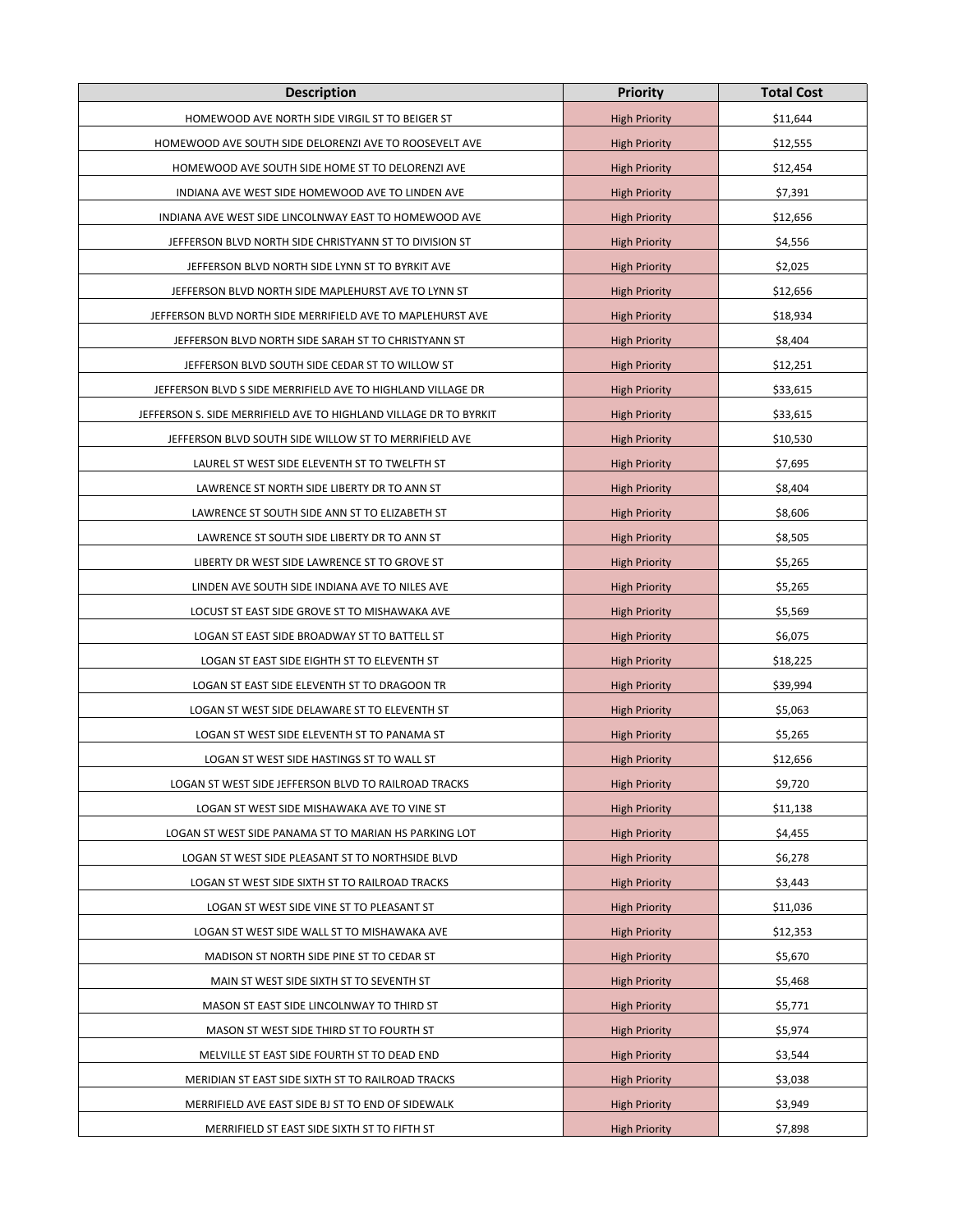| <b>Description</b>                                      | <b>Priority</b>      | <b>Total Cost</b> |
|---------------------------------------------------------|----------------------|-------------------|
| MIAMI CLUB DR EAST SIDE LINCOLNWAY EAST TO HOMEWOOD AVE | <b>High Priority</b> | \$7,594           |
| MIDDLEBORO AVE EAST SIDE SIXTH ST TO RAILROAD TRACKS    | <b>High Priority</b> | \$304             |
| MIDDLEBORO AVE WEST SIDE EWING TO DELAWARE ST           | <b>High Priority</b> | \$13,163          |
| MIDDLEBORO AVE WEST SIDE LINCOLNWAY WEST TO RIVER AVE   | <b>High Priority</b> | \$14,681          |
| MISHAWAKA AVE NORTH SIDE CEDAR ST TO CHESTNUT ST        | <b>High Priority</b> | \$6,075           |
| MISHAWAKA AVE NORTH SIDE CHRISTYANN ST TO SARAH ST      | <b>High Priority</b> | \$8,404           |
| MISHAWAKA AVE NORTH SIDE GERNHART AVE TO STATE ST       | <b>High Priority</b> | \$4,961           |
| MONMOOR AVE EAST SIDE LINCOLNWAY WEST TO RIVER AVE      | <b>High Priority</b> | \$13,669          |
| MONMOOR AVE WEST SIDE LINCOLNWAY WEST TO RIVER AVE      | <b>High Priority</b> | \$13,770          |
| N ELDER ST WEST SIDE VISTULA RD TO LINCOLNWAY EAST      | <b>High Priority</b> | \$21,465          |
| NINTH SOUTH SIDE TAYLOR TO END OF STREET                | <b>High Priority</b> | \$2,835           |
| NINTH SOUTH SIDE WELLS ST TO WEST ST                    | <b>High Priority</b> | \$12,150          |
| PINE ST EAST SIDE END OF SIDEWALK TO ALICE ST           | <b>High Priority</b> | \$2,025           |
| PRAIRIE AVE EAST SIDE FOURTH ST TO THIRD ST             | <b>High Priority</b> | \$6,885           |
| PRAIRIE AVE WEST SIDE FOURTH ST TO THIRD ST             | <b>High Priority</b> | \$6,683           |
| PROSPECT DR NORTH SIDE BYRKIT AVE TO STATE ST           | <b>High Priority</b> | \$6,379           |
| RIVER AVE NORTH SIDE LINCOLNWAY WEST TO IRONWOOD DR     | <b>High Priority</b> | \$42,930          |
| S WEST ST WEST SIDE FIFTH ST TO TRACKS                  | <b>High Priority</b> | \$2,025           |
| SEVENTH ST NORTH SIDE TAYLOR ST TO SMITH ST             | <b>High Priority</b> | \$5,265           |
| SIXTH ST NORTH SIDE BURDETTE ST TO S LOGAN ST           | <b>High Priority</b> | \$5,063           |
| SIXTH ST NORTH SIDE JACKSON ST TO BURDETTE ST           | <b>High Priority</b> | \$6,075           |
| SIXTH ST NORTH SIDE REDDICK ST TO MERIDIAN ST           | <b>High Priority</b> | \$11,948          |
| SMITH ST EAST SIDE FOURTH ST TO FIFTH ST                | <b>High Priority</b> | \$6,379           |
| SMITH ST EAST SIDE THIRD ST TO FOURTH ST                | <b>High Priority</b> | \$5,873           |
| SMITH ST WEST SIDE RAILROAD TRACKS TO SIXTH ST          | <b>High Priority</b> | \$3,038           |
| STATE ST EAST SIDE PROSPECT DR TO MISHAWAKA AVE         | <b>High Priority</b> | \$11,948          |
| STRATHMOOR AVE EAST SIDE W LINCOLNWAY TO RIVER AVE      | <b>High Priority</b> | \$14,580          |
| STRATHMOOR AVE WEST SIDE LINCOLNWAY WEST TO RIVER AVE   | <b>High Priority</b> | \$14,580          |
| THIRD ST NORTH SIDE BEIGER ST TO ALFORD ST              | <b>High Priority</b> | \$5,974           |
| THIRD ST NORTH SIDE CAPITAL AVE TO HODSON AVE           | <b>High Priority</b> | \$6,176           |
| THIRD ST NORTH SIDE HELEN AVE TO HOME ST                | <b>High Priority</b> | \$5,771           |
| THIRD ST NORTH SIDE HOME ST TO ALFORD ST                | <b>High Priority</b> | \$5,974           |
| THIRD ST NORTH SIDE LAUREL ST TO MERRIFIELD AVE         | <b>High Priority</b> | \$22,883          |
| THIRD ST NORTH SIDE SPRING ST TO HILL ST                | <b>High Priority</b> | \$6,480           |
| THIRD ST SOUTH SIDE LAUREL ST TO MERRIFIELD AVE         | <b>High Priority</b> | \$22,883          |
| VIRGIL ST EAST SIDE LINDEN AVE TO HOMEWOOD AVE          | <b>High Priority</b> | \$5,063           |
| WEBSTER ST EAST SIDE MISHAWAKA AVE TO VINE ST           | <b>High Priority</b> | \$14,175          |
| WEBSTER ST WEST SIDE GROVE ST TO MISHAWAKA AVE          | <b>High Priority</b> | \$5,265           |
| WELLS ST WEST SIDE ELEVENTH ST TO TWELFTH ST            | <b>High Priority</b> | \$5,265           |
| WELLS ST WEST SIDE KAMMS CT TO SIXTH ST                 | <b>High Priority</b> | \$3,544           |
| WELLS ST WEST SIDE TWELFTH ST TO THIRTEENTH ST          | <b>High Priority</b> | \$5,468           |
| WENGER ST EAST SIDE THIRD ST TO LINCOLNWAY              | <b>High Priority</b> | \$5,873           |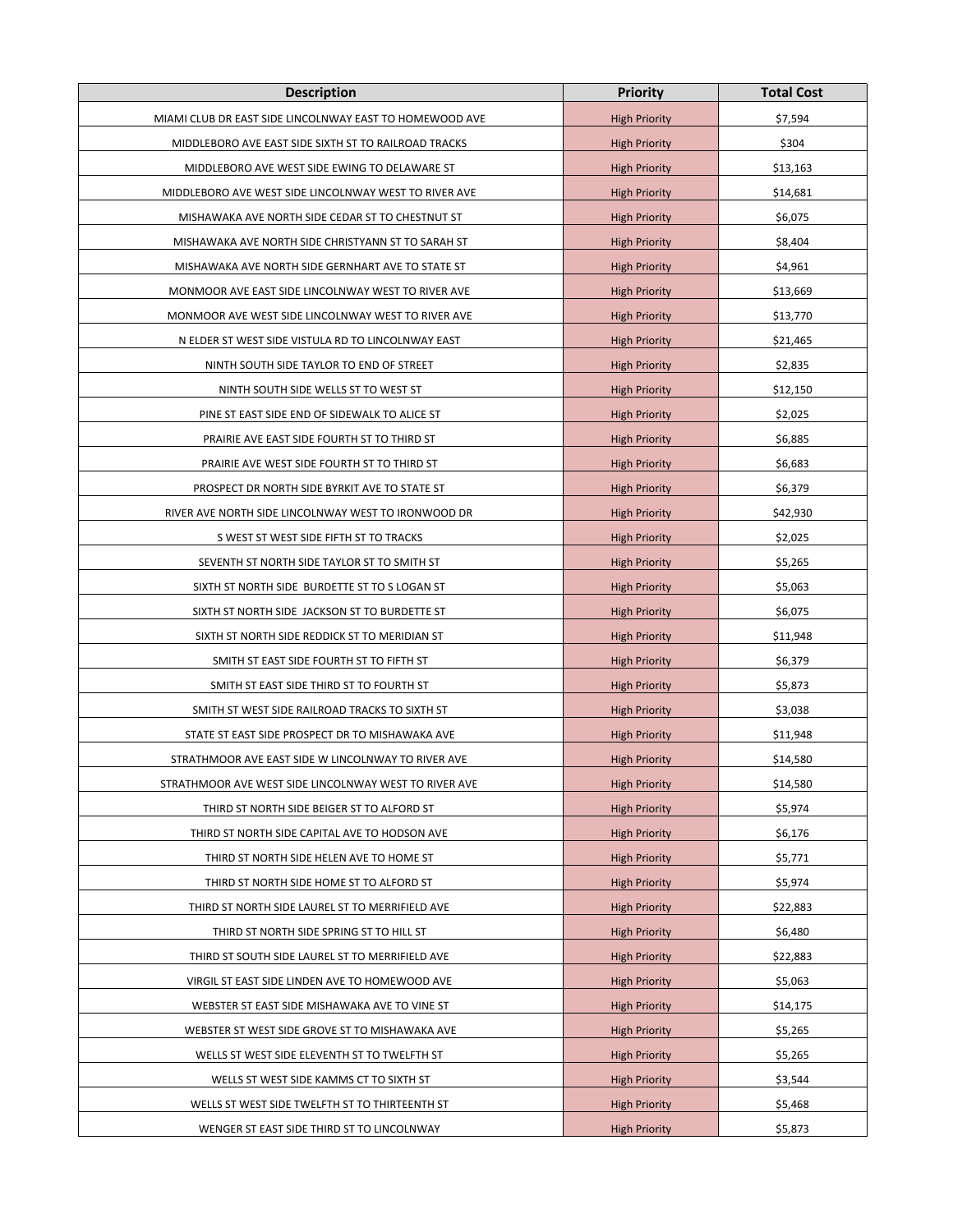| <b>Description</b>                                     | <b>Priority</b>        | <b>Total Cost</b> |
|--------------------------------------------------------|------------------------|-------------------|
| WILLOW ST EAST SIDE BROADWAY TO BATTELL ST             | <b>High Priority</b>   | \$5,468           |
| YORK ST NORTH SIDE BROOK AVE TO CAPITAL AVE            | <b>High Priority</b>   | \$12,454          |
| ALABAMA ST EAST SIDE DELAWARE ST TO MILBURN BLVD       | <b>Medium Priority</b> | \$6,176           |
| ALABAMA ST EAST SIDE MILBURN BLVD TO SIXTH ST          | <b>Medium Priority</b> | \$4,556           |
| ALFORD ST WEST SIDE FOURTH ST TO THIRD ST              | <b>Medium Priority</b> | \$3,038           |
| ANCHOR DR NORTH SIDE ANCHOR CT TO SAIL DR              | <b>Medium Priority</b> | \$5,569           |
| ANCHOR DR NORTH SIDE BLACKBERRY RD TO ANCHOR CT        | <b>Medium Priority</b> | \$4,809           |
| ANN ST EAST SIDE BATTELL ST TO BROADWAY                | <b>Medium Priority</b> | \$2,987           |
| ANN ST EAST SIDE GROVE ST TO LAWRENCE ST               | <b>Medium Priority</b> | \$2,683           |
| ANN ST EAST SIDE LAWRENCE ST TO BATTELL ST             | <b>Medium Priority</b> | \$2,734           |
| ANN ST WEST SIDE BATTELL ST TO BROADWAY                | <b>Medium Priority</b> | \$3,038           |
| ANN ST WEST SIDE GROVE ST TO LAWRENCE ST               | <b>Medium Priority</b> | \$2,784           |
| ANN ST WEST SIDE LAWRENCE ST TO BATTELL ST             | <b>Medium Priority</b> | \$2,784           |
| BALLARD AVE EAST SIDE COTTAGE AVE TO PLEASANT POINT CT | <b>Medium Priority</b> | \$13,314          |
| BALLARD AVE WEST SIDE COTTAGE AVE TO VISTULA RD        | <b>Medium Priority</b> | \$17,213          |
| BATTELL ST NORTH SIDE BENTON ST TO CLAY ST             | <b>Medium Priority</b> | \$3,139           |
| BATTELL ST NORTH SIDE CEDAR ST TO CHESTNUT ST          | <b>Medium Priority</b> | \$3,038           |
| BATTELL ST NORTH SIDE CHARLOTTE ST TO FOREST AVE       | <b>Medium Priority</b> | \$4,253           |
| BATTELL ST NORTH SIDE CHESTNUT ST TO LOCUST ST         | <b>Medium Priority</b> | \$3,038           |
| BATTELL ST NORTH SIDE ELIZABETH ST TO ANN ST           | <b>Medium Priority</b> | \$4,303           |
| BATTELL ST NORTH SIDE FOREST AVE TO BENTON ST          | <b>Medium Priority</b> | \$3,038           |
| BATTELL ST NORTH SIDE LOCUST ST TO DIVISION ST         | <b>Medium Priority</b> | \$3,088           |
| BATTELL ST SOUTH SIDE ANN ST TO LIBERTY ST             | <b>Medium Priority</b> | \$4,253           |
| BATTELL ST SOUTH SIDE CEDAR ST TO CHESTNUT ST          | <b>Medium Priority</b> | \$3,038           |
| BATTELL ST SOUTH SIDE CHESTNUT ST TO LOCUST ST         | <b>Medium Priority</b> | \$3,038           |
| BATTELL ST SOUTH SIDE ELIZABETH ST TO ANN ST           | <b>Medium Priority</b> | \$4,303           |
| BATTELL ST SOUTH SIDE LIBERTY ST TO CHARLOTTE ST       | <b>Medium Priority</b> | \$4,303           |
| BATTELL ST SOUTH SIDE LOCUST ST TO DIVISION ST         | <b>Medium Priority</b> | \$3,038           |
| BEACON CT EAST SIDE BENNINGTON DR TO END OF SIDEWALK   | <b>Medium Priority</b> | \$6,075           |
| BEIGER ST EAST SIDE THIRD ST TO FOURTH ST              | <b>Medium Priority</b> | \$3,392           |
| BEIGER ST WEST SIDE FOURTH ST TO RAILROAD TRACKS       | <b>Medium Priority</b> | \$1,519           |
| BEIGER ST WEST SIDE LINCOLNWAY EAST TO HOMEWOOD AVE    | <b>Medium Priority</b> | \$2,501           |
| BENNINGTON DR WEST SIDE MARRETT DR TO WAVERLY CT       | <b>Medium Priority</b> | \$1,671           |
| BENTON ST EAST SIDE BROADWAY TO BATTELL ST             | <b>Medium Priority</b> | \$3,038           |
| BENTON ST EAST SIDE MISHAWAKA AVE TO WILSON BLVD       | <b>Medium Priority</b> | \$4,050           |
| BENTON ST WEST SIDE BROADWAY TO BATTELL ST             | <b>Medium Priority</b> | \$3,139           |
| BENTON ST WEST SIDE MARION ST TO BROADWAY              | <b>Medium Priority</b> | \$2,784           |
| BENTON ST WEST SIDE MISHAWAKA AVE TO WILSON BLVD       | <b>Medium Priority</b> | \$4,202           |
| BORLEY AVE NORTH SIDE CALHOUN ST TO WEBSTER ST         | <b>Medium Priority</b> | \$3,341           |
| BORLEY AVE NORTH SIDE CHESTNUT ST TO DEAD END          | <b>Medium Priority</b> | \$3,139           |
| BORLEY AVE NORTH SIDE LOGAN ST TO CALHOUN ST           | <b>Medium Priority</b> | \$3,038           |
| BORLEY AVE SOUTH SIDE CALHOUN ST TO WEBSTER ST         | <b>Medium Priority</b> | \$3,189           |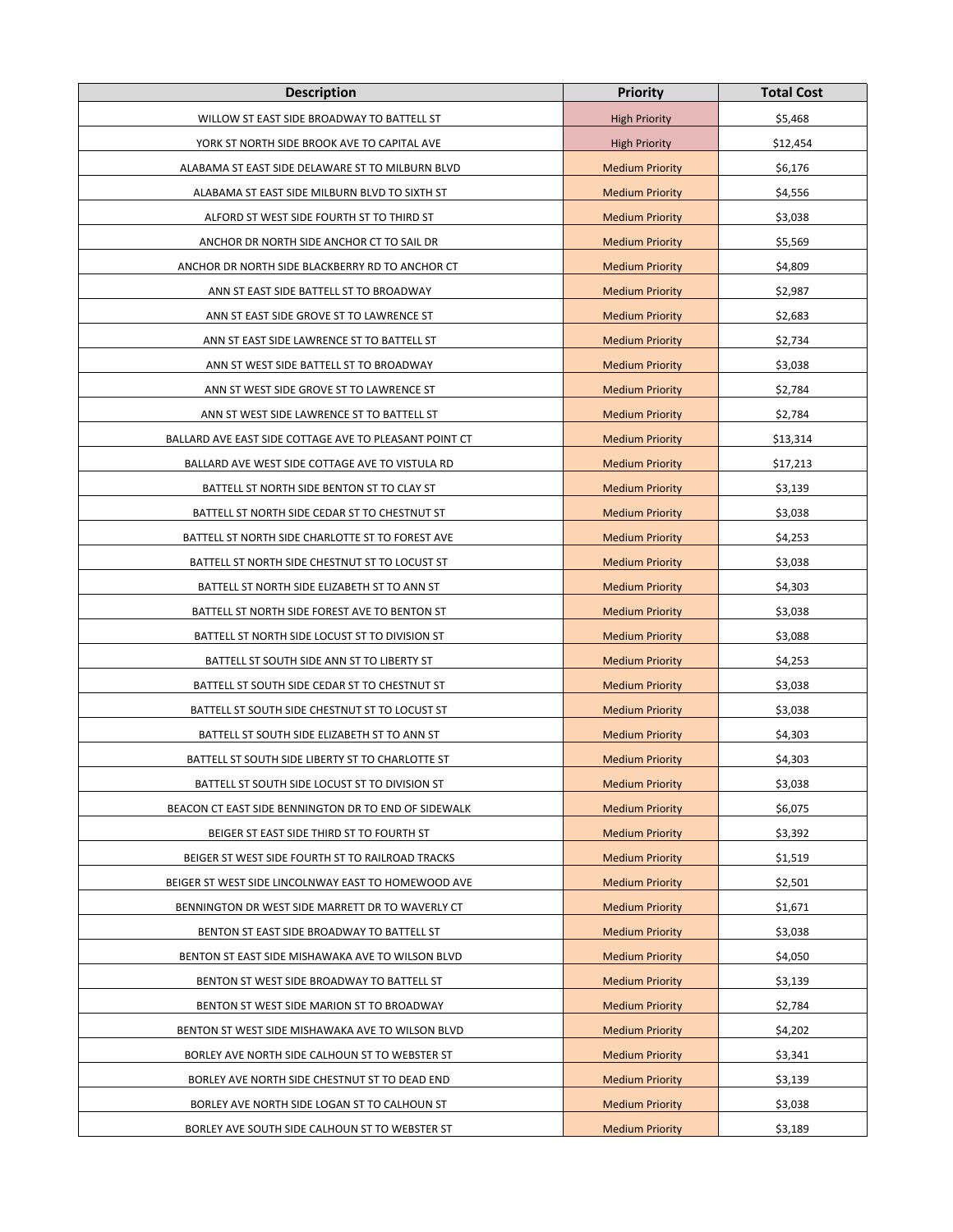| <b>Description</b>                                      | <b>Priority</b>        | <b>Total Cost</b> |
|---------------------------------------------------------|------------------------|-------------------|
| BORLEY AVE SOUTH SIDE LOGAN ST TO CALHOUN ST            | <b>Medium Priority</b> | \$3,038           |
| BROADWAY NORTH SIDE CALHOUN ST TO LOGAN ST              | <b>Medium Priority</b> | \$3,088           |
| BROADWAY NORTH SIDE CHARLOTTE ST TO FOREST AVE          | <b>Medium Priority</b> | \$4,303           |
| BROADWAY NORTH SIDE CHRISTYANN ST TO SARAH ST           | <b>Medium Priority</b> | \$4,354           |
| BROADWAY NORTH SIDE CLAY ST TO WEBSTER ST               | <b>Medium Priority</b> | \$3,139           |
| BROADWAY NORTH SIDE FOREST AVE TO BENTON ST             | <b>Medium Priority</b> | \$3,189           |
| BROADWAY NORTH SIDE LOCUST ST TO CEDAR ST               | <b>Medium Priority</b> | \$6,834           |
| BROADWAY NORTH SIDE MERRIFIELD AVE TO WILLOW ST         | <b>Medium Priority</b> | \$5,265           |
| BROADWAY NORTH SIDE OAK ST TO ELM ST                    | <b>Medium Priority</b> | \$3,392           |
| BROADWAY SOUTH SIDE BENTON ST TO CLAY ST                | <b>Medium Priority</b> | \$3,189           |
| BROADWAY SOUTH SIDE CALHON ST TO LOGAN ST               | <b>Medium Priority</b> | \$3,240           |
| BROADWAY SOUTH SIDE CHARLOTTE ST TO FOREST AVE          | <b>Medium Priority</b> | \$4,253           |
| BROADWAY SOUTH SIDE CHESTNUT ST TO LOCUST ST            | <b>Medium Priority</b> | \$3,038           |
| BROADWAY SOUTH SIDE CHRISYANN ST TO SARAH ST            | <b>Medium Priority</b> | \$4,202           |
| BROADWAY SOUTH SIDE DIVISION ST TO CHRISYANN ST         | <b>Medium Priority</b> | \$2,228           |
| BROADWAY SOUTH SIDE FOREST AVE TO BENTON ST             | <b>Medium Priority</b> | \$3,139           |
| BROADWAY SOUTH SIDE LIBERTY DR TO CHARLOTTE ST          | <b>Medium Priority</b> | \$4,101           |
| BROADWAY SOUTH SIDE LOCUST ST TO DIVISION ST            | <b>Medium Priority</b> | \$3,088           |
| BROADWAY SOUTH SIDE MERRIFIELD AVE TO WILLOW ST         | <b>Medium Priority</b> | \$5,113           |
| BROADWAY SOUTH SIDE WEBSTER ST TO CALHOUN ST            | <b>Medium Priority</b> | \$3,291           |
| BYRKIT AVE EAST SIDE CLUB BLVD TO END OF SIDEWALK       | <b>Medium Priority</b> | \$2,531           |
| BYRKIT AVE EAST SIDE LINCOLNWAY EAST TO HOMEWOOD AVE    | <b>Medium Priority</b> | \$4,556           |
| BYRKIT AVE EAST SIDE LINDEN AVE TO CLUB BLVD            | <b>Medium Priority</b> | \$3,797           |
| BYRKIT AVE WEST SIDE FIFTH ST TO RAILROAD TRACKS        | <b>Medium Priority</b> | \$8,809           |
| BYRKIT AVE WEST SIDE MISHAWAKA AVE TO PROSPECT DR       | <b>Medium Priority</b> | \$4,658           |
| BYRKIT EAST SIDE FOURTH ST TO RAILROAD                  | <b>Medium Priority</b> | \$2,582           |
| BYRKIT EAST SIDE FOURTH ST TO THIRD ST                  | <b>Medium Priority</b> | \$2,936           |
| CALHOUN ST EAST SIDE BORLEY AVE TO DONALDSON AVE        | <b>Medium Priority</b> | \$2,582           |
| CALHOUN ST EAST SIDE MISHAWAKA AVE TO GROVE ST          | <b>Medium Priority</b> | \$2,633           |
| CALHOUN ST EAST SIDE VINE ST TO MISHAWAKA AVE           | <b>Medium Priority</b> | \$6,986           |
| CALHOUN ST WEST SIDE BORLEY AVE TO DONALDSON AVE        | <b>Medium Priority</b> | \$2,531           |
| CALHOUN ST WEST SIDE BORLEY AVE TO JEFFERSON BLVD       | <b>Medium Priority</b> | \$2,430           |
| CALHOUN ST WEST SIDE MISHAWAKA AVE TO GROVE ST          | <b>Medium Priority</b> | \$2,683           |
| CAMPBELL ST EAST SIDE FOURTH ST TO THIRD ST             | <b>Medium Priority</b> | \$2,936           |
| CAMPBELL ST EAST SIDE THIRD ST TO LINCOLNWAY            | <b>Medium Priority</b> | \$2,886           |
| CANTONDALE LN EAST SIDE HAMPTON RD TO LEXINGTON BLVD    | <b>Medium Priority</b> | \$18,377          |
| CARLTON ST EAST SIDE DELAWARE ST TO MILBURN BLVD        | <b>Medium Priority</b> | \$6,075           |
| CARLTON ST WEST SIDE DELAWARE ST TO PANAMA ST           | <b>Medium Priority</b> | \$5,113           |
| CARLTON ST WEST SIDE LINCOLNWAY WEST TO RAILROAD TRACKS | <b>Medium Priority</b> | \$1,823           |
| CARLTON ST WEST SIDE SIXTH ST TO MILBURN BLVD           | <b>Medium Priority</b> | \$4,658           |
| CASSELL AVE NORTH SIDE BEHNEY AVE TO DITTMAN ST         | <b>Medium Priority</b> | \$3,645           |
| CASSELL AVE SOUTH SIDE DITTMAN ST TO OAKLAND AVE        | <b>Medium Priority</b> | \$4,911           |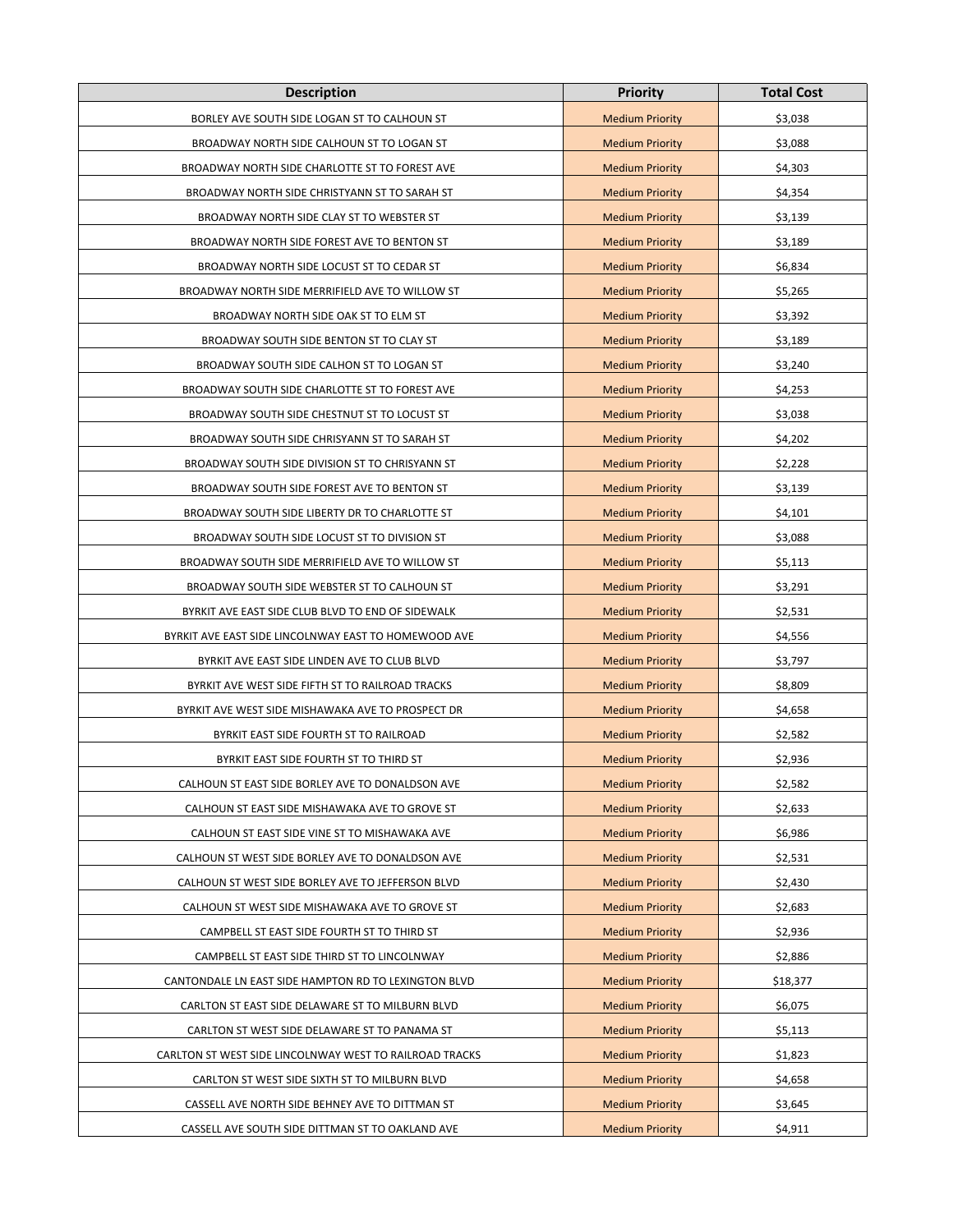| <b>Description</b>                                      | <b>Priority</b>        | <b>Total Cost</b> |
|---------------------------------------------------------|------------------------|-------------------|
| CEDAR ST EAST SIDE MISHAWAKA AVE TO GROVE ST            | <b>Medium Priority</b> | \$2,784           |
| CEDAR ST EAST SIDE PARK AVE TO MISHAWAKA AVE            | <b>Medium Priority</b> | \$8,353           |
| CEDAR ST WEST SIDE ALICE ST TO MISHAWAKA AVE            | <b>Medium Priority</b> | \$5,417           |
| CEDAR ST WEST SIDE THIRD ST TO FOURTH ST                | <b>Medium Priority</b> | \$3,038           |
| CENTER ST EAST SIDE THIRD ST TO FOURTH ST               | <b>Medium Priority</b> | \$3,240           |
| CENTER ST WEST SIDE LINCOLNWAY WEST TO FRONT ST         | <b>Medium Priority</b> | \$4,658           |
| CHARLES ST EAST SIDE VISTULA RD TO LINCOLNWAY EAST      | <b>Medium Priority</b> | \$9,366           |
| CHARLOTTE ST EAST SIDE BATTELL ST TO BROADWAY           | <b>Medium Priority</b> | \$2,936           |
| CHARLOTTE ST EAST SIDE BROADWAY TO MARION ST            | <b>Medium Priority</b> | \$2,734           |
| CHARLOTTE ST EAST SIDE FAIRMOUNT AVE TO JEFFERSON BLVD  | <b>Medium Priority</b> | \$3,544           |
| CHARLOTTE ST EAST SIDE LAWRENCE ST TO BATTELL ST        | <b>Medium Priority</b> | \$2,683           |
| CHARLOTTE ST WEST SIDE FAIRMOUNT AVE TO JEFFERSON BLVD  | <b>Medium Priority</b> | \$3,544           |
| CHARLOTTE ST WEST SIDE GROVE ST TO LAWRENCE ST          | <b>Medium Priority</b> | \$2,633           |
| CHESTNUT ST EAST SIDE BATTELL ST TO BROADWAY            | <b>Medium Priority</b> | \$2,835           |
| CHRISTYANN ST WEST SIDE LOWELL AVE TO EDGAR AVE         | <b>Medium Priority</b> | \$2,531           |
| CLAY ST EAST SIDE GROVE ST TO LAWRENCE ST               | <b>Medium Priority</b> | \$2,633           |
| CLAY ST EAST SIDE MARION ST TO RAILROAD                 | <b>Medium Priority</b> | \$2,734           |
| CLAY ST WEST SIDE BROADWAY TO MARION ST                 | <b>Medium Priority</b> | \$2,683           |
| CLAY ST WEST SIDE FAIRMOUNT AVE TO JEFFERSON BLVD       | <b>Medium Priority</b> | \$3,645           |
| CLAY ST WEST SIDE WILSON BLVD TO MISHAWAKA AVE          | <b>Medium Priority</b> | \$5,974           |
| CLEVELAND ST EAST SIDE EIGHTH ST TO SEVENTH ST ST       | <b>Medium Priority</b> | \$2,784           |
| CLEVELAND ST EAST SIDE LINCOLNWAY WEST TO FOURTH ST     | <b>Medium Priority</b> | \$4,809           |
| CLEVELAND ST EAST SIDE SEVENTH ST TO SIXTH ST           | <b>Medium Priority</b> | \$2,734           |
| CLEVELAND ST WEST SIDE EIGHTH ST TO SEVENTH ST          | <b>Medium Priority</b> | \$3,038           |
| CLEVELAND ST WEST SIDE SEVENTH ST TO SIXTH ST           | <b>Medium Priority</b> | \$2,683           |
| CLEVELAND ST WEST SIDE SIXTH ST TO DEAD END             | <b>Medium Priority</b> | \$1,114           |
| COLUMBIA ST EAST SIDE LINCOLNWAY WEST TO FOURTH ST      | <b>Medium Priority</b> | \$4,809           |
| COLUMBIA ST WEST SIDE LINCOLNWAY WEST TO FOURTH ST      | <b>Medium Priority</b> | \$4,809           |
| CONNER DR SOUTH SIDE                                    | <b>Medium Priority</b> | \$15,036          |
| CORNER OF LOGAN ST AND DRAGOON TR                       | <b>Medium Priority</b> | \$608             |
| COTTAGE AVE SOUTH SIDE DITTMAN ST TO CASSELL AVE        | <b>Medium Priority</b> | \$6,581           |
| COTTAGE AVE SOUTH SIDE VOLLEYBALL CT TO END OF SIDEWALK | <b>Medium Priority</b> | \$1,519           |
| COTTAGE AVE SOUTH SIDE VOLLEYBALL CT TO OAKLAND AVE     | <b>Medium Priority</b> | \$4,151           |
| DELAWARE ST NORTH SIDE CARLTON ST TO DALE AVE           | <b>Medium Priority</b> | \$4,050           |
| DELAWARE ST NORTH SIDE GRAND BLVD TO SOMERSET AVE       | <b>Medium Priority</b> | \$3,038           |
| DELAWARE ST NORTH SIDE HUBBARD AVE TO IRONWOOD RD       | <b>Medium Priority</b> | \$2,531           |
| DELAWARE ST NORTH SIDE QUEENSBORO AVE TO GEYER AVE      | <b>Medium Priority</b> | \$2,531           |
| DELAWARE ST NORTH SIDE SOMERSET AVE TO BERLIN AVE       | <b>Medium Priority</b> | \$2,734           |
| DELAWARE ST SOUTH SIDE BERLIN AVE TO SOMERSET AVE       | <b>Medium Priority</b> | \$3,038           |
| DELAWARE ST SOUTH SIDE HENDRICKS ST TO JACKSON ST       | <b>Medium Priority</b> | \$2,734           |
| DELAWARE ST SOUTH SIDE HENDRICKS ST TO JACKSON ST       | <b>Medium Priority</b> | \$2,734           |
| DELAWARE ST SOUTH SIDE HUBBARD AVE TO MIDDLEBORO AVE    | <b>Medium Priority</b> | \$2,633           |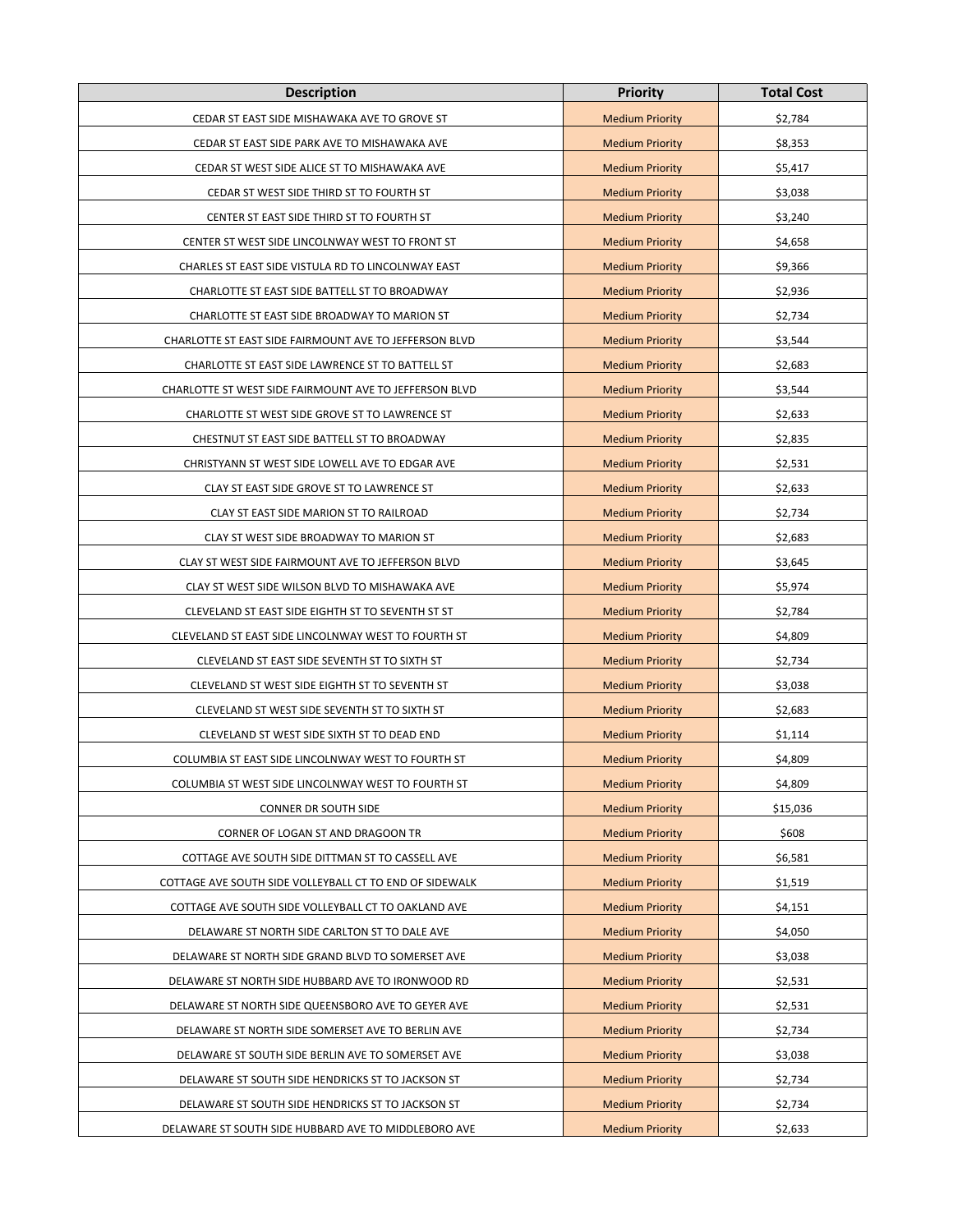| <b>Description</b>                                     | <b>Priority</b>        | <b>Total Cost</b> |
|--------------------------------------------------------|------------------------|-------------------|
| DELAWARE ST SOUTH SIDE IRONWOOD RD TO HUBBARD AVE      | <b>Medium Priority</b> | \$2,531           |
| DELAWARE ST SOUTH SIDE JACKSON ST TO BURDETTE ST       | <b>Medium Priority</b> | \$3,038           |
| DELAWARE ST SOUTH SIDE MERIDIAN ST TO HENDRICKS ST     | <b>Medium Priority</b> | \$2,734           |
| DELAWARE ST SOUTH SIDE MIDDLEBORO AVE TO GEYER AVE     | <b>Medium Priority</b> | \$2,633           |
| DELAWARE ST SOUTH SIDE RUSSEL AVE TO BERLIN AVE        | <b>Medium Priority</b> | \$2,835           |
| DELORENZI AVE EAST SIDE HOMEWOOD ST TO END OF SIDEWALK | <b>Medium Priority</b> | \$2,531           |
| DELORENZI AVE EAST SIDE LINCOLNWAY TO THIRD ST         | <b>Medium Priority</b> | \$4,151           |
| DITTMAN ST EAST SIDE FLORA ST TO COTTAGE AVE           | <b>Medium Priority</b> | \$1,974           |
| DITTMAN ST WEST SIDE CASSELL AVE TO PLEASANT POINT CT  | <b>Medium Priority</b> | \$11,340          |
| DIVISION ST EAST SIDE LOWELL AVE TO OMER AVE           | <b>Medium Priority</b> | \$2,531           |
| DIVISION ST WEST SIDE BORLEY AVE TO DONALDSON AVE      | <b>Medium Priority</b> | \$2,481           |
| DIVISION ST WEST SIDE DONALDSON AVE TO EDGAR AVE       | <b>Medium Priority</b> | \$2,531           |
| DODGE AVE EAST SIDE ELEVENTH ST TO DEAD END            | <b>Medium Priority</b> | \$2,228           |
| DODGE AVE EAST SIDE THIRTEENTH ST TO TWELFTH ST        | <b>Medium Priority</b> | \$2,886           |
| DONALDSON AVE NORTH SIDE CHRISTYANN ST TO DIVISION ST  | <b>Medium Priority</b> | \$2,126           |
| DONALDSON AVE NORTH SIDE MAIN ST TO SARAH ST           | <b>Medium Priority</b> | \$4,151           |
| DONALDSON AVE SOUTH SIDE CALHOUN ST TO LOGAN ST        | <b>Medium Priority</b> | \$3,088           |
| DONALDSON AVE SOUTH SIDE CHRISTYANN ST TO DIVISION ST  | <b>Medium Priority</b> | \$2,076           |
| DONALDSON AVE SOUTH SIDE MAIN ST TO SARAH ST           | <b>Medium Priority</b> | \$3,949           |
| DOUGLAS RD NORTH SIDE END OF SIDEWALK TO FIR RD        | <b>Medium Priority</b> | \$21,060          |
| DOWNEY AVE EAST SIDE BRADY LN TO MARSHALL DR           | <b>Medium Priority</b> | \$8,859           |
| DOWNEY AVE WEST SIDE FOURTH ST TO THIRD ST             | <b>Medium Priority</b> | \$3,392           |
| EDGAR AVE SOUTH SIDE CHESTNUT ST TO DEAD END           | <b>Medium Priority</b> | \$6,227           |
| EDGAR AVE SOUTH SIDE CHESTNUT ST TO DIVISION ST        | <b>Medium Priority</b> | \$6,480           |
| EDGAR AVE SOUTH SIDE CHRISTYANN ST TO SARAH ST         | <b>Medium Priority</b> | \$4,050           |
| EDGAR AVE SOUTH SIDE SARAH ST TO MAIN ST               | <b>Medium Priority</b> | \$3,999           |
| EDGEWATER DR NORTH SIDE CEDAR ST TO JOHN ST            | <b>Medium Priority</b> | \$17,213          |
| EIGHTEENTH ST NORTH SIDE UNION ST TO MERRIFIELD AVE    | <b>Medium Priority</b> | \$26,224          |
| EIGHTH ST NORTH SIDE MAIN ST TO MILL ST                | <b>Medium Priority</b> | \$3,291           |
| EIGHTH ST NORTH SIDE SMITH ST TO CLEVELAND ST          | <b>Medium Priority</b> | \$6,227           |
| EIGHTH ST NORTH SIDE WEST ST TO WELLS ST               | <b>Medium Priority</b> | \$6,176           |
| EIGHTH ST SOUTH SIDE BERKLY CR TO TAYLOR ST            | <b>Medium Priority</b> | \$2,734           |
| EIGHTH ST SOUTH SIDE LOGAN ST TO CLEVELAND ST          | <b>Medium Priority</b> | \$6,986           |
| EIGHTH ST SOUTH SIDE WEST ST SPRING ST                 | <b>Medium Priority</b> | \$7,088           |
| ELDER ST EAST SIDE FRANKLIN AVE TO LINCOLNWAY EAST     | <b>Medium Priority</b> | \$7,442           |
| ELDER ST EAST SIDE THIRD ST TO LINCOLNWAY EAST         | <b>Medium Priority</b> | \$6,379           |
| ELEVENTH ST MERRIFIELD AVE TO MERRIFIELD PL            | <b>Medium Priority</b> | \$1,468           |
| ELEVENTH ST NORTH SIDE IOWA ST TO DODGE AVE            | <b>Medium Priority</b> | \$2,633           |
| ELEVENTH ST NORTH SIDE MILL ST TO SPRING ST            | <b>Medium Priority</b> | \$3,291           |
| ELEVENTH ST NORTH SIDE SPRING ST TO WEST ST            | <b>Medium Priority</b> | \$6,936           |
| ELEVENTH ST NORTH SIDE SUMMIT LN TO MAIN ST            | <b>Medium Priority</b> | \$4,809           |
| ELEVENTH ST NORTH SIDE UNION ST TO SUMMIT LN           | <b>Medium Priority</b> | \$4,658           |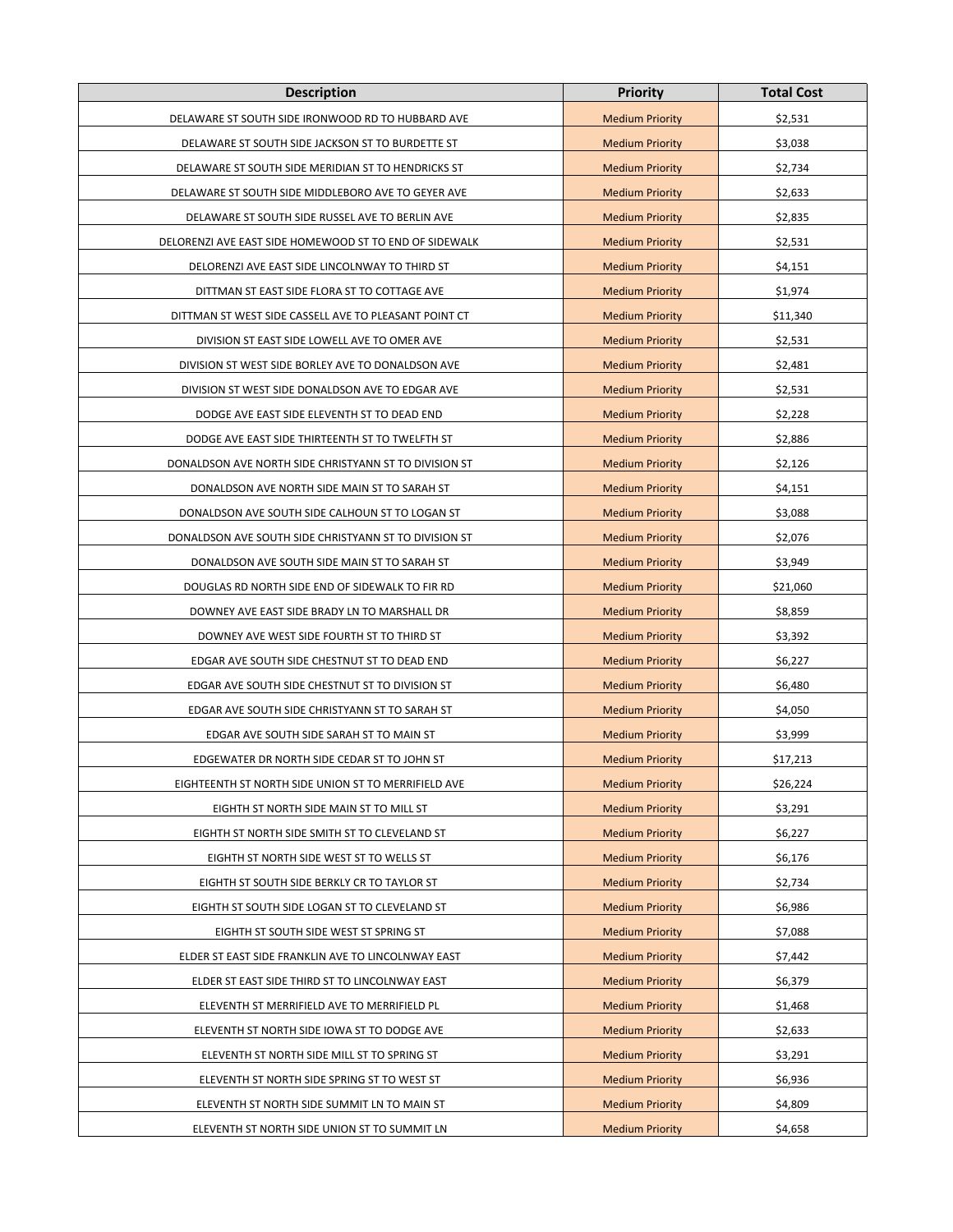| <b>Description</b>                                   | <b>Priority</b>        | <b>Total Cost</b> |
|------------------------------------------------------|------------------------|-------------------|
| ELEVENTH ST SOUTH SIDE DODGE AVE TO UNION ST         | <b>Medium Priority</b> | \$2,481           |
| ELEVENTH ST SOUTH SIDE IOWA ST TO DODGE AVE          | <b>Medium Priority</b> | \$2,531           |
| ELEVENTH ST SOUTH SIDE LAUREL ST TO MICHIGAN AVE     | <b>Medium Priority</b> | \$2,633           |
| ELEVENTH ST SOUTH SIDE LOGAN ST TO CLEVELAND AVE     | <b>Medium Priority</b> | \$7,543           |
| ELEVENTH ST SOUTH SIDE MAIN ST TO SUMMIT LN          | <b>Medium Priority</b> | \$4,759           |
| ELEVENTH ST SOUTH SIDE MERRIFIELD AVE TO PENN AVE    | <b>Medium Priority</b> | \$8,353           |
| ELEVENTH ST SOUTH SIDE S WEST ST TO SPRING ST        | <b>Medium Priority</b> | \$6,936           |
| ELEVENTH ST SOUTH SIDE SUMMIT LN TO UNION ST         | <b>Medium Priority</b> | \$4,556           |
| ELIZABETH ST EAST SIDE BATTELL ST TO LAWRENCE ST     | <b>Medium Priority</b> | \$2,734           |
| ELIZABETH ST EAST SIDE BROADWAY TO BATTELL ST        | <b>Medium Priority</b> | \$2,936           |
| ELIZABETH ST EAST SIDE GROVE ST TO MISHAWAKA AVE     | <b>Medium Priority</b> | \$2,633           |
| ELIZABETH ST WEST SIDE BATTELL ST TO LAWRENCE ST     | <b>Medium Priority</b> | \$2,683           |
| ELIZABETH ST WEST SIDE LAWRENCE ST TO GROVE ST       | <b>Medium Priority</b> | \$2,734           |
| ELL ST NORTH SIDE PINE ST TO CORNER                  | <b>Medium Priority</b> | \$1,519           |
| ELL ST WEST SIDE CORNER TO END OF STREET             | <b>Medium Priority</b> | \$2,481           |
| EWING AVE NORTH SIDE HUBBARD AVE TO MIDDLEBORO AVE   | <b>Medium Priority</b> | \$2,683           |
| FAIRMOUNT AVE NORTH SIDE BENTON ST TO FOREST AVE     | <b>Medium Priority</b> | \$3,088           |
| FAIRMOUNT AVE NORTH SIDE CLAY ST TO WEBSTER ST       | <b>Medium Priority</b> | \$3,139           |
| FAIRMOUNT AVE SOUTH SIDE CLAY ST TO WEBSTER ST       | <b>Medium Priority</b> | \$3,088           |
| FAIRMOUNT AVE SOUTH SIDE LIBERTY DR TO FOREST AVE    | <b>Medium Priority</b> | \$8,252           |
| FIFTH ST NORTH SIDE S WEST ST TO END OF SIDEWALK     | <b>Medium Priority</b> | \$3,999           |
| FIFTH ST NORTH SIDE SMITH ST TO TAYLOR ST            | <b>Medium Priority</b> | \$2,734           |
| FIRST ST SOUTH SIDE HILL ST TO SPRING ST             | <b>Medium Priority</b> | \$3,139           |
| FOREST AVE EAST SIDE BROADWAY TO MARION ST           | <b>Medium Priority</b> | \$2,683           |
| FOREST AVE EAST SIDE GROVE ST TO MISHAWAKA AVE       | <b>Medium Priority</b> | \$2,683           |
| FOREST AVE EAST SIDE JEFFERSON BLVD TO FAIRMOUNT AVE | <b>Medium Priority</b> | \$3,645           |
| FOREST AVE EAST SIDE LAWRENCE ST TO BATTELL ST       | <b>Medium Priority</b> | \$2,683           |
| FOREST AVE EAST SIDE MARION ST TO END OF SIDEWALK    | <b>Medium Priority</b> | \$2,430           |
| FOREST AVE EAST SIDE WILSON BLVD TO MISHAWAKA AVE    | <b>Medium Priority</b> | \$4,303           |
| FOREST AVE WEST SIDE BATTELL ST TO BROADWAY          | <b>Medium Priority</b> | \$3,038           |
| FOREST AVE WEST SIDE BROADWAY TO MARION ST           | <b>Medium Priority</b> | \$2,683           |
| FOREST AVE WEST SIDE FAIRMOUNT AVE TO JEFFERSON BLVD | <b>Medium Priority</b> | \$3,645           |
| FOREST AVE WEST SIDE LAWRENCE ST TO BATTELL ST       | <b>Medium Priority</b> | \$2,633           |
| FOURTEENTH ST NORTH SIDE SPRING ST TO WEST ST        | <b>Medium Priority</b> | \$6,936           |
| FOURTH ST NORTH SIDE ALFORD ST TO HOME ST            | <b>Medium Priority</b> | \$2,936           |
| FOURTH ST NORTH SIDE BEIGER ST TO ALFORD ST          | <b>Medium Priority</b> | \$2,936           |
| FOURTH ST NORTH SIDE CAMPBELL ST TO MASON ST         | <b>Medium Priority</b> | \$4,404           |
| FOURTH ST NORTH SIDE LAUREL ST TO CEDAR ST           | <b>Medium Priority</b> | \$5,265           |
| FOURTH ST NORTH SIDE MELVILLE ST TO BEIGER ST        | <b>Medium Priority</b> | \$2,886           |
| FOURTH ST NORTH SIDE MERRIFIELD AVE TO LAUREL ST     | <b>Medium Priority</b> | \$11,694          |
| FOURTH ST NORTH SIDE PINE ST TO UNION ST             | <b>Medium Priority</b> | \$4,506           |
| FOURTH ST NORTH SIDE VICTORIA ST TO VIRGIL ST        | <b>Medium Priority</b> | \$6,227           |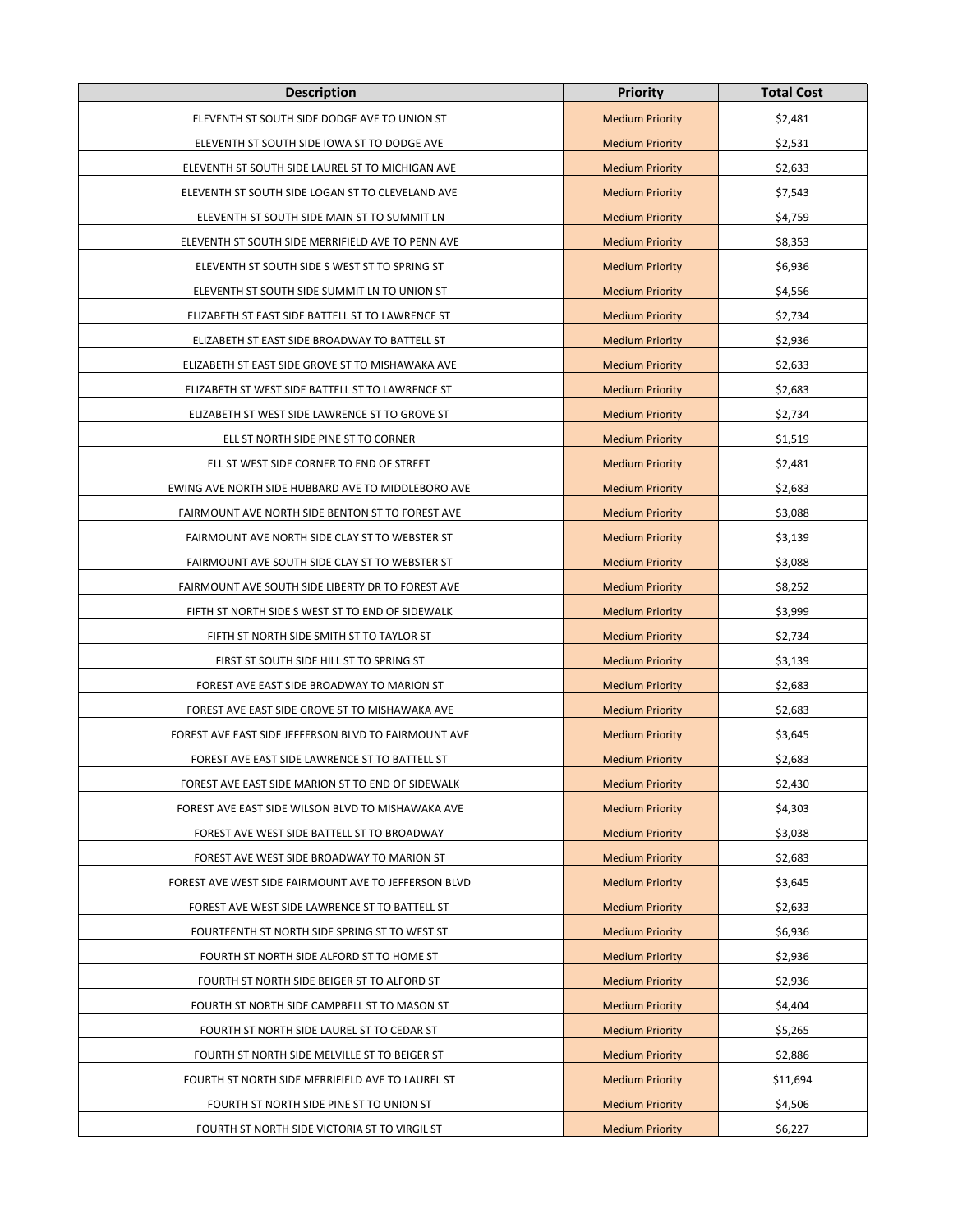| <b>Description</b>                                  | <b>Priority</b>        | <b>Total Cost</b> |
|-----------------------------------------------------|------------------------|-------------------|
| FOURTH ST NORTH SIDE VIRGIL ST TO MELVILLE ST       | <b>Medium Priority</b> | \$2,987           |
| FOURTH ST SOUTH SIDE BEALL CT TO FISHER CT          | <b>Medium Priority</b> | \$2,278           |
| FOURTH ST SOUTH SIDE BYRKIT AVE TO CAMPBELL ST      | <b>Medium Priority</b> | \$4,404           |
| FOURTH ST SOUTH SIDE CAMPBELL ST TO MASON ST        | <b>Medium Priority</b> | \$4,506           |
| FOURTH ST SOUTH SIDE MASON ST TO WENGER ST          | <b>Medium Priority</b> | \$5,873           |
| FOURTH ST SOUTH SIDE MELVILLE ST TO BEIGER ST       | <b>Medium Priority</b> | \$2,936           |
| FOURTH ST SOUTH SIDE PINE ST TO UNION ST            | <b>Medium Priority</b> | \$4,455           |
| FOURTH ST SOUTH SIDE ROOSEVELT AVE TO CAPITAL AVE   | <b>Medium Priority</b> | \$12,960          |
| FOURTH ST SOUTH SIDE VICTORIA ST TO VIRGIL ST       | <b>Medium Priority</b> | \$6,227           |
| FOURTH ST SOUTH SIDE VIRGIL ST TO MELVILLE ST       | <b>Medium Priority</b> | \$3,038           |
| GEORGE ST EAST SIDE HOMEWOOD AVE TO LINDEN AVE      | <b>Medium Priority</b> | \$3,443           |
| GERNHART AVE EAST SIDE HOMEWOOD AVE TO LINDEN AVE   | <b>Medium Priority</b> | \$3,746           |
| GERNHART AVE EAST SIDE LINDEN AVE TO MISHAWAKA AVE  | <b>Medium Priority</b> | \$6,126           |
| GERNHART AVE WEST SIDE GROVE ST TO PROSPECT DR      | <b>Medium Priority</b> | \$2,835           |
| GERNHART WEST SIDE LINDEN AVE TO MISHAWAKA AVE      | <b>Medium Priority</b> | \$6,126           |
| <b>GERNHART WEST SIDE MISHAWAKA AVE TO GROVE ST</b> | <b>Medium Priority</b> | \$4,658           |
| GEYER AVE EAST SIDE DELAWARE ST TO EWING AVE        | <b>Medium Priority</b> | \$6,733           |
| GEYER AVE EAST SIDE MILBURN BLVD TO SIXTH ST        | <b>Medium Priority</b> | \$4,658           |
| GRAPE RD EAST SIDE BRIDGE OVER TOLL ROAD            | <b>Medium Priority</b> | \$10,125          |
| GRAPE RD WEST SIDE IMUS DR TO WHITE OAK DR          | <b>Medium Priority</b> | \$4,556           |
| GRAPE RD WEST SIDE MCKINLEY AVE TO IMUS DR          | <b>Medium Priority</b> | \$14,276          |
| GRAPE RD WEST SIDE WHITE OAK DR TO SUGAR PINE DR    | <b>Medium Priority</b> | \$5,518           |
| GROVE ST NORTH SIDE ANN ST TO LIBERTY DR            | <b>Medium Priority</b> | \$4,253           |
| GROVE ST NORTH SIDE CHARLOTTE ST TO FOREST AVE      | <b>Medium Priority</b> | \$4,253           |
| GROVE ST NORTH SIDE CLAY ST TO WEBSTER ST           | <b>Medium Priority</b> | \$3,038           |
| GROVE ST NORTH SIDE ELM ST TO CEDAR ST              | <b>Medium Priority</b> | \$3,139           |
| GROVE ST NORTH SIDE LIBERTY DR TO CHARLOTTE ST      | <b>Medium Priority</b> | \$4,253           |
| GROVE ST NORTH SIDE LOCUST ST TO DIVISION ST        | <b>Medium Priority</b> | \$3,139           |
| GROVE ST NORTH SIDE MASON ST TO GERNHART AVE        | <b>Medium Priority</b> | \$2,379           |
| GROVE ST NORTH SIDE OAK ST TO ELM ST                | <b>Medium Priority</b> | \$3,038           |
| GROVE ST NORTH SIDE STUDEBAKER ST TO MASON ST       | <b>Medium Priority</b> | \$2,633           |
| GROVE ST NORTH SIDE WILLOW ST TO OAK ST             | <b>Medium Priority</b> | \$3,038           |
| GROVE ST SOUTH SIDE ANN ST TO LIBERTY ST            | <b>Medium Priority</b> | \$4,253           |
| GROVE ST SOUTH SIDE BENTON ST TO CLAY ST            | <b>Medium Priority</b> | \$3,189           |
| GROVE ST SOUTH SIDE CEDAR ST TO CHESTNUT ST         | <b>Medium Priority</b> | \$3,038           |
| GROVE ST SOUTH SIDE CHARLOTTE ST TO FOREST AVE      | <b>Medium Priority</b> | \$4,151           |
| GROVE ST SOUTH SIDE CLAY ST TO WEBSTER ST           | <b>Medium Priority</b> | \$3,240           |
| GROVE ST SOUTH SIDE DIVISION ST TO CHRISTYANN ST    | <b>Medium Priority</b> | \$2,177           |
| GROVE ST SOUTH SIDE FOREST AVE TO BENTON ST         | <b>Medium Priority</b> | \$3,189           |
| GROVE ST SOUTH SIDE INDIANA AVE TO WENGER AVE       | <b>Medium Priority</b> | \$2,734           |
| GROVE ST SOUTH SIDE LIBERTY ST TO CHARLOTTE ST      | <b>Medium Priority</b> | \$4,151           |
| GROVE ST SOUTH SIDE LOCUST ST TO DIVISION ST        | <b>Medium Priority</b> | \$3,038           |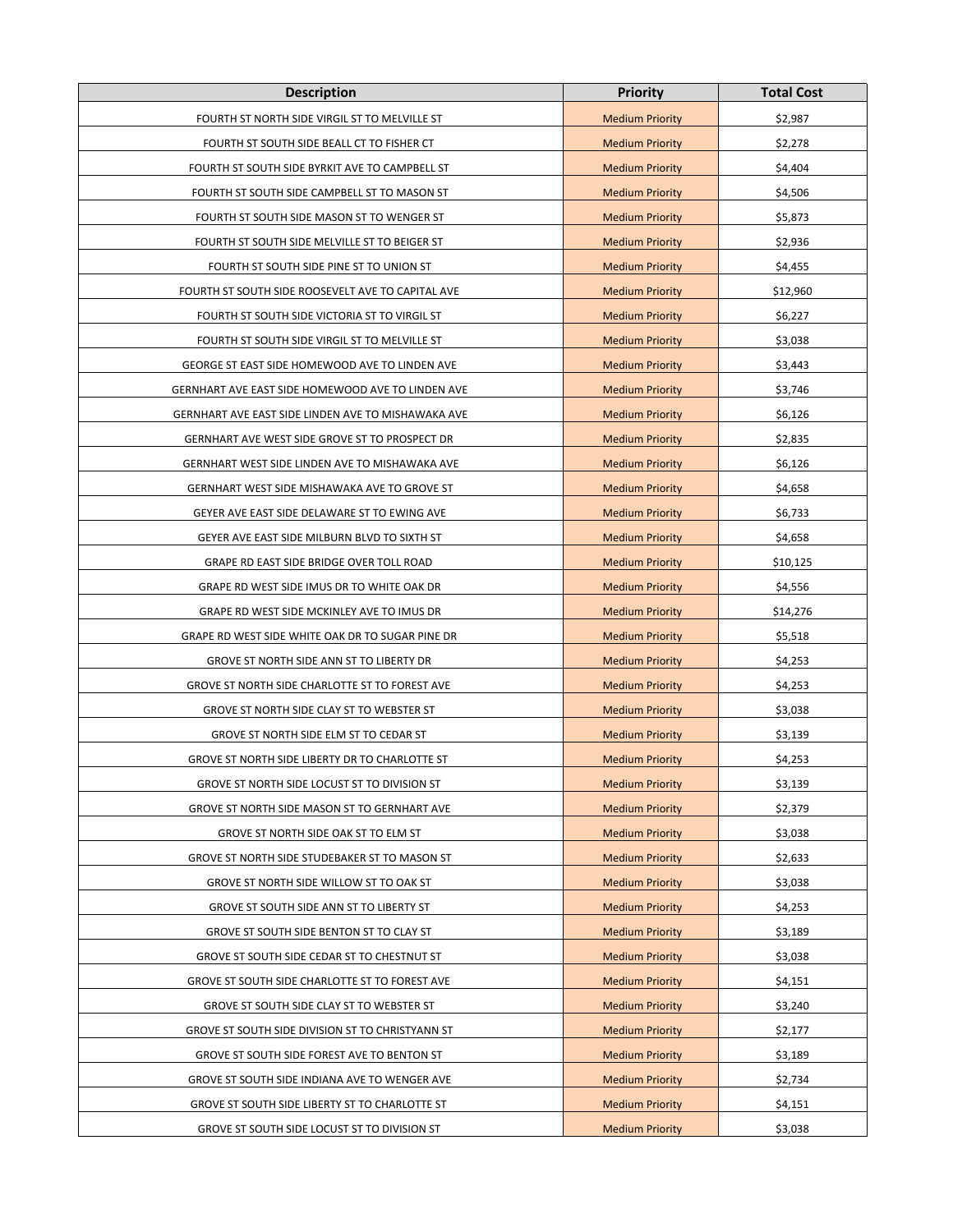| <b>Description</b>                                     | <b>Priority</b>        | <b>Total Cost</b> |
|--------------------------------------------------------|------------------------|-------------------|
| GROVE ST SOUTH SIDE MAIN ST TO ELIZABETH ST            | <b>Medium Priority</b> | \$4,151           |
| GROVE ST SOUTH SIDE WILLOW ST TO OAK ST                | <b>Medium Priority</b> | \$3,038           |
| HAMPTON RD NORTH SIDE MEDFORD LN TO KENSINGTON PL      | <b>Medium Priority</b> | \$3,038           |
| HARDING AVE EAST SIDE VISTULA RD TO COTTAGE AVE        | <b>Medium Priority</b> | \$17,820          |
| HARRISON RD SOUTH SIDE BENNINGTON DR TO LEXINGTON BLVD | <b>Medium Priority</b> | \$13,112          |
| HARRISON ST WEST SIDE FOURTH ST TO LINCOLNWAY WEST     | <b>Medium Priority</b> | \$4,809           |
| HARRISON ST WEST SIDE LINCOLNWAY WEST TO FOURTH ST     | <b>Medium Priority</b> | \$4,809           |
| HAVEN CT WEST SIDE FROM COVE PL                        | <b>Medium Priority</b> | \$3,999           |
| HELEN AVE EAST SIDE THIRD ST TO LINCOLNWAY EAST        | <b>Medium Priority</b> | \$4,253           |
| HELEN AVE WEST SIDE FOURTH ST TO THIRD ST              | <b>Medium Priority</b> | \$3,341           |
| HELEN AVE WEST SIDE THIRD ST TO LINCOLNWAY EAST        | <b>Medium Priority</b> | \$4,253           |
| HENDRICKS ST EAST SIDE DELAWARE ST TO MILBURN BLVD     | <b>Medium Priority</b> | \$6,075           |
| HENDRICKS ST EAST SIDE LINCOLNWAY WEST TO DEAD END     | <b>Medium Priority</b> | \$5,164           |
| HENDRICKS ST WEST SIDE DELAWARE ST TO PANAMA ST        | <b>Medium Priority</b> | \$5,063           |
| HENDRICKS ST WEST SIDE SIXTH ST TO MILBURN BLVD        | <b>Medium Priority</b> | \$4,658           |
| HICKORY RD EAST SIDE EDISON RD TO CATALPA DR           | <b>Medium Priority</b> | \$12,403          |
| HICKORY RD EAST SIDE MIRACLE LN TO CORBY BLVD          | <b>Medium Priority</b> | \$16,909          |
| HICKORY RD EAST SIDE MIRACLE LN TO MCKINLEY AVE        | <b>Medium Priority</b> | \$5,721           |
| HICKORY RD WEST SIDE MIRACLE LN TO MCKINLEY AVE        | <b>Medium Priority</b> | \$5,417           |
| HICKORY RD WEST SIDE REXFORD DR TO CORBY BLVD          | <b>Medium Priority</b> | \$16,403          |
| HICKORY RD WEST SIDE SORIN ST TO MIRACLE LN            | <b>Medium Priority</b> | \$6,531           |
| HILL ST EAST SIDE FIRST ST TO LINCOLNWAY WEST          | <b>Medium Priority</b> | \$3,038           |
| HILL ST WEST SIDE FIRST ST TO LINCOLNWAY EAST          | <b>Medium Priority</b> | \$3,038           |
| HODSON AVE WEST SIDE FOURTH ST TO THIRD ST             | <b>Medium Priority</b> | \$3,443           |
| HOME ST EAST SIDE HOMEWOOD AVE TO LINCOLNWAY EAST      | <b>Medium Priority</b> | \$2,734           |
| HOME ST EAST SIDE LINCOLNWAY EAST TO THIRD ST          | <b>Medium Priority</b> | \$4,354           |
| HOME ST WEST SIDE THIRD ST TO FOURTH ST                | <b>Medium Priority</b> | \$3,038           |
| HOMEWOOD AVE NORTH SIDE HOME ST TO DELORENZI AVE       | <b>Medium Priority</b> | \$6,278           |
| HOMEWOOD AVE NORTH SIDE INDIANA AVE TO WENGER AVE      | <b>Medium Priority</b> | \$2,633           |
| HOMEWOOD AVE NORTH SIDE NILES AVE TO INDIANA AVE       | <b>Medium Priority</b> | \$2,633           |
| HOMEWOOD AVE NORTH SIDE WENGER AVE TO STUDEBAKER ST    | <b>Medium Priority</b> | \$2,531           |
| HUBBARD AVE EAST SIDE DELAWARE ST TO EWING AVE         | <b>Medium Priority</b> | \$6,581           |
| HUBBARD AVE EAST SIDE DELAWARE ST TO MILBURN BLVD      | <b>Medium Priority</b> | \$6,227           |
| HUBBARD AVE WEST SIDE MILBURN BLVD TO DELAWARE ST      | <b>Medium Priority</b> | \$6,176           |
| HUBBARD AVE WEST SIDE MILBURN BLVD TO EWING AVE        | <b>Medium Priority</b> | \$13,163          |
| INDIANA AVE EAST SIDE HOMEWOOD AVE TO LINDEN AVE       | <b>Medium Priority</b> | \$3,696           |
| INDIANA AVE EAST SIDE LINDEN AVE TO JOSEPH ST          | <b>Medium Priority</b> | \$4,202           |
| INDIANA AVE EAST SIDE MISHAWAKA AVE TO GROVE ST        | <b>Medium Priority</b> | \$4,658           |
| INDIANA AVE WEST SIDE LINDEN AVE TO JOSEPH ST          | <b>Medium Priority</b> | \$4,202           |
| IRONWOOD RD EAST SIDE ALTGELD ST TO CITY LIMITS        | <b>Medium Priority</b> | \$14,175          |
| IRONWOOD RD EAST SIDE DELAWARE ST TO MILBURN BLVD      | <b>Medium Priority</b> | \$6,126           |
| IRONWOOD RD EAST SIDE DRAGOON TR TO DELAWARE ST        | <b>Medium Priority</b> | \$6,581           |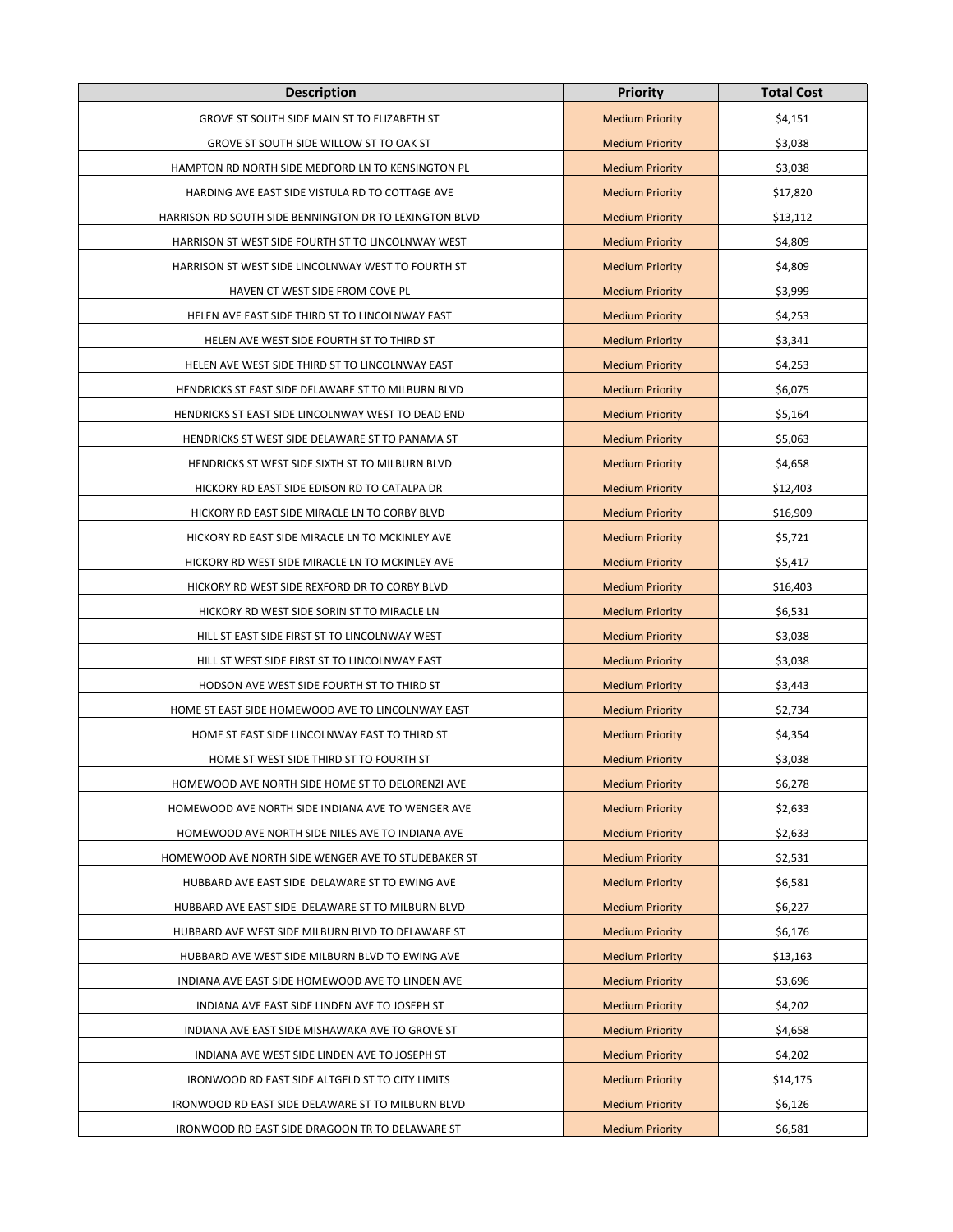| <b>Description</b>                                         | <b>Priority</b>        | <b>Total Cost</b> |
|------------------------------------------------------------|------------------------|-------------------|
| IRONWOOD RD MILBURN BLVD TO SIXTH ST                       | <b>Medium Priority</b> | \$4,759           |
| JACKSON ST EAST SIDE MILBURN BLVD TO SIXTH ST              | <b>Medium Priority</b> | \$4,708           |
| JACKSON ST WEST SIDE MILBURN BLVD TO DELAWARE ST           | <b>Medium Priority</b> | \$6,176           |
| JACKSON ST WEST SIDE MILBURN BLVD TO SIXTH ST              | <b>Medium Priority</b> | \$4,708           |
| JEFFERSON BLVD NORTH SIDE CEDAR ST TO MERRIFIELD AVE       | <b>Medium Priority</b> | \$11,694          |
| JEFFERSON BLVD NORTH SIDE CHESTNUT ST TO CEDAR ST          | <b>Medium Priority</b> | \$7,037           |
| JEFFERSON BLVD NORTH SIDE DIVISION ST TO CHESTNUT ST       | <b>Medium Priority</b> | \$6,480           |
| JEFFERSON BLVD NORTH SIDE MAIN ST TO SARAH ST              | <b>Medium Priority</b> | \$3,392           |
| JEFFERSON BLVD NORTH SIDE WEBSTER ST TO CLAY ST            | <b>Medium Priority</b> | \$3,240           |
| JEFFERSON BLVD SOUTH SIDE CHARLOTTE ST TO LIBERTY DR       | <b>Medium Priority</b> | \$3,544           |
| JEFFERSON BLVD SOUTH SIDE DIVISION ST TO RAILROAD TRACKS   | <b>Medium Priority</b> | \$7,594           |
| JEFFERSON BLVD SOUTH SIDE FOREST AVE CHARLOTTE ST          | <b>Medium Priority</b> | \$4,303           |
| JEFFERSON BLVD SOUTH SIDE RAILROAD TRACKS TO CEDAR ST      | <b>Medium Priority</b> | \$5,569           |
| JEFFERSON BLVD SOUTH SIDE SARAH ST TO CHRISTYANN ST        | <b>Medium Priority</b> | \$4,202           |
| JEFFERSON BLVD SOUTH SIDE STANLEY ST TO SARAH ST           | <b>Medium Priority</b> | \$2,025           |
| KAMMS CT SOUTH SIDE WELLS ST TO TAYLOR ST                  | <b>Medium Priority</b> | \$5,012           |
| KENNESAW MT DR SOUTH SIDE BANDELIER DR TO NATCHEZ TRACE DR | <b>Medium Priority</b> | \$7,088           |
| KENSINGTON PL WEST SIDE HAMPTON RD TO CANTONDALE LN        | <b>Medium Priority</b> | \$12,353          |
| LAUREL ST EAST SIDE FIFTH ST TO SIXTH ST                   | <b>Medium Priority</b> | \$2,430           |
| LAUREL ST EAST SIDE FOURTH ST TO RAILROAD                  | <b>Medium Priority</b> | \$2,177           |
| LAUREL ST EAST SIDE FOURTH ST TO THIRD ST                  | <b>Medium Priority</b> | \$3,341           |
| LAUREL ST EAST SIDE NINTH ST TO TENTH ST                   | <b>Medium Priority</b> | \$2,835           |
| LAWRENCE ST NORTH SIDE BENTON ST TO FOREST AVE             | <b>Medium Priority</b> | \$3,189           |
| LAWRENCE ST NORTH SIDE CEDAR ST TO ELM ST                  | <b>Medium Priority</b> | \$3,038           |
| LAWRENCE ST NORTH SIDE CHESTNUT ST TO CEDAR ST             | <b>Medium Priority</b> | \$3,088           |
| LAWRENCE ST NORTH SIDE CHRISTYANN ST TO DIVISION ST        | <b>Medium Priority</b> | \$2,228           |
| LAWRENCE ST NORTH SIDE ELIZABETH ST TO MAIN ST             | <b>Medium Priority</b> | \$4,151           |
| LAWRENCE ST NORTH SIDE LOCUST ST TO CHESTNUT ST            | <b>Medium Priority</b> | \$3,088           |
| LAWRENCE ST NORTH SIDE OAK ST TO WILLOW ST                 | <b>Medium Priority</b> | \$3,038           |
| LAWRENCE ST SOUTH SIDE BENTON ST TO FOREST AVE             | <b>Medium Priority</b> | \$3,139           |
| LAWRENCE ST SOUTH SIDE CHARLOTTE ST TO LIBERTY DR          | <b>Medium Priority</b> | \$4,202           |
| LAWRENCE ST SOUTH SIDE FOREST AVE TO CHARLOTTE ST          | <b>Medium Priority</b> | \$4,202           |
| LAWRENCE ST SOUTH SIDE LOGAN ST TO CALHOUN ST              | <b>Medium Priority</b> | \$3,240           |
| LAWRENCE ST SOUTH SIDE WILLOW ST TO MAPLE ST               | <b>Medium Priority</b> | \$1,620           |
| LIBERTY DR EAST SIDE BATTELL ST TO LAWRENCE ST             | <b>Medium Priority</b> | \$2,633           |
| LIBERTY DR WEST SIDE FAIRMOUNT AVE TO RAILROAD TRACKS      | <b>Medium Priority</b> | \$1,367           |
| LINDEN AVE NORTH SIDE BYRKIT AVE TO STATE ST               | <b>Medium Priority</b> | \$2,481           |
| LINDEN AVE NORTH SIDE WENGER ST TO INDIANA AVE             | <b>Medium Priority</b> | \$2,683           |
| LINDEN AVE SOUTH SIDE BEIGER ST TO VIRGIL ST               | <b>Medium Priority</b> | \$5,619           |
| LINDEN AVE SOUTH SIDE DELORENZI AVE TO HOME ST             | <b>Medium Priority</b> | \$6,278           |
| LINDEN AVE SOUTH SIDE ROOSEVELT AVE TO DELORENZI AVE       | <b>Medium Priority</b> | \$6,328           |
| LINDEN AVE SOUTH SIDE STATE ST TO GERNHART AVE             | <b>Medium Priority</b> | \$2,531           |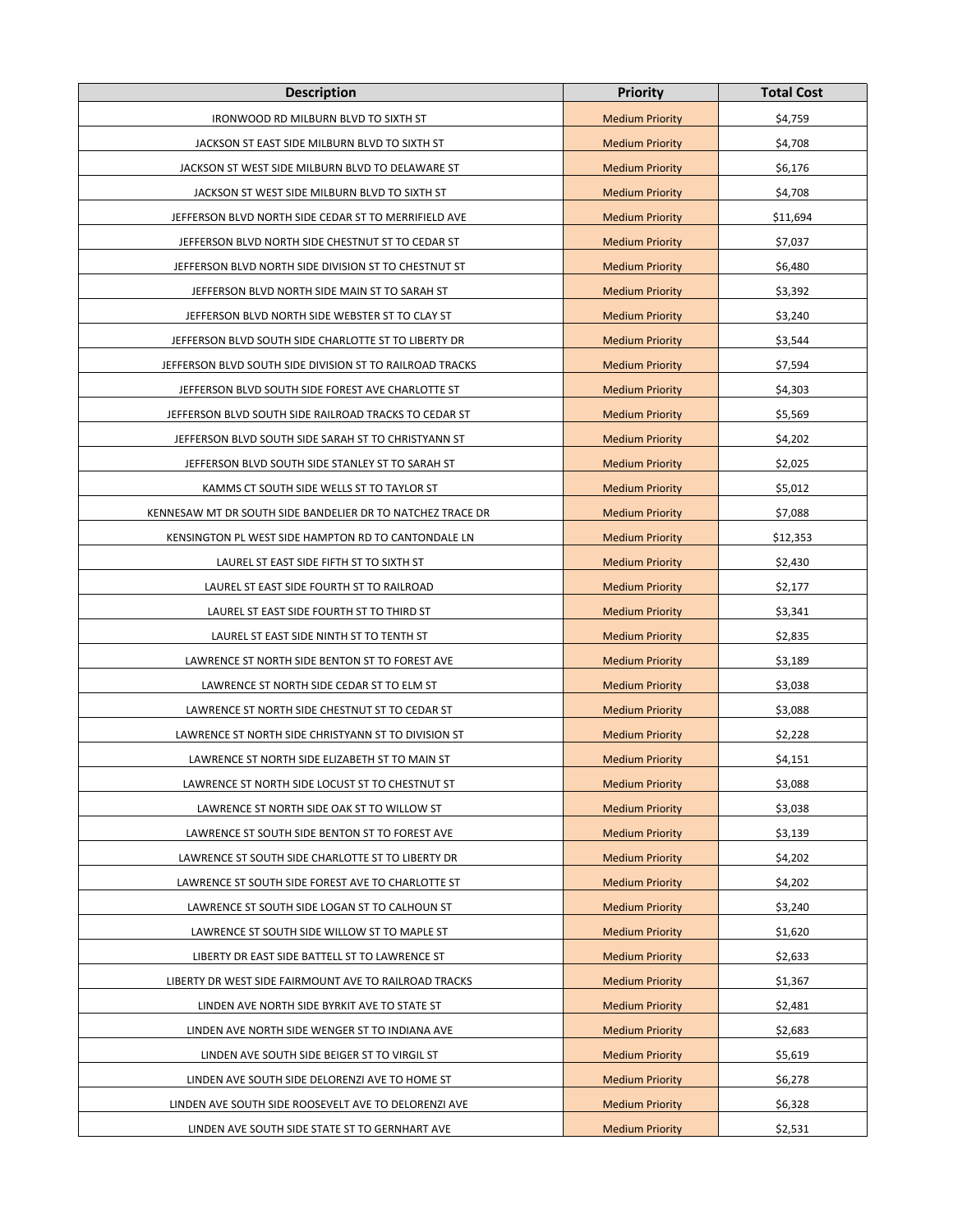| <b>Description</b>                                   | <b>Priority</b>        | <b>Total Cost</b> |
|------------------------------------------------------|------------------------|-------------------|
| LOCUST ST EAST SIDE BROADWAY TO BATTELL ST           | <b>Medium Priority</b> | \$2,835           |
| LOCUST ST WEST SIDE LAWRENCE ST TO GROVE ST          | <b>Medium Priority</b> | \$2,734           |
| LOCUST ST WEST SIDE MARION ST TO BROADWAY            | <b>Medium Priority</b> | \$2,987           |
| LOGAN ST EAST SIDE BORLEY AVE TO DONALDSON AVE       | <b>Medium Priority</b> | \$2,633           |
| LOGAN ST EAST SIDE EDGAR AVE TO LOWELL AVE           | <b>Medium Priority</b> | \$2,582           |
| LOGAN ST EAST SIDE JEFFERSON BLVD TO BORLEY AVE      | <b>Medium Priority</b> | \$2,430           |
| LOGAN ST EAST SIDE JEFFERSON BLVD TO END OF SIDEWALK | <b>Medium Priority</b> | \$1,367           |
| LOGAN ST EAST SIDE LAWRENCE ST TO GROVE ST           | <b>Medium Priority</b> | \$2,683           |
| LOGAN ST EAST SIDE MARION ST TO BROADWAY ST          | <b>Medium Priority</b> | \$2,734           |
| LOGAN ST EAST SIDE PLEASANT ST TO WILSON BLVD        | <b>Medium Priority</b> | \$2,177           |
| LOGAN ST EAST SIDE SEVENTH ST TO RAILROAD            | <b>Medium Priority</b> | \$4,354           |
| LOGAN ST EAST SIDE VINE ST TO PLEASANT ST            | <b>Medium Priority</b> | \$5,569           |
| LOGAN ST WEST SIDE DELAWARE ST TO MILBURN BLVD       | <b>Medium Priority</b> | \$6,328           |
| LOGAN ST WEST SIDE JEFFERSON BLVD TO MARSHALL AVE    | <b>Medium Priority</b> | \$4,202           |
| LOGAN ST WEST SIDE MILBURN BLVD TO SEVENTH ST        | <b>Medium Priority</b> | \$2,835           |
| LOGAN ST WEST SIDE PANAMA ST TO BISHOP DARCY LN      | <b>Medium Priority</b> | \$7,695           |
| LOGAN ST WEST SIDE RAILROAD TRACKS TO HASTINGS ST    | <b>Medium Priority</b> | \$7,290           |
| LOGAN ST WEST SIDE SEVENTH ST TO SIXTH ST            | <b>Medium Priority</b> | \$1,823           |
| LOVECHIO DR NORTH SIDE                               | <b>Medium Priority</b> | \$14,783          |
| LOVECHIO DR SOUTH SIDE                               | <b>Medium Priority</b> | \$15,694          |
| LOWELL AVE NORTH SIDE CHESTNUT ST TO WENT AVE        | <b>Medium Priority</b> | \$8,910           |
| LOWELL AVE SOUTH SIDE SARAH ST TO MAIN ST            | <b>Medium Priority</b> | \$3,949           |
| MAIN ST EAST SIDE SIXTH ST TO RAILROAD TRACKS        | <b>Medium Priority</b> | \$3,139           |
| MAIN ST WEST SIDE CATALPA DR TO LEYTE AVE            | <b>Medium Priority</b> | \$26,021          |
| MAIN ST WEST SIDE ELEVENTH ST TO TWELFTH ST          | <b>Medium Priority</b> | \$2,582           |
| MAIN ST WEST SIDE FOURTEENTH ST TO SIXTEENTH ST      | <b>Medium Priority</b> | \$6,126           |
| MAIN ST WEST SIDE NINTH ST TO TENTH ST               | <b>Medium Priority</b> | \$2,784           |
| MAIN ST WEST SIDE SEVENTH ST TO EIGHTH ST            | <b>Medium Priority</b> | \$2,734           |
| MANCHESTER DR SOUTH SIDE SOUTH SHORE DR TO MANOR DR  | <b>Medium Priority</b> | \$8,100           |
| MAPLEWOOD AVE WEST SIDE THIRD ST TO LINCOLNWAY EAST  | <b>Medium Priority</b> | \$7,138           |
| MARGARET AVE SOUTH SIDE MERRIFIELD AVE TO POLLITT CT | <b>Medium Priority</b> | \$6,581           |
| MARGARET AVE WEST SIDE POLLITT CT TO MERRIFIELD AVE  | <b>Medium Priority</b> | \$10,631          |
| MARIELLEN AVE EAST SIDE LINCOLNWAY EAST TO DEAD END  | <b>Medium Priority</b> | \$4,556           |
| MARION ST NORTH SIDE ANN ST TO DAVID ST              | <b>Medium Priority</b> | \$2,481           |
| MARION ST NORTH SIDE BENTON ST TO FOREST AVE         | <b>Medium Priority</b> | \$3,139           |
| MARION ST NORTH SIDE CALHOUN ST TO WEBSTER ST        | <b>Medium Priority</b> | \$3,341           |
| MARION ST NORTH SIDE LOCUST ST TO CEDAR ST           | <b>Medium Priority</b> | \$6,784           |
| MARION ST NORTH SIDE SARAH ST TO CHRISTYANN ST       | <b>Medium Priority</b> | \$4,253           |
| MARION ST NORTH SIDE WEBSTER ST TO CLAY ST           | <b>Medium Priority</b> | \$3,291           |
| MARION ST SOUTH SIDE CLAY ST TO BENTON ST            | <b>Medium Priority</b> | \$3,189           |
| MARION ST SOUTH SIDE ELM ST OAK ST                   | <b>Medium Priority</b> | \$3,291           |
| MARION ST SOUTH SIDE OAK ST TO WILLOW ST             | <b>Medium Priority</b> | \$2,936           |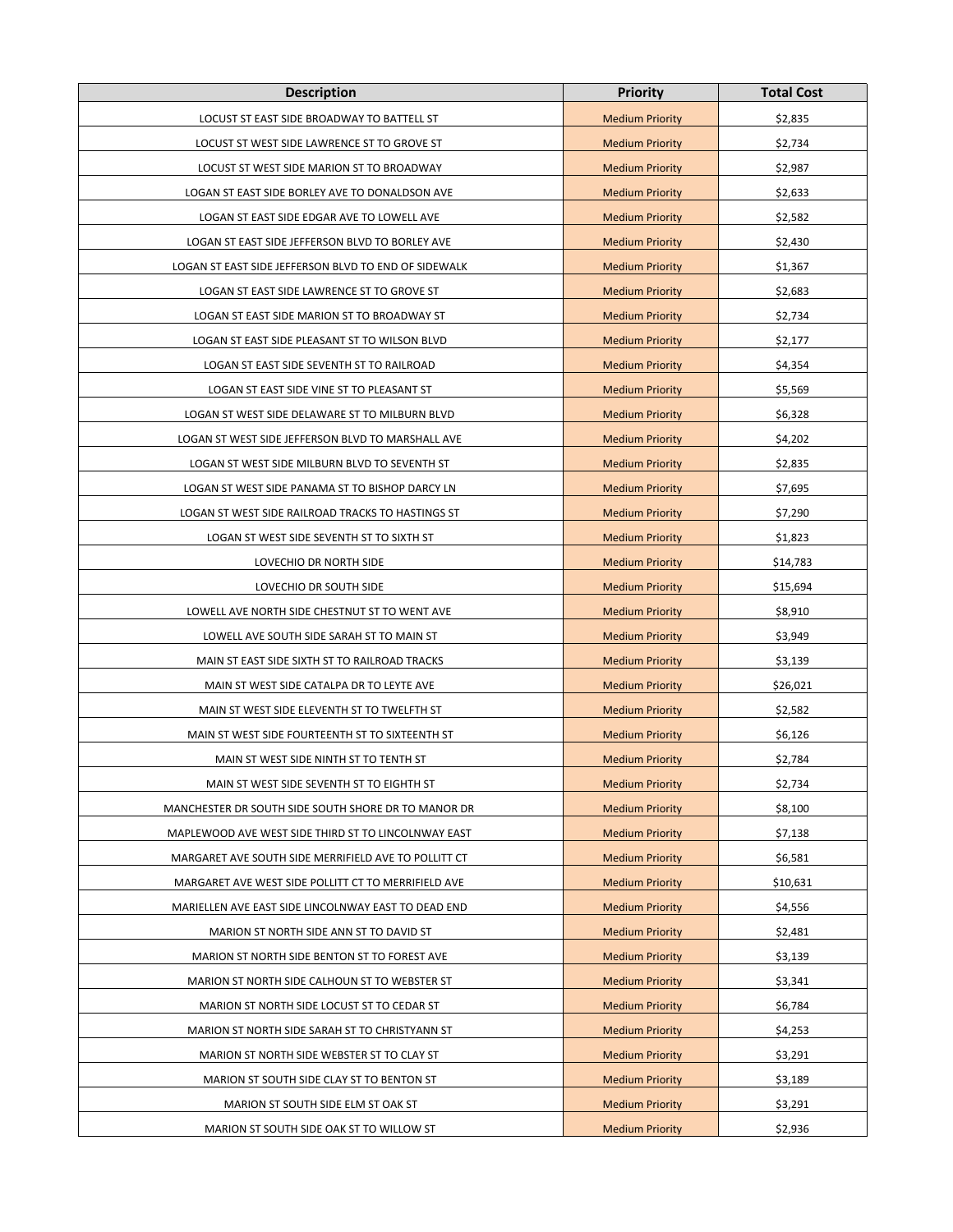| <b>Description</b>                                         | <b>Priority</b>        | <b>Total Cost</b> |
|------------------------------------------------------------|------------------------|-------------------|
| MARION ST SOUTH SIDE SARAH ST TO CHRISTYANN ST             | <b>Medium Priority</b> | \$4,303           |
| MASON ST EAST SIDE PROSPECT DR TO GROVE ST                 | <b>Medium Priority</b> | \$4,050           |
| MASON ST EAST SIDE THIRD ST TO FOURTH ST                   | <b>Medium Priority</b> | \$3,038           |
| MELVILLE ST EAST SIDE FOURTH ST TO THIRD ST                | <b>Medium Priority</b> | \$3,341           |
| MELVILLE WEST SIDE FOURTH ST TO THIRD ST                   | <b>Medium Priority</b> | \$3,341           |
| MERIDIAN ST EAST SIDE LINCOLNWAY WEST TO DEAD END          | <b>Medium Priority</b> | \$3,696           |
| MERIDIAN ST WEST SIDE LINCOLNWAY WEST TO DEAD END          | <b>Medium Priority</b> | \$3,493           |
| MERRIFIED AVE WEST SIDE LINCOLNWAY EAST TO MERRIFIELD CT   | <b>Medium Priority</b> | \$6,176           |
| MERRIFIED AVE WEST SIDE MERRIFIELD CT TO END OF SIDEWALK   | <b>Medium Priority</b> | \$2,025           |
| MERRIFIELD AVE EAST SIDE HOMEWOOD AVE TO END OF SIDEWALK   | <b>Medium Priority</b> | \$1,823           |
| MERRIFIELD AVE EAST SIDE LINCOLNWAY EAST TO WASHINGTON AVE | <b>Medium Priority</b> | \$3,038           |
| MERRIFIELD AVE EAST SIDE LINCOLNWAY TO THIRD ST            | <b>Medium Priority</b> | \$3,038           |
| MERRIFIELD AVE EAST SIDE RAILROAD TO FOURTH ST             | <b>Medium Priority</b> | \$1,924           |
| MERRIFIELD AVE EAST SIDE THIRD ST TO FOURTH ST             | <b>Medium Priority</b> | \$2,531           |
| MERRIFIELD AVE WEST SIDE FIFTH ST TO RAILROAD TRACKS       | <b>Medium Priority</b> | \$1,772           |
| MERRIFIELD AVE WEST SIDE LINCOLNWAY EAST TO THIRD ST       | <b>Medium Priority</b> | \$3,645           |
| MERRIFIELD AVE WEST SIDE MARGARET AVE TO JEFFERSON BLVD    | <b>Medium Priority</b> | \$5,417           |
| MERRIFIELD AVE WEST SIDE MARGARET AVE TO MARGARET AVE      | <b>Medium Priority</b> | \$8,049           |
| MERRIFIELD AVE WEST SIDE MCKINLEY AVE TO CEDAR ST          | <b>Medium Priority</b> | \$6,278           |
| MERRIFIELD PL WEST SIDE ELEVENTH ST TO TENTH ST            | <b>Medium Priority</b> | \$5,214           |
| MERRIFIELD ST EAST SIDE FIFTH ST TO RAILROAD               | <b>Medium Priority</b> | \$1,772           |
| MIAMI CLUB DR EAST SIDE HOMEWOOD AVE TO LINDEN AVE         | <b>Medium Priority</b> | \$3,848           |
| MIDDLEBORO AVE EAST SIDE DELAWARE ST TO MILBURN BLVD       | <b>Medium Priority</b> | \$6,227           |
| MIDDLEBORO AVE EAST SIDE EWING TO DELAWARE ST              | <b>Medium Priority</b> | \$6,581           |
| MIDDLEBORO AVE EAST SIDE RIVER AVE TO LINCOLNWAY WEST      | <b>Medium Priority</b> | \$7,391           |
| MIDDLEBORO AVE WEST SIDE DELAWARE ST TO MILBURN BLVD       | <b>Medium Priority</b> | \$6,126           |
| MIDDLEBORO AVE WEST SIDE MILBURN BLVD TO SIXTH ST          | <b>Medium Priority</b> | \$4,658           |
| MIDDLEBORO AVE WEST SIDE SIXTH ST TO RAILROAD TRACKS       | <b>Medium Priority</b> | \$1,620           |
| MILL ST EAST SIDE DEAD END TO SEVENTH ST                   | <b>Medium Priority</b> | \$4,050           |
| MILL ST EAST SIDE EIGHTH ST TO NINTH ST                    | <b>Medium Priority</b> | \$2,683           |
| MILL ST WEST SIDE EIGHTH ST NINTH ST                       | <b>Medium Priority</b> | \$2,734           |
| MILL ST WEST SIDE SEVENTH ST TO EIGHTH ST                  | <b>Medium Priority</b> | \$2,683           |
| MILL ST WEST SIDE SIXTH ST TO SEVENTH ST                   | <b>Medium Priority</b> | \$2,734           |
| MISHAWAKA AVE NORTH SIDE BENTON ST TO CLAY ST              | <b>Medium Priority</b> | \$3,038           |
| MISHAWAKA AVE NORTH SIDE CALHOUN ST TO LOGAN ST            | <b>Medium Priority</b> | \$3,088           |
| MISHAWAKA AVE NORTH SIDE CHESTNUT ST TO LOCUST ST          | <b>Medium Priority</b> | \$3,088           |
| MISHAWAKA AVE NORTH SIDE DIVISION ST TO CHRISTYANN ST      | <b>Medium Priority</b> | \$2,177           |
| MISHAWAKA AVE NORTH SIDE ELM ST TO CEDAR ST                | <b>Medium Priority</b> | \$3,038           |
| MISHAWAKA AVE NORTH SIDE FOREST AVE TO BENTON ST           | <b>Medium Priority</b> | \$3,139           |
| MISHAWAKA AVE NORTH SIDE INDIANA AVE TO WENGER AVE         | <b>Medium Priority</b> | \$2,633           |
| MISHAWAKA AVE NORTH SIDE LOCUST ST TO DIVISION ST          | <b>Medium Priority</b> | \$3,038           |
| MISHAWAKA AVE NORTH SIDE OAK ST TO ELM ST                  | <b>Medium Priority</b> | \$3,038           |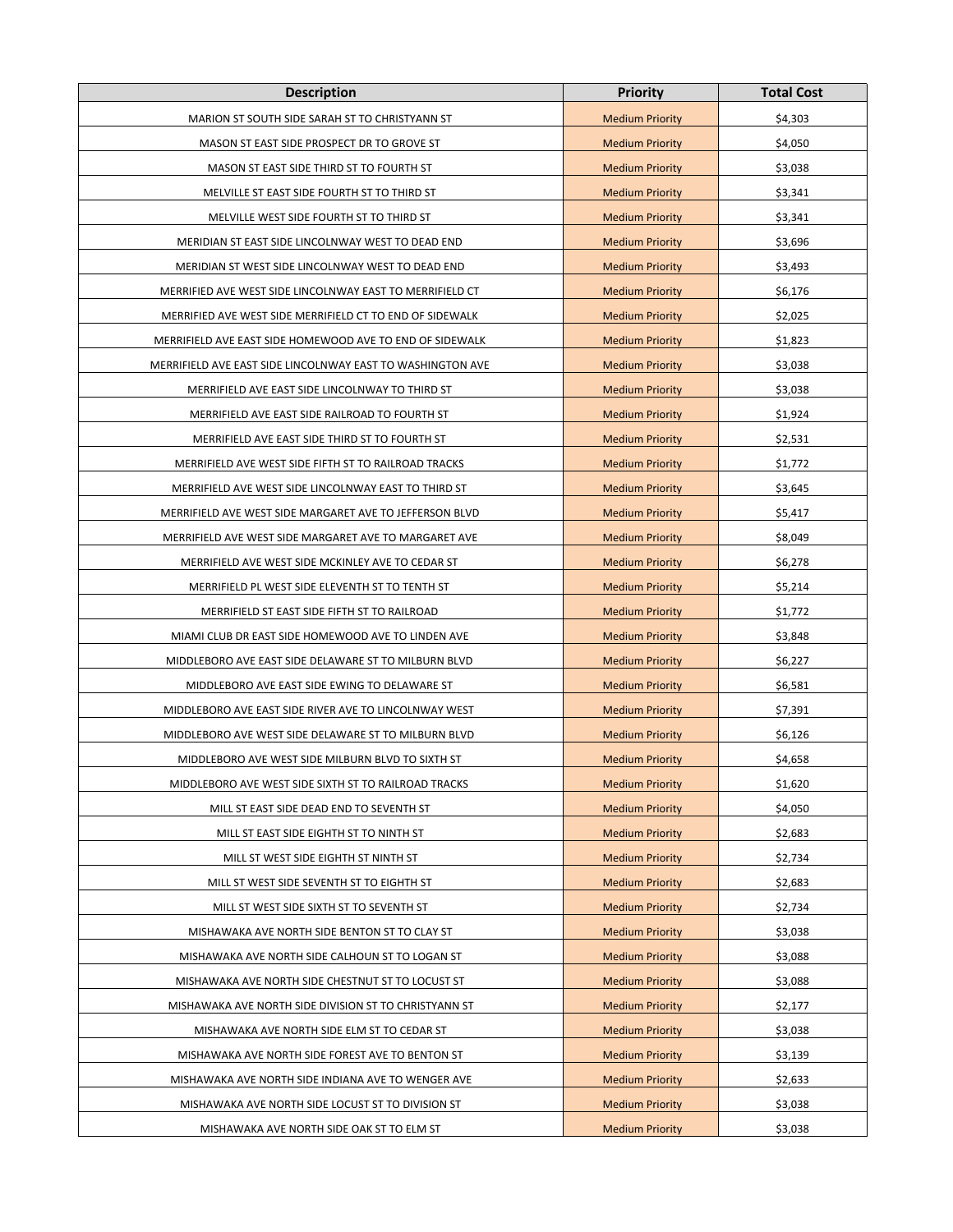| <b>Description</b>                                                 | <b>Priority</b>        | <b>Total Cost</b> |
|--------------------------------------------------------------------|------------------------|-------------------|
| MISHAWAKA AVE NORTH SIDE SARAH ST TO MAIN ST                       | <b>Medium Priority</b> | \$4,404           |
| MISHAWAKA AVE NORTH SIDE WEBSTER ST TO CALHOUN ST                  | <b>Medium Priority</b> | \$3,139           |
| MISHAWAKA AVE SOUTH SIDE CEDAR ST TO PINE ST                       | <b>Medium Priority</b> | \$4,607           |
| MISHAWAKA AVE SOUTH SIDE GERNHART AVE TO STATE ST                  | <b>Medium Priority</b> | \$2,481           |
| MISHAWAKA AVE SOUTH SIDE INDIANA AVE TO WENGER AVE                 | <b>Medium Priority</b> | \$2,633           |
| MISHAWAKA AVE SOUTH SIDE MASON ST TO GERNHART AVE                  | <b>Medium Priority</b> | \$2,481           |
| MISHAWAKA AVE SOUTH SIDE STATE ST TO BYRKIT AVE                    | <b>Medium Priority</b> | \$2,481           |
| MISHAWAKA AVE SOUTH SIDE WEBSTER ST TO CALHOUN ST                  | <b>Medium Priority</b> | \$3,240           |
| NILES AVE EAST SIDE HOMEWOOD AVE TO LINCOLNWAY EAST                | <b>Medium Priority</b> | \$6,227           |
| NILES AVE EAST SIDE JOSEPH ST TO LINDEN AVE                        | <b>Medium Priority</b> | \$4,506           |
| NILES AVE WEST SIDE JOSEPH ST TO HOMEWOOD AVE                      | <b>Medium Priority</b> | \$8,708           |
| NINTH SOUTH SIDE SUMMIT LN TO UNION ST                             | <b>Medium Priority</b> | \$4,556           |
| NINTH SOUTH SIDE WEST ST TO SPRING ST                              | <b>Medium Priority</b> | \$6,885           |
| NINTH ST NORTH SIDE MILL ST TO SPRING ST                           | <b>Medium Priority</b> | \$3,189           |
| NINTH ST NORTH SIDE SPRING ST TO WEST ST                           | <b>Medium Priority</b> | \$6,885           |
| NINTH ST NORTH SIDE TAYLOR ST TO DEAD END                          | <b>Medium Priority</b> | \$1,418           |
| NINTH ST NORTH SIDE UNION ST TO SUMMIT LN                          | <b>Medium Priority</b> | \$4,658           |
| NINTH ST NORTH SIDE WEST ST TO WELLS ST                            | <b>Medium Priority</b> | \$6,176           |
| OAK ST EAST SIDE MISHAWAKA AVE TO GROVE ST                         | <b>Medium Priority</b> | \$2,734           |
| OAK ST WEST SIDE BROADWAY TO MARION ST                             | <b>Medium Priority</b> | \$2,936           |
| OAK ST WEST SIDE GROVE ST TO LAWRENCE ST                           | <b>Medium Priority</b> | \$2,886           |
| OAK ST WEST SIDE GROVE ST TO MISHAWAKA AVE                         | <b>Medium Priority</b> | \$2,734           |
| OAKLAND AVE EAST SIDE CASSELL AVE TO COTTAGE AVE                   | <b>Medium Priority</b> | \$8,859           |
| OAKLAND AVE EAST SIDE THIRD ST TO LINCOLNWAY EAST                  | <b>Medium Priority</b> | \$6,278           |
| OAKLAND AVE EAST SIDE VISTULA RD TO CASSELL AVE                    | <b>Medium Priority</b> | \$12,251          |
| OAKLAND AVE WEST SIDE LINCOLNWAY EAST TO FRANKLIN AVE              | <b>Medium Priority</b> | \$7,442           |
| OAKLAND AVE WEST SIDE THIRD ST TO LINCOLNWAY EAST                  | <b>Medium Priority</b> | \$6,278           |
| PINE ST EAST SIDE ALICE ST TO MISHAWAKA AVE                        | <b>Medium Priority</b> | \$5,366           |
| PINE ST EAST SIDE FOURTH ST TO SCHMITT CT                          | <b>Medium Priority</b> | \$1,418           |
| PINE ST EAST SIDE MADISON ST TO END OF SIDEWALK                    | <b>Medium Priority</b> | \$2,430           |
| PINE ST EAST SIDE SCHMITT CT TO DEAD END                           | <b>Medium Priority</b> | \$1,266           |
| PINE ST WEST SIDE MADISON ST TO ELL ST                             | <b>Medium Priority</b> | \$8,606           |
| PLEASANT ST NORTH SIDE WILSON BLVD TO LOGAN ST                     | <b>Medium Priority</b> | \$2,430           |
| PLEASENT POINT CT SOUTH SIDE BALLARD AVE TO OAKLAND AVE            | <b>Medium Priority</b> | \$13,264          |
| POLLITT CT                                                         | <b>Medium Priority</b> | \$3,949           |
| POWER DR EAST SIDE MITCHELL PL TO SMALLEY AVE                      | <b>Medium Priority</b> | \$2,025           |
| PRAIRIE AVE EAST SIDE THIRD ST TO LINCOLNWAY                       | <b>Medium Priority</b> | \$3,898           |
| PRESCOTT DR E. SIDE CASTINE WALK (S. END) TO CASTINE WALK (N. END) | <b>Medium Priority</b> | \$8,556           |
| PRINCETON DR EAST SIDE PROVIDENCE DR TO PRINCETON CT               | <b>Medium Priority</b> | \$4,809           |
| PROSPECT DR SOUTH SIDE BYRKIT TO STATE ST                          | <b>Medium Priority</b> | \$2,987           |
| QUEENSBORO AVE EAST SIDE MILBURN BLVD TO SIXTH ST                  | <b>Medium Priority</b> | \$4,658           |
| QUEENSBORO AVE EAST SIDE DELAWARE ST TO MILBURN BLVD               | <b>Medium Priority</b> | \$6,227           |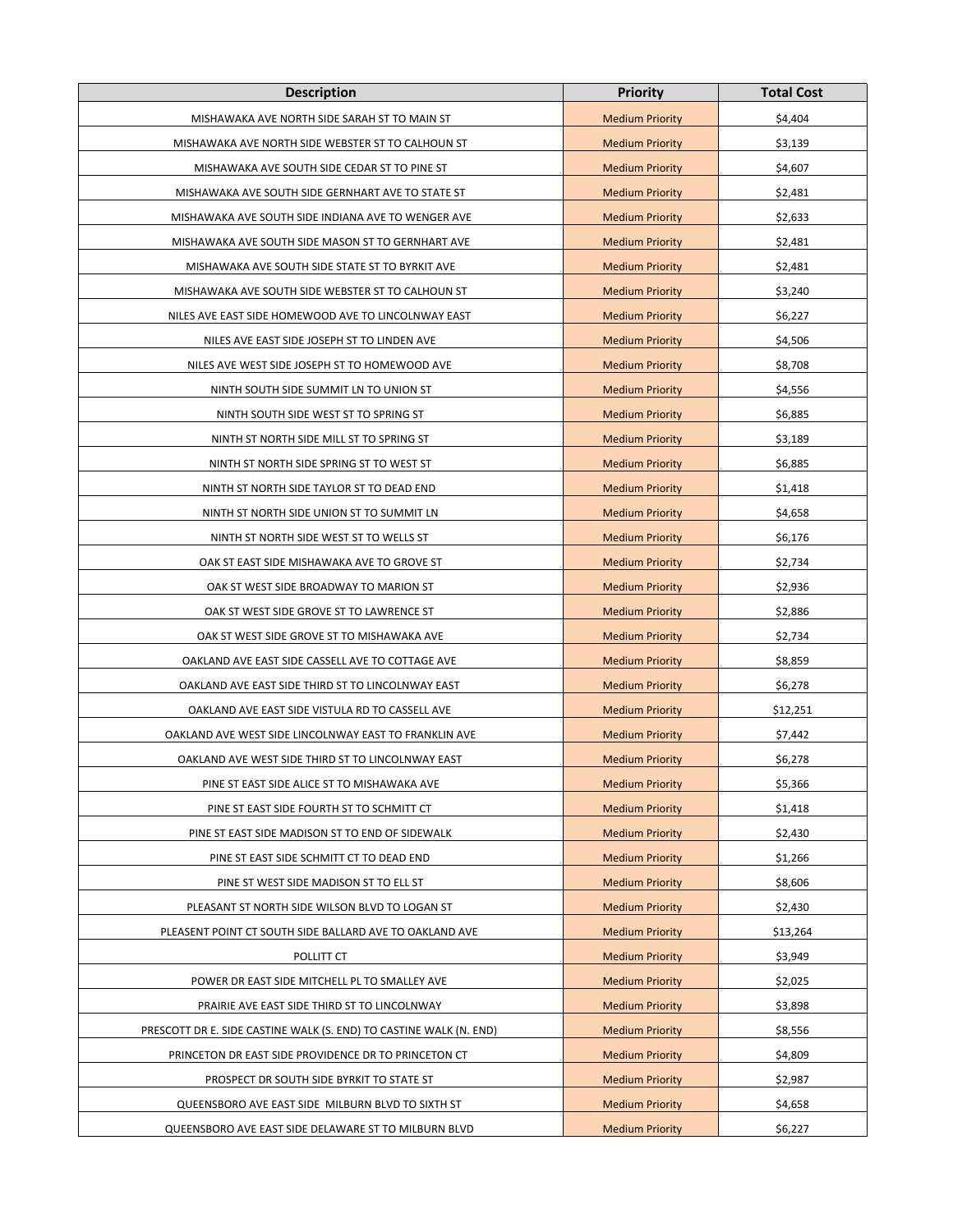| <b>Description</b>                                        | <b>Priority</b>        | <b>Total Cost</b> |
|-----------------------------------------------------------|------------------------|-------------------|
| QUEENSBORO AVE EAST SIDE EWING AVE TO DELAWARE ST         | <b>Medium Priority</b> | \$6,733           |
| QUEENSBORO AVE WEST SIDE MILBURN BLVD TO DELAWARE ST      | <b>Medium Priority</b> | \$6,126           |
| QUEENSBORO AVE WEST SIDE MILBURN BLVD TO SIXTH ST         | <b>Medium Priority</b> | \$4,658           |
| QUEENSBORO AVE WEST SIDE DELAWARE ST TO EWING AVE         | <b>Medium Priority</b> | \$6,632           |
| RACE ST EAST SIDE END OF SIDEWALK TO LINCOLNWAY EAST      | <b>Medium Priority</b> | \$5,670           |
| RAY ST EAST SIDE THIRD ST TO LINCOLNWAY EAST              | <b>Medium Priority</b> | \$6,936           |
| RAY ST WEST SIDE LINCOLNWAY EAST TO THIRD ST              | <b>Medium Priority</b> | \$6,986           |
| REDDICK ST EAST SIDE DELAWARE ST TO PANAMA ST             | <b>Medium Priority</b> | \$5,063           |
| REDDICK ST WEST SIDE DELAWARE ST TO PANAMA ST             | <b>Medium Priority</b> | \$5,063           |
| REDDICK ST WEST SIDE LINCOLNWAY WEST TO DEAD END          | <b>Medium Priority</b> | \$2,582           |
| ROOSEVELT AVE WEST SIDE LINDEN AVE TO END OF SIDEWALK     | <b>Medium Priority</b> | \$1,013           |
| ROSELAND AVE WEST SIDE LINCOLNWAY EAST TO THIRD ST        | <b>Medium Priority</b> | \$6,075           |
| RUSS AVE NORTH SIDE SARAH ST TO MAIN ST                   | <b>Medium Priority</b> | \$3,949           |
| RUSSELL AVE EAST SIDE MILBURN BLVD TO SIXTH ST            | <b>Medium Priority</b> | \$4,759           |
| RUSSELL AVE WEST SIDE LINCOLNWAY WEST TO RAIL ROAD TRACKS | <b>Medium Priority</b> | \$1,013           |
| S WEST ST WEST SIDE EIGHTH ST TO SEVENTH ST               | <b>Medium Priority</b> | \$2,633           |
| S WEST ST WEST SIDE SEVENTH ST TO SIXTH ST                | <b>Medium Priority</b> | \$2,734           |
| SARAH ST EAST SIDE JEFFERSON BLVD TO STANLEY ST           | <b>Medium Priority</b> | \$2,582           |
| SARAH ST WEST SIDE BATTELL ST TO LAWRENCE ST              | <b>Medium Priority</b> | \$2,633           |
| SARAH ST WEST SIDE LAWRENCE ST TO GROVE ST                | <b>Medium Priority</b> | \$2,633           |
| SCHMITT CT NORTH SIDE PINE ST TO DEAD END                 | <b>Medium Priority</b> | \$1,873           |
| SCHMITT CT SOUTH SIDE PINE ST TO DEAD END                 | <b>Medium Priority</b> | \$2,278           |
| SCHUMACHER DR EAST SIDE IMUS DR TO MCKINLEY AVE           | <b>Medium Priority</b> | \$10,935          |
| SEVENTEENTH ST SOUTH SIDE UNION ST TO LOVECHIO DR         | <b>Medium Priority</b> | \$11,391          |
| SEVENTH ST NORTH SIDE SMITH ST TO CLEVELAND ST            | <b>Medium Priority</b> | \$6,227           |
| SEVENTH ST NORTH SIDE WELLS ST TO TAYLOR ST               | <b>Medium Priority</b> | \$4,961           |
| SEVENTH ST NORTH SIDE WEST ST TO WELLS ST                 | <b>Medium Priority</b> | \$6,126           |
| SEVENTH ST SOUTH SIDE CLEVELAND ST TO SMITH ST            | <b>Medium Priority</b> | \$6,278           |
| SEVENTH ST SOUTH SIDE LOGAN ST TO CLEVELAND ST            | <b>Medium Priority</b> | \$7,088           |
| SEVENTH ST SOUTH SIDE SMITH ST TO TAYLOR ST               | <b>Medium Priority</b> | \$3,038           |
| SEVENTH ST SOUTH SIDE TAYLOR ST TO WELLS ST               | <b>Medium Priority</b> | \$5,063           |
| SEVENTH ST SOUTH SIDE WELLS ST TO WEST ST                 | <b>Medium Priority</b> | \$6,176           |
| SIXTEENTH ST NORTH SIDE SPRING ST TO S WEST ST            | <b>Medium Priority</b> | \$6,885           |
| SIXTEENTH ST SOUTH SIDE MAIN ST TO UNION ST               | <b>Medium Priority</b> | \$9,720           |
| SIXTH ST NORTH SIDE LAUREL ST TO MERRIFIELD AVE           | <b>Medium Priority</b> | \$11,340          |
| SIXTH ST NORTH SIDE MERRIFIELD AVE TO EAST ST             | <b>Medium Priority</b> | \$6,480           |
| SIXTH ST NORTH SIDE WEST ST TO WELLS ST                   | <b>Medium Priority</b> | \$6,176           |
| SIXTH ST SOUTH SIDE MERIDIAN ST TO HENDRICKS ST           | <b>Medium Priority</b> | \$2,784           |
| SMITH ST EAST SIDE FIFTH ST TO RAILROAD                   | <b>Medium Priority</b> | \$1,215           |
| SMITH ST EAST SIDE LINCOLNWAY WEST TO THIRD ST            | <b>Medium Priority</b> | \$1,569           |
| SMITH ST EAST SIDE RAILROAD TO SIXTH ST                   | <b>Medium Priority</b> | \$1,519           |
| SMITH ST EAST SIDE SIXTH ST TO SEVENTH ST                 | <b>Medium Priority</b> | \$2,734           |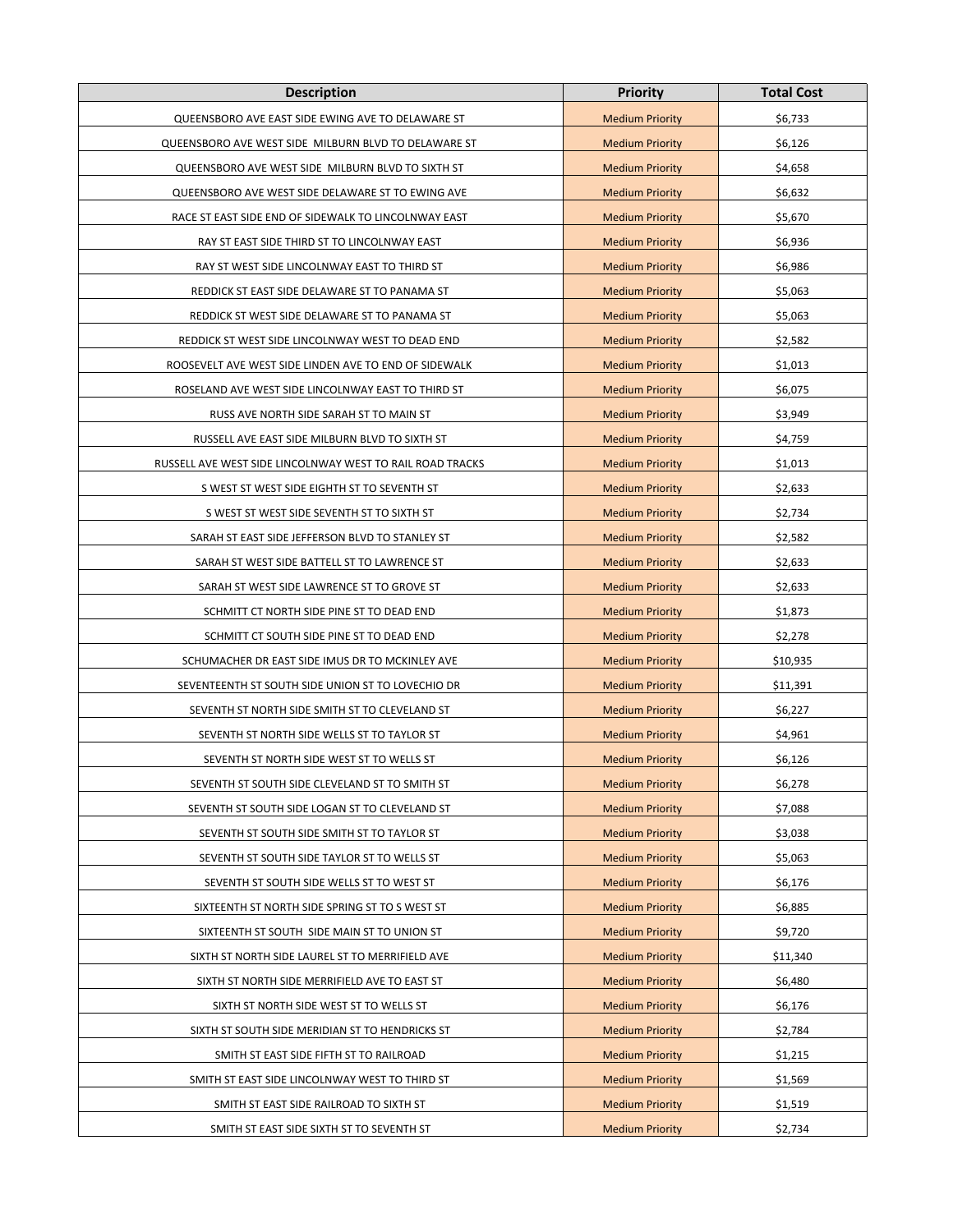| <b>Description</b>                                      | <b>Priority</b>        | <b>Total Cost</b> |
|---------------------------------------------------------|------------------------|-------------------|
| SMITH ST WEST SIDE EIGHTH ST TO STORAGE SITE DRIVEWAY   | <b>Medium Priority</b> | \$3,038           |
| SMITH ST WEST SIDE SEVENTH ST TO EIGHTH ST              | <b>Medium Priority</b> | \$2,734           |
| SOUTH SHORE DR SOUTH SIDE MANCHESTER DR TO HACKBERRY CT | <b>Medium Priority</b> | \$1,266           |
| SOUTHAMPTON DR SOUTH SIDE STONEGATE DR TO STONEGATE DR  | <b>Medium Priority</b> | \$16,403          |
| SPRING ST EAST SIDE SEVENTH ST TO SIXTH ST              | <b>Medium Priority</b> | \$2,734           |
| SPRING ST WEST SIDE FOURTEENTH ST TO SIXTEENTH ST       | <b>Medium Priority</b> | \$6,075           |
| SPRING ST WEST SIDE RAILROAD TRACKS TO SIXTH ST         | <b>Medium Priority</b> | \$2,886           |
| STANLEY ST NORTH SIDE CHRISTYANN ST TO SARAH ST         | <b>Medium Priority</b> | \$4,354           |
| STANLEY ST SOUTH SIDE SARAH ST TO JEFFERSON BLVD        | <b>Medium Priority</b> | \$5,518           |
| STATE ST EAST SIDE PROSPECT DR TO END OF SIDEWALK       | <b>Medium Priority</b> | \$1,418           |
| STATE ST WEST SIDE HOMEWOOD AVE TO LINCOLNWAY EAST      | <b>Medium Priority</b> | \$4,809           |
| STATE ST WEST SIDE MISHAWAKA AVE TO LINDEN AVE          | <b>Medium Priority</b> | \$6,075           |
| STUDEBAKER ST EAST SIDE MISHAWAKA AVE TO GROVE ST       | <b>Medium Priority</b> | \$4,658           |
| STUDEBAKER ST WEST SIDE GROVE ST TO PROSPECT DR         | <b>Medium Priority</b> | \$5,063           |
| TAYLOR ST EAST SIDE NINTH ST TO EIGHTH ST               | <b>Medium Priority</b> | \$2,683           |
| TAYLOR ST EAST SIDE SEVENTH ST TO SIXTH ST              | <b>Medium Priority</b> | \$3,038           |
| TAYLOR ST WEST SIDE SEVENTH ST TO SIXTH ST              | <b>Medium Priority</b> | \$2,734           |
| TAYLOR ST WEST SIDE TWELFTH ST TO ELEVENTH ST           | <b>Medium Priority</b> | \$2,734           |
| TAYLOR ST WEST SIXTH ST TO KAMMS CT                     | <b>Medium Priority</b> | \$1,721           |
| TENTH ST NORTH SIDE MAIN ST TO MILL ST                  | <b>Medium Priority</b> | \$3,341           |
| TENTH ST NORTH SIDE MILL ST TO SPRING ST                | <b>Medium Priority</b> | \$3,291           |
| TENTH ST NORTH SIDE SPRING ST TO S WEST ST              | <b>Medium Priority</b> | \$6,936           |
| TENTH ST SOUTH SIDE WELLS ST TO WEST ST                 | <b>Medium Priority</b> | \$6,126           |
| TENTH ST SOUTH SIDE WEST ST SPRING ST                   | <b>Medium Priority</b> | \$6,936           |
| THIRD ST NORTH SIDE CAMPBELL ST TO MASON ST             | <b>Medium Priority</b> | \$4,354           |
| THIRD ST NORTH SIDE HELEN AVE TO END OF SIDEWALK        | <b>Medium Priority</b> | \$1,316           |
| THIRD ST NORTH SIDE HODSON AVE TO BROOK AVE             | <b>Medium Priority</b> | \$3,139           |
| THIRD ST NORTH SIDE MERRIFIELD AVE TO WENGER AVE        | <b>Medium Priority</b> | \$11,239          |
| THIRD ST NORTH SIDE VICTORIA ST TO BYRKIT AVE           | <b>Medium Priority</b> | \$5,771           |
| THIRD ST NORTH SIDE WALNUT ST TO OAKLAND AVE            | <b>Medium Priority</b> | \$2,582           |
| THIRD ST SOUTH SIDE ALFORD ST TO BEIGER ST              | <b>Medium Priority</b> | \$2,987           |
| THIRD ST SOUTH SIDE BEIGER ST TO MELVILLE               | <b>Medium Priority</b> | \$2,886           |
| THIRD ST SOUTH SIDE BROOK AVE TO DOWNEY AVE             | <b>Medium Priority</b> | \$2,936           |
| THIRD ST SOUTH SIDE CEDAR ST TO LAUREL ST               | <b>Medium Priority</b> | \$5,214           |
| THIRD ST SOUTH SIDE DOWNEY AVE TO ROOSEVELT AVE         | <b>Medium Priority</b> | \$2,936           |
| THIRD ST SOUTH SIDE HELEN AVE TO HOME ST                | <b>Medium Priority</b> | \$1,418           |
| THIRD ST SOUTH SIDE HODSON AVE TO BROOK AVE             | <b>Medium Priority</b> | \$3,139           |
| THIRD ST SOUTH SIDE HOME ST TO ALFORD ST                | <b>Medium Priority</b> | \$2,987           |
| THIRD ST SOUTH SIDE MELVILLE ST TO VIRGIL ST            | <b>Medium Priority</b> | \$2,987           |
| THIRD ST SOUTH SIDE VICTORIA ST TO BYRKIT ST            | <b>Medium Priority</b> | \$5,974           |
| THIRD ST SOUTH SIDE VIRGIL ST TO VICTORIA ST            | <b>Medium Priority</b> | \$6,328           |
| THIRD ST SOUTH SIDE WENGER AVE TO MASON ST              | <b>Medium Priority</b> | \$5,771           |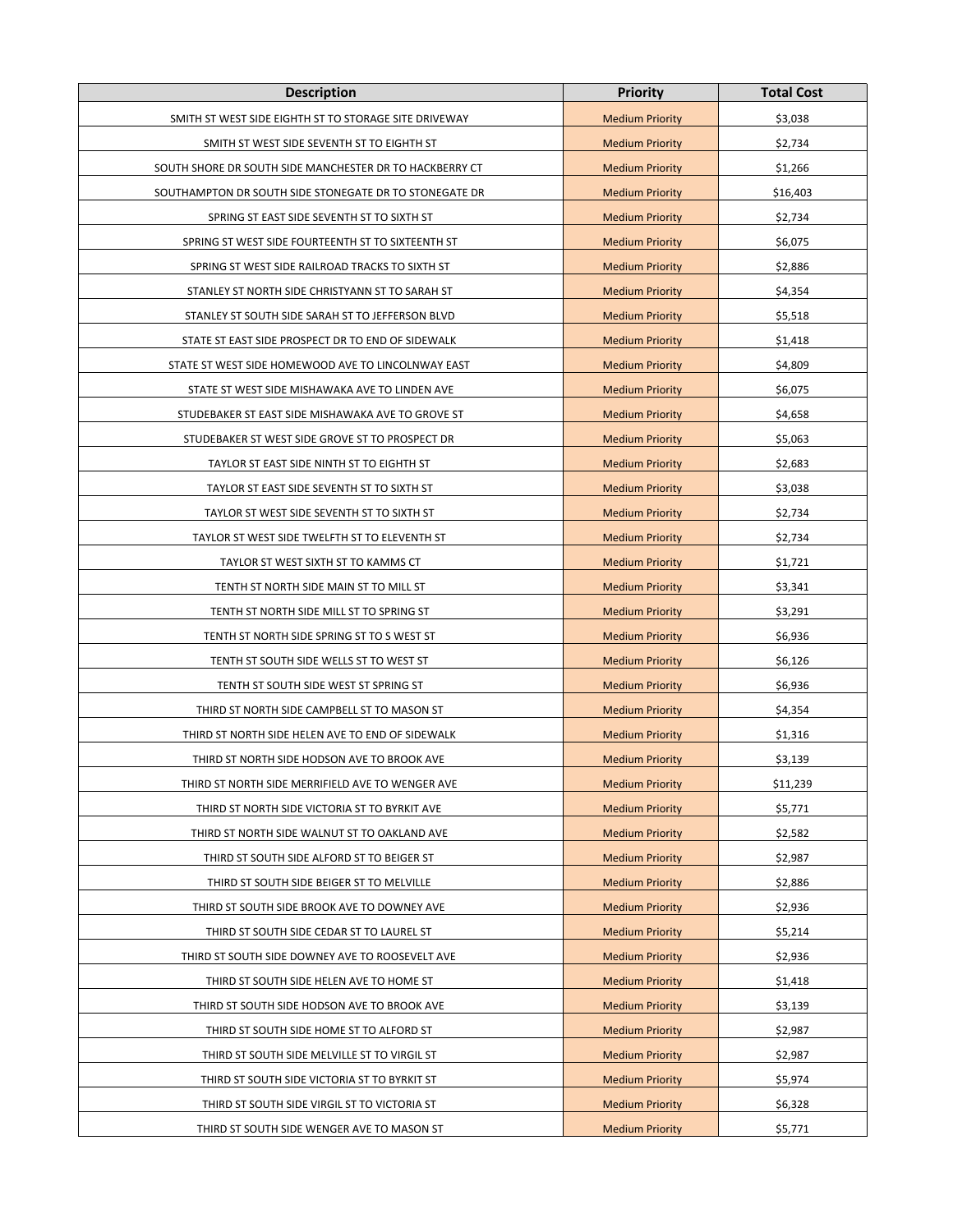| <b>Description</b>                                      | <b>Priority</b>        | <b>Total Cost</b> |
|---------------------------------------------------------|------------------------|-------------------|
| THIRTEENTH ST NORTH SIDE DODGE AVE TO MICHIGAN AVE      | <b>Medium Priority</b> | \$8,606           |
| THIRTEENTH ST NORTH SIDE SPRING ST TO S WEST ST         | <b>Medium Priority</b> | \$6,936           |
| THIRTEENTH ST NORTH SIDE WELLS ST TO TAYLOR ST          | <b>Medium Priority</b> | \$5,063           |
| THIRTEENTH ST SOUTH SIDE S WEST ST TO SPRING ST         | <b>Medium Priority</b> | \$6,885           |
| TOWLE AVE EAST SIDE SLICKS CT TO LINCOLNWAY WEST        | <b>Medium Priority</b> | \$2,683           |
| TWELFTH ST NORTH SIDE DODGE AVE TO IOWA ST              | <b>Medium Priority</b> | \$2,633           |
| TWELFTH ST NORTH SIDE MAIN ST TO MILL ST                | <b>Medium Priority</b> | \$3,392           |
| TWELFTH ST NORTH SIDE UNION ST TO SUMMIT LN             | <b>Medium Priority</b> | \$4,556           |
| TWELFTH ST SOUTH SIDE DODGE AVE TO MICHIGAN AVE         | <b>Medium Priority</b> | \$8,556           |
| TWELFTH ST SOUTH SIDE PENN AVE TO MERRIFIELD AVE        | <b>Medium Priority</b> | \$8,303           |
| TWELFTH ST SOUTH SIDE UNION ST TO DODGE AVE             | <b>Medium Priority</b> | \$1,974           |
| UNION ST EAST SIDE DRAGOON TR TO EIGHTEENTH ST          | <b>Medium Priority</b> | \$3,240           |
| UNION ST EAST SIDE EIGHTEENTH ST TO SEVENTEENTH ST      | <b>Medium Priority</b> | \$6,024           |
| UNION ST EAST SIDE SIXTEENTH ST TO THIRTEENTH ST        | <b>Medium Priority</b> | \$9,619           |
| UNION ST EAST SIDE TENTH ST TO EIGHTH ST                | <b>Medium Priority</b> | \$5,316           |
| UNION ST EAST SIDE TENTH ST TO ELEVENTH ST              | <b>Medium Priority</b> | \$3,797           |
| UNION ST EAST SIDE THIRTEENTH ST TO TWELFTH ST          | <b>Medium Priority</b> | \$1,468           |
| UNION ST WEST SIDE ELEVENTH ST TO TENTH ST              | <b>Medium Priority</b> | \$2,734           |
| UNION ST WEST SIDE SIXTEENTH ST TO THIRTEENTH ST        | <b>Medium Priority</b> | \$9,416           |
| VICTORIA ST WEST SIDE CLUB BLVD TO LINDEN AVE           | <b>Medium Priority</b> | \$3,848           |
| VIRGIL ST EAST SIDE HOMEWOOD AVE TO LINCOLNWAY EAST     | <b>Medium Priority</b> | \$2,633           |
| VIRGIL ST WEST SIDE HOMEWOOD AVE TO LINCOLNWAY EAST     | <b>Medium Priority</b> | \$2,683           |
| VIRGINIA ST EAST SIDE SOUTH SHORE DR TO LINCOLNWAY EAST | <b>Medium Priority</b> | \$7,695           |
| VISTULA RD SOUTH SIDE BALLARD AVE TO OAKLEY AVE         | <b>Medium Priority</b> | \$17,719          |
| WABASH AVE WEST SIDE LINCOLNWAY EAST TO WABASH ST       | <b>Medium Priority</b> | \$10,682          |
| WABASH ST SOUTH SIDE EAST WABASH AVE TO WALNUT ST       | <b>Medium Priority</b> | \$2,531           |
| WALNUT ST EAST SIDE WABASH ST TO LINCOLNWAY EAST        | <b>Medium Priority</b> | \$10,682          |
| WALNUT ST WEST SIDE WABASH ST TO LINCOLNWAY EAST        | <b>Medium Priority</b> | \$10,783          |
| WEBSTER ST EAST SIDE VINE ST TO WILSON BLVD             | <b>Medium Priority</b> | \$911             |
| WELLS ST EAST SIDE EIGHTH ST TO NINTH ST                | <b>Medium Priority</b> | \$2,734           |
| WELLS ST EAST SIDE SEVENTH ST EIGHTH ST                 | <b>Medium Priority</b> | \$2,734           |
| WELLS ST EAST SIDE TWELFTH ST TO THIRTEENTH ST          | <b>Medium Priority</b> | \$2,734           |
| WELLS ST WEST SIDE SEVENTH ST TO EIGHTH ST              | <b>Medium Priority</b> | \$2,734           |
| WELLS ST WEST SIDE SIXTH ST TO SEVENTH ST               | <b>Medium Priority</b> | \$2,683           |
| WELLS ST WEST SIDE TWELFTH ST TO THIRTEENTH ST          | <b>Medium Priority</b> | \$2,734           |
| WENGER AVE EAST SIDE MISHAWAKA AVE TO LINDEN AVE        | <b>Medium Priority</b> | \$6,075           |
| WENGER AVE EAST SIDE PROSPECT DR TO GROVE ST            | <b>Medium Priority</b> | \$5,771           |
| WENGER AVE WEST SIDE JOSEPH ST TO LINDEN AVE            | <b>Medium Priority</b> | \$4,050           |
| WENGER AVE WEST SIDE LINDEN AVE TO HOMEWOOD AVE         | <b>Medium Priority</b> | \$3,696           |
| WENGER ST EAST SIDE FOURTH ST TO THIRD ST               | <b>Medium Priority</b> | \$3,038           |
| WENGER ST WEST SIDE THIRD ST TO LINCOLNWAY EAST         | <b>Medium Priority</b> | \$2,936           |
| WENT AVE WEST SIDE MCKINLEY AVE TO COLFAX AVE           | <b>Medium Priority</b> | \$8,809           |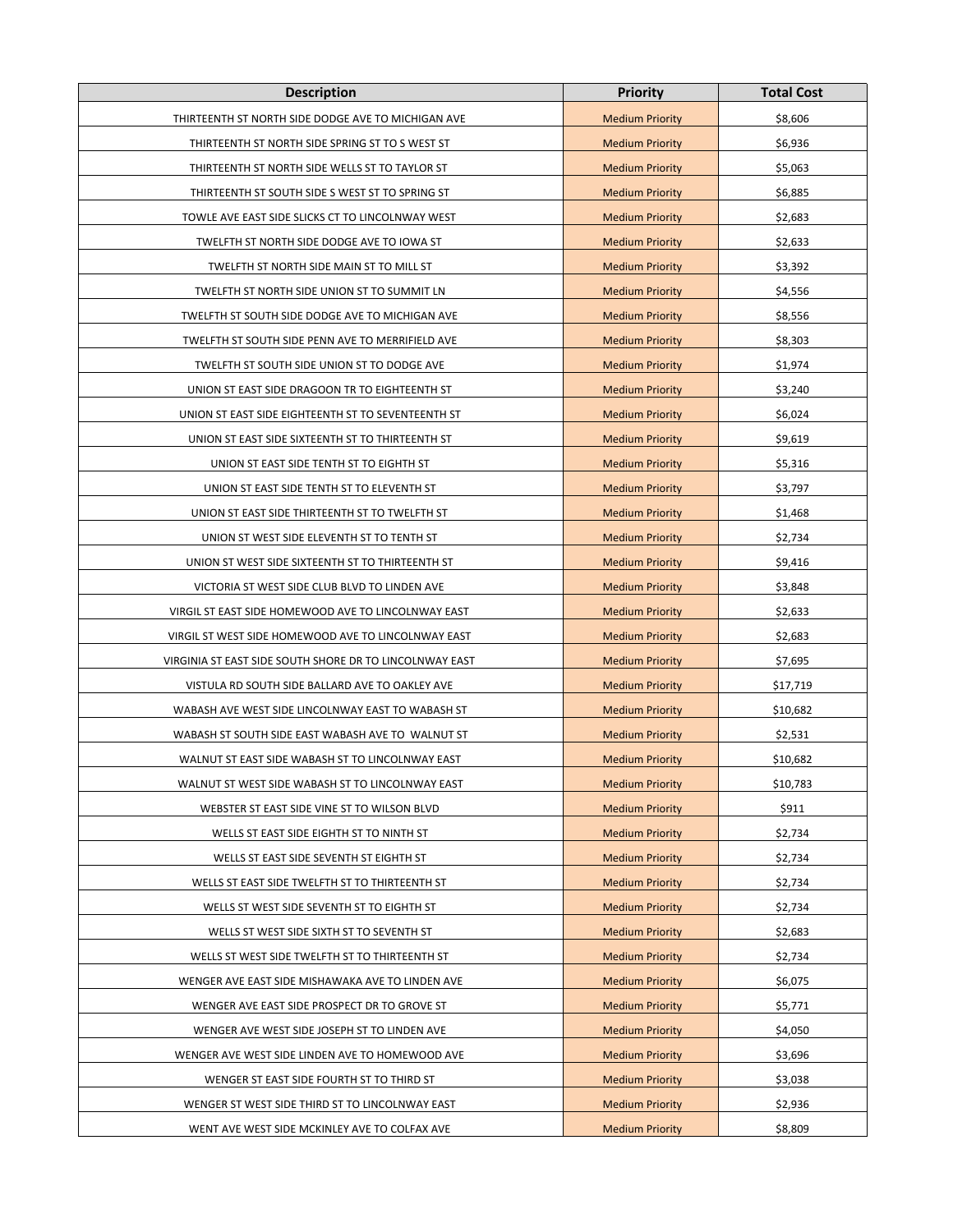| <b>Description</b>                                             | <b>Priority</b>        | <b>Total Cost</b> |
|----------------------------------------------------------------|------------------------|-------------------|
| WEST ST EAST SIDE FIRST ST TO FRONT ST                         | <b>Medium Priority</b> | \$3,189           |
| WEST ST EAST SIDE LINCOLNWAY WEST TO FIRST ST                  | <b>Medium Priority</b> | \$3,240           |
| WEST ST EAST SIDE SIXTH ST TO RAILROAD                         | <b>Medium Priority</b> | \$2,633           |
| WEST ST WEST SIDE SLICKS CT TO FRONT ST                        | <b>Medium Priority</b> | \$3,797           |
| WILD CHERRY RIDGE WEST NORTH SIDE NORTH END TO END OF SIDEWALK | <b>Medium Priority</b> | \$4,202           |
| WILD CHERRY RIDGE WEST WEST SIDE FULMER RD TO END OF SIDEWALK  | <b>Medium Priority</b> | \$15,593          |
| WILLOW ST WEST SIDE MARION ST TO BROADWAY                      | <b>Medium Priority</b> | \$2,936           |
| WILSON BLVD NORTH SIDE BENTON ST TO CLAY ST                    | <b>Medium Priority</b> | \$3,189           |
| WILSON BLVD NORTH SIDE CLAY ST TO VINE ST                      | <b>Medium Priority</b> | \$1,823           |
| WILSON BLVD NORTH SIDE FOREST AVE TO BENTON ST                 | <b>Medium Priority</b> | \$3,341           |
| WILSON BLVD NORTH SIDE WEBSTER ST TO CALHOUN ST                | <b>Medium Priority</b> | \$4,050           |
| ALABAMA ST EAST SIDE LINCOLNWAY WEST TO RAILROAD               | <b>Low Priority</b>    | \$675             |
| ALABAMA ST EAST SIDE PANAMA ST TO DELAWARE ST                  | <b>Low Priority</b>    | \$1,721           |
| ALABAMA ST EAST SIDE SIXTH ST TO RAILROAD TRACKS               | <b>Low Priority</b>    | \$506             |
| ALABAMA ST WEST SIDE DELAWARE ST TO PANAMA ST                  | <b>Low Priority</b>    | \$1,721           |
| ALABAMA ST WEST SIDE LINCOLNWAY WEST TO RAILROAD TRACKS        | <b>Low Priority</b>    | \$641             |
| ALABAMA ST WEST SIDE MILBURN BLVD TO DELAWARE ST               | <b>Low Priority</b>    | \$2,042           |
| ALABAMA ST WEST SIDE SIXTH ST TO RAILROAD TRACKS               | <b>Low Priority</b>    | \$506             |
| ALEX WAY NORTH SIDE MERRIFIELD AVE TO CEDAR ST                 | <b>Low Priority</b>    | \$2,211           |
| ALEX WAY SOUTH SIDE MERRIFIELD AVE TO CEDAR ST                 | <b>Low Priority</b>    | \$2,514           |
| ALFORD ST WEST SIDE THIRD ST TO FOURTH                         | <b>Low Priority</b>    | \$1,114           |
| ANCHOR CT EAST SIDE                                            | <b>Low Priority</b>    | \$1,029           |
| ANCHOR CT EAST SIDE SAIL DR TO ANCHOR DR                       | <b>Low Priority</b>    | \$962             |
| ANCHOR CT WEST SIDE ANCHOR DR TO END OF SIDEWALK               | <b>Low Priority</b>    | \$2,093           |
| ANCHOR DR SOUTH SIDE BLACKBERRY RD TO TURN-AROUND              | <b>Low Priority</b>    | \$3,848           |
| ANCHOR DR SOUTH SIDE TURN-AROUND TO SAIL DR                    | <b>Low Priority</b>    | \$1,097           |
| ANN ST EAST SIDE GROVE ST TO MISHAWAKA AVE                     | <b>Low Priority</b>    | \$911             |
| ANN ST EAST SIDE LASALLE AVE TO COLFAX AVE                     | <b>Low Priority</b>    | \$810             |
| ANN ST EAST SIDE MARION ST TO DEAD END                         | <b>Low Priority</b>    | \$844             |
| ANN ST EAST SIDE RUSS AVE TO LASALLE AVE                       | <b>Low Priority</b>    | \$810             |
| ANN ST WEST SIDE GROVE ST TO MISHAWAKA AVE                     | <b>Low Priority</b>    | \$911             |
| ANN ST WEST SIDE LASALLE AVE TO COLFAX AVE                     | <b>Low Priority</b>    | \$810             |
| ANN ST WEST SIDE MARION ST TO DEAD END                         | <b>Low Priority</b>    | \$844             |
| ANN ST WEST SIDE RUSS AVE TO LASALLE AVE                       | <b>Low Priority</b>    | \$810             |
| ARBOR LN NORTH SIDE WILD ROSE LN TO FIR RD                     | <b>Low Priority</b>    | \$3,628           |
| ARBOR LN SOUTH SIDE MINIATURE ROSE LN TO FIR RD                | <b>Low Priority</b>    | \$489             |
| ARBOR LN SOUTH SIDE PEACE ROSE LN TO MINIATURE ROSE LN         | <b>Low Priority</b>    | \$726             |
| ARBOR LN SOUTH SIDE RAMBLING ROSE LN TO PEACE ROSE LN          | <b>Low Priority</b>    | \$709             |
| ARBOR LN SOUTH SIDE RAMBLING ROSE LN TO TEA ROSE LN            | <b>Low Priority</b>    | \$726             |
| ARBOR LN SOUTH SIDE WILD ROSE LN TO TEA ROSE LN                | <b>Low Priority</b>    | \$726             |
| ARDENNES AVE NORTH SIDE NORMANDY DR TO EAST END                | <b>Low Priority</b>    | \$1,198           |
| ARDENNES AVE NORTH SIDE NORMANDY DR TO MAIN ST                 | <b>Low Priority</b>    | \$3,206           |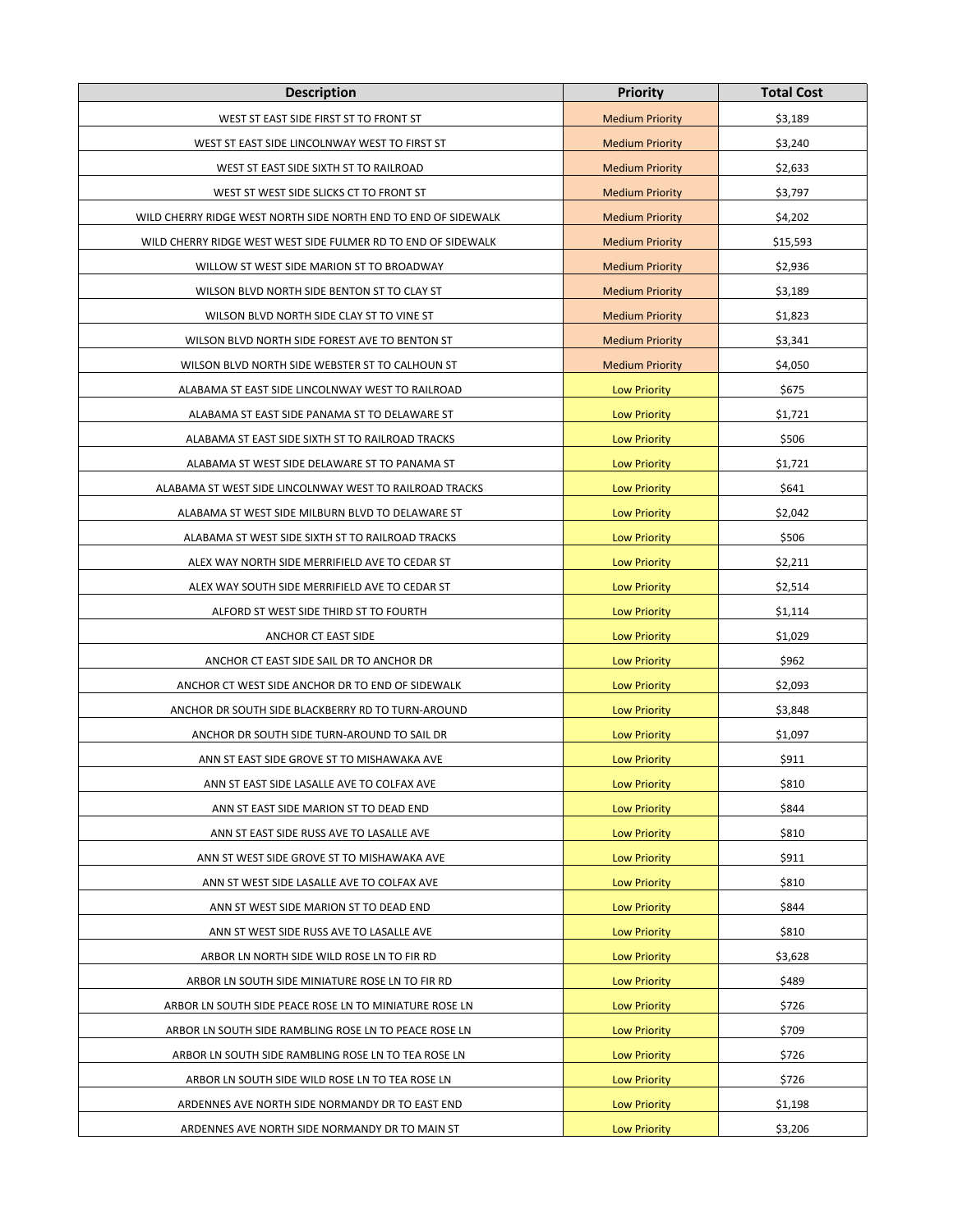| <b>Description</b>                                             | <b>Priority</b>     | <b>Total Cost</b> |
|----------------------------------------------------------------|---------------------|-------------------|
| ARDENNES AVE SOUTH SIDE NORMANDY DR TO EAST END                | <b>Low Priority</b> | \$1,063           |
| ARDENNES AVE SOUTH SIDE NORMANDY DR TO MAIN ST                 | <b>Low Priority</b> | \$3,122           |
| AUTUMN CT TO END OF SIDE WALK                                  | <b>Low Priority</b> | \$540             |
| AUTUMN TRAIL CT WEST SIDE AUTUMN TRAILS DR TO END OF SIDEWALK  | <b>Low Priority</b> | \$1,029           |
| AUTUMN TRAIL DR EAST SIDE                                      | <b>Low Priority</b> | \$6,750           |
| AUTUMN TRAIL DR EAST SIDE DRAGOON TR TO AUTUMN TRAIL           | <b>Low Priority</b> | \$5,619           |
| AUTUMN TRAIL DR WEST SIDE DRAGOON TR TO AUTUMN TRAIL CT        | <b>Low Priority</b> | \$5,231           |
| BAIN ST EAST SIDE THIRD ST TO LINCOLNWAY EAST                  | <b>Low Priority</b> | \$1,806           |
| BAIN ST WEST SIDE THIRD ST TO LINCOLNWAY EAST                  | <b>Low Priority</b> | \$1,806           |
| BAKER ST EAST SIDE FOURTH ST TO DEAD END                       | <b>Low Priority</b> | \$1,350           |
| BAKER ST EAST SIDE FOURTH ST TO LINCOLNWAY WEST                | <b>Low Priority</b> | \$1,586           |
| BAKER ST WEST SIDE FOURTH ST TO DEAD END                       | <b>Low Priority</b> | \$1,299           |
| BAKER ST WEST SIDE FOURTH ST TO LINCOLNWAY WEST                | <b>Low Priority</b> | \$1,603           |
| BALLARD AVE EAST SIDE PLEASANT POINT CT TO VISTULA RD          | <b>Low Priority</b> | \$1,131           |
| BALLARD ST EAST SIDE LINCOLNWAY EAST TO VISTULA RD             | <b>Low Priority</b> | \$2,228           |
| BALLARD ST WEST SIDE LINCOLNWAY EAST TO VISTULA RD             | <b>Low Priority</b> | \$2,177           |
| BANDELIER DR EAST SIDE GAULEY RIVER DR TO KENNESAW MT DR       | <b>Low Priority</b> | \$1,080           |
| BANDELIER DR EAST SIDE KENNESAW MT DR TO TALL GRASS PRAIRIE DR | <b>Low Priority</b> | \$894             |
| BANDELIER DR WEST SIDE GAULEY RIVER DR TO END OF SIDEWALK      | <b>Low Priority</b> | \$2,025           |
| BARROWS CT WEST SIDE LINCOLNWAY EAST TO VISTULA RD             | <b>Low Priority</b> | \$3,443           |
| BASTOGNE AVE NORTH SIDE MAIN ST TO NORMANDY DR                 | <b>Low Priority</b> | \$3,206           |
| BASTOGNE AVE SOUTH SIDE NORMANDY DR TO MAIN ST                 | <b>Low Priority</b> | \$3,206           |
| BATTELL ST NORTH SIDE CALHOUN ST TO LOGAN ST                   | <b>Low Priority</b> | \$1,080           |
| BATTELL ST NORTH SIDE CLAY ST TO WEBSTER ST                    | <b>Low Priority</b> | \$1,063           |
| BATTELL ST NORTH SIDE MAIN ST TO ELIZABETH ST                  | <b>Low Priority</b> | \$1,384           |
| BATTELL ST NORTH SIDE MERRIFIELD AVE TO WILLOW ST              | <b>Low Priority</b> | \$2,160           |
| BATTELL ST NORTH SIDE OAK ST TO CEDAR ST                       | <b>Low Priority</b> | \$2,261           |
| BATTELL ST NORTH SIDE SARAH ST TO MAIN ST                      | <b>Low Priority</b> | \$1,384           |
| BATTELL ST NORTH SIDE WEBSTER ST TO CALHOUN ST                 | <b>Low Priority</b> | \$1,080           |
| BATTELL ST NORTH SIDE WILLOW ST TO OAK ST                      | <b>Low Priority</b> | \$1,046           |
| BATTELL ST SOUTH SIDE BENTON ST TO CLAY ST                     | <b>Low Priority</b> | \$1,080           |
| BATTELL ST SOUTH SIDE CALHOUN ST TO LOGAN ST                   | <b>Low Priority</b> | \$1,029           |
| BATTELL ST SOUTH SIDE CHARLOTTE ST TO FOREST AVE               | <b>Low Priority</b> | \$1,418           |
| BATTELL ST SOUTH SIDE CLAY ST TO WEBSTER ST                    | <b>Low Priority</b> | \$1,080           |
| BATTELL ST SOUTH SIDE ELM ST TO CEDAR ST                       | <b>Low Priority</b> | \$1,013           |
| BATTELL ST SOUTH SIDE FOREST AVE TO BENTON ST                  | <b>Low Priority</b> | \$1,063           |
| BATTELL ST SOUTH SIDE MAIN ST TO ELIZABETH ST                  | <b>Low Priority</b> | \$1,418           |
| BATTELL ST SOUTH SIDE MAPLE ST TO WILLOW ST                    | <b>Low Priority</b> | \$506             |
| BATTELL ST SOUTH SIDE MERRIFIELD AVE TO MAPLE ST               | <b>Low Priority</b> | \$354             |
| BATTELL ST SOUTH SIDE OAK ST TO ELM ST                         | <b>Low Priority</b> | \$1,013           |
| BATTELL ST SOUTH SIDE SARAH ST TO MAIN ST                      | <b>Low Priority</b> | \$1,367           |
| BATTELL ST SOUTH SIDE WEBSTER ST TO CALHOUN ST                 | <b>Low Priority</b> | \$1,080           |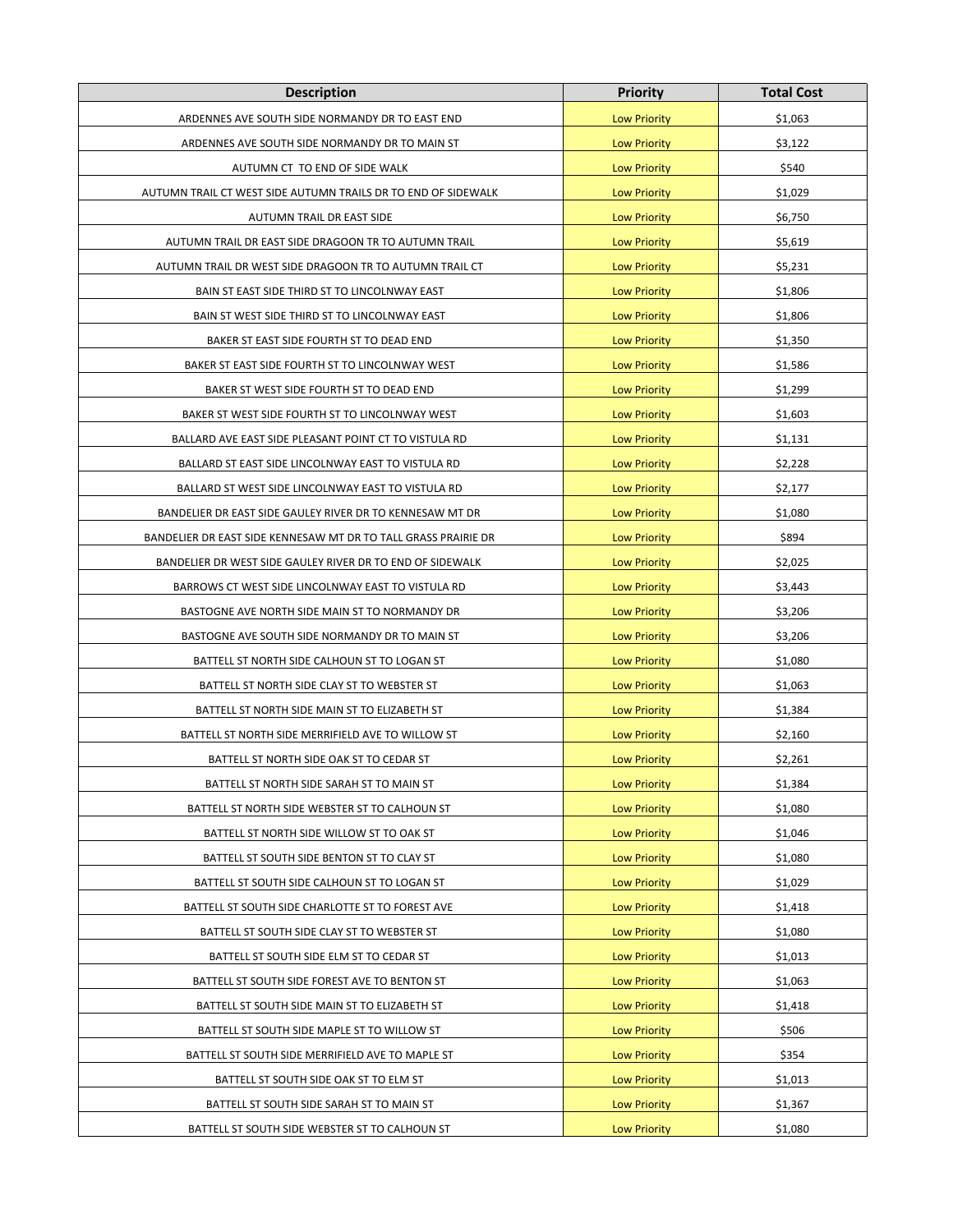| <b>Description</b>                                     | <b>Priority</b>     | <b>Total Cost</b> |
|--------------------------------------------------------|---------------------|-------------------|
| BATTELL ST SOUTH SIDE WILLOW ST TO OAK ST              | <b>Low Priority</b> | \$1,013           |
| BEACON CT WEST SIDE BENNINGTON DR TO END OF SIDEWALK   | <b>Low Priority</b> | \$4,236           |
| BEACON DR EAST SIDE BENNINGTON DR TO CEDARWOOD LN      | <b>Low Priority</b> | \$1,721           |
| BEACON DR EAST SIDE CEDARWOOD LN TO HARRISON RD        | <b>Low Priority</b> | \$675             |
| BEACON DR WEST SIDE BENNINGTON DR TO WESTBOROUGH DR    | <b>Low Priority</b> | \$1,418           |
| BEACON DR WEST SIDE WESTBOROUGH DR TO HARRISON RD      | <b>Low Priority</b> | \$911             |
| BEALL CT EAST SIDE FOURTH ST TO DEAD END               | <b>Low Priority</b> | \$574             |
| BEALL CT WEST SIDE FOURTH ST TO END OF SIDEWALK        | <b>Low Priority</b> | \$844             |
| BEHNEY AVE EAST SIDE PLEASANT POINT CT TO COTTAGE AVE  | <b>Low Priority</b> | \$4,219           |
| BEHNEY AVE WEST SIDE PLEASANT POINT CT TO CASSELL AVE  | <b>Low Priority</b> | \$4,286           |
| BEIGER ST EAST SIDE HOMEWOOD AVE TO END OF SIDEWALK    | <b>Low Priority</b> | \$422             |
| BEIGER ST EAST SIDE LINCOLNWAY EAST TO HOMEWOOD AVE    | <b>Low Priority</b> | \$861             |
| BEIGER ST WEST SIDE HOMEWOOD AVE TO LINDEN AVE         | <b>Low Priority</b> | \$861             |
| BEIGER ST WEST SIDE LINCOLNWAY EAST TO THIRD ST        | <b>Low Priority</b> | \$1,333           |
| BENNINGTON DR EAST SIDE HARRISON RD TO END OF SIDEWALK | <b>Low Priority</b> | \$1,890           |
| BENNINGTON DR NORTH SIDE BEACON DR TO END OF SIDEWALK  | <b>Low Priority</b> | \$726             |
| BENNINGTON DR NORTH SIDE BEACON DR TO FERNHILL DR      | <b>Low Priority</b> | \$844             |
| BENNINGTON DR NORTH SIDE BENNINGTON CT TO SHELTON DR   | <b>Low Priority</b> | \$979             |
| BENNINGTON DR NORTH SIDE DUDLEY DR TO BENNINGTON CT    | <b>Low Priority</b> | \$1,671           |
| BENNINGTON DR NORTH SIDE FERNHILL DR TO DUDLEY DR      | <b>Low Priority</b> | \$759             |
| BENNINGTON DR NORTH SIDE ROCKMOUNT LN TO STREAMVIEW CT | <b>Low Priority</b> | \$1,013           |
| BENNINGTON DR NORTH SIDE ROSEMONT PL TO ROCKMOUNT LN   | <b>Low Priority</b> | \$1,013           |
| BENNINGTON DR NORTH SIDE SHELTON DR TO ROSEMONT PL     | <b>Low Priority</b> | \$1,097           |
| BENNINGTON DR NORTH SIDE STREAMVIEW CT TO DEAD END     | <b>Low Priority</b> | \$844             |
| BENNINGTON DR SOUTH SIDE BEACON CT TO END OF SIDEWALK  | <b>Low Priority</b> | \$9,366           |
| BENNINGTON DR SOUTH SIDE BRIDGETON DR TO BEACON CT     | <b>Low Priority</b> | \$2,312           |
| BENNINGTON DR WEST SIDE COLONIAL DR TO MARRETT DR      | <b>Low Priority</b> | \$861             |
| BENNINGTON DR WEST SIDE DARIEN CT TO BRIDGETON DR      | <b>Low Priority</b> | \$996             |
| BENNINGTON DR WEST SIDE HARRISON RD TO COLONIAL DR     | <b>Low Priority</b> | \$506             |
| BENNINGTON DR WEST SIDE WAVERLY CT TO DARIEN CT        | <b>Low Priority</b> | \$928             |
| BENTON ST EAST SIDE BATTELL ST TO LAWRENCE ST          | <b>Low Priority</b> | \$878             |
| BENTON ST EAST SIDE BROWN AVE TO BERRY AVE             | <b>Low Priority</b> | \$878             |
| BENTON ST EAST SIDE CATALPA DR TO BROWN AVE            | <b>Low Priority</b> | \$878             |
| BENTON ST EAST SIDE FAIRMOUNT AVE TO JEFFERSON BLVD    | <b>Low Priority</b> | \$1,215           |
| BENTON ST EAST SIDE GROVE ST TO MISHAWAKA AVE          | <b>Low Priority</b> | \$894             |
| BENTON ST EAST SIDE LAWRENCE ST TO GROVE ST            | <b>Low Priority</b> | \$861             |
| BENTON ST EAST SIDE MARION ST TO BROADWAY              | <b>Low Priority</b> | \$894             |
| BENTON ST EAST SIDE RUSS AVE TO END OF SIDEWALK        | <b>Low Priority</b> | \$456             |
| BENTON ST WEST SIDE BATTELL ST TO LAWRENCE ST          | <b>Low Priority</b> | \$861             |
| BENTON ST WEST SIDE BROWN AVE TO BERRY AVE             | <b>Low Priority</b> | \$928             |
| BENTON ST WEST SIDE BROWN AVE TO CATALPA DR            | <b>Low Priority</b> | \$928             |
| BENTON ST WEST SIDE FAIRMOUNT AVE TO JEFFERSON BLVD    | <b>Low Priority</b> | \$1,198           |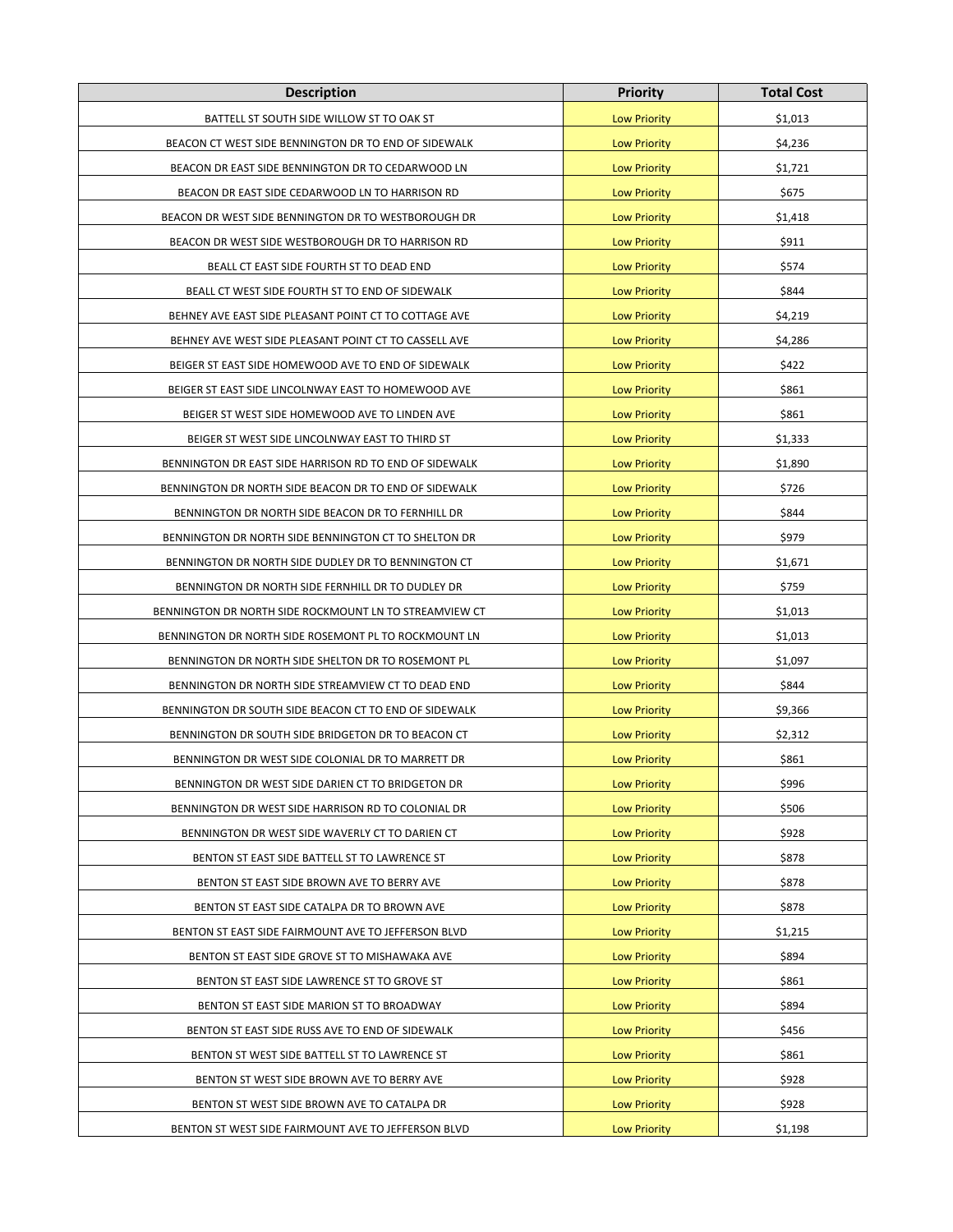| <b>Description</b>                                           | <b>Priority</b>     | <b>Total Cost</b> |
|--------------------------------------------------------------|---------------------|-------------------|
| BENTON ST WEST SIDE GROVE ST TO MISHAWAKA AVE                | <b>Low Priority</b> | \$894             |
| BENTON ST WEST SIDE LAWRENCE ST TO GROVE ST                  | <b>Low Priority</b> | \$894             |
| BENTON ST WEST SIDE RUSS AVE TO END OF SIDEWALK              | <b>Low Priority</b> | \$456             |
| BERLIN AVE EAST SIDE DELAWARE ST TO PANAMA ST                | <b>Low Priority</b> | \$1,721           |
| BERLIN AVE EAST SIDE MILBURN BLVD TO DELAWARE ST             | <b>Low Priority</b> | \$2,109           |
| BERLIN AVE EAST SIDE MILBURN BLVD TO SIXTH ST                | <b>Low Priority</b> | \$1,215           |
| BERLIN AVE WEST SIDE DELAWARE ST TO MILBURN BLVD             | <b>Low Priority</b> | \$2,076           |
| BERLIN AVE WEST SIDE DELAWARE ST TO PANAMAST                 | <b>Low Priority</b> | \$1,856           |
| BERLIN AVE WEST SIDE MILBURN BLVD TO SIXTH ST                | <b>Low Priority</b> | \$1,519           |
| BERRY AVE NORTH SIDE BENTON ST TO HICKORY RD                 | <b>Low Priority</b> | \$4,590           |
| BERRY AVE NORTH SIDE CHARLOTTE ST TO FOREST AVE              | <b>Low Priority</b> | \$1,367           |
| BERRY AVE NORTH SIDE FOREST AVE TO BENTON ST                 | <b>Low Priority</b> | \$996             |
| BERRY AVE NORTH SIDE GRAPE RD TO CHARLOTTE ST                | <b>Low Priority</b> | \$608             |
| BERRY AVE SOUTH SIDE BENTON ST TO HICKORY RD                 | <b>Low Priority</b> | \$4,556           |
| BERRY AVE SOUTH SIDE CHARLOTTE ST TO FOREST AVE              | <b>Low Priority</b> | \$1,553           |
| BERRY AVE SOUTH SIDE FOREST AVE TO BENTON ST                 | <b>Low Priority</b> | \$1,131           |
| BERRY AVE SOUTH SIDE GRAPE RD TO CHARLOTTE ST                | <b>Low Priority</b> | \$861             |
| BITTERSWEET RD EAST SIDE RIVERSEDGE DR TO BRIDGE             | <b>Low Priority</b> | \$3,864           |
| BITTERSWEET RD EAST SIDE RIVERSEDGE DR TO VISTULA RD         | <b>Low Priority</b> | \$1,839           |
| BITTERSWEET RD EAST SIDE VISTULA RD TO END OF SIDEWALK       | <b>Low Priority</b> | \$1,654           |
| BITTERSWEET RD WEST SIDE VISTULA RD TO BITTERSWEET COVE      | <b>Low Priority</b> | \$3,763           |
| BITTERSWEET RD WEST SIDE VISTULA RD TO END OF SIDEWALK       | <b>Low Priority</b> | \$1,411           |
| BJ ST NORTH SIDE MERRIFIELD AVE TO DEAD END                  | <b>Low Priority</b> | \$2,093           |
| BJ ST SOUTH SIDE MERRIFIELD AVE TO VILLAGE CR                | <b>Low Priority</b> | \$962             |
| BJ ST SOUTH SIDE VILLAGE CR TO DEAD END                      | <b>Low Priority</b> | \$371             |
| BJ ST SOUTH SIDE VILLAGE CR TO VILLAGE CR                    | <b>Low Priority</b> | \$253             |
| BLACKBERRY RD EAST SIDE EASTBURY CT TO ANCHOR DR             | <b>Low Priority</b> | \$1,350           |
| BLACKBERRY RD WEST SIDE HARRISON CREEK CT TO END OF SIDEWALK | <b>Low Priority</b> | \$236             |
| BLACKBERRY RD WEST SIDE HARRISON CREEK CT TO SOUTHAMPTON DR  | <b>Low Priority</b> | \$979             |
| BLAIR HILLS AVE EAST SIDE WHEATSTONE DR TO DRAGOON TR        | <b>Low Priority</b> | \$473             |
| BLAIR HILLS AVE NORTH SIDE BLAIR HILLS CT TO LONGHORN DR     | <b>Low Priority</b> | \$878             |
| BLAIR HILLS AVE NORTH SIDE LONGHORN DR TO WHEATSTONE DR      | <b>Low Priority</b> | \$1,451           |
| BLAIR HILLS AVE NORTH SIDE MERRIFIELD AVE TO BLAIR HILLS CT  | <b>Low Priority</b> | \$1,553           |
| BLANCHARD DR SOUTH SIDE PRINCETON DR TO CONANT DR            | <b>Low Priority</b> | \$5,569           |
| BLANCHARD DR WEST SIDE PRINCETON CT TO CONANT CT             | <b>Low Priority</b> | \$5,113           |
| BORLEY AVE NORTH SIDE CHRISTYANN ST TO SARAH ST              | <b>Low Priority</b> | \$1,350           |
| BORLEY AVE NORTH SIDE DIVISION ST TO CHRISTYANN ST           | <b>Low Priority</b> | \$692             |
| BORLEY AVE NORTH SIDE MAPLEHURST AVE TO LYNN ST              | <b>Low Priority</b> | \$2,025           |
| BORLEY AVE NORTH SIDE MAPLEHURST AVE TO MERRIFIELD AVE       | <b>Low Priority</b> | \$3,139           |
| BORLEY AVE NORTH SIDE SARAH ST TO DEAD END                   | <b>Low Priority</b> | \$1,013           |
| BORLEY AVE NORTH SIDE WEBSTER ST TO CLAY ST                  | <b>Low Priority</b> | \$1,063           |
| BORLEY AVE SOUTH SIDE CHRISTYANN ST TO SARAH ST              | <b>Low Priority</b> | \$1,367           |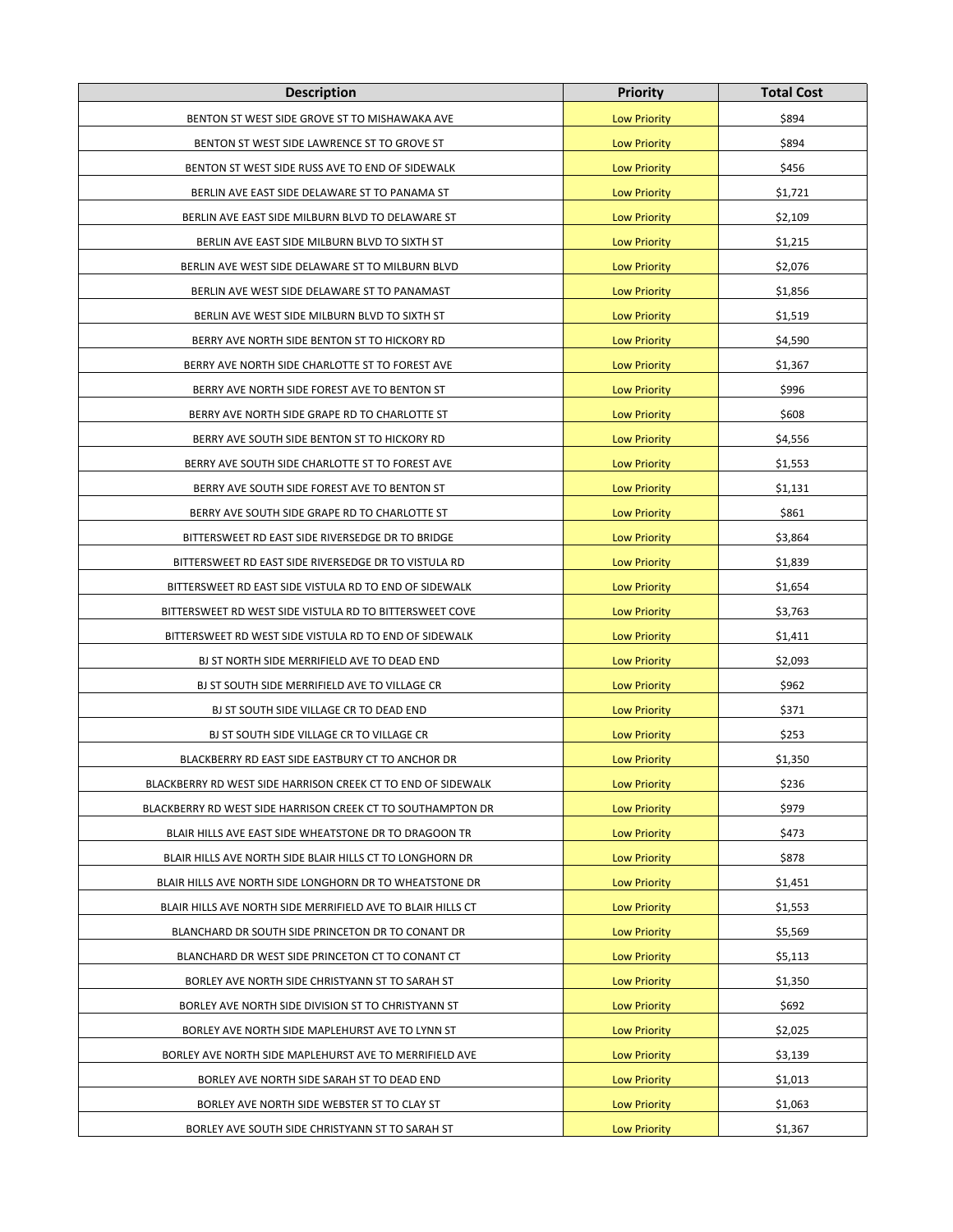| <b>Description</b>                                      | <b>Priority</b>     | <b>Total Cost</b> |
|---------------------------------------------------------|---------------------|-------------------|
| BORLEY AVE SOUTH SIDE DIVISION ST TO CHRISTYANN ST      | <b>Low Priority</b> | \$726             |
| BORLEY AVE SOUTH SIDE MAPLEHURST AVE TO LYNN ST         | <b>Low Priority</b> | \$2,059           |
| BORLEY AVE SOUTH SIDE MAPLEHURST AVE TO MERRIFIELD AVE  | <b>Low Priority</b> | \$3,122           |
| BORLEY AVE SOUTH SIDE SARAH ST TO DEAD END              | <b>Low Priority</b> | \$1,013           |
| BORLEY AVE SOUTH SIDE WEBSTER ST TO CLAY ST             | <b>Low Priority</b> | \$1,063           |
| BOSSE AVE EAST SIDE THIRD ST TO LINCOLNWAY EAST         | <b>Low Priority</b> | \$1,907           |
| BOSSE AVE WEST SIDE THIRD ST TO LINCOLNWAY EAST         | <b>Low Priority</b> | \$1,873           |
| BRADY LN NORTH SIDE BROOK AVE TO DOWNEY AVE             | <b>Low Priority</b> | \$894             |
| BRADY LN SOUTH SIDE BROOK AVE TO DOWNEY AVE             | <b>Low Priority</b> | \$894             |
| BRIDGETON DR EAST SIDE PENNINGTON DR TO END OF SIDEWALK | <b>Low Priority</b> | \$1,991           |
| BRIDGETON DR WEST SIDE BENNINGTON DR TO END OF SIDEWALK | <b>Low Priority</b> | \$1,772           |
| BROADWAY NORTH SIDE ANN ST TO HOWARD ST                 | <b>Low Priority</b> | \$439             |
| BROADWAY NORTH SIDE BENTON ST TO CLAY ST                | <b>Low Priority</b> | \$1,080           |
| BROADWAY NORTH SIDE DAVID ST TO ANN ST                  | <b>Low Priority</b> | \$1,013           |
| BROADWAY NORTH SIDE DIVISION ST TO CHRISTYANN ST        | <b>Low Priority</b> | \$726             |
| BROADWAY NORTH SIDE ELM ST TO CEDAR ST                  | <b>Low Priority</b> | \$979             |
| BROADWAY NORTH SIDE HOWARD ST TO LIBERTY DR             | <b>Low Priority</b> | \$1,046           |
| BROADWAY NORTH SIDE LIBERTY DR TO CHARLOTTE ST          | <b>Low Priority</b> | \$1,215           |
| BROADWAY NORTH SIDE LOCUST ST TO DIVISION ST            | <b>Low Priority</b> | \$1,013           |
| BROADWAY NORTH SIDE MAIN ST TO MARION ST                | <b>Low Priority</b> | \$321             |
| BROADWAY NORTH SIDE MARION ST TO DAVID ST               | <b>Low Priority</b> | \$1,502           |
| BROADWAY NORTH SIDE MARION ST TO MAIN ST                | <b>Low Priority</b> | \$321             |
| BROADWAY NORTH SIDE SARAH ST TO MARION ST               | <b>Low Priority</b> | \$962             |
| BROADWAY NORTH SIDE WILLOW ST TO OAK ST                 | <b>Low Priority</b> | \$1,013           |
| BROADWAY SOUTH SIDE ANN ST TO LIBERTY DR                | <b>Low Priority</b> | \$1,418           |
| BROADWAY SOUTH SIDE CEDAR ST TO CHESTNUT ST             | <b>Low Priority</b> | \$1,013           |
| BROADWAY SOUTH SIDE CLAY ST TO WEBSTER ST               | <b>Low Priority</b> | \$1,131           |
| BROADWAY SOUTH SIDE ELIZABETH ST TO ANN ST              | <b>Low Priority</b> | \$1,384           |
| BROADWAY SOUTH SIDE MAIN ST TO ELIZABETH ST             | <b>Low Priority</b> | \$1,401           |
| BROADWAY SOUTH SIDE OAK ST TO CEDAR ST                  | <b>Low Priority</b> | \$2,228           |
| BROADWAY SOUTH SIDE SARAH ST TO MAIN ST                 | <b>Low Priority</b> | \$1,367           |
| BROADWAY SOUTH SIDE WILLOW ST TO OAK ST                 | <b>Low Priority</b> | \$1,046           |
| BROOK AVE EAST SIDE FIFTH ST TO YORK ST                 | <b>Low Priority</b> | \$1,671           |
| BROOK AVE EAST SIDE HUMMEL DR TO MARSHALL DR            | <b>Low Priority</b> | \$2,363           |
| BROOK AVE EAST SIDE LINCOLNWAY TO END OF SIDEWALK       | <b>Low Priority</b> | \$540             |
| BROOK AVE EAST SIDE MARSHALL DR TO FIFTH ST             | <b>Low Priority</b> | \$1,603           |
| BROOK AVE EAST SIDE NINTH ST TO HUMMEL DR               | <b>Low Priority</b> | \$894             |
| BROOK AVE WEST SIDE BRADY LN TO MARSHALL DR             | <b>Low Priority</b> | \$1,688           |
| BROOK AVE WEST SIDE FIFTH ST TO YORK ST                 | <b>Low Priority</b> | \$1,671           |
| BROOK AVE WEST SIDE MARSHALL DR TO FIFTH ST             | <b>Low Priority</b> | \$1,519           |
| BROOK AVE WEST SIDE NINTH ST TO BRADY LN                | <b>Low Priority</b> | \$1,688           |
| BROOK ST WEST SIDE LINCOLNWAY TO THIRD ST               | <b>Low Priority</b> | \$1,080           |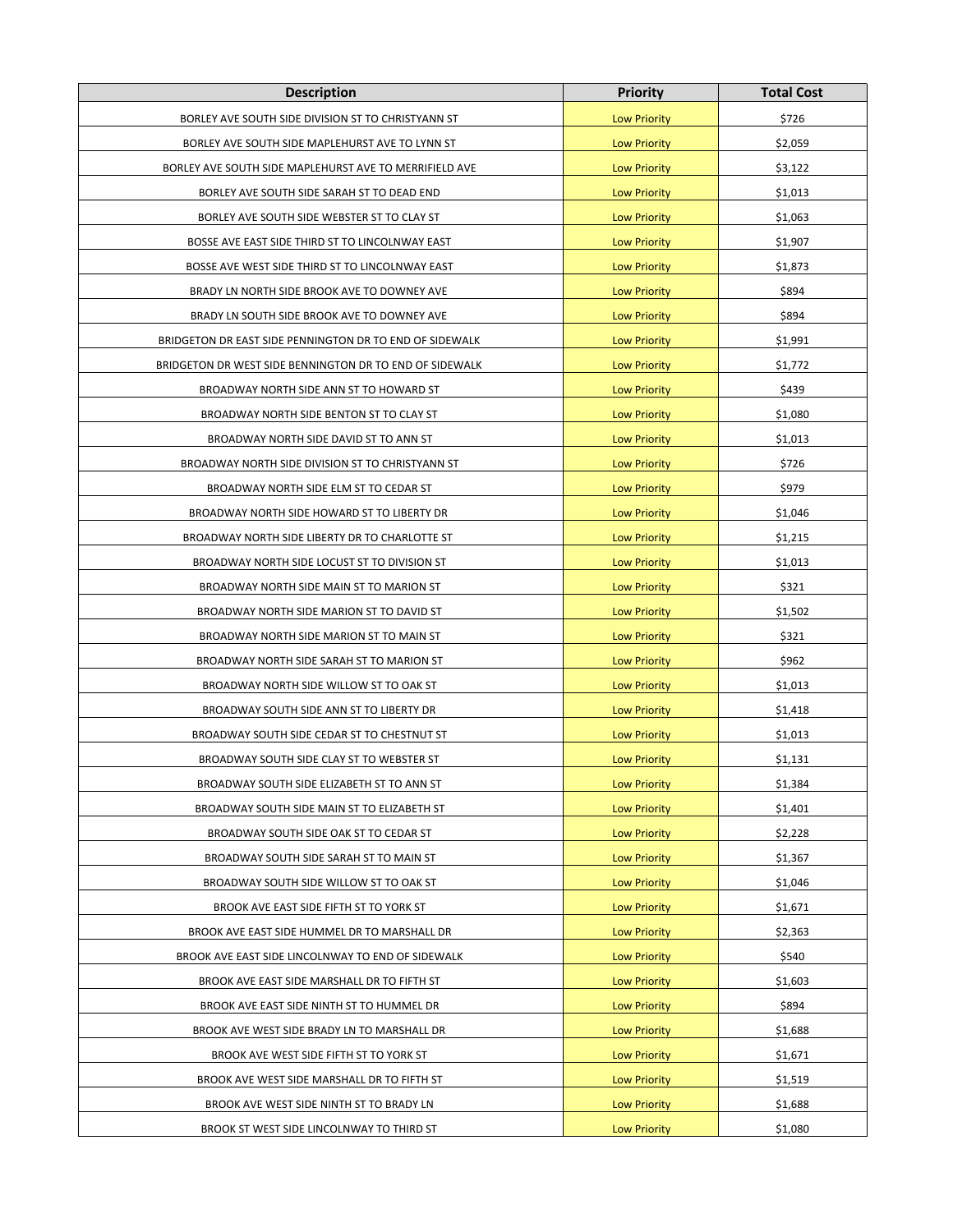| <b>Description</b>                                      | <b>Priority</b>     | <b>Total Cost</b> |
|---------------------------------------------------------|---------------------|-------------------|
| BROWN AVE NORTH SIDE CHARLOTTE ST TO FOREST AVE         | <b>Low Priority</b> | \$1,384           |
| BROWN AVE NORTH SIDE FOREST AVE TO BENTON ST            | <b>Low Priority</b> | \$1,046           |
| BROWN AVE NORTH SIDE GRAPE RD TO CHARLOTTE ST           | <b>Low Priority</b> | \$861             |
| BROWN AVE SOUTH SIDE CHARLOTTE ST TO FOREST AVE         | <b>Low Priority</b> | \$1,367           |
| BROWN AVE SOUTH SIDE FOREST AVE TO BENTON ST            | <b>Low Priority</b> | \$1,029           |
| BROWN AVE SOUTH SIDE GRAPE RD TO CHARLOTTE ST           | <b>Low Priority</b> | \$878             |
| BRUNSWICK SQUARE DR NORTH SIDE HARTFIELD CT TO KLINE ST | <b>Low Priority</b> | \$4,101           |
| BRUNSWICK SQUARE SOUTH SIDE WOODHOUSE DR TO DASHWOOD CT | <b>Low Priority</b> | \$4,472           |
| BURDETTE ST EAST SIDE DELAWARE ST TO PANAMA ST          | <b>Low Priority</b> | \$1,721           |
| BURDETTE ST EAST SIDE MILBURN BLVD TO DELAWARE ST       | <b>Low Priority</b> | \$2,059           |
| BURDETTE ST EAST SIDE SIXTH ST TO MILBURN BLVD          | <b>Low Priority</b> | \$1,536           |
| BURDETTE ST EAST SIDE SIXTH ST TO RAILROAD TRACKS       | <b>Low Priority</b> | \$506             |
| BURDETTE ST WEST SIDE DELAWARE ST TO MILBURN BLVD       | <b>Low Priority</b> | \$2,059           |
| BURDETTE ST WEST SIDE DELAWARE ST TO PANAMA ST          | <b>Low Priority</b> | \$1,698           |
| BURDETTE ST WEST SIDE MILBURN BLVD TO SIXTH ST          | <b>Low Priority</b> | \$1,519           |
| BURDETTE ST WEST SIDE SIXTH ST TO RAILROAD TRACKS       | <b>Low Priority</b> | \$506             |
| BYRKIT AVE EAST SIDE HOMEWOOD AVE TO LINDEN AVE         | <b>Low Priority</b> | \$1,266           |
| BYRKIT AVE EAST SIDE RAILROAD TO END OF SIDEWALK        | <b>Low Priority</b> | \$844             |
| BYRKIT AVE WEST SIDE COVE PL TO END OF SIDEWALK         | <b>Low Priority</b> | \$354             |
| BYRKIT AVE WEST SIDE COVE PL TO LASALLE AVE             | <b>Low Priority</b> | \$1,536           |
| BYRKIT AVE WEST SIDE HOMEWOOD AVE TO LINDEN AVE         | <b>Low Priority</b> | \$1,249           |
| BYRKIT AVE WEST SIDE LINCOLNWAY EAST TO HOMEWOOD AVE    | <b>Low Priority</b> | \$1,468           |
| BYRKIT AVE WEST SIDE LINDEN AVE TO MISHAWAKA AVE        | <b>Low Priority</b> | \$2,025           |
| BYRKIT AVE WEST SIDE THIRD ST TO FOURTH ST              | <b>Low Priority</b> | \$1,333           |
| BYRKIT AVE WEST SIDE THIRD ST TO LINCOLNWAY EAST        | <b>Low Priority</b> | \$996             |
| BYRKIT EAST SIDE THIRD ST TO LINCOLNWAY EAST            | <b>Low Priority</b> | \$979             |
| CALHOUN ST EAST SIDE BATTELL ST TO END OF SIDEWALK      | <b>Low Priority</b> | \$422             |
| CALHOUN ST EAST SIDE GROVE ST TO LAWRENCE ST            | <b>Low Priority</b> | \$894             |
| CALHOUN ST EAST SIDE JEFFERSON BLVD TO BORLEY AVE       | <b>Low Priority</b> | \$844             |
| CALHOUN ST EAST SIDE LAWRENCE ST TO BATTELL ST          | <b>Low Priority</b> | \$911             |
| CALHOUN ST EAST SIDE WILSON BLVD TO VINE ST             | <b>Low Priority</b> | \$1,367           |
| CALHOUN ST WEST SIDE BATTELL ST TO BROADWAY             | <b>Low Priority</b> | \$996             |
| CALHOUN ST WEST SIDE GROVE ST TO LAWRENCE ST            | <b>Low Priority</b> | \$878             |
| CALHOUN ST WEST SIDE LAWRENCE ST TO BATTELL ST          | <b>Low Priority</b> | \$928             |
| CALHOUN ST WEST SIDE WILSON BLVD TO VINE ST             | <b>Low Priority</b> | \$1,603           |
| CAMPBELL ST WEST SIDE FOURTH ST TO THIRD ST             | <b>Low Priority</b> | \$962             |
| CAMPBELL ST WEST SIDE THIRD ST TO LINCOLNWAY EAST       | <b>Low Priority</b> | \$962             |
| CANE RIVER DR EAST SIDE GAULEY RIVER DR TO DEAD END     | <b>Low Priority</b> | \$439             |
| CANE RIVER DR WEST SIDE GAULEY RIVER DR TO DEAD END     | <b>Low Priority</b> | \$439             |
| CANTONDALE LN WEST SIDE HAMPTON RD TO KENSINGTON PL     | <b>Low Priority</b> | \$3,223           |
| CANTONDALE LN WEST SIDE KENSINGTON PL TO MEDFORD LN     | <b>Low Priority</b> | \$1,063           |
| CANTONDALE LN WEST SIDE MEDFORD LN TO LEXINGTON BLVD    | <b>Low Priority</b> | \$1,536           |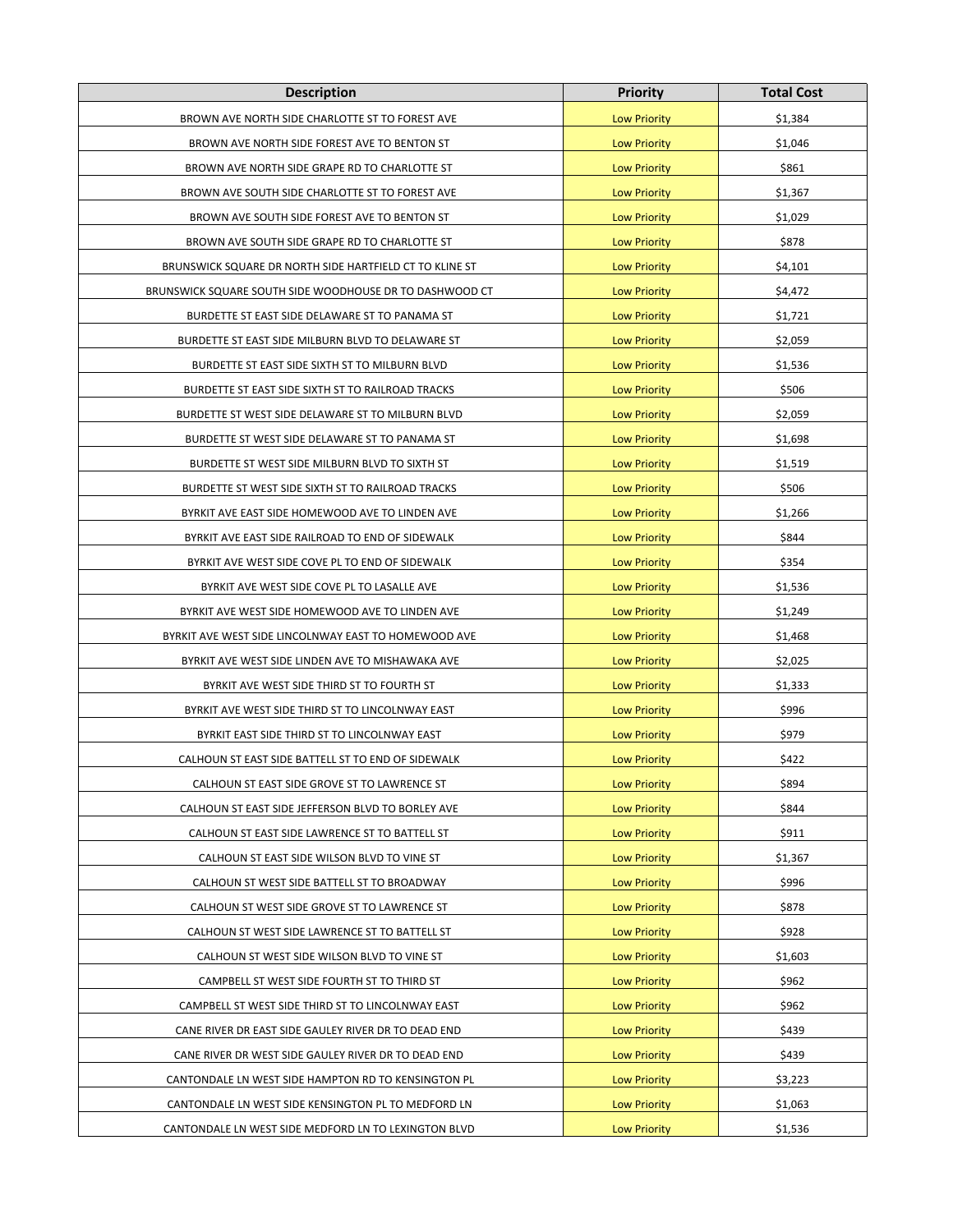| <b>Description</b>                                     | <b>Priority</b>     | <b>Total Cost</b> |
|--------------------------------------------------------|---------------------|-------------------|
| CARLTON ST EAST SIDE PANAMA ST TO DEADEND              | <b>Low Priority</b> | \$405             |
| CARLTON ST EAST SIDE LINCOLNWAY WEST TO RAILROAD       | <b>Low Priority</b> | \$675             |
| CARLTON ST EAST SIDE MILBURN BLVD TO SIXTH ST          | <b>Low Priority</b> | \$1,553           |
| CARLTON ST EAST SIDE PANAMA ST TO DELAWARE ST          | <b>Low Priority</b> | \$1,704           |
| CARLTON ST EAST SIDE W SIXTH ST TO RAILROAD TRACKS     | <b>Low Priority</b> | \$506             |
| CARLTON ST WEST SIDE PANAMA ST TO DEAD END             | <b>Low Priority</b> | \$405             |
| CARLTON ST WEST SIDE SIXTH ST TO RAILROAD TRACKS       | <b>Low Priority</b> | \$506             |
| <b>CARNEGIE CT</b>                                     | <b>Low Priority</b> | \$1,384           |
| CASSELL AVE NORTH SIDE DITTMAN ST TO OAKLAND AVE       | <b>Low Priority</b> | \$1,637           |
| CASSELL AVE NORTH SIDE OAKLAND AVE TO DEAD END         | <b>Low Priority</b> | \$506             |
| CASSELL AVE SOUTH SIDE BEHNEY AVE TO DITTMAN ST        | <b>Low Priority</b> | \$1,181           |
| CASSELL AVE SOUTH SIDE OAKLAND AVE TO DEAD END         | <b>Low Priority</b> | \$1,249           |
| CASTINE WALK EAST SIDE PRESCOTT DR TO PRESCOTT DRIVE   | <b>Low Priority</b> | \$2,852           |
| CASTINE WALK WEST SIDE PRESCOTT DR CUL-DE-SAC          | <b>Low Priority</b> | \$2,633           |
| CATALPA DR NORTH SIDE COLONY CT TO GRAPE RD            | <b>Low Priority</b> | \$1,181           |
| CATALPA DR NORTH SIDE CONCORD CT TO COLONY CT          | <b>Low Priority</b> | \$1,974           |
| CATALPA DR NORTH SIDE GRAPE RD TO HICKORY RD           | <b>Low Priority</b> | \$8,370           |
| CATALPA DR NORTH SIDE MAIN ST TO CONCORD CT            | <b>Low Priority</b> | \$84              |
| CATALPA DR NORTH SIDE NEWBURG DR TO END OF SIDEWALK    | <b>Low Priority</b> | \$945             |
| CATALPA DR NORTH SIDE NEWBURG DR TO MAIN ST            | <b>Low Priority</b> | \$2,768           |
| CATALPA DR SOUTH SIDE BENTON ST TO HICKORY RD          | <b>Low Priority</b> | \$4,573           |
| CATALPA DR SOUTH SIDE CAMBRIDGE CT TO GRAPE RD         | <b>Low Priority</b> | \$422             |
| CATALPA DR SOUTH SIDE CHARLOTTE ST TO FOREST AVE       | <b>Low Priority</b> | \$810             |
| CATALPA DR SOUTH SIDE COLONY CT TO CAMBRIDGE CT        | <b>Low Priority</b> | \$1,941           |
| CATALPA DR SOUTH SIDE CONCORD CT TO COLONY CT          | <b>Low Priority</b> | \$1,974           |
| CATALPA DR SOUTH SIDE FOREST AVE TO BENTON ST          | <b>Low Priority</b> | \$979             |
| CATALPA DR SOUTH SIDE GRAPE RD TO CHARLOTTE ST         | <b>Low Priority</b> | \$810             |
| CATALPA DR SOUTH SIDE MAIN ST TO CONCORD CT            | <b>Low Priority</b> | \$101             |
| CATALPA DR SOUTH SIDE NEWBURG DR TO NEWPORT COURT      | <b>Low Priority</b> | \$1,974           |
| CATALPA DR SOUTH SIDE NEWPORT COURT TO MAIN ST         | <b>Low Priority</b> | \$658             |
| CATALPA DR SOUTH SIDE TRAVERS CIRCLE TO TRAVERS CIRCLE | <b>Low Priority</b> | \$1,384           |
| CATALPA DR SOUTH SIDE TRAVERS CIRCLE TO VILLAGE DRIVE  | <b>Low Priority</b> | \$1,502           |
| CATALPA DR SOUTH SIDE VILLAGE DRIVE TO NEWBURG DR      | <b>Low Priority</b> | \$1,181           |
| CEDAR ST EAST SIDE BATTELL ST TO BROADWAY              | <b>Low Priority</b> | \$945             |
| CEDAR ST EAST SIDE BROADWAY TO MARION ST               | <b>Low Priority</b> | \$996             |
| CEDAR ST EAST SIDE EDGEWATER DR TO PARK AVE            | <b>Low Priority</b> | \$1,131           |
| CEDAR ST EAST SIDE LINCOLNWAY TO THIRD ST              | <b>Low Priority</b> | \$1,046           |
| CEDAR ST EAST SIDE LINCOLNWAY WEST TO EDGEWATER DR     | <b>Low Priority</b> | \$2,025           |
| CEDAR ST EAST SIDE MARION ST TO JEFFERSON BLVD         | <b>Low Priority</b> | \$2,953           |
| CEDAR ST WEST SIDE BROADWAY TO MARION ST               | <b>Low Priority</b> | \$1,013           |
| CEDAR ST WEST SIDE GROVE ST TO LAWRENCE ST             | <b>Low Priority</b> | \$945             |
| CEDAR ST WEST SIDE LAWRENCE ST TO BATTELL ST           | <b>Low Priority</b> | \$945             |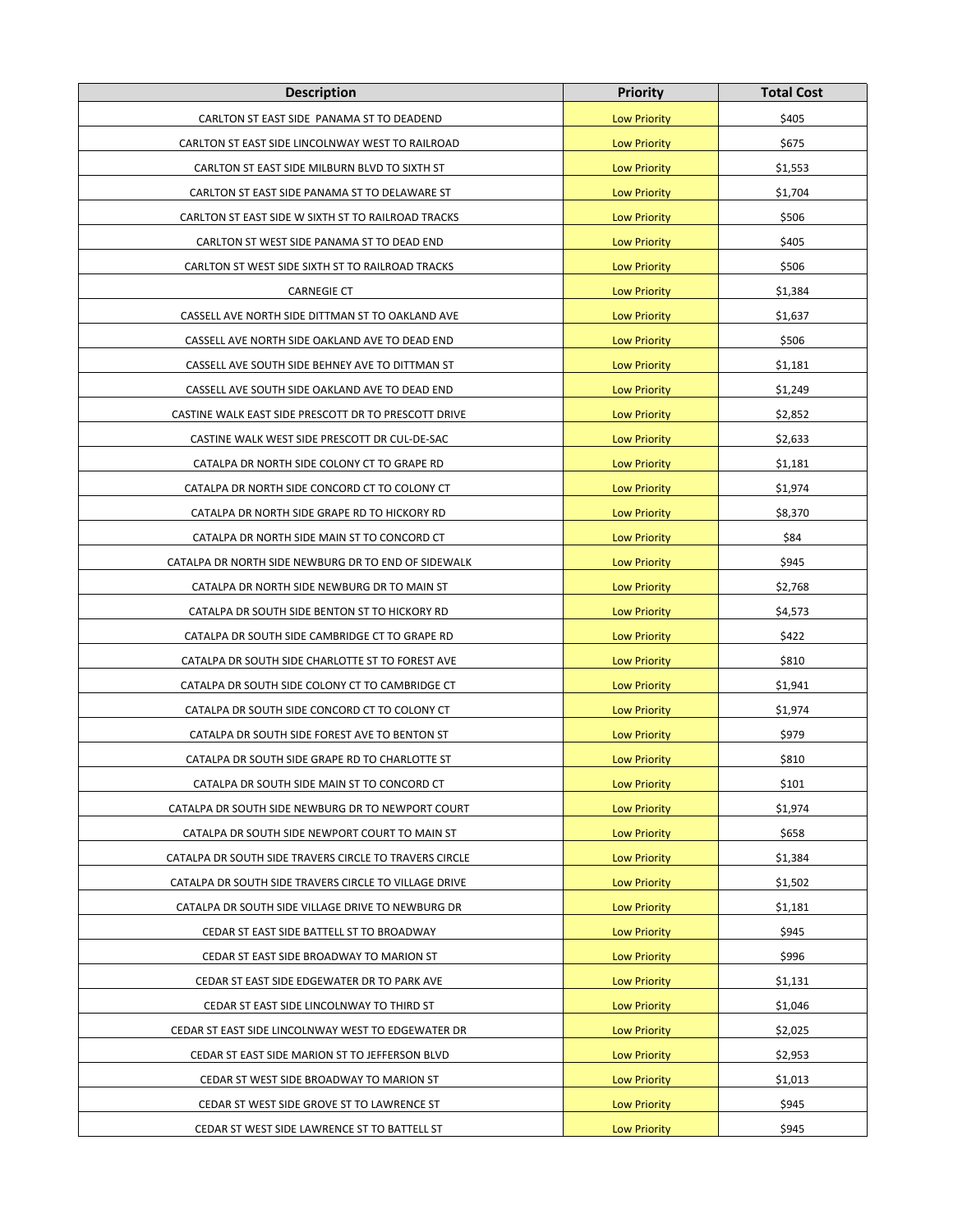| <b>Description</b>                                    | <b>Priority</b>     | <b>Total Cost</b> |
|-------------------------------------------------------|---------------------|-------------------|
| CEDAR ST WEST SIDE LINCOLNWAY EAST TO MADISON ST      | <b>Low Priority</b> | \$2,464           |
| CEDAR ST WEST SIDE LINCOLNWAY EAST TO THIRD ST        | <b>Low Priority</b> | \$1,013           |
| CEDAR ST WEST SIDE MADISON ST TO ALICE ST             | <b>Low Priority</b> | \$1,806           |
| CEDAR ST WEST SIDE MISHAWAKA AVE TO GROVE ST          | <b>Low Priority</b> | \$928             |
| CEDARWOOD LN SOUTH SIDE BEACON DR TO FAR POND CR      | <b>Low Priority</b> | \$422             |
| CEDARWOOD LN SOUTH SIDE FAR POND CR TO PIONEER PL     | <b>Low Priority</b> | \$608             |
| CEDARWOOD LN SOUTH SIDE MEADOW CT TO HARRISON RD      | <b>Low Priority</b> | \$759             |
| CEDARWOOD LN SOUTH SIDE OLD FIELD CR TO MEADOW CT     | <b>Low Priority</b> | \$557             |
| CEDARWOOD LN SOUTH SIDE PIONEER PL TO SQUIRETOWN CT   | <b>Low Priority</b> | \$608             |
| CEDARWOOD LN SOUTH SIDE SQUIRETOWN CT TO WOOD EDGE CR | <b>Low Priority</b> | \$591             |
| CEDARWOOD LN SOUTH SIDE WOOD EDGE CR TO OLD FIELD CR  | <b>Low Priority</b> | \$608             |
| CENTER ST EAST SIDE FIFTH ST TO FOURTH ST             | <b>Low Priority</b> | \$1,046           |
| CENTER ST EAST SIDE LINCOLNWAY WEST TO THIRD ST       | <b>Low Priority</b> | \$776             |
| CENTER ST WEST SIDE FOURTH ST TO FIFTH ST             | <b>Low Priority</b> | \$1,063           |
| CENTER ST WEST SIDE LINCOLNWAY WEST TO THIRD ST       | <b>Low Priority</b> | \$759             |
| CENTER ST WEST SIDE THIRD ST TO FOURTH ST             | <b>Low Priority</b> | \$1,080           |
| CHARLES ST EAST SIDE NORTON CT TO LINCOLNWAY EAST     | <b>Low Priority</b> | \$1,468           |
| CHARLES ST WEST SIDE NORTON CT TO LINCOLNWAY EAST     | <b>Low Priority</b> | \$1,468           |
| CHARLOTTE ST EAST SIDE CATALPA DR TO BERRY AVE        | <b>Low Priority</b> | \$1,097           |
| CHARLOTTE ST EAST SIDE EDGAR AVE TO DEAD END          | <b>Low Priority</b> | \$675             |
| CHARLOTTE ST EAST SIDE GROVE ST TO END OF SIDEWALK    | <b>Low Priority</b> | \$456             |
| CHARLOTTE ST EAST SIDE GROVE ST TO MISHAWAKA AVE      | <b>Low Priority</b> | \$911             |
| CHARLOTTE ST EAST SIDE LASALLE AVE TO RUSS AVE        | <b>Low Priority</b> | \$827             |
| CHARLOTTE ST EAST SIDE LOWELL AVE TO EDGAR AVE        | <b>Low Priority</b> | \$861             |
| CHARLOTTE ST EAST SIDE RUSS AVE TO END OF SIDEWALK    | <b>Low Priority</b> | \$321             |
| CHARLOTTE ST WEST SIDE BATTELL ST TO BROADWAY         | <b>Low Priority</b> | \$1,013           |
| CHARLOTTE ST WEST SIDE BROADWAY TO MARION ST          | <b>Low Priority</b> | \$911             |
| CHARLOTTE ST WEST SIDE BROWN AVE TO BERRY AVE         | <b>Low Priority</b> | \$894             |
| CHARLOTTE ST WEST SIDE CATALPA DR TO BROWN AVE        | <b>Low Priority</b> | \$911             |
| CHARLOTTE ST WEST SIDE EDGAR AVE TO DEAD END          | <b>Low Priority</b> | \$675             |
| CHARLOTTE ST WEST SIDE GROVE ST TO MISHAWAKA AVE      | <b>Low Priority</b> | \$894             |
| CHARLOTTE ST WEST SIDE LAWRENCE ST TO BATTELL ST      | <b>Low Priority</b> | \$911             |
| CHARLOTTE ST WEST SIDE LOWELL AVE TO EDGAR AVE        | <b>Low Priority</b> | \$844             |
| CHARLOTTE ST WEST SIDE RUSS AVE TO END OF SIDEWALK    | <b>Low Priority</b> | \$439             |
| CHARLOTTE ST WEST SIDE RUSS AVE TO LASALLE AVE        | <b>Low Priority</b> | \$827             |
| CHESTNUT ST EAST SIDE BROADWAY TO MARION ST           | <b>Low Priority</b> | \$979             |
| CHESTNUT ST EAST SIDE COLFAX AVE TO LOWELL AVE        | <b>Low Priority</b> | \$1,866           |
| CHESTNUT ST EAST SIDE EDGAR AVE TO JEFFERSON BLVD     | <b>Low Priority</b> | \$2,835           |
| CHESTNUT ST EAST SIDE GROVE ST TO END OF SIDEWALK     | <b>Low Priority</b> | \$422             |
| CHESTNUT ST EAST SIDE GROVE ST TO MISHAWAKA AVE       | <b>Low Priority</b> | \$945             |
| CHESTNUT ST EAST SIDE LAWRENCE ST TO BATTELL ST       | <b>Low Priority</b> | \$928             |
| CHESTNUT ST EAST SIDE LOWELL AVE TO EDGAR AVE         | <b>Low Priority</b> | \$844             |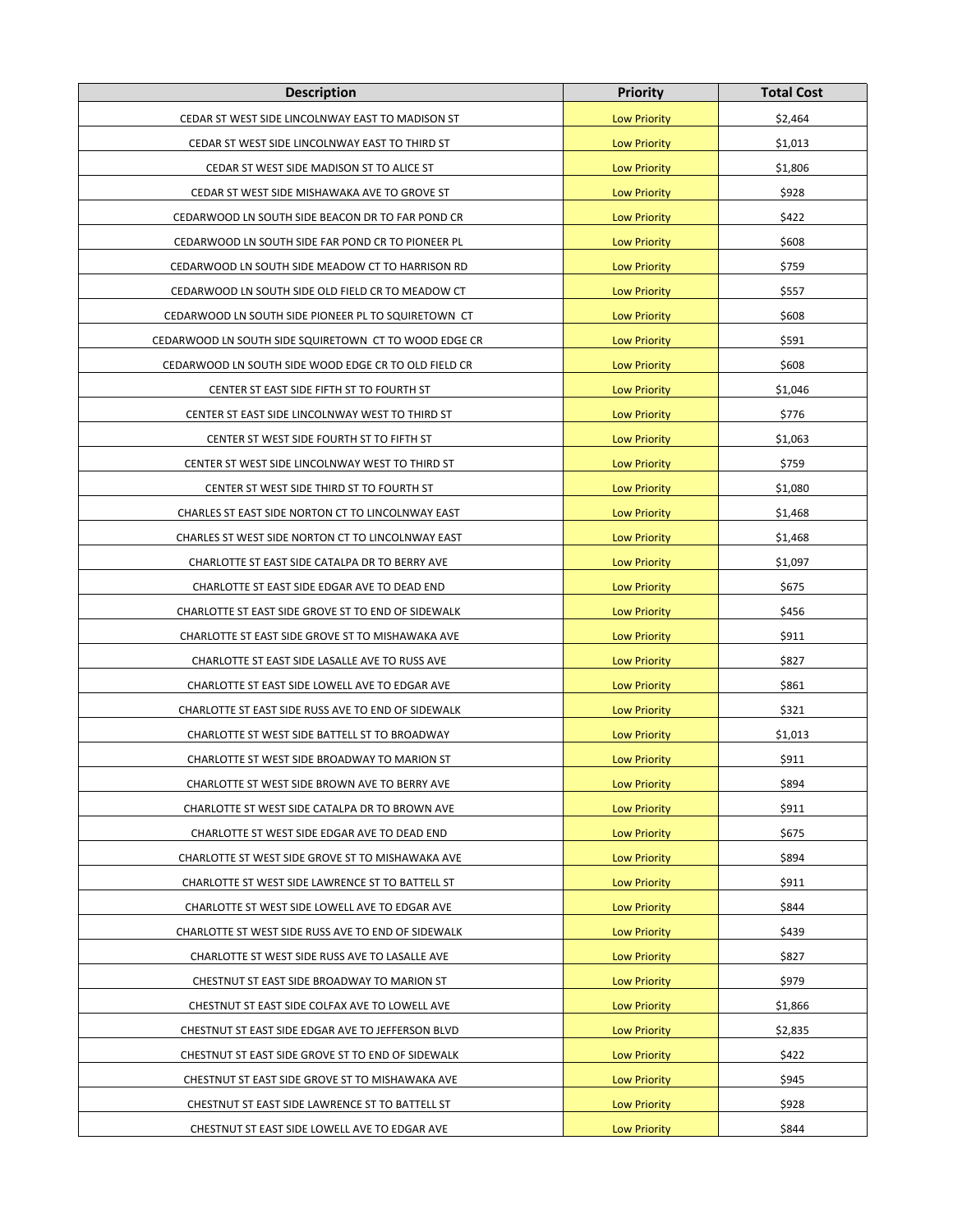| <b>Description</b>                                    | <b>Priority</b>     | <b>Total Cost</b> |
|-------------------------------------------------------|---------------------|-------------------|
| CHESTNUT ST EAST SIDE MCKINLEY AVE TO RUSS AVE        | <b>Low Priority</b> | \$827             |
| CHESTNUT ST EAST SIDE RUSS AVE TO COLFAX AVE          | <b>Low Priority</b> | \$1,806           |
| CHESTNUT ST WEST SIDE BORLEY AVE TO JEFFERSON AVE     | <b>Low Priority</b> | \$827             |
| CHESTNUT ST WEST SIDE COLFAX AVE TO OMER AVE          | <b>Low Priority</b> | \$878             |
| CHESTNUT ST WEST SIDE EDGAR AVE TO BORLEY AVE         | <b>Low Priority</b> | \$827             |
| CHESTNUT ST WEST SIDE GROVE ST TO LAWRENCE ST         | <b>Low Priority</b> | \$911             |
| CHESTNUT ST WEST SIDE GROVE ST TO MISHAWAKA AVE       | <b>Low Priority</b> | \$945             |
| CHESTNUT ST WEST SIDE LASALLE AVE TO COLFAX AVE       | <b>Low Priority</b> | \$827             |
| CHESTNUT ST WEST SIDE LOWELL AVE TO EDGAR AVE         | <b>Low Priority</b> | \$844             |
| CHESTNUT ST WEST SIDE OMER AVE TO LOWELL AVE          | <b>Low Priority</b> | \$878             |
| CHESTNUT ST WEST SIDE RUSS AVE TO LASALLE AVE         | <b>Low Priority</b> | \$844             |
| CHESTNUT ST WEST SIDE RUSS AVE TO MCKINLEY AVE        | <b>Low Priority</b> | \$810             |
| CHRISTYANN ST EAST SIDE BATTELL ST TO BROADWAY        | <b>Low Priority</b> | \$1,013           |
| CHRISTYANN ST EAST SIDE BORLEY AVE TO JEFFERSON BLVD  | <b>Low Priority</b> | \$844             |
| CHRISTYANN ST EAST SIDE BROADWAY TO MARION ST         | <b>Low Priority</b> | \$878             |
| CHRISTYANN ST EAST SIDE COLFAX AVE TO OMER AVE        | <b>Low Priority</b> | \$878             |
| CHRISTYANN ST EAST SIDE DONALDSON AVE TO BORLEY AVE   | <b>Low Priority</b> | \$844             |
| CHRISTYANN ST EAST SIDE EDGAR AVE TO DONALDSON AVE    | <b>Low Priority</b> | \$827             |
| CHRISTYANN ST EAST SIDE GROVE ST TO LAWRENCE ST       | <b>Low Priority</b> | \$878             |
| CHRISTYANN ST EAST SIDE GROVE ST TO MISHAWAKA ST      | <b>Low Priority</b> | \$878             |
| CHRISTYANN ST EAST SIDE LASALLE AVE TO COLFAX AVE     | <b>Low Priority</b> | \$844             |
| CHRISTYANN ST EAST SIDE LAWRENCE ST TO BATTELL ST     | <b>Low Priority</b> | \$894             |
| CHRISTYANN ST EAST SIDE LOWELL AVE TO EDGAR AVE       | <b>Low Priority</b> | \$827             |
| CHRISTYANN ST EAST SIDE MARION ST TO DEAD END         | <b>Low Priority</b> | \$776             |
| CHRISTYANN ST EAST SIDE OMER AVE TO LOWELL AVE        | <b>Low Priority</b> | \$844             |
| CHRISTYANN ST EAST SIDE RUSS AVE TO LASALLE AVE       | <b>Low Priority</b> | \$793             |
| CHRISTYANN ST EAST SIDE RUSS AVE TO MCKINLEY AVE      | <b>Low Priority</b> | \$776             |
| CHRISTYANN ST EAST SIDE STANLEY ST TO END OF SIDEWALK | <b>Low Priority</b> | \$203             |
| CHRISTYANN ST EAST SIDE STANLEY ST TO JEFFERSON BLVD  | <b>Low Priority</b> | \$878             |
| CHRISTYANN ST WEST SIDE BATTELL ST TO BROADWAY        | <b>Low Priority</b> | \$1,046           |
| CHRISTYANN ST WEST SIDE BORLEY AVE TO JEFFERSON BLVD  | <b>Low Priority</b> | \$844             |
| CHRISTYANN ST WEST SIDE BROADWAY TO MARION ST         | <b>Low Priority</b> | \$894             |
| CHRISTYANN ST WEST SIDE COLFAX AVE TO OMER AVE        | <b>Low Priority</b> | \$844             |
| CHRISTYANN ST WEST SIDE DONALDSON AVE TO BORLEY AVE   | <b>Low Priority</b> | \$878             |
| CHRISTYANN ST WEST SIDE EDGAR AVE TO DONALDSON AVE    | <b>Low Priority</b> | \$844             |
| CHRISTYANN ST WEST SIDE GROVE ST TO LAWRENCE ST       | <b>Low Priority</b> | \$894             |
| CHRISTYANN ST WEST SIDE GROVE ST TO MISHAWAKA AVE     | <b>Low Priority</b> | \$911             |
| CHRISTYANN ST WEST SIDE LASALLE AVE TO COLFAX AVE     | <b>Low Priority</b> | \$810             |
| CHRISTYANN ST WEST SIDE LAWRENCE ST TO BATTELL ST     | <b>Low Priority</b> | \$911             |
| CHRISTYANN ST WEST SIDE MARION ST TO DEAD END         | <b>Low Priority</b> | \$810             |
| CHRISTYANN ST WEST SIDE OMER AVE TO LOWELL AVE        | <b>Low Priority</b> | \$861             |
| CHRISTYANN ST WEST SIDE RUSS AVE TO LASALLE AVE       | <b>Low Priority</b> | \$810             |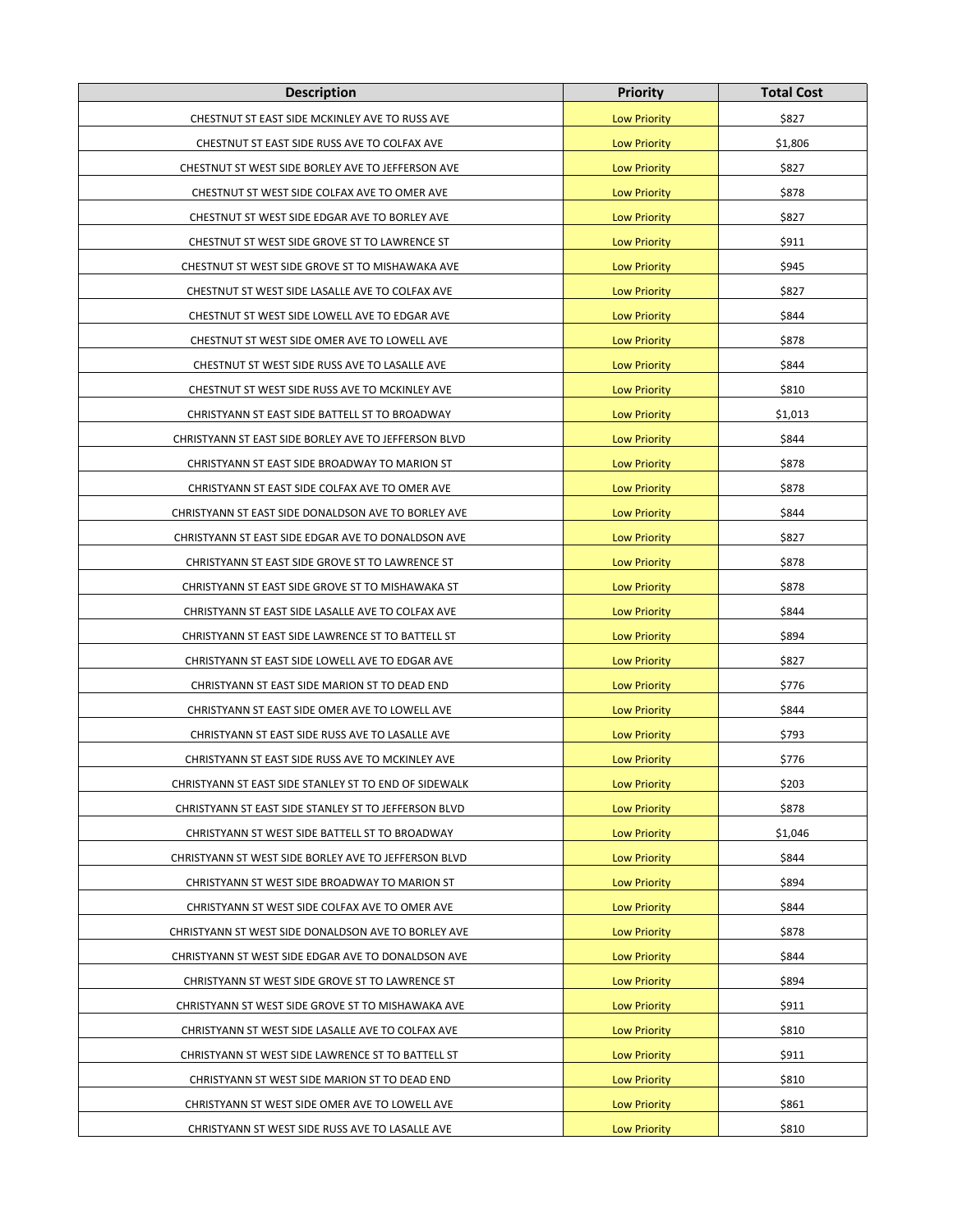| <b>Description</b>                                             | <b>Priority</b>     | <b>Total Cost</b> |
|----------------------------------------------------------------|---------------------|-------------------|
| CHRISTYANN ST WEST SIDE RUSS AVE TO MCKINLEY                   | <b>Low Priority</b> | \$827             |
| CHRISTYANN ST WEST SIDE STANLEY ST TO DEAD END                 | <b>Low Priority</b> | \$506             |
| CHRISTYANN ST WEST SIDE STANLEY ST TO JEFFERSON BLVD           | <b>Low Priority</b> | \$894             |
| CHURCH ST EAST SIDE FIRST ST TO LINCOLNWAY EAST                | <b>Low Priority</b> | \$1,013           |
| CHURCH ST EAST SIDE LINCOLNWAY EAST TO THIRD ST                | <b>Low Priority</b> | \$1,013           |
| CHURCH ST EAST SIDE MAIN ST TO FIRST ST                        | <b>Low Priority</b> | \$1,046           |
| CHURCH ST EAST SIDE THIRD ST TO FOURTH ST                      | <b>Low Priority</b> | \$1,013           |
| CHURCH ST WEST SIDE FIRST ST TO LINCOLNWAY EAST                | <b>Low Priority</b> | \$1,806           |
| CHURCH ST WEST SIDE MAIN ST TO FIRST ST                        | <b>Low Priority</b> | \$1,350           |
| CHURCH ST WEST SIDE THIRD ST TO FOURTH ST                      | <b>Low Priority</b> | \$1,013           |
| CHURCH ST WEST SIDE THIRD ST TO LINCOLNWAY WEST                | <b>Low Priority</b> | \$1,029           |
| CLAY ST EAST SIDE BATTELL ST TO BROADWAY ST                    | <b>Low Priority</b> | \$1,013           |
| CLAY ST EAST SIDE BROADWAY ST TO MARION ST                     | <b>Low Priority</b> | \$894             |
| CLAY ST EAST SIDE FAIRMOUNT AVE TO JEFFERSON BLVD              | <b>Low Priority</b> | \$1,198           |
| CLAY ST EAST SIDE FAIRMOUNT AVE TO RAILROAD                    | <b>Low Priority</b> | \$371             |
| CLAY ST EAST SIDE JEFFERSON BLVD TO LOWELL AVE                 | <b>Low Priority</b> | \$3,864           |
| CLAY ST EAST SIDE LAWRENCE ST TO BATTELL ST                    | <b>Low Priority</b> | \$911             |
| CLAY ST EAST SIDE MISHAWAKA AVE TO GROVE ST                    | <b>Low Priority</b> | \$894             |
| CLAY ST WEST SIDE BATTELL ST TO BROADWAY                       | <b>Low Priority</b> | \$1,029           |
| CLAY ST WEST SIDE BORLEY AVE TO DONALDSON AVE                  | <b>Low Priority</b> | \$878             |
| CLAY ST WEST SIDE DONALDSON AVE TO EDGAR AVE                   | <b>Low Priority</b> | \$844             |
| CLAY ST WEST SIDE EDGAR AVE TO LOWELL AVE                      | <b>Low Priority</b> | \$861             |
| CLAY ST WEST SIDE FAIRMOUNT AVE TO RAILROAD TRACKS             | <b>Low Priority</b> | \$338             |
| CLAY ST WEST SIDE GROVE ST TO LAWRENCE ST                      | <b>Low Priority</b> | \$894             |
| CLAY ST WEST SIDE GROVE ST TO MISHAWAKA AVE                    | <b>Low Priority</b> | \$878             |
| CLAY ST WEST SIDE JEFFERSON BLVD TO BORLEY AVE                 | <b>Low Priority</b> | \$861             |
| CLAY ST WEST SIDE LAWRENCE ST TO BATTELL ST                    | <b>Low Priority</b> | \$945             |
| CLAY ST WEST SIDE MARION ST TO RAILROAD TRACKS                 | <b>Low Priority</b> | \$878             |
| CLEVELAND ST EAST SIDE FOURTH ST TO DEAD END                   | <b>Low Priority</b> | \$1,181           |
| CLEVELAND ST EAST SIDE SIXTH ST TO DEAD END                    | <b>Low Priority</b> | \$371             |
| CLIMBING ROSE LN NORTH SIDE MINIATURE ROSE LN TO FIR RD        | <b>Low Priority</b> | \$489             |
| CLIMBING ROSE LN NORTH SIDE MINIATURE ROSE LN TO PEACE ROSE LN | <b>Low Priority</b> | \$726             |
| CLIMBING ROSE LN NORTH SIDE PEACE ROSE LN TO RAMBLING ROSE LN  | <b>Low Priority</b> | \$726             |
| CLIMBING ROSE LN NORTH SIDE RAMBLING ROSE LN TO TEA ROSE LN    | <b>Low Priority</b> | \$726             |
| CLIMBING ROSE LN NORTH SIDE WILD ROSE LN TO TEA ROSE LN        | <b>Low Priority</b> | \$726             |
| CLIMBING ROSE LN SOUTH SIDE FIR RD TO WILD ROSE LN             | <b>Low Priority</b> | \$3,611           |
| CLUB BLVD NORTH SIDE BYRKIT AVE TO MIAMI CLUB DR               | <b>Low Priority</b> | \$1,097           |
| CLUB BLVD NORTH SIDE MIAMI CLUB DR TO VICTORIA ST              | <b>Low Priority</b> | \$996             |
| COLFAX AVE NORTH SIDE ANN ST TO LIBERTY DR                     | <b>Low Priority</b> | \$1,620           |
| COLFAX AVE NORTH SIDE CHRISTYANN ST TO DIVISION ST             | <b>Low Priority</b> | \$675             |
| COLFAX AVE NORTH SIDE DIVISION ST TO CHESTNUT ST               | <b>Low Priority</b> | \$2,059           |
| COLFAX AVE NORTH SIDE EASTWOOD CR TO WESTWOOD CR               | <b>Low Priority</b> | \$574             |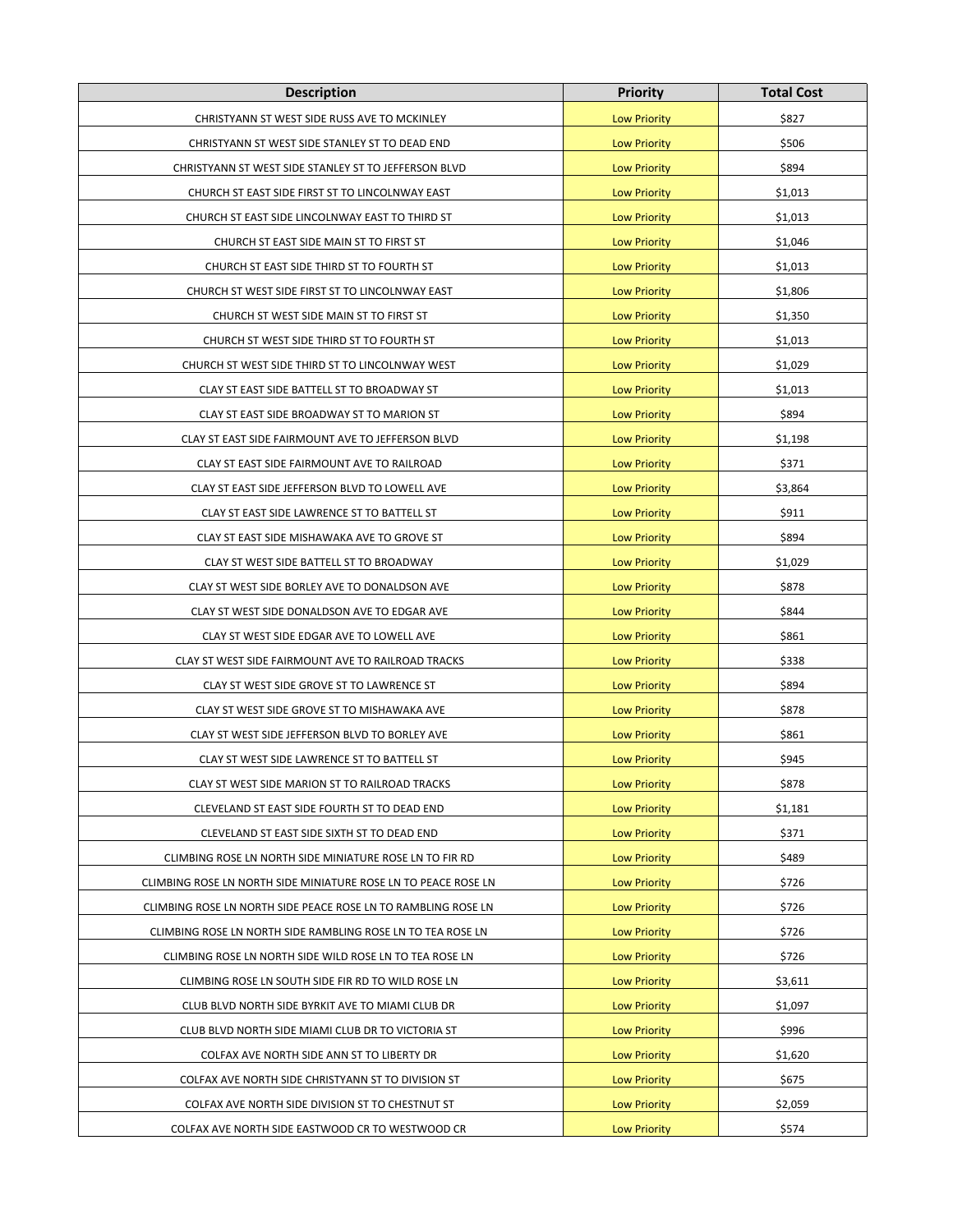| <b>Description</b>                                       | <b>Priority</b>     | <b>Total Cost</b> |
|----------------------------------------------------------|---------------------|-------------------|
| COLFAX AVE NORTH SIDE ELIZABETH ST TO ANN ST             | <b>Low Priority</b> | \$1,401           |
| COLFAX AVE NORTH SIDE MAIN ST TO ELIZABETH ST            | <b>Low Priority</b> | \$1,367           |
| COLFAX AVE NORTH SIDE MAIN ST TO SARAH ST                | <b>Low Priority</b> | \$1,350           |
| COLFAX AVE NORTH SIDE SARAH ST TO CHRISTYANN ST          | <b>Low Priority</b> | \$1,350           |
| COLFAX AVE NORTH SIDE WENT AVE TO EASTWOOD CR            | <b>Low Priority</b> | \$1,451           |
| COLFAX AVE NORTH SIDE WESTWOOD CR TO CHESTNUT ST         | <b>Low Priority</b> | \$996             |
| COLFAX AVE SOUTH SIDE CHRISTYANN ST TO DIVISION ST       | <b>Low Priority</b> | \$658             |
| COLFAX AVE SOUTH SIDE DIVISION ST TO CHESTNUT ST         | <b>Low Priority</b> | \$2,025           |
| COLFAX AVE SOUTH SIDE ELIZABETH ST TO LIBERTY DR         | <b>Low Priority</b> | \$3,206           |
| COLFAX AVE SOUTH SIDE MAIN ST TO ELIZABETH ST            | <b>Low Priority</b> | \$1,401           |
| COLFAX AVE SOUTH SIDE MAIN ST TO SARAH ST                | <b>Low Priority</b> | \$1,367           |
| COLFAX AVE SOUTH SIDE SARAH ST TO CHRISTYANN ST          | <b>Low Priority</b> | \$1,350           |
| COLFAX AVE SOUTH SIDE WENT AVE TO EASTWOOD CR            | <b>Low Priority</b> | \$1,536           |
| COLFAX AVE SOUTH SIDE WESTWOOD CR TO CHESTNUT ST         | <b>Low Priority</b> | \$878             |
| COLFAX AVE SOUTH SIDE WESTWOOD CR TO EASTWOOD CR         | <b>Low Priority</b> | \$540             |
| COLONIAL DR EAST SIDE NORTHWEST CORNER TO MARRETT DR     | <b>Low Priority</b> | \$3,375           |
| COLONIAL DR NORTH SIDE BENNINGTON DR TO NORFOLK CT       | <b>Low Priority</b> | \$2,261           |
| COLONIAL DR SOUTH SIDE BENNINGTON DR TO NORTHWEST CORNER | <b>Low Priority</b> | \$5,096           |
| COLUMBIA ST WEST SIDE FOURTH ST TO DEAD END              | <b>Low Priority</b> | \$810             |
| <b>CONANT CT</b>                                         | <b>Low Priority</b> | \$3,476           |
| CONANT DR NORTH SIDE CONANT CT TO QUINCY DR              | <b>Low Priority</b> | \$1,350           |
| CONANT DRIVE SOUTH SIDE BLANCHARD DR TO QUINCY DR        | <b>Low Priority</b> | \$1,451           |
| <b>CONNER DR NORTH SIDE</b>                              | <b>Low Priority</b> | \$5,265           |
| CORBY ST NORTH SIDE DEAD END TO HICKORY RD               | <b>Low Priority</b> | \$3,105           |
| COTTAGE AVE SOUTH SIDE BALLARD AVE TO BEHNEY AVE         | <b>Low Priority</b> | \$1,114           |
| COTTAGE AVE SOUTH SIDE HARDING AVE TO BALLARD AVE        | <b>Low Priority</b> | \$962             |
| COTTAGE AVE SOUTH SIDE OAKLAND AVE TO DITTMAN ST         | <b>Low Priority</b> | \$1,890           |
| COTTAGE CR NORTH SIDE MISSION TR TO ROCKEFELLER CT       | <b>Low Priority</b> | \$523             |
| COTTAGE CR NORTH SIDE ROCKEFELLER CT TO CARNEGIE CT      | <b>Low Priority</b> | \$861             |
| COTTAGE CR SOUTH SIDE COTTAGE PKWY TO END OF SIDEWALK    | <b>Low Priority</b> | \$641             |
| COTTAGE CR WEST SIDE CARNEGIE CT TO COTTAGE PKWY         | <b>Low Priority</b> | \$3,611           |
| COTTAGE CR WEST SIDE COTTAGE PKWY TO COTTAGE PKWY        | <b>Low Priority</b> | \$7,341           |
| COTTAGE PKWY EAST SIDE BUFFET CT TO GETTY CT             | <b>Low Priority</b> | \$641             |
| COTTAGE PKWY EAST SIDE GETTY CT TO STRAUSS CT            | <b>Low Priority</b> | \$658             |
| COTTAGE PKWY EAST SIDE LAUDER CT TO COTTAGE CR           | <b>Low Priority</b> | \$608             |
| COTTAGE PKWY EAST SIDE MELLON CT TO LAUDER CT            | <b>Low Priority</b> | \$608             |
| COTTAGE PKWY EAST SIDE STRAUSS CT TO MELLON CT           | <b>Low Priority</b> | \$658             |
| COTTAGE PKWY WEST SIDE COTTAGE CR TO VANDERBILT CT       | <b>Low Priority</b> | \$523             |
| COTTAGE PKWY WEST SIDE HEARST CT TO SINGER CT            | <b>Low Priority</b> | \$675             |
| COTTAGE PKWY WEST SIDE NOBEL CT TO HEARST CT             | <b>Low Priority</b> | \$692             |
| COTTAGE PKWY WEST SIDE SINGER CT TO BUFFET CT            | <b>Low Priority</b> | \$743             |
| COTTAGE PKWY WEST SIDE VANDERBILT CT TO NOBEL CT         | <b>Low Priority</b> | \$743             |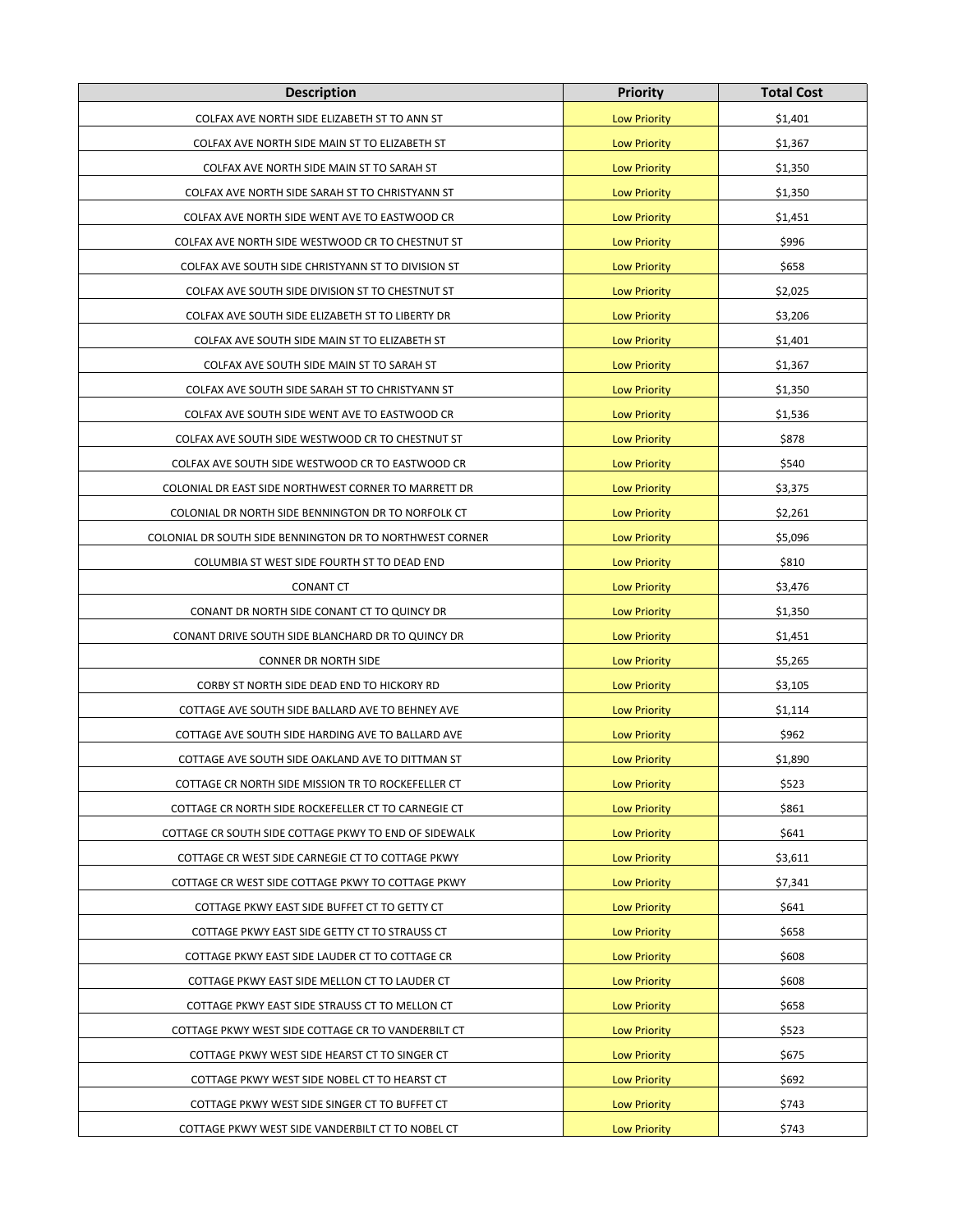| <b>Description</b>                                         | <b>Priority</b>     | <b>Total Cost</b> |
|------------------------------------------------------------|---------------------|-------------------|
| COVE PL EAST SIDE LASALLE AVE TO HAVEN CT                  | <b>Low Priority</b> | \$2,160           |
| COVE PL NORTH SIDE HAVEN CT TO BYRKIT AVE                  | <b>Low Priority</b> | \$692             |
| COVE PL WEST SIDE LASALLE AVE TO BYRKIT AVE                | <b>Low Priority</b> | \$3,459           |
| DALE AVE EAST SIDE DELAWARE ST TO PANAMA ST                | <b>Low Priority</b> | \$1,704           |
| DALE AVE EAST SIDE MILBURN BLVD TO DELAWARE ST             | <b>Low Priority</b> | \$2,042           |
| DALE AVE EAST SIDE SIXTH ST TO MILBURN BLVD                | <b>Low Priority</b> | \$1,519           |
| DALE AVE WEST SIDE DELAWARE ST TO MILBURN BLVD             | <b>Low Priority</b> | \$2,042           |
| DALE AVE WEST SIDE DELAWARE ST TO PANAMA ST                | <b>Low Priority</b> | \$1,688           |
| DALE AVE WEST SIDE MILBURN BLVD TO SIXTH ST                | <b>Low Priority</b> | \$1,553           |
| DARIEN CT EAST SIDE                                        | <b>Low Priority</b> | \$3,341           |
| DASHWOOD CT EAST SIDE BRUNSWICK SQ TO END OF SIDEWALK      | <b>Low Priority</b> | \$2,919           |
| DAVID ST EAST SIDE BROADWAY TO MARION ST                   | <b>Low Priority</b> | \$844             |
| DAVID ST EAST SIDE MARION ST TO DEAD END                   | <b>Low Priority</b> | \$506             |
| DAVID ST WEST SIDE BROADWAY TO MARION ST                   | <b>Low Priority</b> | \$709             |
| DAVID ST WEST SIDE MARION ST TO END OF BLOCK               | <b>Low Priority</b> | \$675             |
| DAWES PL NORTH SIDE TREMONT DR TO MEDFORD LN               | <b>Low Priority</b> | \$1,181           |
| DAWES PL SOUTH SIDE TREMONT DR TO MEDFORD LN               | <b>Low Priority</b> | \$1,114           |
| DELAWARE ST NORTH SIDE ALABAMA ST TO CARLTON ST            | <b>Low Priority</b> | \$928             |
| DELAWARE ST NORTH SIDE BERLIN AVE TO RUSSELL AVE           | <b>Low Priority</b> | \$945             |
| DELAWARE ST NORTH SIDE BURDETTE ST TO JACKSON ST           | <b>Low Priority</b> | \$945             |
| DELAWARE ST NORTH SIDE BURDETTE TO LOGAN ST                | <b>Low Priority</b> | \$878             |
| DELAWARE ST NORTH SIDE DALE AVE TO GRAND BLVD              | <b>Low Priority</b> | \$1,013           |
| DELAWARE ST NORTH SIDE GEYER AVE TO MIDDLEBORO AVE         | <b>Low Priority</b> | \$928             |
| DELAWARE ST NORTH SIDE HENDRICKS ST TO MERIDIAN ST         | <b>Low Priority</b> | \$911             |
| DELAWARE ST NORTH SIDE JACKSON ST TO HENDRICKS ST          | <b>Low Priority</b> | \$878             |
| DELAWARE ST NORTH SIDE MERIDIAN ST TO REDDICK ST           | <b>Low Priority</b> | \$911             |
| DELAWARE ST NORTH SIDE MIDDLEBORO AVE TO HUBBARD AVE       | <b>Low Priority</b> | \$878             |
| DELAWARE ST NORTH SIDE REDDICK ST TO ALABAMA ST            | <b>Low Priority</b> | \$928             |
| DELAWARE ST NORTH SIDE RUSSELL AVE TO QUEENSBORO ST        | <b>Low Priority</b> | \$591             |
| DELAWARE ST SOUTH SIDE ALABAMA ST TO REDDICK ST            | <b>Low Priority</b> | \$928             |
| DELAWARE ST SOUTH SIDE BURDETTE ST TO LOGAN ST             | <b>Low Priority</b> | \$894             |
| DELAWARE ST SOUTH SIDE CARLTON ST TO ALABAMA ST            | <b>Low Priority</b> | \$894             |
| DELAWARE ST SOUTH SIDE DALE AVE TO CARLTON ST              | <b>Low Priority</b> | \$1,266           |
| DELAWARE ST SOUTH SIDE GEYER AVE TO QUEENSBORO AVE         | <b>Low Priority</b> | \$878             |
| DELAWARE ST SOUTH SIDE GRAND BLVD TO DALE AVE              | <b>Low Priority</b> | \$1,013           |
| DELAWARE ST SOUTH SIDE QUEENSBORO AVE TO RUSSEL AVE        | <b>Low Priority</b> | \$574             |
| DELAWARE ST SOUTH SIDE REDDICK ST TO MERIDIAN ST           | <b>Low Priority</b> | \$911             |
| DELAWARE ST SOUTH SIDE SOMERSET AVE TO GRAND BLVD          | <b>Low Priority</b> | \$945             |
| DELORENZI AVE EAST SIDE LINCOLNWAY EAST TO END OF SIDEWALK | <b>Low Priority</b> | \$338             |
| DELORENZI AVE WEST SIDE LINCOLNWAY EAST TO END OF SIDEWALK | <b>Low Priority</b> | \$473             |
| DELORENZI AVE WEST SIDE LINCOLNWAY EAST TO THIRD ST        | <b>Low Priority</b> | \$1,367           |
| DITTMAN ST EAST SIDE CASSELL AVE TO PLEASANT POINT CT      | <b>Low Priority</b> | \$3,713           |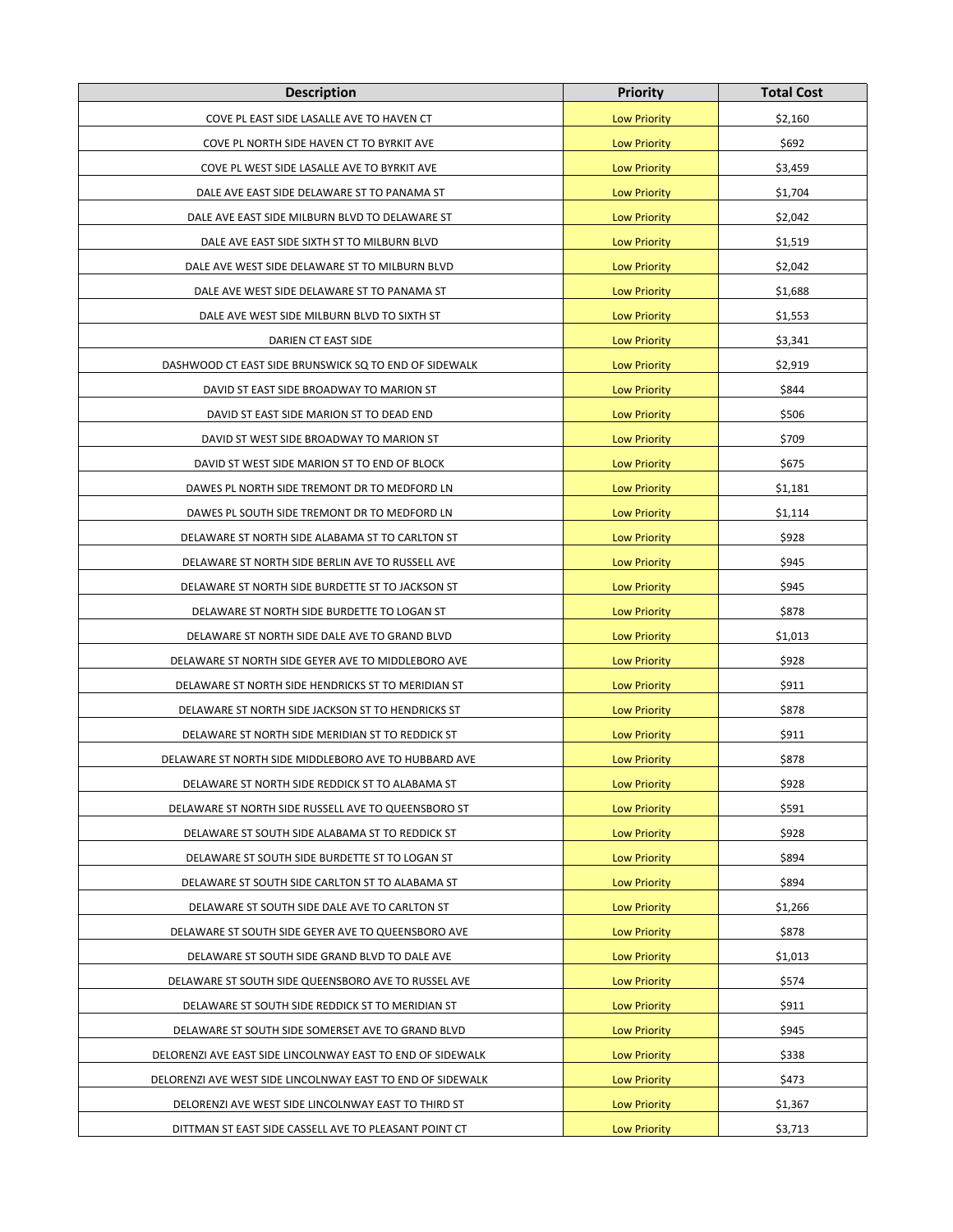| <b>Description</b>                                                  | <b>Priority</b>     | <b>Total Cost</b> |
|---------------------------------------------------------------------|---------------------|-------------------|
| DITTMAN ST EAST SIDE FLORA ST TO CASSELL AVE                        | <b>Low Priority</b> | \$1,114           |
| DITTMAN ST WEST SIDE COTTAGE AVE TO CASSELL AVE                     | <b>Low Priority</b> | \$1,755           |
| DIVISION ST EAST SIDE COLFAX AVE TO LASALLE AVE                     | <b>Low Priority</b> | \$827             |
| DIVISION ST EAST SIDE GROVE ST TO MISHAWAKA AVE                     | <b>Low Priority</b> | \$928             |
| DIVISION ST EAST SIDE JEFFERSON BLVD TO EDGAR AVE                   | <b>Low Priority</b> | \$1,232           |
| DIVISION ST EAST SIDE JEFFERSON BLVD TO RAILROAD                    | <b>Low Priority</b> | \$1,418           |
| DIVISION ST EAST SIDE LASALLE AVE TO RUSS AVE                       | <b>Low Priority</b> | \$793             |
| DIVISION ST EAST SIDE LOWELL AVE TO EDGAR AVE                       | <b>Low Priority</b> | \$844             |
| DIVISION ST EAST SIDE MARION ST TO RAILROAD                         | <b>Low Priority</b> | \$1,114           |
| DIVISION ST EAST SIDE MCKINLEY AVE TO PREGEL DR                     | <b>Low Priority</b> | \$1,553           |
| DIVISION ST EAST SIDE OMER AVE TO COLFAX AVE                        | <b>Low Priority</b> | \$878             |
| DIVISION ST EAST SIDE PREGEL DR TO SWEET ALYSSUM CT                 | <b>Low Priority</b> | \$1,080           |
| DIVISION ST EAST SIDE RUSS AVE TO MCKINLEY AVE                      | <b>Low Priority</b> | \$793             |
| DIVISION ST EAST SIDE SWEET ALYSSUM CT TO END OF SIDEWALK           | <b>Low Priority</b> | \$523             |
| DIVISION ST NORTH SIDE DIVISION ST (dead end) TO WILDFLOWER COVE DR | <b>Low Priority</b> | \$4,995           |
| DIVISION ST WEST SIDE BORLEY AVE TO JEFFERSON BLVD                  | <b>Low Priority</b> | \$827             |
| DIVISION ST WEST SIDE COLFAX AVE TO LASALLE AVE                     | <b>Low Priority</b> | \$810             |
| DIVISION ST WEST SIDE EDGAR AVE TO LOWELL AVE                       | <b>Low Priority</b> | \$844             |
| DIVISION ST WEST SIDE GROVE ST TO MISHAWAKA AVE                     | <b>Low Priority</b> | \$861             |
| DIVISION ST WEST SIDE JEFFERSON BLVD TO STANLEY ST                  | <b>Low Priority</b> | \$878             |
| DIVISION ST WEST SIDE LASALLE AVE TO RUSS AVE                       | <b>Low Priority</b> | \$810             |
| DIVISION ST WEST SIDE LAWRENCE ST TO GROVE ST                       | <b>Low Priority</b> | \$844             |
| DIVISION ST WEST SIDE LOWELL AVE TO OMER AVE                        | <b>Low Priority</b> | \$844             |
| DIVISION ST WEST SIDE MARION ST TO BROADWAY                         | <b>Low Priority</b> | \$878             |
| DIVISION ST WEST SIDE MARION ST TO RAILROAD TRACKS                  | <b>Low Priority</b> | \$473             |
| DIVISION ST WEST SIDE MCKINLEY AVE TO SCARLET FLAX DR               | <b>Low Priority</b> | \$5,198           |
| DIVISION ST WEST SIDE OMER AVE TO COLFAX AVE                        | <b>Low Priority</b> | \$861             |
| DIVISION ST WEST SIDE RUSS AVE TO MCKINLEY AVE                      | <b>Low Priority</b> | \$776             |
| DIVISION ST WEST SIDE SCARLET FLAX DR TO DEAD END                   | <b>Low Priority</b> | \$4,995           |
| DIVISION ST WEST SIDE STANLEY ST TO RAILROAD TRACKS                 | <b>Low Priority</b> | \$456             |
| DODGE AVE EAST SIDE FIFTEENTH ST TO THIRTEENTH ST                   | <b>Low Priority</b> | \$2,363           |
| DODGE AVE EAST SIDE SIXTEENTH ST TO FIFTEENTH ST                    | <b>Low Priority</b> | \$759             |
| DODGE AVE EAST SIDE TWELFTH ST TO ELEVENTH ST                       | <b>Low Priority</b> | \$1,316           |
| DODGE AVE WEST SIDE ELEVENTH ST TO DEAD END                         | <b>Low Priority</b> | \$743             |
| DODGE AVE WEST SIDE SIXTEENTH ST TO THIRTEENTH ST                   | <b>Low Priority</b> | \$3,206           |
| DODGE AVE WEST SIDE THIRTEENTH ST TO TWELFTH ST                     | <b>Low Priority</b> | \$894             |
| DODGE AVE WEST SIDE TWELFTH ST TO ELEVENTH ST                       | <b>Low Priority</b> | \$1,350           |
| DONALDSON AVE NORTH SIDE CALHOUN ST TO LOGAN ST                     | <b>Low Priority</b> | \$1,080           |
| DONALDSON AVE NORTH SIDE CLAY ST TO WEBSTER ST                      | <b>Low Priority</b> | \$1,097           |
| DONALDSON AVE NORTH SIDE SARAH ST TO CHRISTYANN ST                  | <b>Low Priority</b> | \$1,350           |
| DONALDSON AVE NORTH SIDE WEBSTER ST TO CALHOUN ST                   | <b>Low Priority</b> | \$1,080           |
| DONALDSON AVE SOUTH SIDE SARAH ST TO CHRISTYANN ST                  | <b>Low Priority</b> | \$1,350           |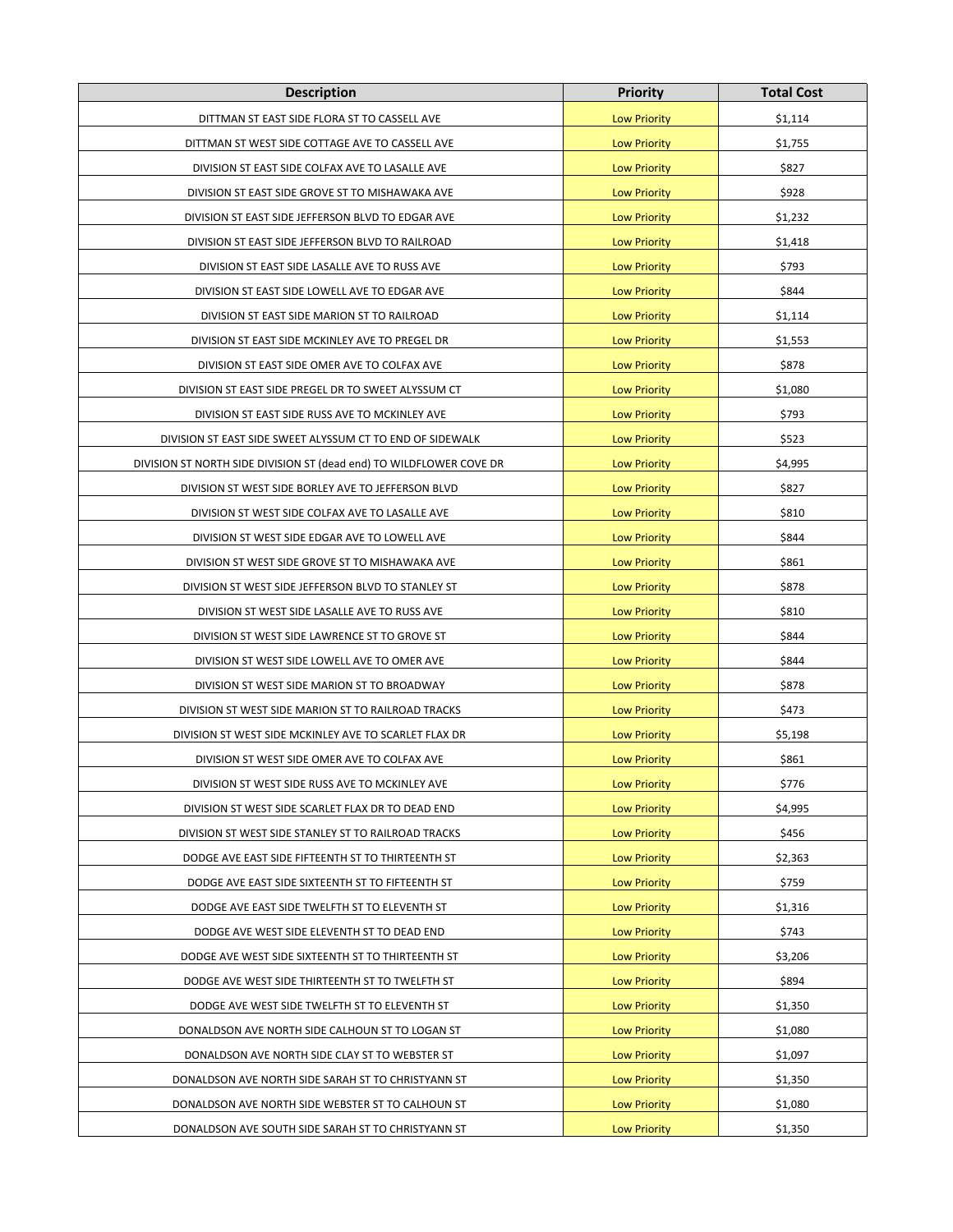| <b>Description</b>                                        | <b>Priority</b>     | <b>Total Cost</b> |
|-----------------------------------------------------------|---------------------|-------------------|
| DONALDSON AVE SOUTH SIDE WEBSTER ST TO CALHOUN ST         | <b>Low Priority</b> | \$1,080           |
| DONALDSON AVE SOUTH SIDE WEBSTER ST TO CLAY ST            | <b>Low Priority</b> | \$1,063           |
| DOUGLAS RD SOUTH SIDE CREEK POINT RD TO FIR RD            | <b>Low Priority</b> | \$5,096           |
| DOWNEY AVE EAST SIDE NINTH ST TO BRADY LN                 | <b>Low Priority</b> | \$1,688           |
| DOWNEY AVE EAST SIDE THIRD ST TO LINCOLNWAY               | <b>Low Priority</b> | \$1,131           |
| DOWNEY AVE NORTH SIDE STICKLER CT TO CAPITAL AVE          | <b>Low Priority</b> | \$1,316           |
| DOWNEY AVE WEST SIDE NINTH ST TO MARSHALL DR              | <b>Low Priority</b> | \$4,033           |
| DOYLE CT                                                  | <b>Low Priority</b> | \$1,451           |
| DUDLEY DR NORTH SIDE BENNINGTON DR TO SHELTON DR          | <b>Low Priority</b> | \$2,751           |
| DUDLEY DR SOUTH SIDE BENNINGTON DR TO SHELTON DR          | <b>Low Priority</b> | \$2,666           |
| DURHAM LN EAST SIDE PEACHTREE LN TO RALEIGH LN            | <b>Low Priority</b> | \$928             |
| DURHAM LN EAST SIDE RALEIGH DR TO CHAPEL HILL DR          | <b>Low Priority</b> | \$1,029           |
| EASTBURY CT NORTH SIDE TO END OF SIDEWALK                 | <b>Low Priority</b> | \$1,519           |
| EASTWOOD CR EAST SIDE COLFAX AVE TO WESTOOD CR            | <b>Low Priority</b> | \$1,485           |
| EASTWOOD CR NORTH HALF EAST SIDE COLFAX AVE TO WESTOOD CR | <b>Low Priority</b> | \$1,519           |
| EASTWOOD CR WEST SIDE COLFAX AVE TO WESTWOOD CR           | <b>Low Priority</b> | \$1,148           |
| EASTWOOD CR WEST SIDE COLFAX AVE TO WESTWOOD CR           | <b>Low Priority</b> | \$1,299           |
| EDGAR AVE NORTH SIDE CHARLOTTE ST TO DEAD END             | <b>Low Priority</b> | \$861             |
| EDGAR AVE NORTH SIDE CHARLOTTE ST TO LIBERTY DR           | <b>Low Priority</b> | \$1,148           |
| EDGAR AVE NORTH SIDE CHESTNUT ST TO END OF SIDEWALK       | <b>Low Priority</b> | \$2,079           |
| EDGAR AVE NORTH SIDE CHRISTYANN ST TO SARAH ST            | <b>Low Priority</b> | \$1,350           |
| EDGAR AVE NORTH SIDE CLAY ST TO WEBSTER AVE               | <b>Low Priority</b> | \$1,046           |
| EDGAR AVE NORTH SIDE DIVISION ST TO CHESTNUT ST           | <b>Low Priority</b> | \$2,143           |
| EDGAR AVE NORTH SIDE DIVISION ST TO CHRISTYANN ST         | <b>Low Priority</b> | \$692             |
| EDGAR AVE NORTH SIDE LYNN ST TO DEAD END                  | <b>Low Priority</b> | \$979             |
| EDGAR AVE NORTH SIDE SARAH ST TO MAIN ST                  | <b>Low Priority</b> | \$1,350           |
| EDGAR AVE SOUTH SIDE CHARLOTTE ST TO DEAD END             | <b>Low Priority</b> | \$844             |
| EDGAR AVE SOUTH SIDE CHARLOTTE ST TO LIBERTY DR           | <b>Low Priority</b> | \$1,131           |
| EDGAR AVE SOUTH SIDE CLAY ST TO WEBSTER ST                | <b>Low Priority</b> | \$1,080           |
| EDGAR AVE SOUTH SIDE DIVISION ST TO CHRISTYANN ST         | <b>Low Priority</b> | \$709             |
| EDGAR AVE SOUTH SIDE LYNN ST TO DEAD END                  | <b>Low Priority</b> | \$979             |
| EDGEWATER DR WEST SIDE JOHN ST TO MISHAWAKA AVE           | <b>Low Priority</b> | \$1,232           |
| EIGHTEENTH ST SOUTH SIDE UNION ST TO MERRIFIELD AVE       | <b>Low Priority</b> | \$8,741           |
| EIGHTH ST NORTH SIDE LAUREL ST TO SOUTH ST                | <b>Low Priority</b> | \$3,173           |
| EIGHTH ST NORTH SIDE MILL ST TO SPRING ST                 | <b>Low Priority</b> | \$1,013           |
| EIGHTH ST NORTH SIDE TAYLOR ST TO SMITH ST                | <b>Low Priority</b> | \$928             |
| EIGHTH ST NORTH SIDE WELLS ST TO TAYLOR ST                | <b>Low Priority</b> | \$1,654           |
| EIGHTH ST SOUTH SIDE LAUREL ST TO SOUTH ST                | <b>Low Priority</b> | \$3,223           |
| EIGHTH ST SOUTH SIDE TAYLOR ST TO WELLS ST                | <b>Low Priority</b> | \$1,688           |
| EIGHTH ST SOUTH SIDE WELLS ST TO WEST ST                  | <b>Low Priority</b> | \$2,109           |
| ELDER ST EAST SIDE FRANKLIN AVE TO VISTULA RD             | <b>Low Priority</b> | \$1,080           |
| ELDER ST WEST SIDE NORTON CT TO THIRD ST                  | <b>Low Priority</b> | \$608             |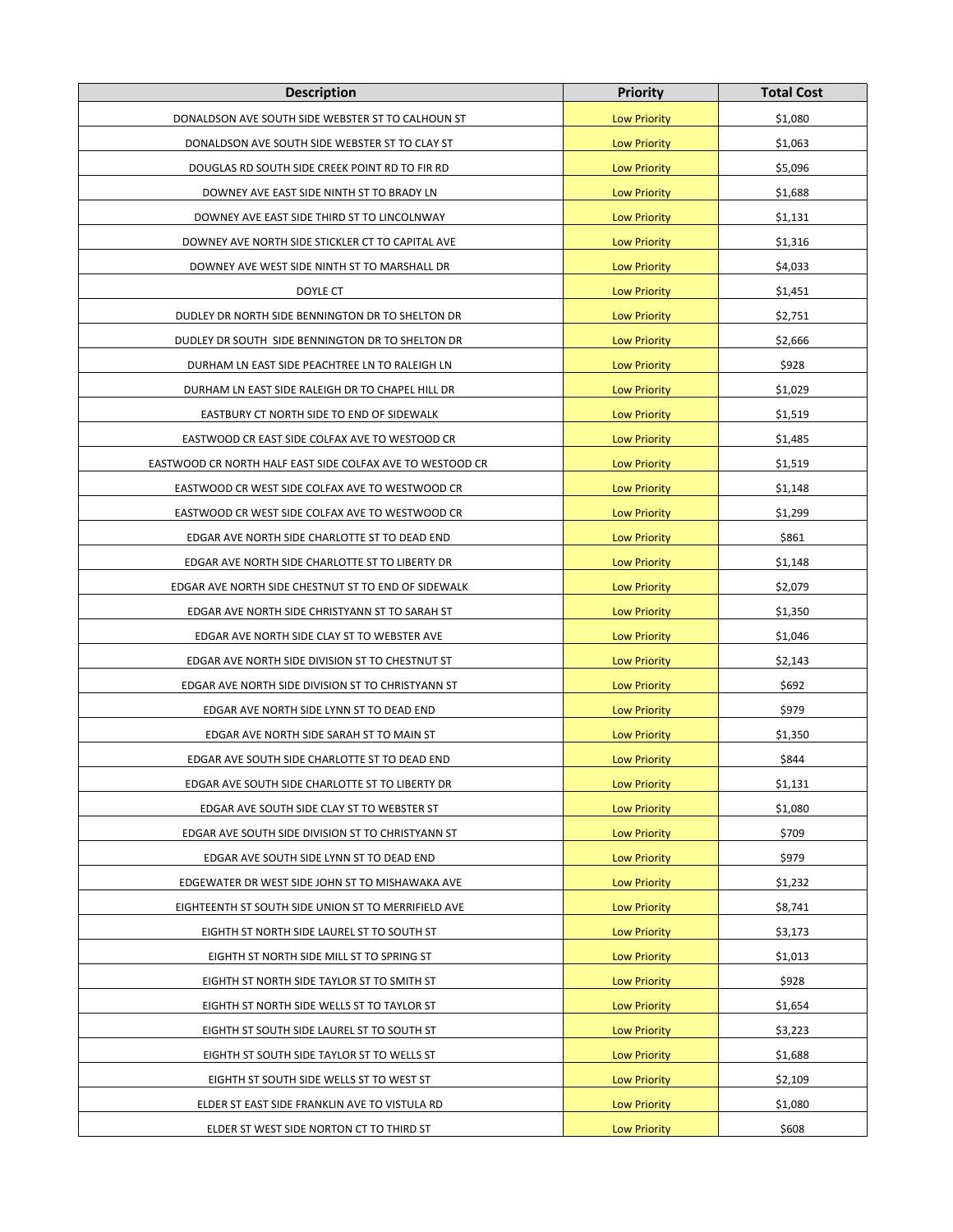| <b>Description</b>                                       | <b>Priority</b>     | <b>Total Cost</b> |
|----------------------------------------------------------|---------------------|-------------------|
| ELEVENTH ST MERRIFIELD PL TO PENN AVE                    | <b>Low Priority</b> | \$2,194           |
| ELEVENTH ST NORTH SIDE LAUREL ST TO MICHIGAN AVE         | <b>Low Priority</b> | \$878             |
| ELEVENTH ST NORTH SIDE MAIN ST TO MILL ST                | <b>Low Priority</b> | \$1,114           |
| ELEVENTH ST NORTH SIDE MICHIGAN AVE TO OHIO AVE          | <b>Low Priority</b> | \$878             |
| ELEVENTH ST NORTH SIDE OHIO AVE TO IOWA ST               | <b>Low Priority</b> | \$878             |
| ELEVENTH ST NORTH SIDE S WEST ST TO WELLS ST             | <b>Low Priority</b> | \$2,042           |
| ELEVENTH ST NORTH SIDE TAYLOR ST TO DEAD END             | <b>Low Priority</b> | \$439             |
| ELEVENTH ST NORTH SIDE WELLS ST TO TAYLOR ST             | <b>Low Priority</b> | \$1,654           |
| ELEVENTH ST SOUTH SIDE MICHIGAN AVE TO IOWA ST           | <b>Low Priority</b> | \$1,870           |
| ELEVENTH ST SOUTH SIDE MILL ST TO MAIN ST                | <b>Low Priority</b> | \$1,013           |
| ELEVENTH ST SOUTH SIDE SPRING ST TO MILL ST              | <b>Low Priority</b> | \$1,097           |
| ELEVENTH ST SOUTH SIDE TAYLOR ST TO DEAD END             | <b>Low Priority</b> | \$439             |
| ELEVENTH ST SOUTH SIDE TAYLOR ST TO WELLS ST             | <b>Low Priority</b> | \$1,688           |
| ELEVENTH ST SOUTH SIDE WELLS ST TO S WEST ST             | <b>Low Priority</b> | \$2,042           |
| ELIZABETH ST EAST SIDE COLFAX AVE TO LASALLE AVE         | <b>Low Priority</b> | \$810             |
| ELIZABETH ST EAST SIDE LASALLE AVE TO RUSS AVE           | <b>Low Priority</b> | \$810             |
| ELIZABETH ST EAST SIDE LAWRENCE ST TO GROVE ST           | <b>Low Priority</b> | \$911             |
| ELIZABETH ST WEST SIDE BROADWAY TO BATTELL ST            | <b>Low Priority</b> | \$1,013           |
| ELIZABETH ST WEST SIDE COLFAX AVE TO DEAD END            | <b>Low Priority</b> | \$439             |
| ELIZABETH ST WEST SIDE COLFAX AVE TO LASALLE AVE         | <b>Low Priority</b> | \$827             |
| ELIZABETH ST WEST SIDE GROVE ST TO MISHAWAKA AVE         | <b>Low Priority</b> | \$911             |
| ELIZABETH ST WEST SIDE RUSS AVE TO LASALLE AVE           | <b>Low Priority</b> | \$793             |
| ELM ST EAST SIDE BATTELL ST TO LAWRENCE ST               | <b>Low Priority</b> | \$928             |
| ELM ST EAST SIDE GROVE ST TO MISHAWAKA AVE               | <b>Low Priority</b> | \$928             |
| ELM ST EAST SIDE LAWRENCE ST TO GROVE ST                 | <b>Low Priority</b> | \$945             |
| ELM ST WEST SIDE BATTELL ST TO LAWRENCE ST               | <b>Low Priority</b> | \$928             |
| ELM ST WEST SIDE BROADWAY TO MARION ST                   | <b>Low Priority</b> | \$979             |
| ELM ST WEST SIDE LAWRENCE ST TO GROVE ST                 | <b>Low Priority</b> | \$928             |
| EWING AVE NORTH SIDE GEYER AVE TO QUEENSBORO AVE         | <b>Low Priority</b> | \$844             |
| EWING AVE NORTH SIDE IRONWOOD RD TO HUBBARD AVE          | <b>Low Priority</b> | \$776             |
| EWING AVE NORTH SIDE MIDDLEBORO AVE TO GEYER AVE         | <b>Low Priority</b> | \$878             |
| FAIRMOUNT AVE NORTH SIDE BENTON ST TO CLAY ST            | <b>Low Priority</b> | \$1,063           |
| FAIRMOUNT AVE NORTH SIDE CHARLOTTE ST TO END OF SIDEWALK | <b>Low Priority</b> | \$878             |
| FAIRMOUNT AVE NORTH SIDE LIBERTY DR TO CHARLOTTE ST      | <b>Low Priority</b> | \$1,198           |
| FAIRMOUNT AVE SOUTH SIDE BENTON ST TO CLAY ST            | <b>Low Priority</b> | \$1,046           |
| FAIRMOUNT AVE SOUTH SIDE FOREST AVE TO BENTON ST         | <b>Low Priority</b> | \$1,013           |
| FERNHILL DR SOUTH SIDE SHELTON DR TO BENNINGTON DR       | <b>Low Priority</b> | \$3,392           |
| FERNHILL DR WEST SIDE SHELTON DR TO BENNINGTON DR        | <b>Low Priority</b> | \$4,185           |
| FIFTEENTH ST MICHIGAN AVE TO DODGE AVE                   | <b>Low Priority</b> | \$3,021           |
| FIFTEENTH ST NORTH SIDE MICHIGAN AVE TO DODGE AVE        | <b>Low Priority</b> | \$2,801           |
| FIFTH ST NORTH SIDE BROOK AVE TO YORK ST                 | <b>Low Priority</b> | \$1,519           |
| FIFTH ST NORTH SIDE CAPITAL AVE TO HODSON AVE            | <b>Low Priority</b> | \$962             |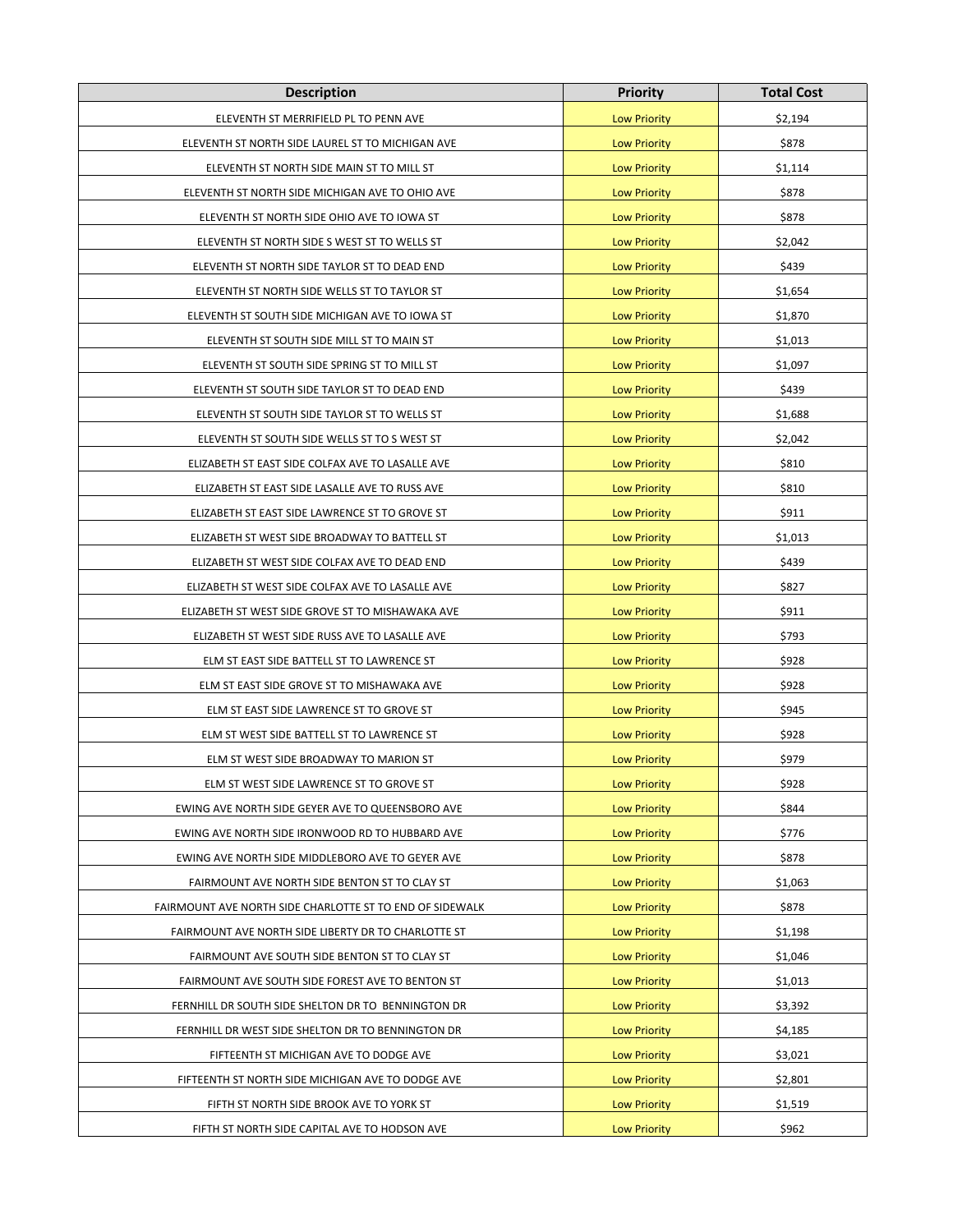| <b>Description</b>                                         | <b>Priority</b>     | <b>Total Cost</b> |
|------------------------------------------------------------|---------------------|-------------------|
| FIFTH ST NORTH SIDE CENTER ST TO WELLS ST                  | <b>Low Priority</b> | \$726             |
| FIFTH ST NORTH SIDE HODSON AVE TO BROOK AVE                | <b>Low Priority</b> | \$962             |
| FIFTH ST NORTH SIDE TAYLOR ST TO CENTER ST                 | <b>Low Priority</b> | \$776             |
| FIFTH ST NORTH SIDE YORK ST TO END OF SIDEWALK             | <b>Low Priority</b> | \$321             |
| FIFTH ST SOUTH SIDE BROOK AVE TO DEAD END                  | <b>Low Priority</b> | \$1,823           |
| FIFTH ST SOUTH SIDE CAPITAL AVE TO BROOK AVE               | <b>Low Priority</b> | \$1,941           |
| FIFTH ST SOUTH SIDE SMITH ST TO WELLS ST                   | <b>Low Priority</b> | \$2,666           |
| FIR RD WEST SIDE HEMMER LANE TO DEER RUN DR                | <b>Low Priority</b> | \$1,114           |
| FIR RD WEST SIDE HEMMER LANE TO STEELE LANE                | <b>Low Priority</b> | \$1,249           |
| FIRST ST NORTH SIDE CHURCH ST TO RACE ST                   | <b>Low Priority</b> | \$1,080           |
| FIRST ST NORTH SIDE HILL ST TO SPRING ST                   | <b>Low Priority</b> | \$1,013           |
| FIRST ST NORTH SIDE MAIN ST TO CHURCH ST                   | <b>Low Priority</b> | \$911             |
| FIRST ST NORTH SIDE MILL ST TO MAIN ST                     | <b>Low Priority</b> | \$1,097           |
| FIRST ST NORTH SIDE SPRING ST TO MILL ST                   | <b>Low Priority</b> | \$1,013           |
| FIRST ST NORTH SIDE WEST ST TO HILL ST                     | <b>Low Priority</b> | \$1,063           |
| FIRST ST SOUTH SIDE CHURCH ST TO RACE ST                   | <b>Low Priority</b> | \$1,029           |
| FIRST ST SOUTH SIDE MAIN ST TO CHURCH ST                   | <b>Low Priority</b> | \$1,046           |
| FIRST ST SOUTH SIDE MILL ST TO MAIN ST                     | <b>Low Priority</b> | \$1,181           |
| FIRST ST SOUTH SIDE SPRING ST TO MILL ST                   | <b>Low Priority</b> | \$1,013           |
| FLORA ST NORTH SIDE DITTMAN ST TO DEAD END                 | <b>Low Priority</b> | \$928             |
| FLORA ST SOUTH SIDE DITTMAN ST TO DEAD END                 | <b>Low Priority</b> | \$928             |
| FOREST AVE EAST SIDE BERRY AVE TO BROWN AVE                | <b>Low Priority</b> | \$878             |
| FOREST AVE EAST SIDE BROWN AVE TO CATALPA DR               | <b>Low Priority</b> | \$894             |
| FOREST AVE EAST SIDE RUSS AVE TO END OF SIDEWALK           | <b>Low Priority</b> | \$405             |
| FOREST AVE EAST SIDE RUSS AVE TO LASALLE AVE               | <b>Low Priority</b> | \$810             |
| FOREST AVE ST WEST SIDE RUSS AVE TO END OF SIDEWALK        | <b>Low Priority</b> | \$1,013           |
| FOREST AVE ST WEST SIDE RUSS AVE TO LASALLE AVE            | <b>Low Priority</b> | \$878             |
| FOREST AVE WEST SIDE BROWN AVE TO BERRY AVE                | <b>Low Priority</b> | \$878             |
| FOREST AVE WEST SIDE BROWN AVE TO CATALPA DR               | <b>Low Priority</b> | \$894             |
| FOREST AVE WEST SIDE GROVE ST TO LAWRENCE ST               | <b>Low Priority</b> | \$894             |
| FOREST AVE WEST SIDE GROVE ST TO MISHAWAKA AVE             | <b>Low Priority</b> | \$878             |
| FOREST AVE WEST SIDE MARION ST TO DEAD END                 | <b>Low Priority</b> | \$793             |
| FOREST AVE WEST SIDE WILSON BLVD TO MISHAWAKA AVE          | <b>Low Priority</b> | \$1,215           |
| FOURTEENTH ST NORTH SIDE MICHIGAN AVE TO THIRTEENTH ST     | <b>Low Priority</b> | \$3,173           |
| FOURTEENTH ST NORTH SIDE TAYLOR ST TO DEAD END             | <b>Low Priority</b> | \$1,046           |
| FOURTEENTH ST NORTH SIDE WEST ST TO TAYLOR ST              | <b>Low Priority</b> | \$3,797           |
| FOURTEENTH ST SOUTH SIDE DEAD END TO S WEST ST             | <b>Low Priority</b> | \$5,063           |
| FOURTEENTH ST SOUTH SIDE MICHIGAN AVE TO IOWA ST           | <b>Low Priority</b> | \$2,008           |
| FOURTEENTH ST SOUTH SIDE S WEST ST TO SPRING ST TO MAIN ST | <b>Low Priority</b> | \$2,346           |
| FOURTEENTH ST SOUTH SIDE WEST ST TO SPRING ST              | <b>Low Priority</b> | \$2,346           |
| FOURTH ST NORTH SIDE BAKER ST TO SMITH ST                  | <b>Low Priority</b> | \$1,013           |
| FOURTH ST NORTH SIDE CENTER ST TO WELLS ST                 | <b>Low Priority</b> | \$726             |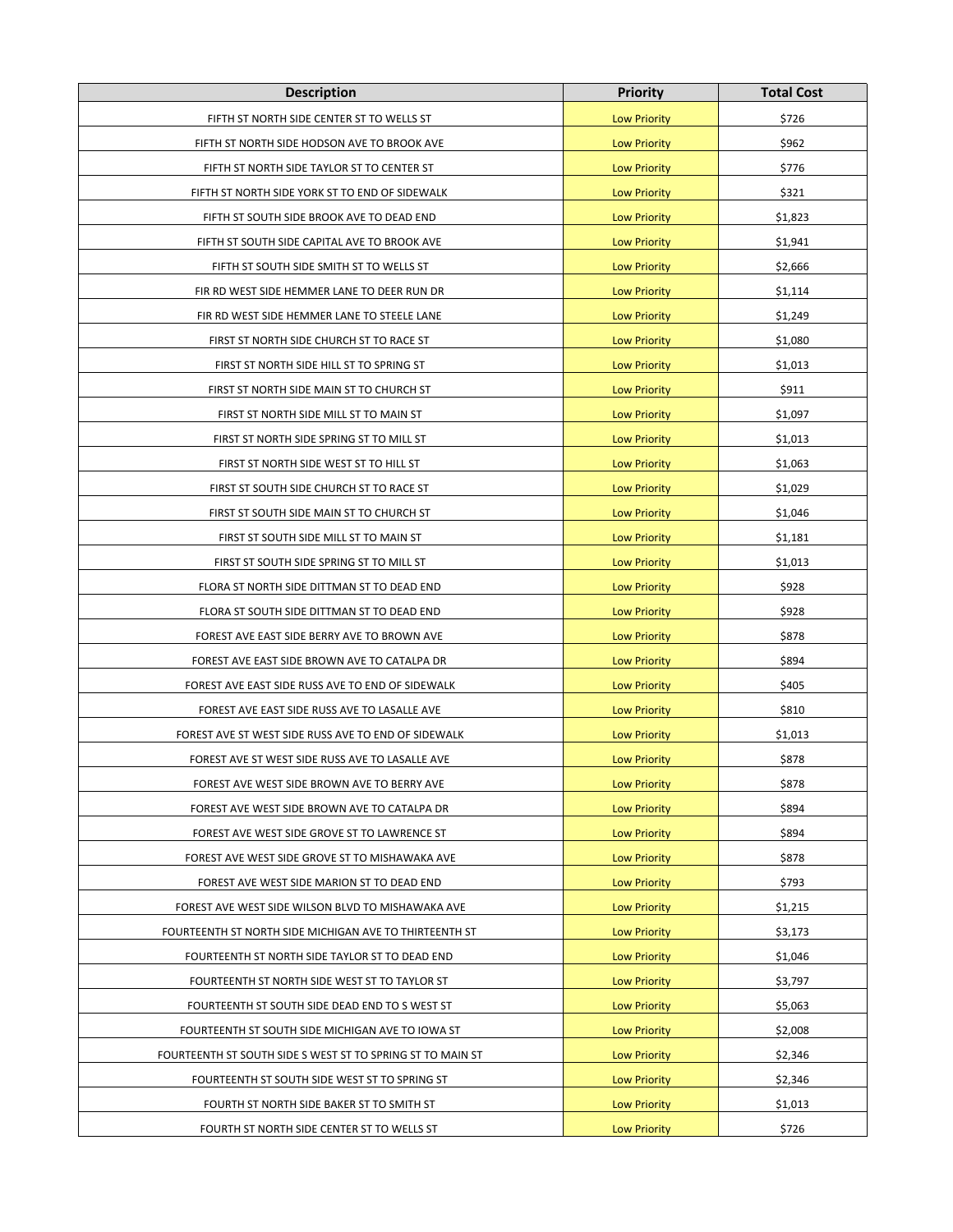| <b>Description</b>                                | <b>Priority</b>     | <b>Total Cost</b> |
|---------------------------------------------------|---------------------|-------------------|
| FOURTH ST NORTH SIDE CLEVELAND ST TO BAKER ST     | <b>Low Priority</b> | \$992             |
| FOURTH ST NORTH SIDE COLUMBIA ST TO HARRISON ST   | <b>Low Priority</b> | \$415             |
| FOURTH ST NORTH SIDE HARRISON ST TO CLEVELAND ST  | <b>Low Priority</b> | \$1,013           |
| FOURTH ST NORTH SIDE HELEN AVE TO END OF SIDEWALK | <b>Low Priority</b> | \$506             |
| FOURTH ST NORTH SIDE HILL ST TO SPRING ST         | <b>Low Priority</b> | \$1,063           |
| FOURTH ST NORTH SIDE HOME ST TO HELEN AVE         | <b>Low Priority</b> | \$979             |
| FOURTH ST NORTH SIDE LOGAN ST TO COLUMBIA ST      | <b>Low Priority</b> | \$726             |
| FOURTH ST NORTH SIDE MAIN ST TO CHURCH ST         | <b>Low Priority</b> | \$1,013           |
| FOURTH ST NORTH SIDE MILL ST TO MAIN ST           | <b>Low Priority</b> | \$1,046           |
| FOURTH ST NORTH SIDE RACE ST TO CHURCH ST         | <b>Low Priority</b> | \$1,063           |
| FOURTH ST NORTH SIDE SMITH ST TO TAYLOR ST        | <b>Low Priority</b> | \$911             |
| FOURTH ST NORTH SIDE SPRING ST TO MILL ST         | <b>Low Priority</b> | \$1,046           |
| FOURTH ST NORTH SIDE TAYLOR ST TO CENTER ST       | <b>Low Priority</b> | \$793             |
| FOURTH ST NORTH SIDE UNION ST TO RACE ST          | <b>Low Priority</b> | \$878             |
| FOURTH ST NORTH SIDE WELLS ST TO WEST ST          | <b>Low Priority</b> | \$2,025           |
| FOURTH ST NORTH SIDE WEST ST TO HILL ST           | <b>Low Priority</b> | \$1,181           |
| FOURTH ST SOUTH SIDE BAKER ST TO SMITH ST         | <b>Low Priority</b> | \$1,013           |
| FOURTH ST SOUTH SIDE CENTER ST TO WELLS ST        | <b>Low Priority</b> | \$743             |
| FOURTH ST SOUTH SIDE CLEVELAND ST TO BAKER ST     | <b>Low Priority</b> | \$979             |
| FOURTH ST SOUTH SIDE COLUMBIA ST TO HARRISON ST   | <b>Low Priority</b> | \$405             |
| FOURTH ST SOUTH SIDE FISHER CT TO CHURCH ST       | <b>Low Priority</b> | \$203             |
| FOURTH ST SOUTH SIDE HARRISON ST TO CLEVELAND ST  | <b>Low Priority</b> | \$1,013           |
| FOURTH ST SOUTH SIDE LAUREL ST TO WARDS CT        | <b>Low Priority</b> | \$624             |
| FOURTH ST SOUTH SIDE LOGAN ST TO COLUMBIA ST      | <b>Low Priority</b> | \$726             |
| FOURTH ST SOUTH SIDE MAIN ST TO CHURCH ST         | <b>Low Priority</b> | \$1,029           |
| FOURTH ST SOUTH SIDE MILBURN CT TO S WEST ST      | <b>Low Priority</b> | \$861             |
| FOURTH ST SOUTH SIDE SAINT JOSEPH CT TO SPRING ST | <b>Low Priority</b> | \$405             |
| FOURTH ST SOUTH SIDE SMITH ST TO TAYLOR ST        | <b>Low Priority</b> | \$911             |
| FOURTH ST SOUTH SIDE SPRING ST TO MAIN ST         | <b>Low Priority</b> | \$2,278           |
| FOURTH ST SOUTH SIDE TAYLOR ST TO CENTER ST       | <b>Low Priority</b> | \$793             |
| FOURTH ST SOUTH SIDE UNION ST TO BEALL CT         | <b>Low Priority</b> | \$692             |
| FOURTH ST SOUTH SIDE WELLS ST TO MILBURN CT       | <b>Low Priority</b> | \$1,029           |
| FOURTH ST SOUTH SIDE WEST ST TO SAINT JOSEPH CT   | <b>Low Priority</b> | \$878             |
| FRANKLIN AVE NORTH SIDE OAKLAND AVE TO ELDER ST   | <b>Low Priority</b> | \$861             |
| FRANKLIN AVE SOUTH SIDE OAKLAND AVE TO S ELDER ST | <b>Low Priority</b> | \$844             |
| FRONT ST NORTH SIDE CENTER ST TO KAMM ISLAND PL   | <b>Low Priority</b> | \$1,418           |
| FRONT ST NORTH SIDE HILL ST TO SPRING ST          | <b>Low Priority</b> | \$1,013           |
| FRONT ST NORTH SIDE KAMM ISLAND PL TO HILL ST     | <b>Low Priority</b> | \$2,943           |
| FRONT ST NORTH SIDE MILL ST TO MAIN ST            | <b>Low Priority</b> | \$675             |
| FRONT ST NORTH SIDE SPRING ST TO MILL ST          | <b>Low Priority</b> | \$894             |
| FRONT ST SOUTH SIDE CENTER ST TO WEST ST          | <b>Low Priority</b> | \$3,206           |
| FRONT ST SOUTH SIDE HILL ST TO SPRING ST          | <b>Low Priority</b> | \$1,114           |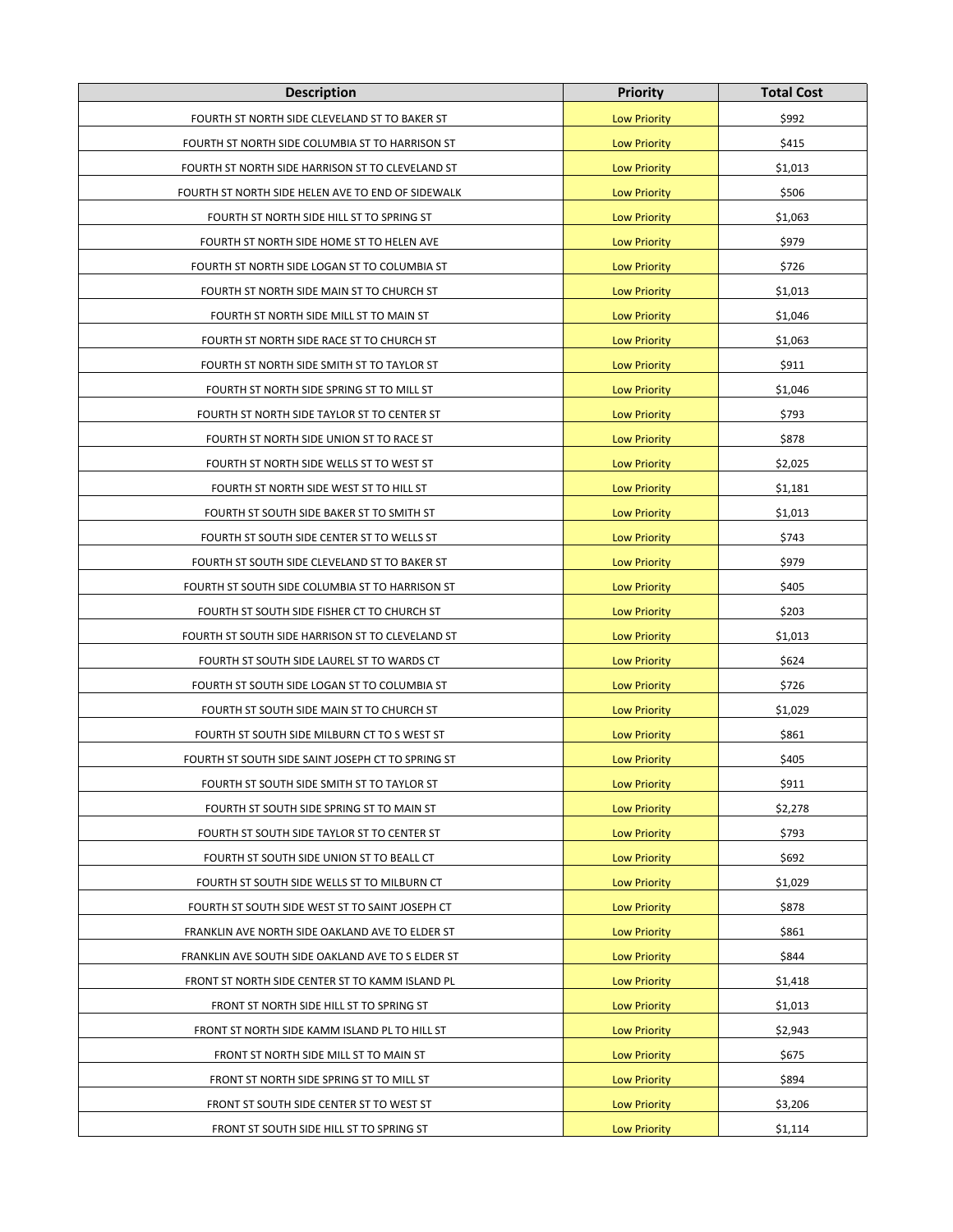| <b>Description</b>                                          | <b>Priority</b>     | <b>Total Cost</b> |
|-------------------------------------------------------------|---------------------|-------------------|
| FRONT ST SOUTH SIDE MILL ST TO MAIN ST                      | <b>Low Priority</b> | \$894             |
| FRONT ST SOUTH SIDE SPRING ST TO MILL ST                    | <b>Low Priority</b> | \$1,013           |
| FRONT ST SOUTH SIDE WEST ST TO HILL ST                      | <b>Low Priority</b> | \$1,114           |
| FULMER DR SOUTH SIDE AUTUMN LAKES APTS TO END OF SIDEWALK   | <b>Low Priority</b> | \$3,206           |
| FULMER DR SOUTH SIDE BREMAN HWY TO AUTUMN LAKES APTS        | <b>Low Priority</b> | \$7,931           |
| FULMER RD NORTH SIDE IRELAND RD TO END OF SIDEWALK          | <b>Low Priority</b> | \$945             |
| GAULEY RIVER DR NORTH SIDE BANDELIER DR TO FIR RD           | <b>Low Priority</b> | \$473             |
| GAULEY RIVER DR NORTH SIDE BANDELIER DR TO NATCHEZ TRACE DR | <b>Low Priority</b> | \$2,498           |
| GAULEY RIVER DR NORTH SIDE NATCHEZ TRACE DR TO DEAD END     | <b>Low Priority</b> | \$439             |
| GAULEY RIVER DR SOUTH SIDE CANE RIVER DR TO END OF SIDEWALK | <b>Low Priority</b> | \$287             |
| GAULEY RIVER DR SOUTH SIDE CANE RIVER DR TO FIR RD          | <b>Low Priority</b> | \$2,295           |
| GEORGE ST WEST SIDE HOMEWOOD AVE TO LINDEN AVE              | <b>Low Priority</b> | \$1,266           |
| GEORGE ST WEST SIDE LINCOLNWAY EAST TO HOMEWOOD AVE         | <b>Low Priority</b> | \$1,013           |
| GERNHART AVE EAST SIDE LINCOLNWAY EAST TO HOMEWOOD AVE      | <b>Low Priority</b> | \$1,688           |
| GERNHART WEST SIDE LINCOLNWAY EAST TO LINDEN AVE            | <b>Low Priority</b> | \$3,088           |
| GEYER AVE EAST SIDE DELAWARE ST TO MILBURN BLVD             | <b>Low Priority</b> | \$2,076           |
| GEYER AVE WEST SIDE DELAWARE ST TO EWING AVE                | <b>Low Priority</b> | \$2,228           |
| GEYER AVE WEST SIDE MILBURN BLVD TO DELAWARE ST             | <b>Low Priority</b> | \$2,042           |
| GEYER AVE WEST SIDE SIXTH ST TO MILBURN BLVD                | <b>Low Priority</b> | \$1,553           |
| GRAND BLVD EAST SIDE DELAWARE ST TO MILBURN BLVD            | <b>Low Priority</b> | \$2,059           |
| GRAND BLVD EAST SIDE MILBURN BLVD TO SIXTH ST               | <b>Low Priority</b> | \$1,519           |
| GRAND BLVD EAST SIDE PANAMA ST TO DELAWARE ST               | <b>Low Priority</b> | \$1,688           |
| GRAND BLVD WEST SIDE DELAWARE ST TO PANAMA ST               | <b>Low Priority</b> | \$1,856           |
| GRAND BLVD WEST SIDE MILBURN BLVD TO DELAWARE ST            | <b>Low Priority</b> | \$2,025           |
| GRAND BLVD WEST SIDE MILBURN BLVD TO SIXTH ST               | <b>Low Priority</b> | \$1,553           |
| GRAPE RD EAST SIDE BRIDGE UNDER TOLL ROAD SOUTH END         | <b>Low Priority</b> | \$3,038           |
| GRAPE RD WEST SIDE BERRY AVE TO BROWN AVE                   | <b>Low Priority</b> | \$911             |
| GRAPE RD WEST SIDE BROWN AVE TO CATALPA DR                  | <b>Low Priority</b> | \$861             |
| GRAPE RD WEST SIDE EISENHOWER DR TO BERRY AVE               | <b>Low Priority</b> | \$1,013           |
| GRAPE RD WEST SIDE SUGAR PINE DR TO EISENHOWER DR           | <b>Low Priority</b> | \$996             |
| GREENLAWN AVE EAST SIDE CAPITAL AVE TO DEAD END             | <b>Low Priority</b> | \$1,991           |
| GREENLAWN WEST SIDE CAPITAL AVE TO DEAD END                 | <b>Low Priority</b> | \$2,177           |
| GREENWOOD DR NORTH SIDE OAKLEY AVE TO END OF SIDEWALK       | <b>Low Priority</b> | \$388             |
| GREENWOOD DR SOUTH SIDE OAKLEY TO END OF SIDEWALK           | <b>Low Priority</b> | \$388             |
| GROVE ST NORTH SIDE CALHOUN ST TO LOGAN ST                  | <b>Low Priority</b> | \$1,063           |
| GROVE ST NORTH SIDE CEDAR ST TO CHESTNUT ST                 | <b>Low Priority</b> | \$1,013           |
| GROVE ST NORTH SIDE CHESTNUT ST TO LOCUST ST                | <b>Low Priority</b> | \$1,029           |
| GROVE ST NORTH SIDE CHRISTYANN ST TO SARAH ST               | <b>Low Priority</b> | \$1,418           |
| GROVE ST NORTH SIDE DIVISION ST TO CHRISTYANN ST            | <b>Low Priority</b> | \$726             |
| GROVE ST NORTH SIDE FOREST AVE TO BENTON ST                 | <b>Low Priority</b> | \$1,080           |
| GROVE ST NORTH SIDE INDIANA AVE TO WENGER AVE               | <b>Low Priority</b> | \$928             |
| GROVE ST NORTH SIDE SARAH ST TO MAIN ST                     | <b>Low Priority</b> | \$1,384           |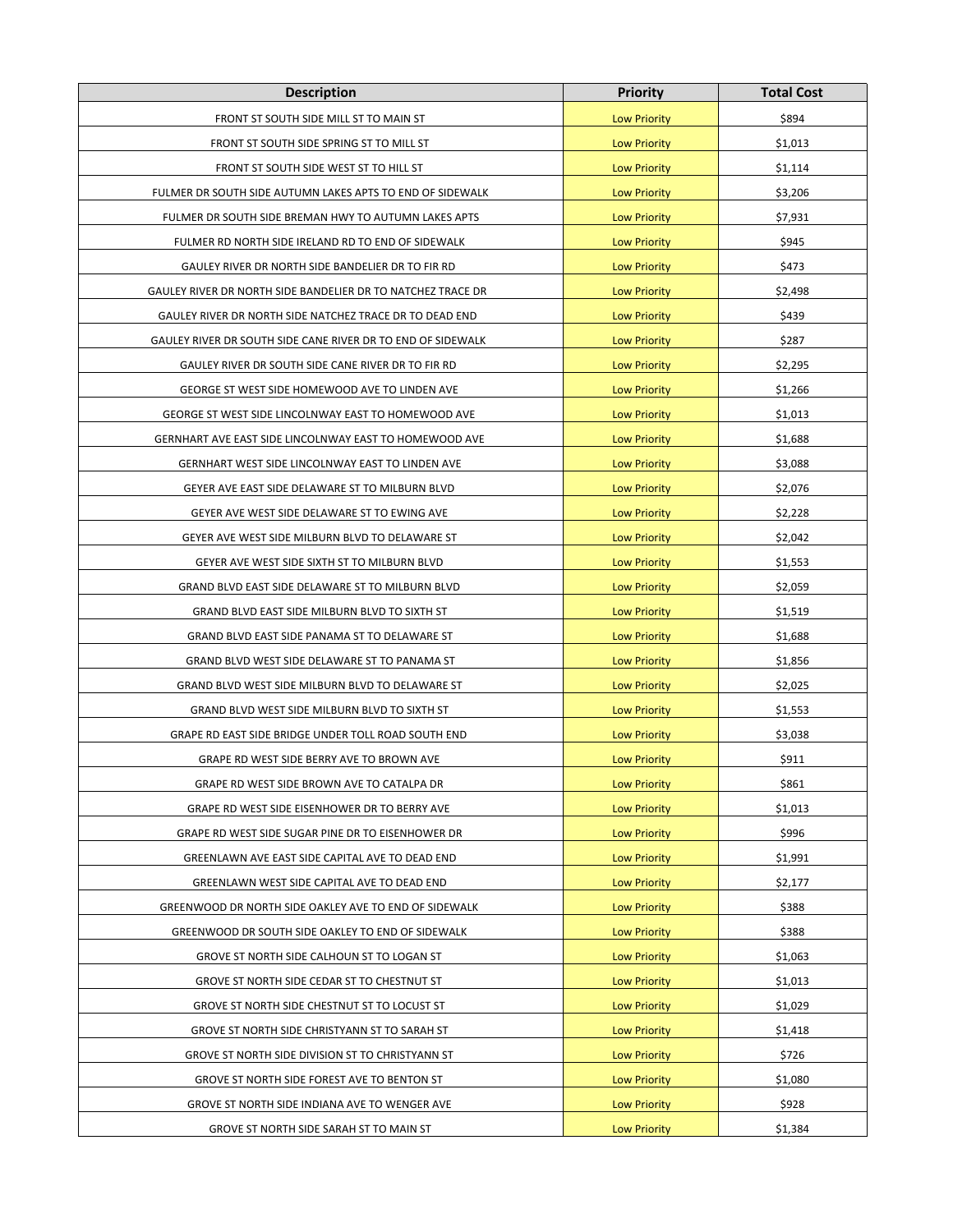| <b>Description</b>                                            | <b>Priority</b>     | <b>Total Cost</b> |
|---------------------------------------------------------------|---------------------|-------------------|
| GROVE ST NORTH SIDE WEBSTER ST TO CALHOUN ST                  | <b>Low Priority</b> | \$1,063           |
| GROVE ST NORTH SIDE WENGER AVE TO STUDEBAKER ST               | <b>Low Priority</b> | \$878             |
| GROVE ST NORTH SIDE WILLOW ST TO MAPLE ST                     | <b>Low Priority</b> | \$473             |
| GROVE ST SOUTH SIDE CALHOUN ST TO LOGAN ST                    | <b>Low Priority</b> | \$1,063           |
| GROVE ST SOUTH SIDE CHESTNUT ST TO LOCUST ST                  | <b>Low Priority</b> | \$1,013           |
| GROVE ST SOUTH SIDE CHRISTYANN ST TO SARAH ST                 | <b>Low Priority</b> | \$1,434           |
| GROVE ST SOUTH SIDE ELIZABETH ST TO ANN ST                    | <b>Low Priority</b> | \$1,367           |
| GROVE ST SOUTH SIDE ELM ST TO CEDAR ST                        | <b>Low Priority</b> | \$1,013           |
| GROVE ST SOUTH SIDE MASON ST TO GERNHART AVE                  | <b>Low Priority</b> | \$861             |
| GROVE ST SOUTH SIDE OAK ST TO ELM ST                          | <b>Low Priority</b> | \$1,013           |
| GROVE ST SOUTH SIDE SARAH ST TO MAIN ST                       | <b>Low Priority</b> | \$1,401           |
| GROVE ST SOUTH SIDE STUDEBAKER ST TO MASON ST                 | <b>Low Priority</b> | \$894             |
| GROVE ST SOUTH SIDE WEBSTER ST TO CALHOUN ST                  | <b>Low Priority</b> | \$1,080           |
| GROVE ST SOUTH SIDE WENGER AVE TO STUDEBAKER ST               | <b>Low Priority</b> | \$911             |
| GUAM AVE NORTH SIDE MAIN ST TO NORMANDY DR                    | <b>Low Priority</b> | \$3,173           |
| GUAM AVE SOUTH SIDE MAIN ST TO NORMANDY DR                    | <b>Low Priority</b> | \$3,105           |
| <b>HAMPTON CT EAST SIDE</b>                                   | <b>Low Priority</b> | \$2,244           |
| <b>HAMPTON CT WEST SIDE</b>                                   | <b>Low Priority</b> | \$2,346           |
| HAMPTON RD NORTH SIDE CAPITAL AVE TO TREMONT DR               | <b>Low Priority</b> | \$506             |
| HAMPTON RD NORTH SIDE KENSINGTON PL TO CANTONDALE LN          | <b>Low Priority</b> | \$962             |
| HAMPTON RD NORTH SIDE TREMONT DR TO MEDFORD LN                | <b>Low Priority</b> | \$1,097           |
| HAMPTON RD SOUTH SIDE CANTONDALE LN TO VANNONI PL             | <b>Low Priority</b> | \$1,401           |
| HAMPTON RD SOUTH SIDE CAPITAL AVE TO CANTONDALE LN            | <b>Low Priority</b> | \$3,831           |
| HAMPTON RD SOUTH SIDE VANNONI PL TO CONANT DR                 | <b>Low Priority</b> | \$844             |
| HAMPTON RD WEST SIDE CANTONDALE LN TO HAMPTON CT              | <b>Low Priority</b> | \$1,367           |
| HARRISON CREEK CT NORTH SIDE BLACKBERRY RD TO END OF SIDEWALK | <b>Low Priority</b> | \$2,852           |
| HARRISON CREEK CT SOUTH SIDE BLACKBERRY RD TO END OF SIDEWALK | <b>Low Priority</b> | \$3,105           |
| HARRISON RD NORTH SIDE WOODHOUSE DR TO END OF SIDEWALK        | <b>Low Priority</b> | \$574             |
| HARRISON RD NORTH SIDE WOODHOUSE DR TO SCHOOL ENTRENCE        | <b>Low Priority</b> | \$1,961           |
| HARRISON RD SOUTH SIDE BEACON DR TO BENNINGTON DR             | <b>Low Priority</b> | \$4,928           |
| HARRISON RD SOUTH SIDE BEACON DR TO CEDARWOOD LN              | <b>Low Priority</b> | \$3,848           |
| HARRISON RD SOUTH SIDE DIAMOND DR TO CEDARWOOD LN             | <b>Low Priority</b> | \$861             |
| HARRISON RD SOUTH SIDE DIAMOND DR TO END AT HARRISON CREEK    | <b>Low Priority</b> | \$1,654           |
| HARRISON ST EAST SIDE FOURTH ST TO DEAD END                   | <b>Low Priority</b> | \$928             |
| HARRISON ST EAST SIDE FOURTH TO LINCOLNWAY WEST               | <b>Low Priority</b> | \$1,603           |
| HARRISON ST WEST SIDE FOURTH ST TO DEAD END                   | <b>Low Priority</b> | \$878             |
| <b>HARTFIELD CT</b>                                           | <b>Low Priority</b> | \$2,194           |
| HAVEN CT EAST SIDE FROM COVE PL                               | <b>Low Priority</b> | \$1,350           |
| HENDRICKS ST EAST SIDE MILBURN BLVD TO SIXTH ST               | <b>Low Priority</b> | \$1,553           |
| HENDRICKS ST EAST SIDE PANAMA ST TO DELAWARE ST               | <b>Low Priority</b> | \$1,688           |
| HENDRICKS ST EAST SIDE SIXTH ST TO RAILROAD TRACKS            | <b>Low Priority</b> | \$506             |
| HENDRICKS ST WEST SIDE MILBURN BLVD TO DELAWARE ST            | <b>Low Priority</b> | \$2,042           |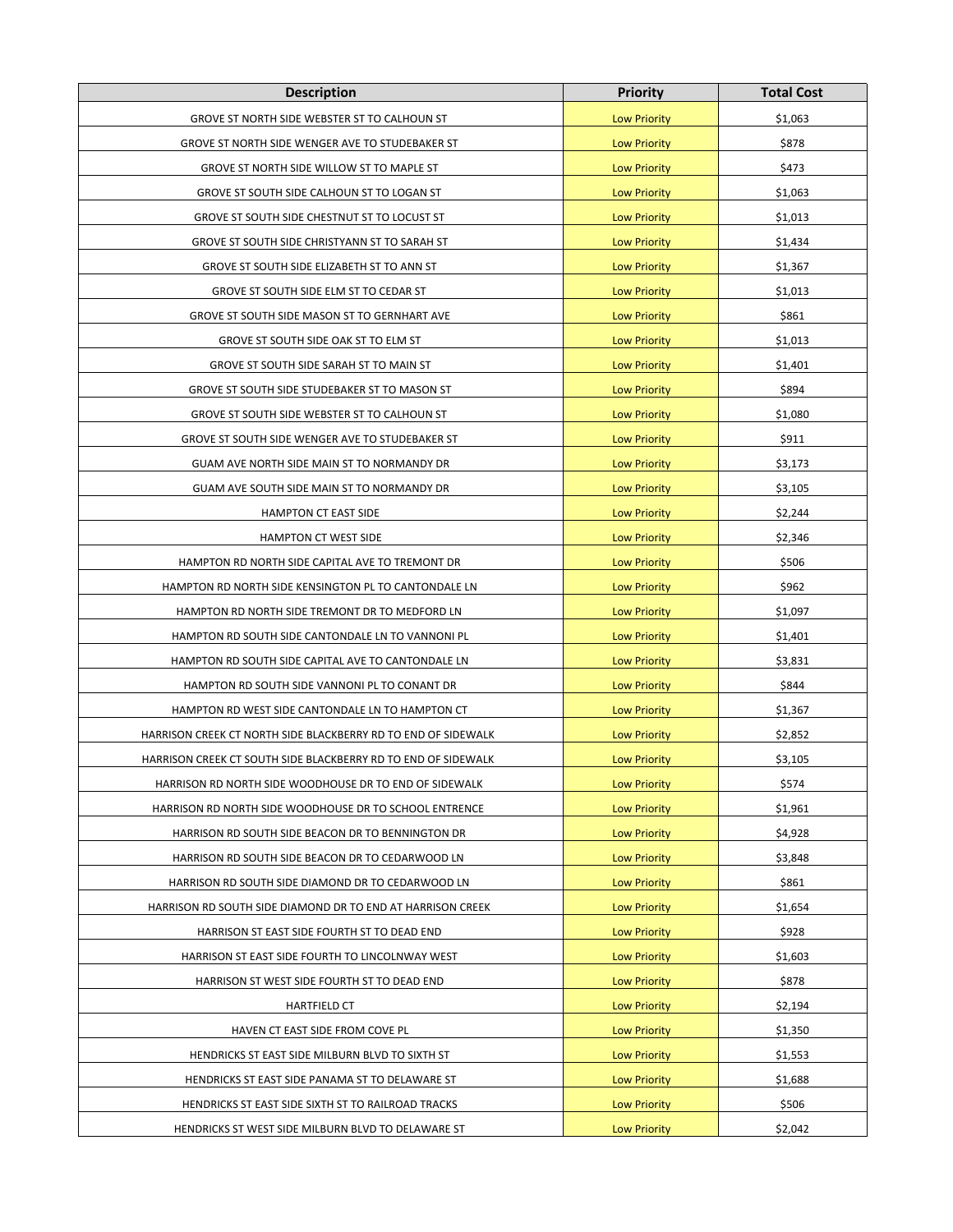| <b>Description</b>                                      | <b>Priority</b>     | <b>Total Cost</b> |
|---------------------------------------------------------|---------------------|-------------------|
| HENDRICKS ST WEST SIDE SIXTH ST TO RAILROAD TRACKS      | <b>Low Priority</b> | \$506             |
| HICKORY RD EAST SIDE BERRY AVE TO CORBY BLVD            | <b>Low Priority</b> | \$1,991           |
| HICKORY RD EAST SIDE CATALPA DR TO BERRY AVE            | <b>Low Priority</b> | \$2,008           |
| HICKORY RD WEST SIDE CORBY BLVD TO SORIN ST             | <b>Low Priority</b> | \$3,291           |
| HICKORY RD WEST SIDE EDISON RD TO REXFORD DR            | <b>Low Priority</b> | \$2,835           |
| HILL ST EAST SIDE FRONT ST TO FIRST ST                  | <b>Low Priority</b> | \$1,013           |
| HILL ST WEST SIDE FRONT ST TO FIRST ST                  | <b>Low Priority</b> | \$1,063           |
| HODSON AVE EAST SIDE YORK ST TO FIFTH ST                | <b>Low Priority</b> | \$1,738           |
| HODSON AVE WEST SIDE YORK ST TO FIFTH ST                | <b>Low Priority</b> | \$1,738           |
| HOME ST EAST SIDE THIRD ST TO FOURTH ST                 | <b>Low Priority</b> | \$1,013           |
| HOME ST WEST SIDE HOMEWOOD AVE TO LINCOLNWAY EAST       | <b>Low Priority</b> | \$894             |
| HOME ST WEST SIDE LINCOLNWAY EAST TO THIRD ST           | <b>Low Priority</b> | \$1,468           |
| HOMEWOOD AVE NORTH SIDE GERNHART AVE TO END OF SIDEWALK | <b>Low Priority</b> | \$422             |
| HOMEWOOD AVE NORTH SIDE NILES AVE TO MERRIFIELD AVE     | <b>Low Priority</b> | \$1,823           |
| HOMEWOOD AVE SOUTH SIDE BEIGER ST TO HOME ST            | <b>Low Priority</b> | \$2,194           |
| HOMEWOOD AVE SOUTH SIDE INDIANA AVE TO WENGER AVE       | <b>Low Priority</b> | \$894             |
| HOMEWOOD AVE SOUTH SIDE NILES AVE TO MERRIFIELD AVE     | <b>Low Priority</b> | \$1,823           |
| HOMEWOOD AVE SOUTH SIDE VIRGIL ST TO BEIGER ST          | <b>Low Priority</b> | \$1,974           |
| HOMEWOOD AVE SOUTH SIDE WENGER AVE TO STUDEBAKER ST     | <b>Low Priority</b> | \$1,013           |
| HOWARD ST EAST SIDE MARION ST TO BROADWAY               | <b>Low Priority</b> | \$692             |
| HOWARD ST EAST SIDE MARION ST TO DEAD END               | <b>Low Priority</b> | \$861             |
| HOWARD ST WEST SIDE MARION ST TO BROADWAY               | <b>Low Priority</b> | \$709             |
| HOWARD ST WEST SIDE MARION ST TO DEAD END               | <b>Low Priority</b> | \$844             |
| HUBBARD AVE EAST SIDE MILBURN BLVD TO SIXTH ST          | <b>Low Priority</b> | \$1,553           |
| HUBBARD AVE WEST SIDE SIXTH ST TO MILBURN BLVD          | <b>Low Priority</b> | \$1,586           |
| HUMMEL DR EAST SIDE NINTH ST TO TO STICKLER AVE         | <b>Low Priority</b> | \$1,873           |
| HUMMEL DR NORTH SIDE STICKLER AVE TO BROOK AVE          | <b>Low Priority</b> | \$894             |
| HUMMEL DR WEST SIDE NINTH ST TO SOUTH SIDE OF HUMMEL DR | <b>Low Priority</b> | \$2,261           |
| IMUS CT NORTH SIDE FROM IMUS DR                         | <b>Low Priority</b> | \$1,401           |
| IMUS DR EAST SIDE LENSON DR TO SCHUMACHER DR            | <b>Low Priority</b> | \$1,654           |
| IMUS DR NORTH SIDE BENTON ST TO FOREST AVE              | <b>Low Priority</b> | \$1,097           |
| IMUS DR NORTH SIDE CHARLOTTE ST TO GRAPE RD             | <b>Low Priority</b> | \$945             |
| IMUS DR NORTH SIDE FOREST AVE TO CHARLOTTE ST           | <b>Low Priority</b> | \$1,451           |
| IMUS DR NORTH SIDE GRAPE RD TO LENSON DR                | <b>Low Priority</b> | \$979             |
| IMUS DR SOUTH SIDE BENTON ST TO DEAD END                | <b>Low Priority</b> | \$304             |
| IMUS DR SOUTH SIDE BENTON ST TO FOREST AVE              | <b>Low Priority</b> | \$1,097           |
| IMUS DR SOUTH SIDE CHARLOTTE ST TO GRAPE RD             | <b>Low Priority</b> | \$928             |
| IMUS DR SOUTH SIDE FOREST AVE TO CHARLOTTE ST           | <b>Low Priority</b> | \$1,434           |
| IMUS DR SOUTH SIDE GRAPE RD TO IMUS CT                  | <b>Low Priority</b> | \$1,789           |
| IMUS DR SOUTH SIDE IMUS CT TO SCHUMACHER DR             | <b>Low Priority</b> | \$1,384           |
| INDIANA AVE EAST SIDE GROVE ST TO PROSPECT DR           | <b>Low Priority</b> | \$1,974           |
| INDIANA AVE EAST SIDE JOSEPH ST TO MISHAWAKA AVE        | <b>Low Priority</b> | \$709             |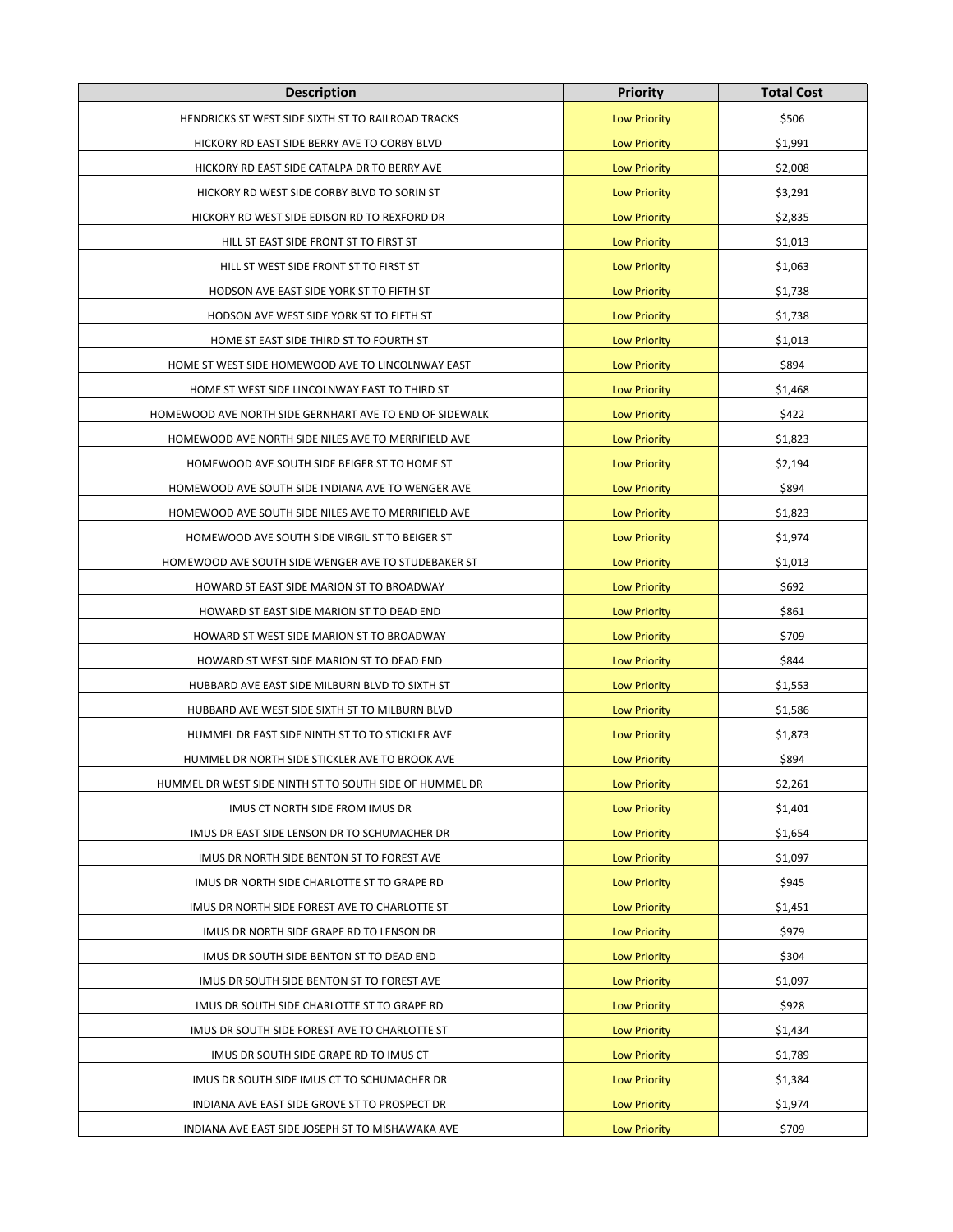| <b>Description</b>                                      | <b>Priority</b>     | <b>Total Cost</b> |
|---------------------------------------------------------|---------------------|-------------------|
| INDIANA AVE EAST SIDE LINCOLNWAY EAST TO HOMEWOOD AVE   | <b>Low Priority</b> | \$2,093           |
| INDIANA AVE WEST SIDE JOSEPH ST TO MISHAWAKA AVE        | <b>Low Priority</b> | \$675             |
| IOWA ST EAST SIDE ELEVENTH ST TO TWELFTH ST             | <b>Low Priority</b> | \$1,333           |
| IOWA ST EAST SIDE TENTH ST TO ELEVENTH ST               | <b>Low Priority</b> | \$1,283           |
| IOWA ST WEST SIDE ELEVENTH ST TO TWELFTH ST             | <b>Low Priority</b> | \$1,333           |
| IOWA ST WEST SIDE FOURTEENTH ST TO THIRTEENTH ST        | <b>Low Priority</b> | \$1,603           |
| IOWA ST WEST SIDE TENTH ST TO ELEVENTH ST               | <b>Low Priority</b> | \$1,283           |
| IRONWOOD DR EAST SIDE LINCOLNWAY WEST TO ROY'S DR       | <b>Low Priority</b> | \$1,823           |
| IRONWOOD DR EAST SIDE RIVER AVE TO BRIDGE               | <b>Low Priority</b> | \$894             |
| IRONWOOD DR EAST SIDE ROY'S DR TO RIVER AVE             | <b>Low Priority</b> | \$439             |
| IRONWOOD DR EAST SIDE SIXTH ST TO LINCOLNWAY            | <b>Low Priority</b> | \$1,553           |
| IRONWOOD RD EAST SIDE EWING AVE TO ALTGELD ST           | <b>Low Priority</b> | \$1,181           |
| JACKSON ST EAST SIDE DELAWARE ST TO MILBURN BLVD        | <b>Low Priority</b> | \$2,025           |
| JACKSON ST EAST SIDE DELAWARE ST TO PANAMA ST           | <b>Low Priority</b> | \$1,688           |
| JACKSON ST WEST SIDE DELAWARE ST TO PANAMA ST           | <b>Low Priority</b> | \$1,704           |
| JEFFERSON BLVD NORTH SIDE BYRKIT AVE TO CLOVER RD       | <b>Low Priority</b> | \$3,544           |
| JEFFERSON BLVD NORTH SIDE CALHOUN ST TO WEBSTER ST      | <b>Low Priority</b> | \$1,029           |
| JEFFERSON BLVD NORTH SIDE CLAY ST TO FOREST AVE         | <b>Low Priority</b> | \$2,329           |
| JEFFERSON BLVD NORTH SIDE CLOVER RD TO HOME ST          | <b>Low Priority</b> | \$5,096           |
| JEFFERSON BLVD NORTH SIDE ELDER RD TO FERRIS AVE        | <b>Low Priority</b> | \$1,013           |
| JEFFERSON BLVD NORTH SIDE FERRIS AVE TO END OF SIDEWALK | <b>Low Priority</b> | \$405             |
| JEFFERSON BLVD NORTH SIDE FOREST AVE TO END OF SIDEWALK | <b>Low Priority</b> | \$608             |
| JEFFERSON BLVD NORTH SIDE GRAPE RD TO MAIN ST           | <b>Low Priority</b> | \$4,843           |
| JEFFERSON BLVD NORTH SIDE HOME ST TO ELDER RD           | <b>Low Priority</b> | \$4,253           |
| JEFFERSON BLVD NORTH SIDE LOGAN ST TO CALHOUN ST        | <b>Low Priority</b> | \$1,046           |
| JEFFERSON BLVD SOUTH SIDE BENTON ST TO FOREST AVE       | <b>Low Priority</b> | \$1,046           |
| JEFFERSON BLVD SOUTH SIDE BYRKIT AVE TO SHANOWER DR     | <b>Low Priority</b> | \$7,104           |
| JEFFERSON BLVD SOUTH SIDE CALHOUN ST TO WEBSTER ST      | <b>Low Priority</b> | \$1,148           |
| JEFFERSON BLVD SOUTH SIDE CHRISTYANN ST TO DIVISION ST  | <b>Low Priority</b> | \$793             |
| JEFFERSON BLVD SOUTH SIDE CLAY ST TO BENTON ST          | <b>Low Priority</b> | \$1,046           |
| JEFFERSON BLVD SOUTH SIDE ESTATES BLVD TO TREYS TRAIL   | <b>Low Priority</b> | \$3,628           |
| JEFFERSON BLVD SOUTH SIDE LIBERTY DR TO MAIN ST         | <b>Low Priority</b> | \$4,793           |
| JEFFERSON BLVD SOUTH SIDE LOGAN ST TO CALHOUN ST        | <b>Low Priority</b> | \$1,046           |
| JEFFERSON BLVD SOUTH SIDE MAIN ST TO STANLEY ST         | <b>Low Priority</b> | \$236             |
| JEFFERSON BLVD SOUTH SIDE SHANOWER DR TO ESTATES BLVD   | <b>Low Priority</b> | \$4,388           |
| JEFFERSON BLVD SOUTH SIDE WEBSTER ST TO CLAY ST         | <b>Low Priority</b> | \$1,013           |
| JOHN GLENN CT NORTH SIDE OHIO AVE TO EAST DEAD END      | <b>Low Priority</b> | \$489             |
| JOHN GLENN CT NORTH SIDE OHIO AVE TO WEST DEAD END      | <b>Low Priority</b> | \$489             |
| JOHN GLENN CT SOUTH SIDE ELEVENTH ST TO EAST DEAD END   | <b>Low Priority</b> | \$523             |
| JOHN GLENN CT SOUTH SIDE ELEVENTH ST TO WEST DEAD END   | <b>Low Priority</b> | \$354             |
| JOHN ST NORTH SIDE EDGEWATER DR TO DEAD END             | <b>Low Priority</b> | \$1,249           |
| JOHN ST SOUTH SIDE EDGEWATER DR TO PARK AVE             | <b>Low Priority</b> | \$1,013           |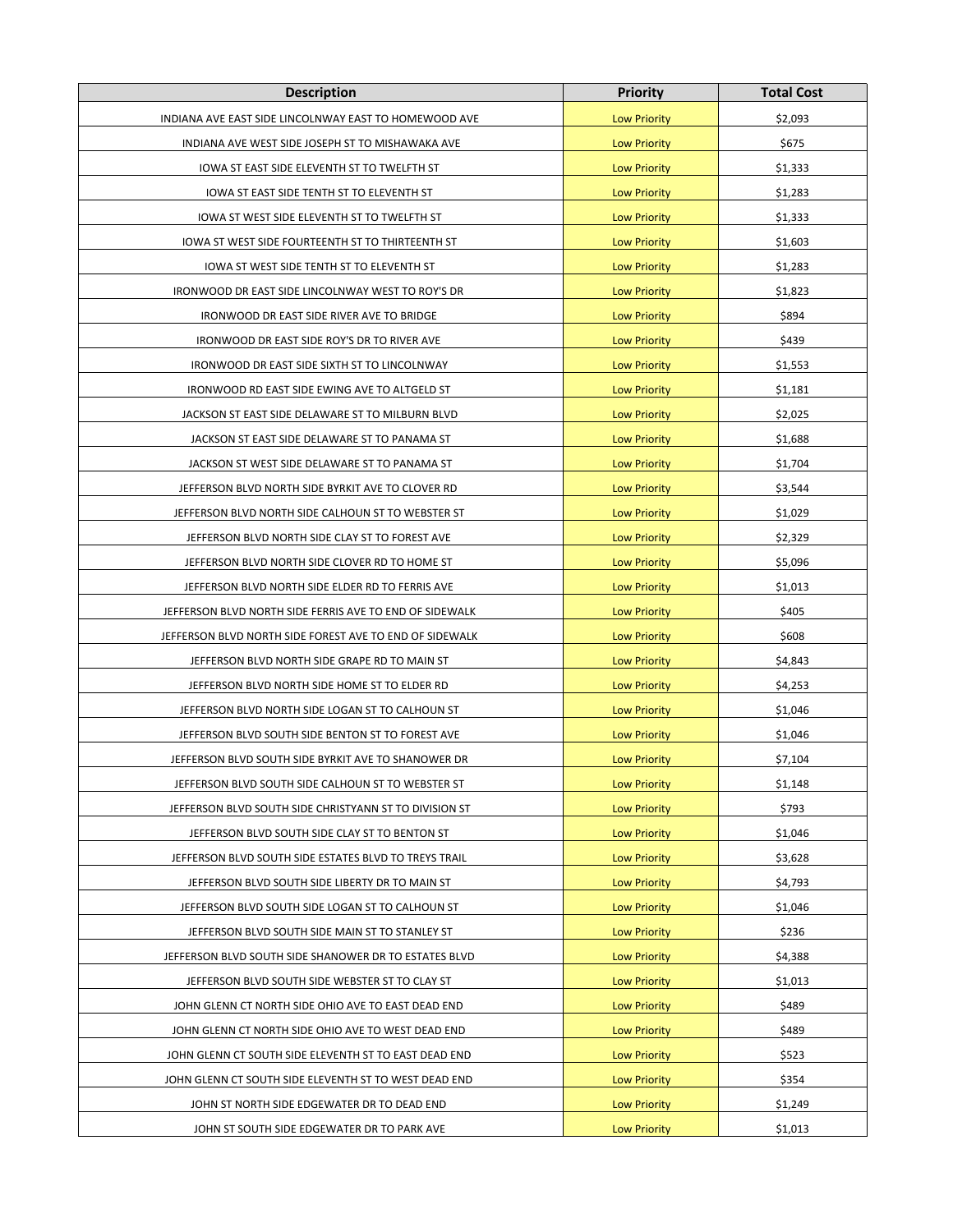| <b>Description</b>                                         | <b>Priority</b>     | <b>Total Cost</b> |
|------------------------------------------------------------|---------------------|-------------------|
| KENNESAW MT DR NORTH SIDE NATCHEZ TRACE DR TO BANDELIER DR | <b>Low Priority</b> | \$2,363           |
| KENSINGTON PL EAST SIDE HAMPTON RD TO CANTONDALE LN        | <b>Low Priority</b> | \$3,848           |
| KINGS CT WEST SIDE SOUTH CORNER TO NORTH CORNER            | <b>Low Priority</b> | \$5,738           |
| KINGS CT EAST SIDE NORTH QUARTER TO UNION ST               | <b>Low Priority</b> | \$4,995           |
| KINGS CT EAST SIDE SOUTH CORNER TO NORTH CORNER            | <b>Low Priority</b> | \$3,038           |
| KINGS CT NORTH SIDE UNION TO SOUTH CORNER                  | <b>Low Priority</b> | \$878             |
| KLINE ST EAST SIDE E THIRD ST TO LINCOLNWAY EAST           | <b>Low Priority</b> | \$1,941           |
| KLINE ST WEST SIDE RAILROAD TRACKS TO END OF SIDEWALK      | <b>Low Priority</b> | \$540             |
| KLINE ST WEST SIDE THIRD ST TO LINCOLNWAY EAST             | <b>Low Priority</b> | \$1,924           |
| LAING AVE EAST SIDE DEAD END TO LINCOLNWAY EAST            | <b>Low Priority</b> | \$1,586           |
| LAING AVE WEST SIDE LINCOLNWAY EAST TO END OF SIDEWALK     | <b>Low Priority</b> | \$1,519           |
| LASALLE AVE NORTH SIDE ANN ST TO LIBERTY DR                | <b>Low Priority</b> | \$1,637           |
| LASALLE AVE NORTH SIDE CHARLOTTE ST TO FOREST AVE          | <b>Low Priority</b> | \$1,401           |
| LASALLE AVE NORTH SIDE CHESTNUT ST TO DIVISION ST          | <b>Low Priority</b> | \$2,025           |
| LASALLE AVE NORTH SIDE CHRISTYANN ST TO SARAH ST           | <b>Low Priority</b> | \$1,350           |
| LASALLE AVE NORTH SIDE DIVISION ST TO CHRISTYANN ST        | <b>Low Priority</b> | \$658             |
| LASALLE AVE NORTH SIDE ELIZABETH ST TO ANN ST              | <b>Low Priority</b> | \$1,384           |
| LASALLE AVE NORTH SIDE LIBERTY DR TO CHARLOTTE ST          | <b>Low Priority</b> | \$1,114           |
| LASALLE AVE NORTH SIDE MAIN ST TO ELIZABETH ST             | <b>Low Priority</b> | \$1,367           |
| LASALLE AVE NORTH SIDE SARAH ST TO MAIN ST                 | <b>Low Priority</b> | \$1,350           |
| LASALLE AVE SOUTH SIDE ANN ST TO LIBERTY DR                | <b>Low Priority</b> | \$1,620           |
| LASALLE AVE SOUTH SIDE CHESTNUT ST TO DIVISION ST          | <b>Low Priority</b> | \$2,008           |
| LASALLE AVE SOUTH SIDE CHRISTYANN ST TO SARAH ST           | <b>Low Priority</b> | \$1,333           |
| LASALLE AVE SOUTH SIDE DIVISION ST TO CHRISTYANN ST        | <b>Low Priority</b> | \$692             |
| LASALLE AVE SOUTH SIDE ELIZABETH ST TO ANN ST              | <b>Low Priority</b> | \$1,401           |
| LASALLE AVE SOUTH SIDE LIBERTY DR TO FOREST AVE            | <b>Low Priority</b> | \$2,666           |
| LASALLE AVE SOUTH SIDE MAIN ST TO ELIZABETH ST             | <b>Low Priority</b> | \$1,350           |
| LASALLE AVE SOUTH SIDE SARAH ST TO MAIN ST                 | <b>Low Priority</b> | \$1,299           |
| LAUREL ST EAST SIDE EIGHTH ST TO NINTH ST                  | <b>Low Priority</b> | \$962             |
| LAUREL ST EAST SIDE FIFTH ST TO RAILROAD                   | <b>Low Priority</b> | \$591             |
| LAUREL ST EAST SIDE SEVENTH ST TO EIGHTH ST                | <b>Low Priority</b> | \$928             |
| LAUREL ST EAST SIDE SIXTH ST TO SEVENTH ST                 | <b>Low Priority</b> | \$945             |
| LAUREL ST EAST SIDE TENTH ST TO TWELFTH ST                 | <b>Low Priority</b> | \$2,599           |
| LAUREL ST EAST SIDE THIRD ST TO LINCOLNWAY                 | <b>Low Priority</b> | \$1,029           |
| LAUREL ST WEST SIDE FOURTH ST TO RAILROAD TRACKS           | <b>Low Priority</b> | \$675             |
| LAUREL ST WEST SIDE FOURTH ST TO THIRD ST                  | <b>Low Priority</b> | \$1,114           |
| LAUREL ST WEST SIDE RAILROAD TRACKS TO TENTH ST            | <b>Low Priority</b> | \$5,974           |
| LAUREL ST WEST SIDE TENTH ST TO ELEVENTH ST                | <b>Low Priority</b> | \$1,249           |
| LAUREL ST WEST SIDE THIRD ST TO LINCOLNWAY EAST            | <b>Low Priority</b> | \$1,029           |
| LAWNDALE AVE EAST SIDE THIRD ST TO LINCOLNWAY EAST         | <b>Low Priority</b> | \$2,295           |
| LAWNDALE AVE WEST SIDE THIRD ST TO LINCOLNWAY EAST         | <b>Low Priority</b> | \$2,329           |
| LAWRENCE ST NORTH SIDE ANN ST TO ELIZABETH ST              | <b>Low Priority</b> | \$1,401           |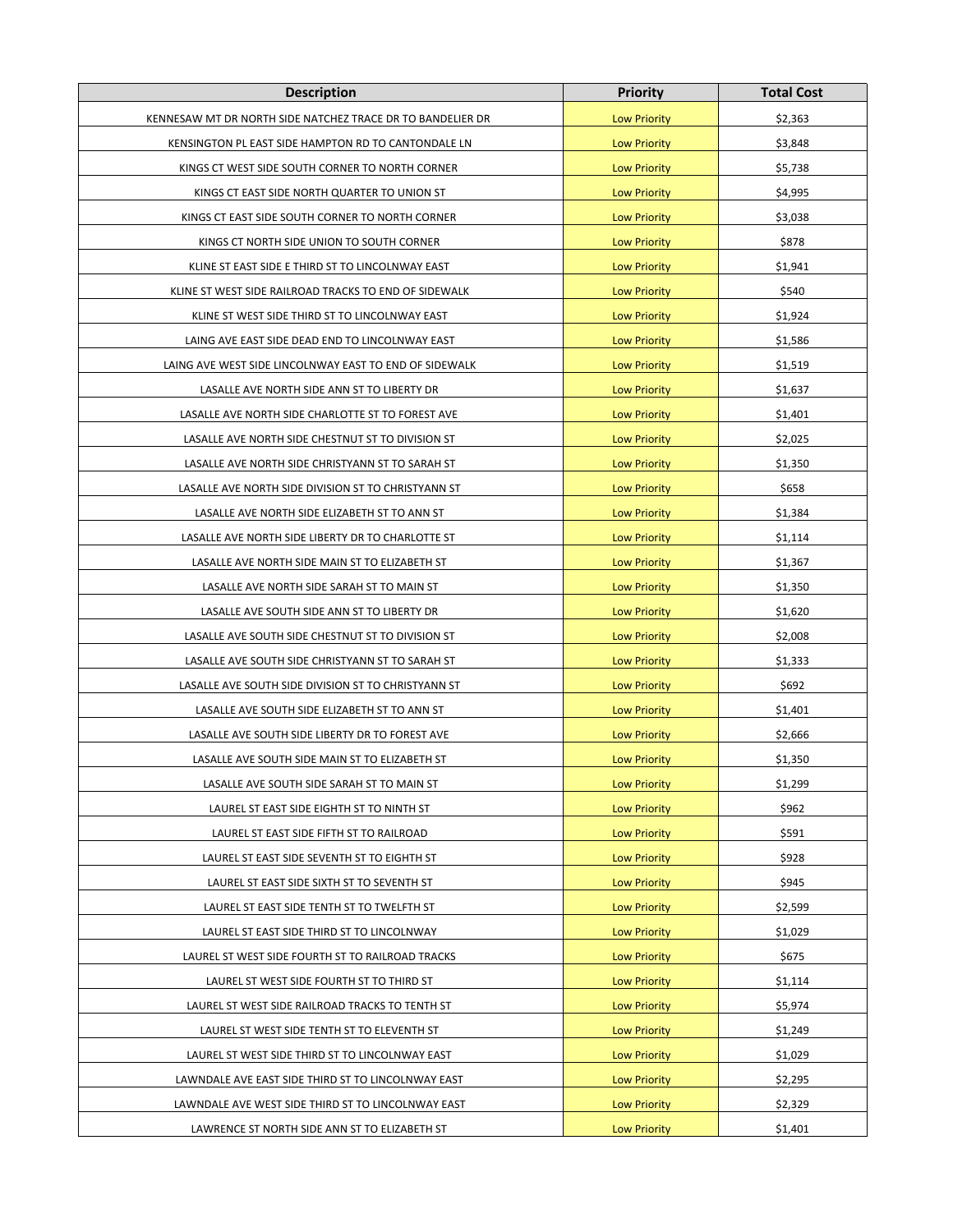| <b>Description</b>                                    | <b>Priority</b>     | <b>Total Cost</b> |
|-------------------------------------------------------|---------------------|-------------------|
| LAWRENCE ST NORTH SIDE CALHOUN ST TO WEBSTER ST       | <b>Low Priority</b> | \$1,029           |
| LAWRENCE ST NORTH SIDE CHARLOTTE ST TO LIBERTY DR     | <b>Low Priority</b> | \$1,451           |
| LAWRENCE ST NORTH SIDE CLAY ST TO BENTON ST           | <b>Low Priority</b> | \$1,063           |
| LAWRENCE ST NORTH SIDE DIVISION ST TO LOCUST ST       | <b>Low Priority</b> | \$1,046           |
| LAWRENCE ST NORTH SIDE ELM ST TO OAK ST               | <b>Low Priority</b> | \$1,013           |
| LAWRENCE ST NORTH SIDE FOREST AVE TO CHARLOTTE ST     | <b>Low Priority</b> | \$1,434           |
| LAWRENCE ST NORTH SIDE LOGAN ST TO CALHOUN ST         | <b>Low Priority</b> | \$1,097           |
| LAWRENCE ST NORTH SIDE MAIN ST TO SARAH ST            | <b>Low Priority</b> | \$1,384           |
| LAWRENCE ST NORTH SIDE SARAH ST TO CHRISTYANN ST      | <b>Low Priority</b> | \$1,401           |
| LAWRENCE ST NORTH SIDE WEBSTER ST TO CLAY ST          | <b>Low Priority</b> | \$1,097           |
| LAWRENCE ST NORTH SIDE WILLOW ST TO MAPLE ST          | <b>Low Priority</b> | \$540             |
| LAWRENCE ST SOUTH SIDE CALHOUN ST TO WEBSTER ST       | <b>Low Priority</b> | \$1,097           |
| LAWRENCE ST SOUTH SIDE CEDAR ST TO ELM ST             | <b>Low Priority</b> | \$1,013           |
| LAWRENCE ST SOUTH SIDE CHESTNUT ST TO CEDAR ST        | <b>Low Priority</b> | \$1,029           |
| LAWRENCE ST SOUTH SIDE CHRISTYANN ST TO DIVISION ST   | <b>Low Priority</b> | \$743             |
| LAWRENCE ST SOUTH SIDE CLAY ST TO BENTON ST           | <b>Low Priority</b> | \$1,046           |
| LAWRENCE ST SOUTH SIDE DIVISION ST TO LOCUST ST       | <b>Low Priority</b> | \$1,046           |
| LAWRENCE ST SOUTH SIDE ELIZABETH ST TO MAIN ST        | <b>Low Priority</b> | \$1,384           |
| LAWRENCE ST SOUTH SIDE ELM ST TO OAK ST               | <b>Low Priority</b> | \$1,029           |
| LAWRENCE ST SOUTH SIDE LOCUST ST TO CHESTNUT ST       | <b>Low Priority</b> | \$1,029           |
| LAWRENCE ST SOUTH SIDE MAIN ST TO SARAH ST            | <b>Low Priority</b> | \$1,384           |
| LAWRENCE ST SOUTH SIDE OAK ST TO WILLOW ST            | <b>Low Priority</b> | \$1,013           |
| LAWRENCE ST SOUTH SIDE SARAH ST TO CHRISTYANN ST      | <b>Low Priority</b> | \$1,418           |
| LAWRENCE ST SOUTH SIDE WEBSTER ST TO CLAY ST          | <b>Low Priority</b> | \$1,080           |
| LENSON DR NORTH SIDE SCHUMACHER DR TO IMUS DR         | <b>Low Priority</b> | \$3,881           |
| LENSON DR SOUTH SIDE SCHUMACHER DR TO IMUS DR         | <b>Low Priority</b> | \$3,679           |
| LEXINGTON BLVD EAST SIDE CANTONDALE TO PROVIDENCE DR  | <b>Low Priority</b> | \$827             |
| LEXINGTON BLVD EAST SIDE PROVIDENCE DR TO HARRISON DR | <b>Low Priority</b> | \$1,637           |
| LEXINGTON BLVD EAST SIDE TREMONT DR TO CANTONDALE     | <b>Low Priority</b> | \$2,987           |
| LEXINGTON BLVD NORTH SIDE CAPITAL AVE TO PRESCOTT DR  | <b>Low Priority</b> | \$979             |
| LEXINGTON BLVD NORTH SIDE PRESCOTT DR TO PRESCOTT DR  | <b>Low Priority</b> | \$4,185           |
| LEXINGTON BLVD PRESCOTT DR TO HARRISON RD             | <b>Low Priority</b> | \$4,978           |
| LEXINGTON BLVD SOUTH SIDE CAPITAL AVE TO TREMONT DR   | <b>Low Priority</b> | \$473             |
| LEYTE AVE EAST SIDE SCHUMACHER DR TO NORTHWOOD DR     | <b>Low Priority</b> | \$1,131           |
| LEYTE AVE NORTH SIDE MAIN ST TO NORMANDY DR           | <b>Low Priority</b> | \$3,189           |
| LEYTE AVE NORTH SIDE NORTHWOOD DR TO MAIN ST          | <b>Low Priority</b> | \$1,232           |
| LEYTE DR SOUTH SIDE MAIN ST TO NORMANDY DR            | <b>Low Priority</b> | \$3,206           |
| LEYTE DR SOUTH SIDE SCHUMACHER DR TO MAIN ST          | <b>Low Priority</b> | \$1,974           |
| LIBERTY DR EAST SIDE BROADWAY TO BATTELL ST           | <b>Low Priority</b> | \$979             |
| LIBERTY DR EAST SIDE COLFAX AVE TO JEFFERSON BLVD     | <b>Low Priority</b> | \$5,788           |
| LIBERTY DR EAST SIDE GROVE ST TO MISHAWAKA AVE        | <b>Low Priority</b> | \$861             |
| LIBERTY DR EAST SIDE JEFFERSON BLVD TO RAILROAD       | <b>Low Priority</b> | \$1,890           |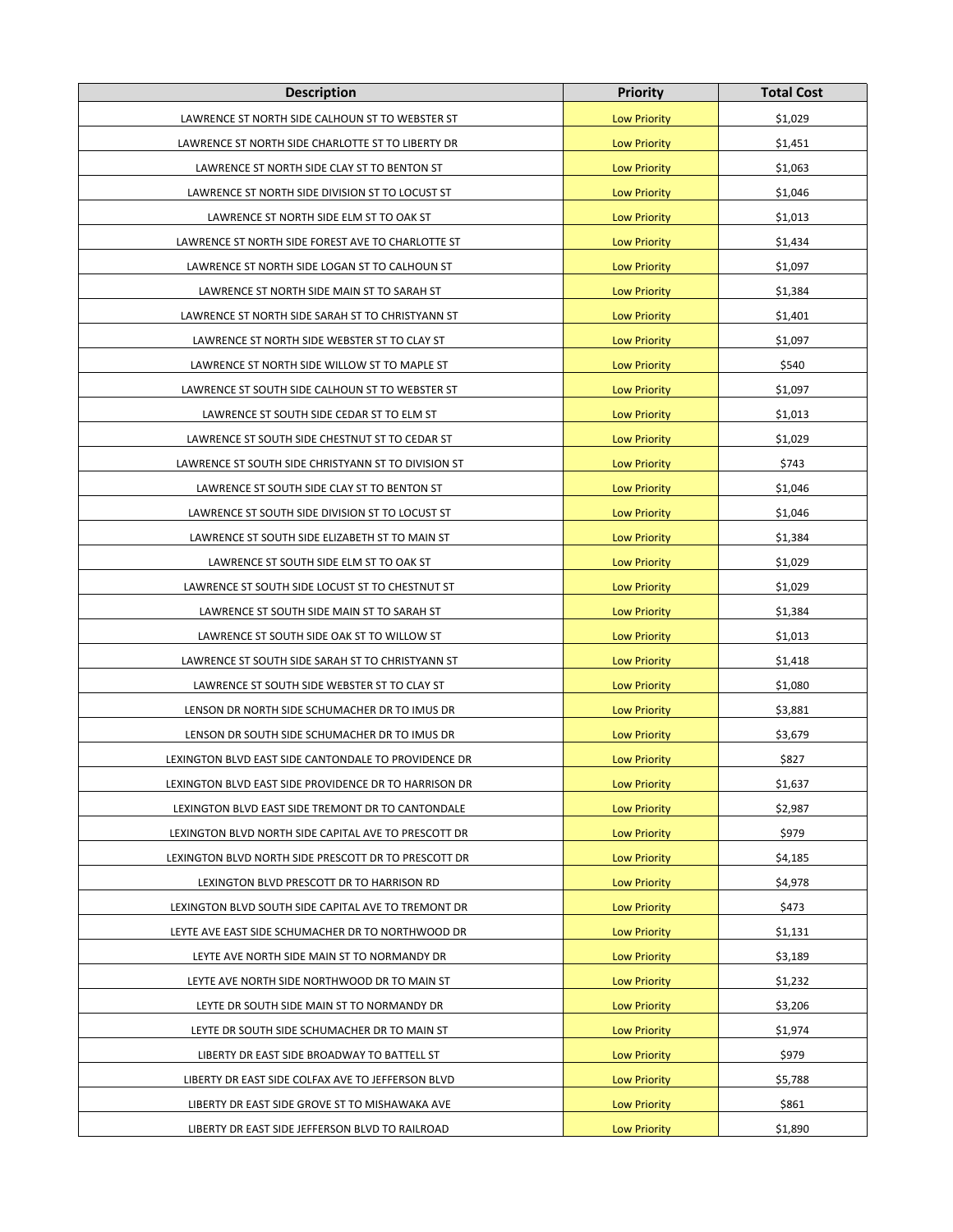| <b>Description</b>                                      | <b>Priority</b>     | <b>Total Cost</b> |
|---------------------------------------------------------|---------------------|-------------------|
| LIBERTY DR EAST SIDE LASALLE AVE TO COLFAX AVE          | <b>Low Priority</b> | \$844             |
| LIBERTY DR EAST SIDE LAWRENCE ST TO GROVE ST            | <b>Low Priority</b> | \$878             |
| LIBERTY DR EAST SIDE MARION ST TO BROADWAY              | <b>Low Priority</b> | \$709             |
| LIBERTY DR EAST SIDE RAILROAD TO MARION ST              | <b>Low Priority</b> | \$1,029           |
| LIBERTY DR EAST SIDE RUSS AVE TO LASALLE AVE            | <b>Low Priority</b> | \$810             |
| LIBERTY DR EAST SIDE RUSS AVE TO MCKINLEY AVE           | <b>Low Priority</b> | \$776             |
| LIBERTY DR WEST SIDE BATTELL ST TO LAWRENCE ST          | <b>Low Priority</b> | \$911             |
| LIBERTY DR WEST SIDE BROADWAY TO BATTELL ST             | <b>Low Priority</b> | \$979             |
| LIBERTY DR WEST SIDE EDGAR AVE TO JEFFERSON BLVD        | <b>Low Priority</b> | \$2,869           |
| LIBERTY DR WEST SIDE GROVE ST TO MISHAWAKA AVE          | <b>Low Priority</b> | \$894             |
| LIBERTY DR WEST SIDE JEFFERSON BLVD TO FAIRMOUNT AVE    | <b>Low Priority</b> | \$1,181           |
| LIBERTY DR WEST SIDE LASALLE AVE TO LOWELL AVE          | <b>Low Priority</b> | \$2,784           |
| LIBERTY DR WEST SIDE LOWELL AVE EDGAR AVE               | <b>Low Priority</b> | \$844             |
| LIBERTY DR WEST SIDE MARION ST TO RAILROAD TRACKS       | <b>Low Priority</b> | \$878             |
| LIBERTY DR WEST SIDE RUSS AVE TO LASALLE AVE            | <b>Low Priority</b> | \$810             |
| LIBERTY DR WEST SIDE RUSS AVE TO MCKINLEY AVE           | <b>Low Priority</b> | \$827             |
| LINDEN AVE NORTH SIDE GERNHART AVE TO MASON ST          | <b>Low Priority</b> | \$827             |
| LINDEN AVE NORTH SIDE INDIANA AVE TO END OF SIDEWALK    | <b>Low Priority</b> | \$439             |
| LINDEN AVE NORTH SIDE MASON ST TO STUDEBAKER ST         | <b>Low Priority</b> | \$861             |
| LINDEN AVE NORTH SIDE ROOSEVELT AVE TO HOME ST          | <b>Low Priority</b> | \$4,455           |
| LINDEN AVE NORTH SIDE STATE ST TO GERNHART AVE          | <b>Low Priority</b> | \$827             |
| LINDEN AVE NORTH SIDE STUDEBAKER ST TO WENGER ST        | <b>Low Priority</b> | \$861             |
| LINDEN AVE SOUTH SIDE BYRKIT AVE TO STATE ST            | <b>Low Priority</b> | \$827             |
| LINDEN AVE SOUTH SIDE GEORGE ST TO END OF SIDEWALK      | <b>Low Priority</b> | \$439             |
| LINDEN AVE SOUTH SIDE GERNHART AVE TO STUDEBAKER ST     | <b>Low Priority</b> | \$1,823           |
| LINDEN AVE SOUTH SIDE HOME ST TO BEIGER ST              | <b>Low Priority</b> | \$2,379           |
| LINDEN AVE SOUTH SIDE STUDEBAKER ST TO WENGER AVE       | <b>Low Priority</b> | \$894             |
| LINDEN AVE SOUTH SIDE WENGER AVE TO INDIANA AVE         | <b>Low Priority</b> | \$894             |
| LIVINGSTON BAT CT WEST SIDE SOUTH SHORE DR TO NORTH END | <b>Low Priority</b> | \$1,181           |
| LIVINGSTON BAY CT EAST SIDE SOUTH SHORE DR TO NORTH END | <b>Low Priority</b> | \$1,148           |
| LIVINGSTON BAY CT EAST SIDE TERRY LN TO SOUTH SHORE DR  | <b>Low Priority</b> | \$979             |
| LIVINGSTON BAY CT WEST SIDE SOUTH SHORE DR TO TERRY LN  | <b>Low Priority</b> | \$1,451           |
| LOCUST ST EAST SIDE BATTELL ST TO LAWRENCE ST           | <b>Low Priority</b> | \$911             |
| LOCUST ST EAST SIDE LAWRENCE ST TO GROVE ST             | <b>Low Priority</b> | \$911             |
| LOCUST ST EAST SIDE MARION ST TO BROADWAY               | <b>Low Priority</b> | \$962             |
| LOCUST ST WEST SIDE BATTELL ST TO LAWRENCE ST           | <b>Low Priority</b> | \$928             |
| LOCUST ST WEST SIDE BROADWAY TO BATTELL ST              | <b>Low Priority</b> | \$945             |
| LOCUST ST WEST SIDE GROVE ST TO MISHAWAKA AVE           | <b>Low Priority</b> | \$928             |
| LOGAN ST EAST SIDE BATTELL ST TO LAWRENCE ST            | <b>Low Priority</b> | \$945             |
| LOGAN ST EAST SIDE BETHEL CIRCLE TO MCKINLEY AVE        | <b>Low Priority</b> | \$2,059           |
| LOGAN ST EAST SIDE BISHOP DARCY LN TO END OF SIDEWALK   | <b>Low Priority</b> | \$1,232           |
| LOGAN ST EAST SIDE DONALDSON AVE TO EDGAR AVE           | <b>Low Priority</b> | \$844             |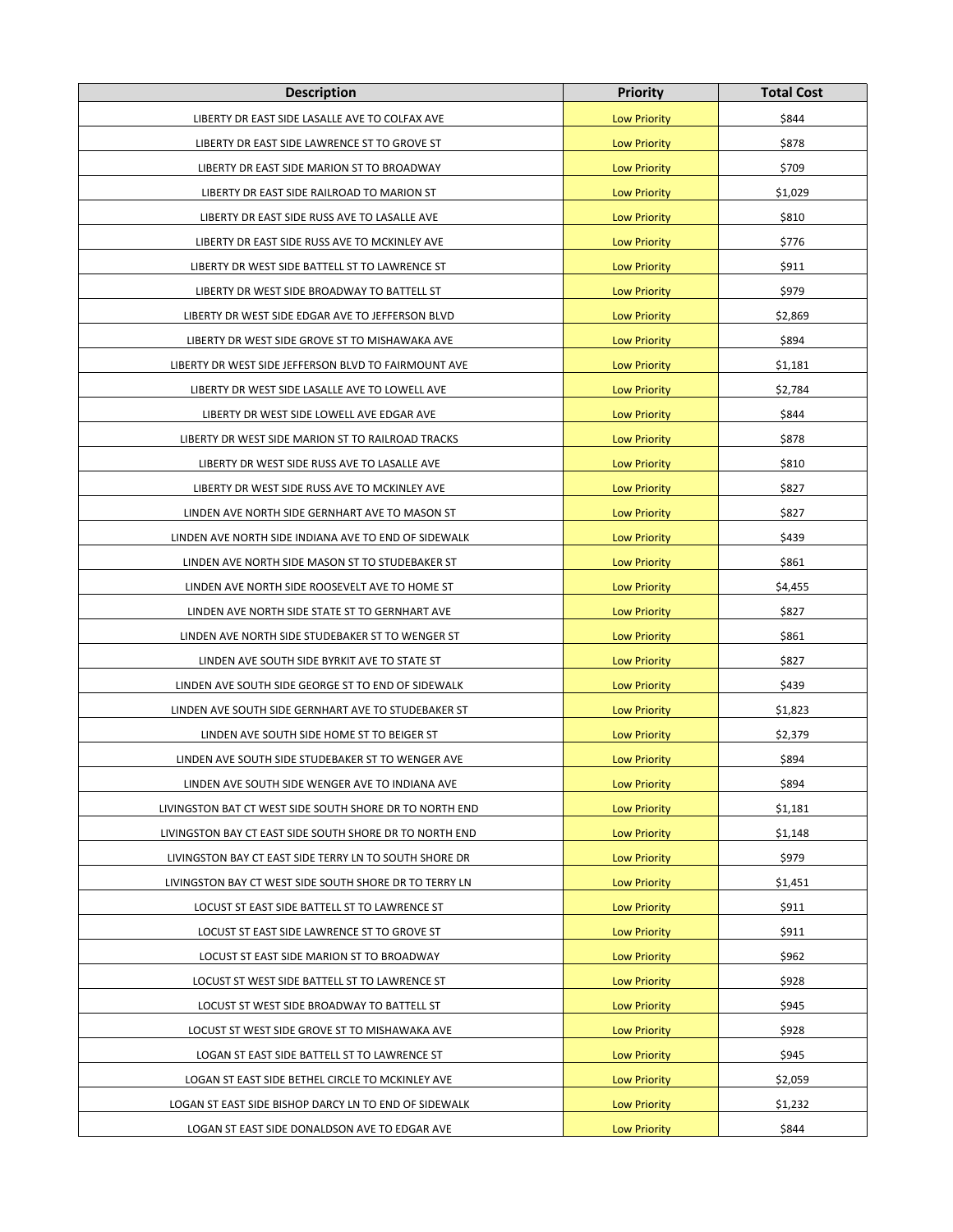| <b>Description</b>                                     | <b>Priority</b>     | <b>Total Cost</b> |
|--------------------------------------------------------|---------------------|-------------------|
| LOGAN ST EAST SIDE FOURTH ST TO RAILROAD               | <b>Low Priority</b> | \$793             |
| LOGAN ST EAST SIDE GROVE ST TO MISHAWAKA AVE           | <b>Low Priority</b> | \$878             |
| LOGAN ST EAST SIDE LINCOLNWAY WEST TO FOURTH ST        | <b>Low Priority</b> | \$1,553           |
| LOGAN ST EAST SIDE LOWELL AVE TO BETHEL CIRCLE         | <b>Low Priority</b> | \$2,413           |
| LOGAN ST EAST SIDE MARION ST TO END OF SIDEWALK        | <b>Low Priority</b> | \$894             |
| LOGAN ST EAST SIDE MISHAWAKA AVE TO VINE ST            | <b>Low Priority</b> | \$1,958           |
| LOGAN ST EAST SIDE SEVENTH ST TO EIGHTH ST             | <b>Low Priority</b> | \$911             |
| LOGAN ST EAST SIDE WILSON BLVD TO LINCOLN WAY WEST     | <b>Low Priority</b> | \$1,941           |
| LOGAN ST WEST SIDE LINCOLNWAY WEST TO RAILROAD TRACKS  | <b>Low Priority</b> | \$2,396           |
| LOGAN ST WEST SIDE MARSHALL AVE TO END OF SIDEWALK     | <b>Low Priority</b> | \$2,278           |
| LOGAN ST WEST SIDE MCKINLEY AVE TO END OF SIDEWALK     | <b>Low Priority</b> | \$287             |
| LOGAN ST WEST SIDE NORTHSIDE BLVD TO LINCOLNWAY WEST   | <b>Low Priority</b> | \$1,829           |
| LOWELL AVE NORTH SIDE CHARLOTTE ST TO LIBERTY DR       | <b>Low Priority</b> | \$1,164           |
| LOWELL AVE NORTH SIDE CHRISTYANN ST TO DIVISION ST     | <b>Low Priority</b> | \$692             |
| LOWELL AVE NORTH SIDE CLAY ST TO CHARLOTTE ST          | <b>Low Priority</b> | \$3,898           |
| LOWELL AVE NORTH SIDE CLAY ST TO END OF SIDEWALK       | <b>Low Priority</b> | \$844             |
| LOWELL AVE NORTH SIDE DIVISION ST TO CHESTNUT ST       | <b>Low Priority</b> | \$2,126           |
| LOWELL AVE NORTH SIDE MAIN ST TO SARAH ST              | <b>Low Priority</b> | \$1,333           |
| LOWELL AVE NORTH SIDE SARAH ST TO CHRISTYANN ST        | <b>Low Priority</b> | \$1,350           |
| LOWELL AVE SOUTH SIDE CHARLOTTE ST TO LIBERTY DR       | <b>Low Priority</b> | \$1,131           |
| LOWELL AVE SOUTH SIDE CHESTNUT ST TO END OF SIDEWALK   | <b>Low Priority</b> | \$1,991           |
| LOWELL AVE SOUTH SIDE CHRISTYANN ST TO DIVISION ST     | <b>Low Priority</b> | \$709             |
| LOWELL AVE SOUTH SIDE DIVISION ST TO CHESTNUT ST       | <b>Low Priority</b> | \$2,143           |
| LOWELL AVE SOUTH SIDE LOWELL WOOD EAST TO CHARLOTTE ST | <b>Low Priority</b> | \$540             |
| LOWELL AVE SOUTH SIDE SARAH ST TO CHRISTYANN ST        | <b>Low Priority</b> | \$1,333           |
| LOWELL AVE SOUTH SIDE WEBSTER ST TO CLAY ST            | <b>Low Priority</b> | \$1,097           |
| LOWELL AVE SOUTH SIDE WEBSTER ST TO LOGAN ST           | <b>Low Priority</b> | \$2,228           |
| LYNN ST EAST SIDE EDGAR AVE TO BORLEY AVE              | <b>Low Priority</b> | \$557             |
| LYNN ST EAST SIDE EDGAR AVE TO LASALLE AVE             | <b>Low Priority</b> | \$574             |
| LYNN ST EAST SIDE JEFFERSON BLVD TO BORLEY AVE         | <b>Low Priority</b> | \$928             |
| LYNN ST WEST SIDE JEFFERSON BLVD TO BORLEY AVE         | <b>Low Priority</b> | \$928             |
| LYNN ST WEST SIDE MCKINLEY AVE TO BORLEY AVE           | <b>Low Priority</b> | \$7,239           |
| MADISON ST SOUTH SIDE CEDAR TO END OF SIDEWALK         | <b>Low Priority</b> | \$1,502           |
| MAIN ST EAST SIDE BASTOGNE AVE TO LEYTE AVE            | <b>Low Priority</b> | \$827             |
| MAIN ST EAST SIDE BATTELL ST TO BROADWAY               | <b>Low Priority</b> | \$1,013           |
| MAIN ST EAST SIDE BROADWAY TO JEFFERSON BLVD           | <b>Low Priority</b> | \$3,831           |
| MAIN ST EAST SIDE CATALPA DR TO VILLAGE DR             | <b>Low Priority</b> | \$1,890           |
| MAIN ST EAST SIDE COLFAX AVE TO OMER AVE               | <b>Low Priority</b> | \$844             |
| MAIN ST EAST SIDE DONALDSON AVE TO JEFFERSON BLVD      | <b>Low Priority</b> | \$1,856           |
| MAIN ST EAST SIDE EDGAR AVE TO DONALDSON AVE           | <b>Low Priority</b> | \$793             |
| MAIN ST EAST SIDE EIGHTH ST TO SEVENTH ST              | <b>Low Priority</b> | \$894             |
| MAIN ST EAST SIDE ELEVENTH ST TO TENTH ST              | <b>Low Priority</b> | \$911             |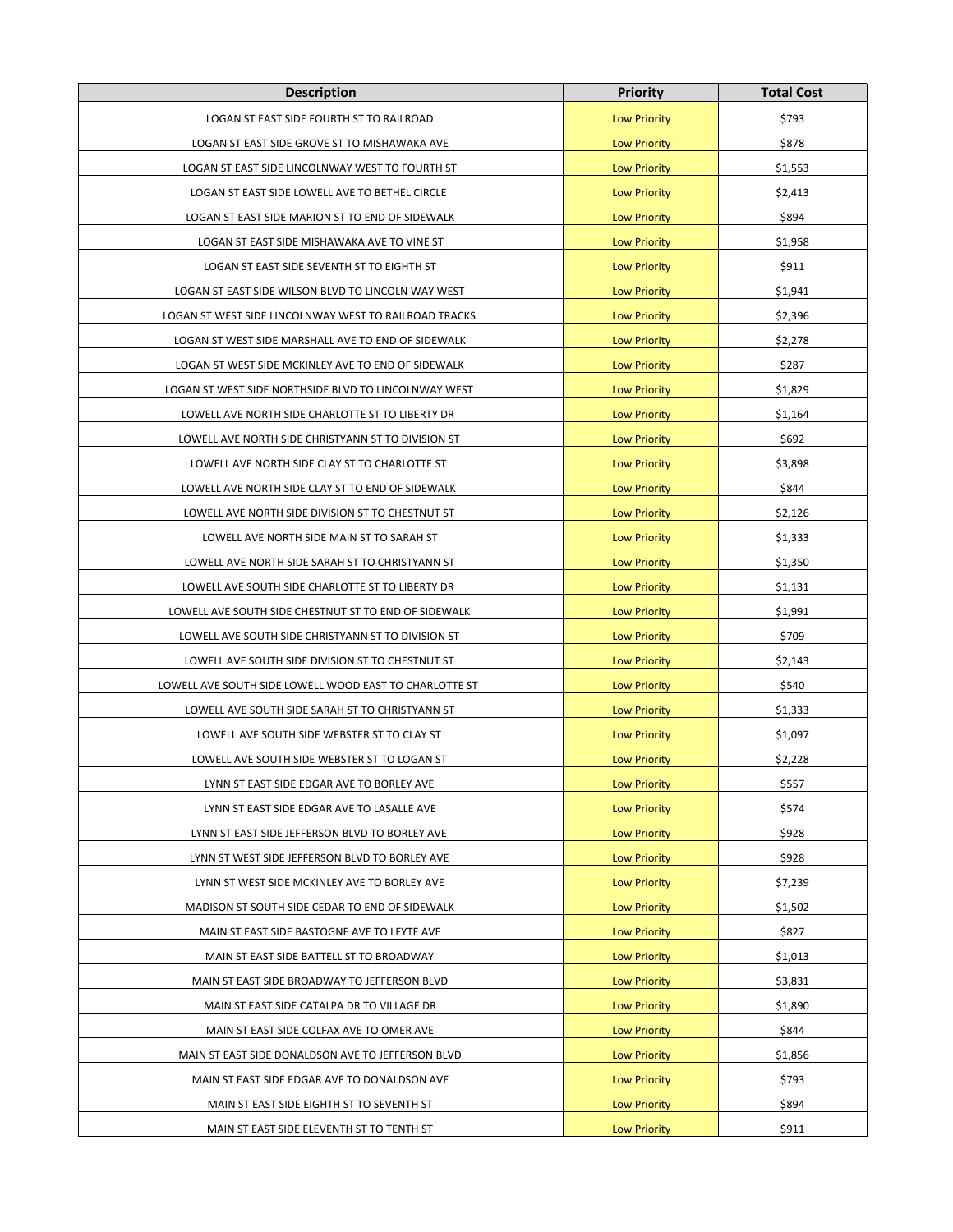| <b>Description</b>                                   | <b>Priority</b>     | <b>Total Cost</b> |
|------------------------------------------------------|---------------------|-------------------|
| MAIN ST EAST SIDE FIRST ST TO CHURCH ST              | <b>Low Priority</b> | \$894             |
| MAIN ST EAST SIDE FOURTH ST TO RAILROAD              | <b>Low Priority</b> | \$1,418           |
| MAIN ST EAST SIDE FOURTH ST TO THIRD ST              | <b>Low Priority</b> | \$1,080           |
| MAIN ST EAST SIDE GROVE ST TO LAWRENCE ST            | <b>Low Priority</b> | \$945             |
| MAIN ST EAST SIDE GUAM AVE TO MCKINLEY AVE           | <b>Low Priority</b> | \$2,194           |
| MAIN ST EAST SIDE INDIAN RIDGE PLZ TO CLEVELAND RD   | <b>Low Priority</b> | \$13,838          |
| MAIN ST EAST SIDE LASALLE AVE TO COLFAX AVE          | <b>Low Priority</b> | \$793             |
| MAIN ST EAST SIDE LAWRENCE ST TO BATTELL ST          | <b>Low Priority</b> | \$945             |
| MAIN ST EAST SIDE LEYTE AVE TO SAINT LO AVE          | <b>Low Priority</b> | \$827             |
| MAIN ST EAST SIDE LINCOLNWAY EAST TO FIRST ST        | <b>Low Priority</b> | \$1,013           |
| MAIN ST EAST SIDE LOWELL AVE TO EDGAR AVE            | <b>Low Priority</b> | \$827             |
| MAIN ST EAST SIDE MISHAWAKA AVE TO CHURCH ST         | <b>Low Priority</b> | \$3,949           |
| MAIN ST EAST SIDE MISHAWAKA AVE TO GROVE ST          | <b>Low Priority</b> | \$911             |
| MAIN ST EAST SIDE NINTH ST TO EIGHTH ST              | <b>Low Priority</b> | \$878             |
| MAIN ST EAST SIDE OMER AVE TO LOWELL AVE             | <b>Low Priority</b> | \$776             |
| MAIN ST EAST SIDE PALAU AVE TO ARDENNES AVE          | <b>Low Priority</b> | \$928             |
| MAIN ST EAST SIDE PALAU AVE TO BASTOGNE AVE          | <b>Low Priority</b> | \$1,553           |
| MAIN ST EAST SIDE RUSS AVE TO LASALLE AVE            | <b>Low Priority</b> | \$810             |
| MAIN ST EAST SIDE RUSS AVE TO MCKINLEY AVE           | <b>Low Priority</b> | \$759             |
| MAIN ST EAST SIDE SAINT LO AVE TO GUAM AVE           | <b>Low Priority</b> | \$844             |
| MAIN ST EAST SIDE SEVENTH ST TO SIXTH ST             | <b>Low Priority</b> | \$894             |
| MAIN ST EAST SIDE SIXTEENTH TO SOUTH END OF SIDEWALK | <b>Low Priority</b> | \$338             |
| MAIN ST EAST SIDE SIXTEENTH TO THIRTEENTH ST         | <b>Low Priority</b> | \$2,869           |
| MAIN ST EAST SIDE TENTH ST TO NINTH ST               | <b>Low Priority</b> | \$928             |
| MAIN ST EAST SIDE THIRD ST TO LINCOLNWAY EAST        | <b>Low Priority</b> | \$1,063           |
| MAIN ST EAST SIDE THIRTEENTH ST TO TWELFTH ST        | <b>Low Priority</b> | \$945             |
| MAIN ST EAST SIDE TWELFTH ST TO ELEVENTH ST          | <b>Low Priority</b> | \$894             |
| MAIN ST WEST SIDE BATTELL ST TO BROADWAY             | <b>Low Priority</b> | \$1,013           |
| MAIN ST WEST SIDE BROADWAY TO JEFFERSON BLVD         | <b>Low Priority</b> | \$3,864           |
| MAIN ST WEST SIDE COLFAX AVE TO OMER AVE             | <b>Low Priority</b> | \$861             |
| MAIN ST WEST SIDE EIGHTH ST TO NINTH ST              | <b>Low Priority</b> | \$894             |
| MAIN ST WEST SIDE FIRST ST TO CHURCH ST              | <b>Low Priority</b> | \$1,029           |
| MAIN ST WEST SIDE FOURTH ST TO RAILROAD TRACKS       | <b>Low Priority</b> | \$1,418           |
| MAIN ST WEST SIDE FOURTH ST TO THIRD ST              | <b>Low Priority</b> | \$1,080           |
| MAIN ST WEST SIDE FRONT ST TO CHURCH ST              | <b>Low Priority</b> | \$624             |
| MAIN ST WEST SIDE GROVE ST TO LAWRENCE ST            | <b>Low Priority</b> | \$928             |
| MAIN ST WEST SIDE INDIAN RIDGE PLZ TO CLEVELAND RD   | <b>Low Priority</b> | \$13,838          |
| MAIN ST WEST SIDE LASALLE AVE TO COLFAX AVE          | <b>Low Priority</b> | \$810             |
| MAIN ST WEST SIDE LAWRENCE ST TO BATTELL ST          | <b>Low Priority</b> | \$911             |
| MAIN ST WEST SIDE LEYTE AVE TO MCKINLEY AVE          | <b>Low Priority</b> | \$4,202           |
| MAIN ST WEST SIDE LINCOLNWAY WEST TO FIRST ST        | <b>Low Priority</b> | \$1,013           |
| MAIN ST WEST SIDE MISHAWAKA AVE TO FRONT ST          | <b>Low Priority</b> | \$3,105           |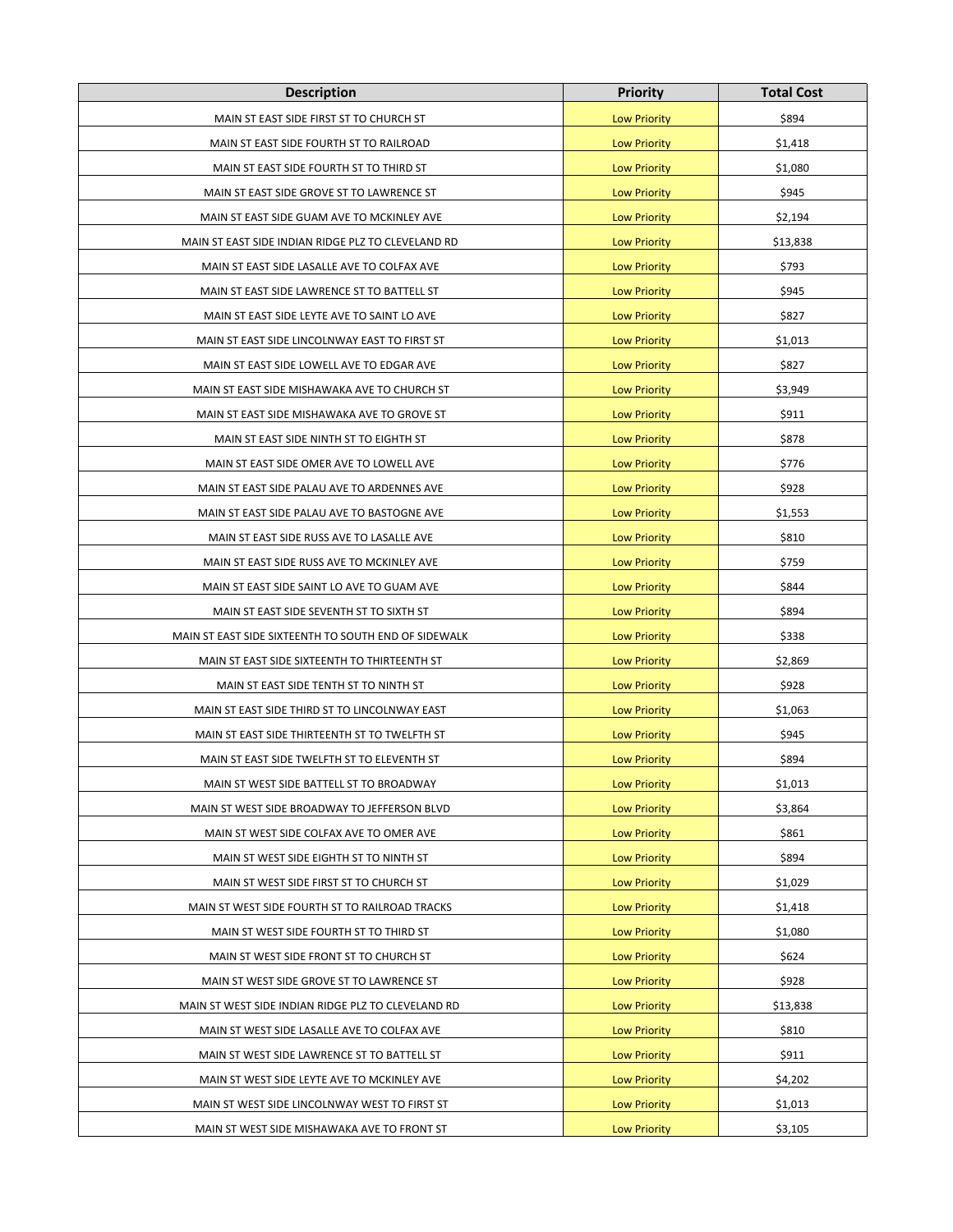| <b>Description</b>                                         | <b>Priority</b>     | <b>Total Cost</b> |
|------------------------------------------------------------|---------------------|-------------------|
| MAIN ST WEST SIDE MISHAWAKA AVE TO GROVE ST                | <b>Low Priority</b> | \$911             |
| MAIN ST WEST SIDE OMER AVE TO JEFFERSON BLVD               | <b>Low Priority</b> | \$4,691           |
| MAIN ST WEST SIDE RAILROAD TRACKS TO SIXTH ST              | <b>Low Priority</b> | \$1,046           |
| MAIN ST WEST SIDE RUSS AVE TO LASALLE AVE                  | <b>Low Priority</b> | \$810             |
| MAIN ST WEST SIDE RUSS AVE TO MCKINLEY AVE                 | <b>Low Priority</b> | \$692             |
| MAIN ST WEST SIDE SIXTEENTH ST TO SOUTH END OF SIDEWALK    | <b>Low Priority</b> | \$473             |
| MAIN ST WEST SIDE TENTH ST TO ELEVENTH ST                  | <b>Low Priority</b> | \$894             |
| MAIN ST WEST SIDE THIRD ST TO LINCOLNWAY WEST              | <b>Low Priority</b> | \$1,063           |
| MAIN ST WEST SIDE THIRTEENTH ST TO FOURTEENTH ST           | <b>Low Priority</b> | \$928             |
| MAIN ST WEST SIDE TWELFTH ST TO THIRTEENTH ST              | <b>Low Priority</b> | \$928             |
| MANCHESTER DR EAST SIDE END OF SIDEWALK TO SOUTH SHORE DR  | <b>Low Priority</b> | \$1,721           |
| MANCHESTER DR NORTH SIDE SOUTH SHORE DR TO MANOR DR        | <b>Low Priority</b> | \$979             |
| MANCHESTER DR WEST SIDE MANOR DR TO END OF SIDEWALK        | <b>Low Priority</b> | \$506             |
| MANCHESTER DR WEST SIDE MANOR DR TO SOUTH SHORE DR         | <b>Low Priority</b> | \$2,447           |
| MANOR DR EAST SIDE LINCOLNWAY TO MANCHESTER DR             | <b>Low Priority</b> | \$1,569           |
| MANOR DR EAST SIDE MANCHESTER DR TO SOUTH SHORE DR         | <b>Low Priority</b> | \$1,856           |
| MANOR DR NORTH SIDE SOUTH SHORE DR TO MANCHESTER DR        | <b>Low Priority</b> | \$1,823           |
| MANOR DR SOUTH SIDE SOUTH SHORE DR TO MANCHESTER DR        | <b>Low Priority</b> | \$1,586           |
| MANOR DR WEST SIDE LINCOLNWAY EAST TO SOUTH SHORE DR       | <b>Low Priority</b> | \$2,464           |
| MAPLE ST EAST SIDE BATTELL ST TO END OF SIDEWALK           | <b>Low Priority</b> | \$962             |
| MAPLE ST WEST SIDE GROVE ST TO LAWRENCE ST                 | <b>Low Priority</b> | \$928             |
| MAPLE ST WEST SIDE LAWRENCE ST TO BATTELL ST               | <b>Low Priority</b> | \$945             |
| MAPLEHURST AVE EAST SIDE BORLEY AVE TO JEFFERSON BLVD      | <b>Low Priority</b> | \$945             |
| MAPLEHURST AVE EAST SIDE MCKINLEY AVE TO BORLEY AVE        | <b>Low Priority</b> | \$7,611           |
| MAPLEHURST WEST SIDE BORLEY AVE TO JEFFERSON BLVD          | <b>Low Priority</b> | \$962             |
| MAPLEHURST WEST SIDE MCKINLEY AVE TO BORLEY AVE            | <b>Low Priority</b> | \$7,611           |
| MAPLEWOOD AVE EAST SIDE THIRD ST TO LINCOLNWAY EAST        | <b>Low Priority</b> | \$2,396           |
| MARGARET AVE EAST SIDE MERRIFIELD AVE TO DOYLE CT          | <b>Low Priority</b> | \$3,409           |
| MARGARET AVE SOUTH SIDE DOYLE CT TO MERRIFIELD AVE         | <b>Low Priority</b> | \$1,839           |
| MARIELLEN AVE WEST SIDE LINCOLNWAY EAST TO END OF SIDEWALK | <b>Low Priority</b> | \$1,485           |
| MARION ST NORTH SIDE BROADWAY TO SARAH ST                  | <b>Low Priority</b> | \$2,025           |
| MARION ST NORTH SIDE CEDAR ST TO WILLOW ST                 | <b>Low Priority</b> | \$3,308           |
| MARION ST NORTH SIDE CHARLOTTE ST TO LIBERTY DR            | <b>Low Priority</b> | \$1,232           |
| MARION ST NORTH SIDE CHRISTYANN ST TO DIVISION ST          | <b>Low Priority</b> | \$726             |
| MARION ST NORTH SIDE CLAY ST TO BENTON ST                  | <b>Low Priority</b> | \$1,063           |
| MARION ST NORTH SIDE DAVID ST TO BROADWAY                  | <b>Low Priority</b> | \$2,582           |
| MARION ST NORTH SIDE DIVISION ST TO LOCUST ST              | <b>Low Priority</b> | \$1,013           |
| MARION ST NORTH SIDE FOREST AVE TO CHARLOTTE ST            | <b>Low Priority</b> | \$1,418           |
| MARION ST NORTH SIDE HOWARD ST TO ANN ST                   | <b>Low Priority</b> | \$793             |
| MARION ST NORTH SIDE LIBERTY DR TO HOWARD ST               | <b>Low Priority</b> | \$827             |
| MARION ST NORTH SIDE LOGAN ST TO CALHOUN ST                | <b>Low Priority</b> | \$1,080           |
| MARION ST SOUTH SIDE ANN ST TO DAVID ST                    | <b>Low Priority</b> | \$979             |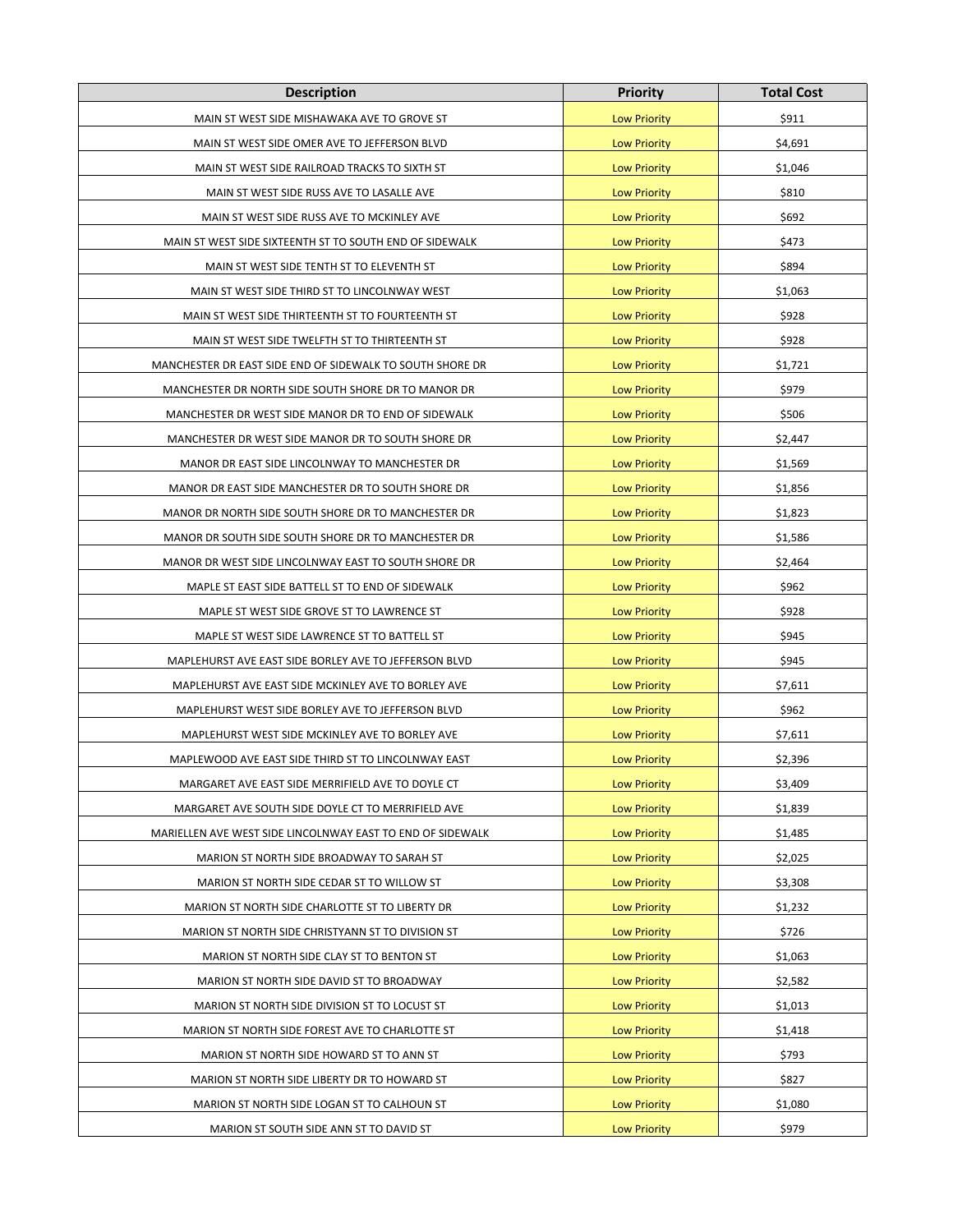| <b>Description</b>                                     | <b>Priority</b>     | <b>Total Cost</b> |
|--------------------------------------------------------|---------------------|-------------------|
| MARION ST SOUTH SIDE BENTON ST TO FOREST AVE           | <b>Low Priority</b> | \$1,046           |
| MARION ST SOUTH SIDE BROADWAY TO SARAH ST              | <b>Low Priority</b> | \$1,823           |
| MARION ST SOUTH SIDE CALHOUN ST TO WEBSTER ST          | <b>Low Priority</b> | \$1,114           |
| MARION ST SOUTH SIDE CEDAR ST TO ELM ST                | <b>Low Priority</b> | \$1,013           |
| MARION ST SOUTH SIDE CHARLOTTE ST TO LIBERTY DR        | <b>Low Priority</b> | \$1,215           |
| MARION ST SOUTH SIDE CHRISTYANN ST TO DIVISION ST      | <b>Low Priority</b> | \$709             |
| MARION ST SOUTH SIDE DAVID ST TO BROADWAY              | <b>Low Priority</b> | \$2,363           |
| MARION ST SOUTH SIDE DIVISION ST TO LOCUST ST          | <b>Low Priority</b> | \$1,013           |
| MARION ST SOUTH SIDE FOREST AVE TO CHARLOTTE ST        | <b>Low Priority</b> | \$1,418           |
| MARION ST SOUTH SIDE HOWARD ST TO ANN ST               | <b>Low Priority</b> | \$456             |
| MARION ST SOUTH SIDE LIBERTY DR TO HOWARD ST           | <b>Low Priority</b> | \$1,063           |
| MARION ST SOUTH SIDE LOCUST ST TO CEDAR ST             | <b>Low Priority</b> | \$2,228           |
| MARION ST SOUTH SIDE LOGAN ST TO CALHOUN ST            | <b>Low Priority</b> | \$1,097           |
| MARION ST SOUTH SIDE WEBSTER ST TO CLAY ST             | <b>Low Priority</b> | \$1,046           |
| MARION ST SOUTH SIDE WILLOW ST TO DEAD END             | <b>Low Priority</b> | \$793             |
| MARRETT DR NORTH SIDE NORFOLK CT TO BENNINGTON DR      | <b>Low Priority</b> | \$1,637           |
| MARRETT DR SOUTH SIDE NORFOLK CT TO BENNINGTON DR      | <b>Low Priority</b> | \$1,637           |
| MARSHALL DR NORTH SIDE BROOK AVE TO STICKLER CT        | <b>Low Priority</b> | \$1,434           |
| MARSHALL DR NORTH SIDE DOWNEY AVE TO BROOK AVE         | <b>Low Priority</b> | \$1,519           |
| MARSHALL DR SOUTH SIDE BROOK AVE TO STICKLER AVE       | <b>Low Priority</b> | \$1,434           |
| MARSHALL DR SOUTH SIDE STICKLER AVE TO CAPITAL AVE     | <b>Low Priority</b> | \$1,384           |
| MASON ST EAST SIDE GROVE ST TO MISHAWAKA AVE           | <b>Low Priority</b> | \$1,569           |
| MASON ST WEST SIDE GROVE ST TO MISHAWAKA AVE           | <b>Low Priority</b> | \$1,553           |
| MASON ST WEST SIDE LINCOLNWAY EAST TO THIRD ST         | <b>Low Priority</b> | \$962             |
| MASON ST WEST SIDE MISHAWAKA AVE TO LINDEN AVE         | <b>Low Priority</b> | \$2,008           |
| MASON ST WEST SIDE PROSPECT DR TO GROVE ST             | <b>Low Priority</b> | \$1,401           |
| MATZ WAY EAST SIDE DOUTHART PL TO RYECREST DR          | <b>Low Priority</b> | \$2,498           |
| MATZ WAY WEST SIDE RYECREST DR TO EASTBURY CT          | <b>Low Priority</b> | \$1,519           |
| MCKINLEY AVE NORTH SIDE DIVISION ST TO END OF SIDEWALK | <b>Low Priority</b> | \$4,219           |
| MCKINLEY AVE NORTH SIDE GRAPE RD TO SCHUMACHER DR      | <b>Low Priority</b> | \$2,683           |
| MCKINLEY AVE NORTH SIDE MAIN ST TO DIVISION ST         | <b>Low Priority</b> | \$3,645           |
| MCKINLEY AVE NORTH SIDE SCHUMACHER DR TO MAIN ST       | <b>Low Priority</b> | \$1,671           |
| MCKINLEY AVE SOUTH SIDE BENTON ST TO FOREST AVE        | <b>Low Priority</b> | \$979             |
| MCKINLEY AVE SOUTH SIDE CHARLOTTE ST TO LIBERTY DR     | <b>Low Priority</b> | \$1,046           |
| MCKINLEY AVE SOUTH SIDE CHRISTYANN ST TO DIVISION ST   | <b>Low Priority</b> | \$675             |
| MCKINLEY AVE SOUTH SIDE DIVISION ST TO END OF SIDEWALK | <b>Low Priority</b> | \$489             |
| MCKINLEY AVE SOUTH SIDE FOREST AVE TO CHARLOTTE ST     | <b>Low Priority</b> | \$1,299           |
| MCKINLEY AVE SOUTH SIDE LOGAN ST TO MIRACLE LN         | <b>Low Priority</b> | \$1,806           |
| MCKINLEY AVE SOUTH SIDE MAIN ST TO SARAH ST            | <b>Low Priority</b> | \$1,232           |
| MCKINLEY AVE SOUTH SIDE MIRACLE LN TO BENTON ST        | <b>Low Priority</b> | \$2,481           |
| MCKINLEY AVE SOUTH SIDE SARAH ST TO CHRIATYANN ST      | <b>Low Priority</b> | \$1,283           |
| MEDFORD LN EAST SIDE CANTONDALE LN TO HAMPTON RD       | <b>Low Priority</b> | \$5,586           |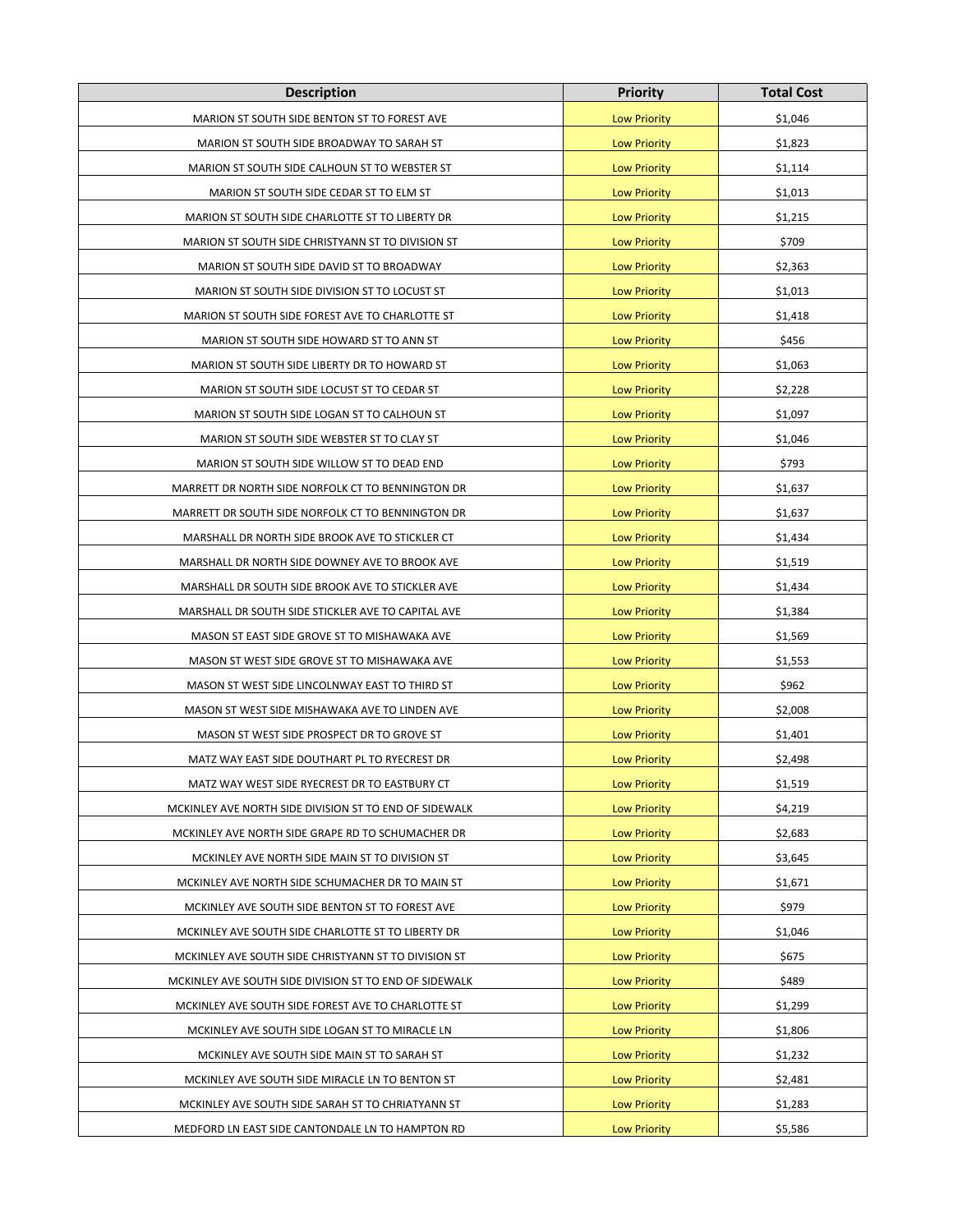| <b>Description</b>                                         | <b>Priority</b>     | <b>Total Cost</b> |
|------------------------------------------------------------|---------------------|-------------------|
| MEDFORD LN NORTH SIDE CANTONDALE LN TO DAWES PL            | <b>Low Priority</b> | \$2,514           |
| MEDFORD LN WEST SIDE DAWES PL TO HAMPTON RD                | <b>Low Priority</b> | \$3,189           |
| MEIJER DR NORTH SIDE MEIJER PARKING LOT TO APARTMENTS      | <b>Low Priority</b> | \$2,599           |
| MERIDIAN ST EAST SIDE DELAWARE ST TO MILBURN BLVD          | <b>Low Priority</b> | \$2,042           |
| MERIDIAN ST EAST SIDE DELAWARE ST TO PANAMA ST             | <b>Low Priority</b> | \$1,688           |
| MERIDIAN ST EAST SIDE MILBURN BLVD TO SIXTH ST             | <b>Low Priority</b> | \$1,536           |
| MERIDIAN ST WEST SIDE DELAWARE ST TO PANAMA ST             | <b>Low Priority</b> | \$1,688           |
| MERIDIAN ST WEST SIDE MILBURN BLVD TO DELAWARE ST          | <b>Low Priority</b> | \$2,042           |
| MERIDIAN ST WEST SIDE SIXTH ST TO MILBURN BLVD             | <b>Low Priority</b> | \$1,536           |
| MERRIFIELD AVE EAST SIDE BATTELL ST TO END OF SIDEWALK     | <b>Low Priority</b> | \$844             |
| MERRIFIELD AVE EAST SIDE BLAIR HILLS AVE TO DEEP WOODS DR  | <b>Low Priority</b> | \$506             |
| MERRIFIELD AVE EAST SIDE DEEP WOODS DR TO SHADY OAKS CT    | <b>Low Priority</b> | \$844             |
| MERRIFIELD AVE EAST SIDE STANLEY ST TO JEFFERSON BLVD      | <b>Low Priority</b> | \$844             |
| MERRIFIELD AVE EAST SIDE WASHINGTON AVE TO HOMEWOOD AVE    | <b>Low Priority</b> | \$827             |
| MERRIFIELD AVE WEST SIDE BATTELL ST TO BROADWAY            | <b>Low Priority</b> | \$1,080           |
| MERRIFIELD AVE WEST SIDE BROADWAY TO END OF SIDEWALK       | <b>Low Priority</b> | \$473             |
| MERRIFIELD AVE WEST SIDE CEDAR ST TO MARGARET AVE          | <b>Low Priority</b> | \$1,350           |
| MERRIFIELD AVE WEST SIDE EIGHTEENTH ST TO SEVENTEENTH ST   | <b>Low Priority</b> | \$2,025           |
| MERRIFIELD AVE WEST SIDE FOURTH ST TO RAILROAD TRACKS      | <b>Low Priority</b> | \$321             |
| MERRIFIELD AVE WEST SIDE GREENMOUNT CT TO STEEPCHASE DR    | <b>Low Priority</b> | \$844             |
| MERRIFIELD AVE WEST SIDE SEVENTEENTH ST TO PRISM VALLEY DR | <b>Low Priority</b> | \$2,329           |
| MERRIFIELD AVE WEST SIDE STEEPCHASE DR TO EIGHTEENTH ST    | <b>Low Priority</b> | \$422             |
| MERRIFIELD AVE WEST SIDE THIRD ST TO FOURTH ST             | <b>Low Priority</b> | \$1,029           |
| MERRIFIELD AVE WEST SIDE WOOD LANE TO GREENMOUNT CT        | <b>Low Priority</b> | \$506             |
| MERRIFIELD PL EAST SIDE ELEVENTH ST TO TENTH ST            | <b>Low Priority</b> | \$1,738           |
| MIAMI CLUB DR EAST SIDE LINDEN AVE TO CLUB BLVD            | <b>Low Priority</b> | \$1,266           |
| MIAMI CLUB DR WEST SIDE HOMEWOOD AVE TO LINDEN AVE         | <b>Low Priority</b> | \$1,249           |
| MIAMI CLUB DR WEST SIDE LINCOLNWAY EAST TO HOMEWOOD AVE    | <b>Low Priority</b> | \$1,350           |
| MIAMI CLUB DR WEST SIDE LINDEN AVE TO CLUB BLVD            | <b>Low Priority</b> | \$1,256           |
| MICHIGAN AVE EAST SIDE ELEVENTH ST TO TWELFTH ST           | <b>Low Priority</b> | \$1,013           |
| MICHIGAN AVE EAST SIDE TENTH ST TO ELEVENTH ST             | <b>Low Priority</b> | \$1,013           |
| MICHIGAN AVE EAST SIDE TWELFTH ST TO FIFTEENTH ST          | <b>Low Priority</b> | \$3,544           |
| MICHIGAN AVE WEST SIDE ELEVENTH ST TO TWELFTH ST           | <b>Low Priority</b> | \$1,316           |
| MICHIGAN AVE WEST SIDE FOURTEENTH ST TO FIFTEENTH ST       | <b>Low Priority</b> | \$641             |
| MICHIGAN AVE WEST SIDE TENTH ST TO ELEVENTH ST             | <b>Low Priority</b> | \$1,283           |
| MICHIGAN AVE WEST SIDE THIRTEENTH ST TO FOURTEENTH ST      | <b>Low Priority</b> | \$1,502           |
| MICHIGAN AVE WEST SIDE TWELFTH ST TO THIRTEENTH ST         | <b>Low Priority</b> | \$979             |
| MIDDLEBORO AVE EAST SIDE MILBURN BLVD TO SIXTH ST          | <b>Low Priority</b> | \$1,553           |
| MILBURN BLVD NORTH SIDE ALABAMA ST TO CARLTON ST           | <b>Low Priority</b> | \$945             |
| MILBURN BLVD NORTH SIDE BERLIN AVE TO RUSSEL AVE           | <b>Low Priority</b> | \$945             |
| MILBURN BLVD NORTH SIDE BURDETTE ST TO JACKSON ST          | <b>Low Priority</b> | \$945             |
| MILBURN BLVD NORTH SIDE BURDETTE ST TO LOGAN ST            | <b>Low Priority</b> | \$878             |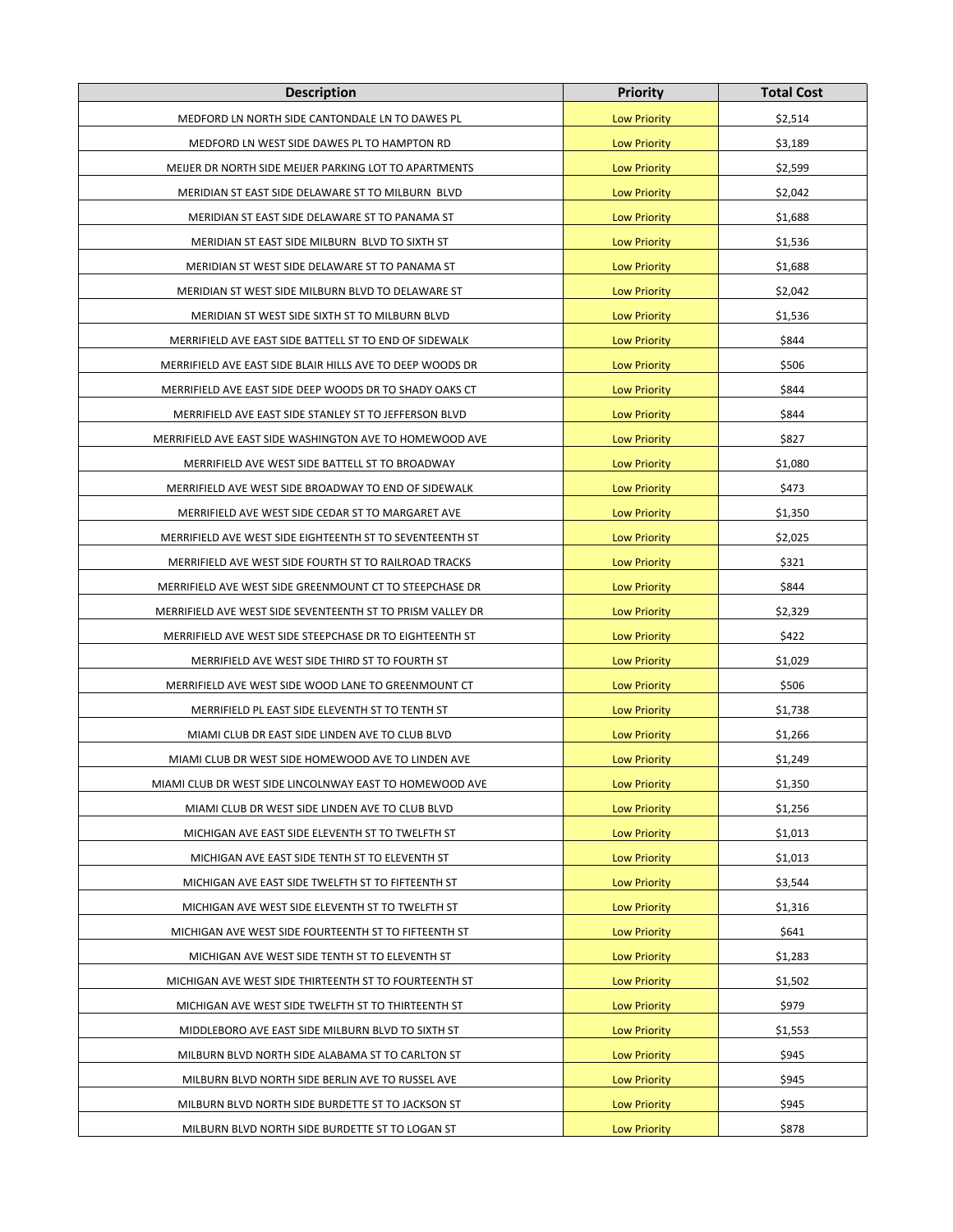| <b>Description</b>                                       | <b>Priority</b>     | <b>Total Cost</b> |
|----------------------------------------------------------|---------------------|-------------------|
| MILBURN BLVD NORTH SIDE CARLTON ST TO DALE AVE           | <b>Low Priority</b> | \$1,384           |
| MILBURN BLVD NORTH SIDE DALE AVE TO GRAND BLVD           | <b>Low Priority</b> | \$1,013           |
| MILBURN BLVD NORTH SIDE GEYER AVE TO MIDDLEBORO AVE      | <b>Low Priority</b> | \$945             |
| MILBURN BLVD NORTH SIDE GRAND BLVD TO SOMERSET AVE       | <b>Low Priority</b> | \$1,013           |
| MILBURN BLVD NORTH SIDE HENDRICKS ST TO MERIDIAN ST      | <b>Low Priority</b> | \$945             |
| MILBURN BLVD NORTH SIDE HUBBARD AVE TO IRONWOOD RD       | <b>Low Priority</b> | \$844             |
| MILBURN BLVD NORTH SIDE JACKSON ST TO HENDRICKS ST       | <b>Low Priority</b> | \$945             |
| MILBURN BLVD NORTH SIDE MERIDIAN ST TO REDDICK ST        | <b>Low Priority</b> | \$945             |
| MILBURN BLVD NORTH SIDE QUEENSBORO AVE TO GEYER AVE      | <b>Low Priority</b> | \$911             |
| MILBURN BLVD NORTH SIDE REDDICK ST TO ALABAMA ST         | <b>Low Priority</b> | \$945             |
| MILBURN BLVD NORTH SIDE RUSSEL AVE TO QUEENSBORO AVE     | <b>Low Priority</b> | \$608             |
| MILBURN BLVD NORTH SIDE SOMERSET AVE TO BERLIN AVE       | <b>Low Priority</b> | \$1,013           |
| MILBURN BLVD SOUTH SIDE ALABAMA ST TO REDDICK ST         | <b>Low Priority</b> | \$945             |
| MILBURN BLVD SOUTH SIDE BERLIN AVE TO SOMERSET AVE       | <b>Low Priority</b> | \$1,013           |
| MILBURN BLVD SOUTH SIDE BURDETTE ST TO LOGAN ST          | <b>Low Priority</b> | \$878             |
| MILBURN BLVD SOUTH SIDE CARLTON ST TO ALABAMA ST         | <b>Low Priority</b> | \$945             |
| MILBURN BLVD SOUTH SIDE DALE ST TO CARLTON ST            | <b>Low Priority</b> | \$1,350           |
| MILBURN BLVD SOUTH SIDE GEYER AVE TO QUEENSBORO AVE      | <b>Low Priority</b> | \$911             |
| MILBURN BLVD SOUTH SIDE GRAND BLVD TO DALE AVE           | <b>Low Priority</b> | \$1,013           |
| MILBURN BLVD SOUTH SIDE HENDRICKS ST TO JACKSON ST       | <b>Low Priority</b> | \$945             |
| MILBURN BLVD SOUTH SIDE HUBBARD ST TO IRONWOOD RD        | <b>Low Priority</b> | \$844             |
| MILBURN BLVD SOUTH SIDE HUBBARD ST TO MIDDLEBORO AVE     | <b>Low Priority</b> | \$911             |
| MILBURN BLVD SOUTH SIDE JACKSON ST TO BURDETTE ST        | <b>Low Priority</b> | \$962             |
| MILBURN BLVD SOUTH SIDE MERIDIAN ST TO HENDRICKS ST      | <b>Low Priority</b> | \$945             |
| MILBURN BLVD SOUTH SIDE MIDDLEBORO AVE TO GEYER AVE      | <b>Low Priority</b> | \$911             |
| MILBURN BLVD SOUTH SIDE QUEENSBORO AVE TO RUSSELL AVE    | <b>Low Priority</b> | \$608             |
| MILBURN BLVD SOUTH SIDE REDDICK ST TO MERIDIAN ST        | <b>Low Priority</b> | \$945             |
| MILBURN BLVD SOUTH SIDE RUSSELL AVE TO BERLIN AVE        | <b>Low Priority</b> | \$945             |
| MILBURN BLVD SOUTH SIDE SOMERSET AVE TO GRAND BLVD       | <b>Low Priority</b> | \$1,013           |
| MILL ST WEST SIDE LINCOLNWAY WEST TO THIRD ST            | <b>Low Priority</b> | \$1,080           |
| MILL ST EAST SIDE FRONT ST TO FIRST ST                   | <b>Low Priority</b> | \$1,114           |
| MILL ST EAST SIDE LINCOLNWAY WEST THIRD ST TO FOURTH ST  | <b>Low Priority</b> | \$1,080           |
| MILL ST EAST SIDE LINCOLNWAY WEST TO THIRD ST            | <b>Low Priority</b> | \$1,063           |
| MILL ST EAST SIDE SEVENTH ST TO EIGHTH ST                | <b>Low Priority</b> | \$894             |
| MILL ST WEST SIDE FRONT ST TO FIRST ST                   | <b>Low Priority</b> | \$1,114           |
| MILL ST WEST SIDE THIRD ST FOURTH ST                     | <b>Low Priority</b> | \$1,080           |
| MILLER CT                                                | <b>Low Priority</b> | \$1,688           |
| MINIATURE ROSE LN EAST SIDE ARBOR LN TO CLIMBING ROSE LN | <b>Low Priority</b> | \$3,240           |
| MINIATURE ROSE LN WEST SIDE ARBOR LN TO CLIMBING ROSE LN | <b>Low Priority</b> | \$3,240           |
| MISHAWAKA AVE NORTH SIDE ANN ST TO LIBERTY DR            | <b>Low Priority</b> | \$1,367           |
| MISHAWAKA AVE NORTH SIDE CHARLOTTE ST TO FOREST AVE      | <b>Low Priority</b> | \$1,418           |
| MISHAWAKA AVE NORTH SIDE ELIZABETH ST TO ANN ST          | <b>Low Priority</b> | \$1,401           |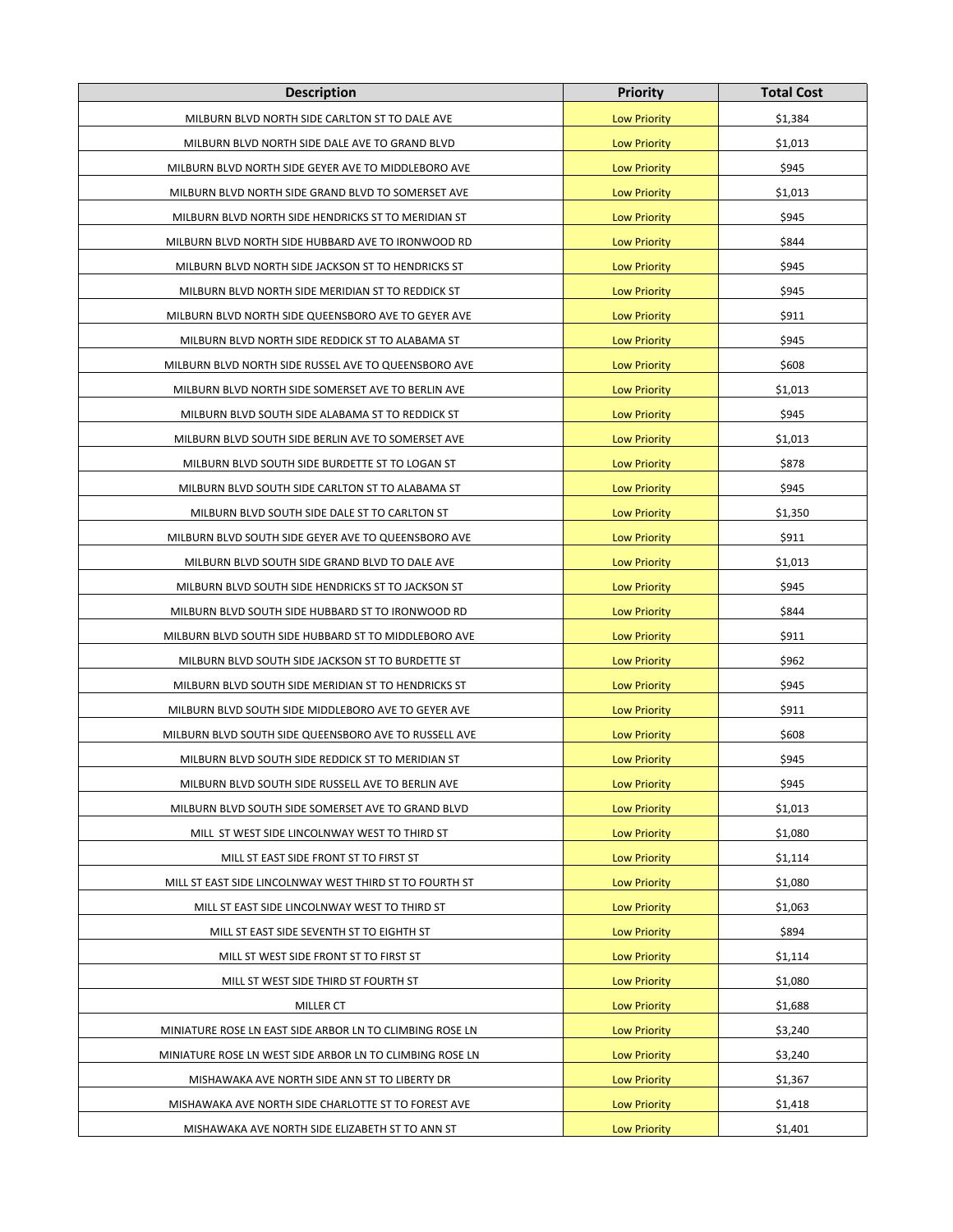| <b>Description</b>                                          | <b>Priority</b>     | <b>Total Cost</b> |
|-------------------------------------------------------------|---------------------|-------------------|
| MISHAWAKA AVE NORTH SIDE LIBERTY DR TO CHARLOTTE ST         | <b>Low Priority</b> | \$1,418           |
| MISHAWAKA AVE NORTH SIDE MAIN ST TO ELIZABETH ST            | <b>Low Priority</b> | \$1,384           |
| MISHAWAKA AVE NORTH SIDE MASON ST TO GERNHART AVE           | <b>Low Priority</b> | \$827             |
| MISHAWAKA AVE NORTH SIDE STATE ST TO BYRKIT AVE             | <b>Low Priority</b> | \$844             |
| MISHAWAKA AVE NORTH SIDE STUDEBAKER ST TO MASON ST          | <b>Low Priority</b> | \$878             |
| MISHAWAKA AVE NORTH SIDE WEBSTER ST TO CLAY ST              | <b>Low Priority</b> | \$1,046           |
| MISHAWAKA AVE NORTH SIDE WENGER AVE TO STUDEBAKER ST        | <b>Low Priority</b> | \$894             |
| MISHAWAKA AVE NORTH SIDE WILLOW ST TO INDIANA AVE           | <b>Low Priority</b> | \$4,691           |
| MISHAWAKA AVE NORTH SIDE WILLOW ST TO OAK ST                | <b>Low Priority</b> | \$1,013           |
| MISHAWAKA AVE SOUTH SIDE BENTON ST TO CLAY ST               | <b>Low Priority</b> | \$1,029           |
| MISHAWAKA AVE SOUTH SIDE CALHOUN ST TO LOGAN ST             | <b>Low Priority</b> | \$1,080           |
| MISHAWAKA AVE SOUTH SIDE CHRISTYANN ST TO MAIN ST           | <b>Low Priority</b> | \$2,903           |
| MISHAWAKA AVE SOUTH SIDE CLAY ST TO WEBSTER ST              | <b>Low Priority</b> | \$1,046           |
| MISHAWAKA AVE SOUTH SIDE DIVISION ST TO CHRISTYANN ST       | <b>Low Priority</b> | \$776             |
| MISHAWAKA AVE SOUTH SIDE EDGEWATER DR TO CEDAR ST           | <b>Low Priority</b> | \$3,713           |
| MISHAWAKA AVE SOUTH SIDE EDGEWATER DR TO NILES AVE          | <b>Low Priority</b> | \$3,038           |
| MISHAWAKA AVE SOUTH SIDE FOREST AVE TO BENTON ST            | <b>Low Priority</b> | \$1,080           |
| MISHAWAKA AVE SOUTH SIDE MAIN ST TO FOREST AVE              | <b>Low Priority</b> | \$7,476           |
| MISHAWAKA AVE SOUTH SIDE NILES AVE TO INDIANA AVE           | <b>Low Priority</b> | \$945             |
| MISHAWAKA AVE SOUTH SIDE O'CONNOR ST TO DIVISION ST         | <b>Low Priority</b> | \$759             |
| MISHAWAKA AVE SOUTH SIDE PINE ST TO O'CONNOR ST             | <b>Low Priority</b> | \$1,063           |
| MISHAWAKA AVE SOUTH SIDE STUDEBAKER ST TO MASON ST          | <b>Low Priority</b> | \$878             |
| MISHAWAKA AVE SOUTH SIDE WENGER AVE TO STUDEBAKER ST        | <b>Low Priority</b> | \$844             |
| MITCHELL PL NORTH SIDE POWER DR TO ALLEYWAY                 | <b>Low Priority</b> | \$1,316           |
| MITCHELL PL SOUTH SIDE POWER DR TO ALLEYWAY                 | <b>Low Priority</b> | \$1,266           |
| NATCHEZ TRACE DR W. SIDE KENNESAW MT DR TO GAULEY RIVER DR  | <b>Low Priority</b> | \$996             |
| NATCHEZ TRACE DR W. SIDE KENNESAW MT DR TO WALNUT CANYON CT | <b>Low Priority</b> | \$439             |
| NILES AVE EAST SIDE LINDEN AVE TO HOMEWOOD AVE              | <b>Low Priority</b> | \$1,283           |
| NILES AVE EAST SIDE MISHAWAKA AVE TO JOSEPH ST              | <b>Low Priority</b> | \$709             |
| NILES AVE WEST SIDE HOMEWOOD AVE TO WASHINGTON AVE          | <b>Low Priority</b> | \$911             |
| NILES AVE WEST SIDE MISHAWAKA AVE TO JOSEPH ST              | <b>Low Priority</b> | \$692             |
| NILES AVE WEST SIDE WASHINGTON AVE TO LINCOLNWAY EAST       | <b>Low Priority</b> | \$1,063           |
| NINTH SOUTH SIDE MAIN ST TO SUMMIT LN                       | <b>Low Priority</b> | \$1,603           |
| NINTH SOUTH SIDE MILL ST                                    | <b>Low Priority</b> | \$1,114           |
| NINTH SOUTH SIDE SPRING ST TO MILL ST                       | <b>Low Priority</b> | \$1,114           |
| NINTH SOUTH SIDE TAYLOR ST TO WELLS ST                      | <b>Low Priority</b> | \$1,654           |
| NINTH ST NORTH SIDE BROOK AVE TO DOWNEY AVE                 | <b>Low Priority</b> | \$894             |
| NINTH ST NORTH SIDE CAPITAL AVE TO HUMMEL DR                | <b>Low Priority</b> | \$945             |
| NINTH ST NORTH SIDE HUMMEL DR TO BROOK AVE                  | <b>Low Priority</b> | \$1,569           |
| NINTH ST NORTH SIDE MAIN ST TO MILL ST                      | <b>Low Priority</b> | \$1,114           |
| NINTH ST NORTH SIDE MERRIFIELD AVE TO LAUREL ST             | <b>Low Priority</b> | \$3,814           |
| NINTH ST NORTH SIDE SUMMIT LN TO MAIN ST                    | <b>Low Priority</b> | \$1,620           |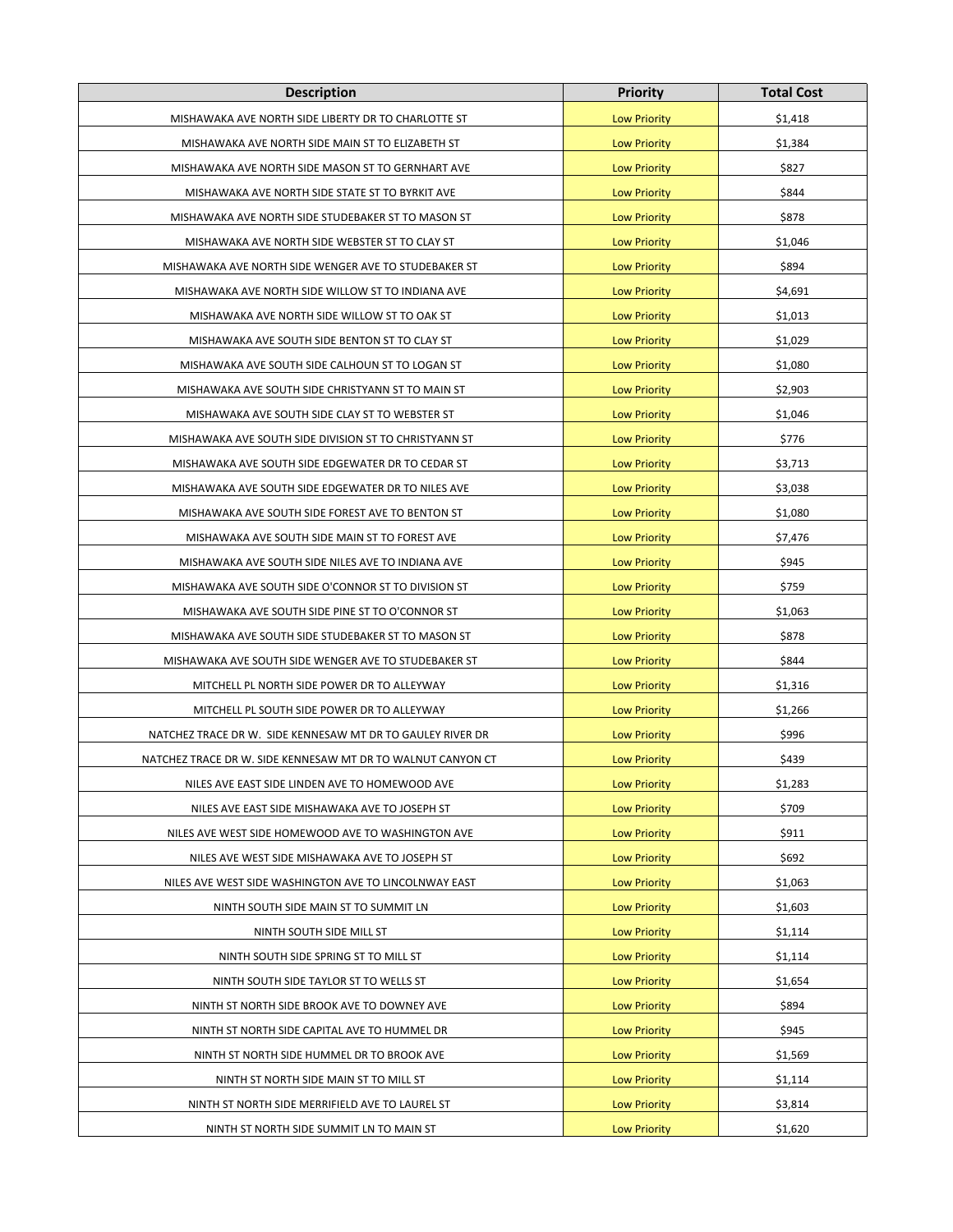| <b>Description</b>                                     | <b>Priority</b>     | <b>Total Cost</b> |
|--------------------------------------------------------|---------------------|-------------------|
| NINTH ST NORTH SIDE WELLS ST TO TAYLOR ST              | <b>Low Priority</b> | \$1,688           |
| NINTH ST SOUTH SIDE MERRIFIELD AVE TO LAUREL ST        | <b>Low Priority</b> | \$3,814           |
| NORFOLK CT EAST SIDE TO WEST SIDE                      | <b>Low Priority</b> | \$1,333           |
| NORMANDY DR EAST SIDE ARDENNES AVE TO SAINT LO AVE     | <b>Low Priority</b> | \$4,168           |
| NORMANDY DR EAST SIDE SAINT LO AVE TO MCKINLEY AVE     | <b>Low Priority</b> | \$3,780           |
| NORMANDY DR WEST SIDE ARDENNES AVE TO PALAU AVE        | <b>Low Priority</b> | \$945             |
| NORMANDY DR WEST SIDE BASTOGNE AVE TO LEYTE AVE        | <b>Low Priority</b> | \$861             |
| NORMANDY DR WEST SIDE GUAM AVE TO MCKINLEY AVE         | <b>Low Priority</b> | \$2,565           |
| NORMANDY DR WEST SIDE LEYTE AVE TO SAINT LO AVE        | <b>Low Priority</b> | \$844             |
| NORMANDY DR WEST SIDE PALAU AVE TO BASTOGNE AVE        | <b>Low Priority</b> | \$1,080           |
| NORMANDY DR WEST SIDE SAINT LO AVE TO GUAM AVE         | <b>Low Priority</b> | \$1,299           |
| NORTHWOOD AVE DR LEYTE AVE TO REDWOOD CT               | <b>Low Priority</b> | \$1,097           |
| NORTHWOOD DR WEST SIDE LEYTE AVE TO NORTH END          | <b>Low Priority</b> | \$4,236           |
| NORTON CT NORTH SIDE ELDER ST TO CHARLES ST            | <b>Low Priority</b> | \$1,738           |
| NORTON CT SOUTH SIDE ELDER ST TO DEAD END              | <b>Low Priority</b> | \$2,464           |
| OAK ST EAST SIDE BROADWAY TO END OF SIDEWALK           | <b>Low Priority</b> | \$203             |
| OAK ST EAST SIDE BROADWAY TO MARION ST                 | <b>Low Priority</b> | \$1,013           |
| OAK ST EAST SIDE GROVE ST TO LAWRENCE ST               | <b>Low Priority</b> | \$945             |
| OAK ST EAST SIDE LAWRENCE ST TO BATTELL ST             | <b>Low Priority</b> | \$928             |
| OAK ST WEST SIDE BATTELL ST TO BROADWAY                | <b>Low Priority</b> | \$945             |
| OAK ST WEST SIDE LAWRENCE ST TO BATTELL ST             | <b>Low Priority</b> | \$911             |
| OAKLAND AVE EAST SIDE LINCOLNWAY EAST TO VISTULA RD    | <b>Low Priority</b> | \$4,050           |
| OAKLAND AVE WEST SIDE CASSELL AVE TO COTTAGE AVE       | <b>Low Priority</b> | \$2,903           |
| OAKLAND AVE WEST SIDE FRANKLIN AVE TO VISTULA RD       | <b>Low Priority</b> | \$1,350           |
| OAKLAND AVE WEST SIDE PLEASANT POINT CT TO CASSELL AVE | <b>Low Priority</b> | \$3,240           |
| OAKLAND AVE WEST SIDE PLEASANT POINT CT TO VISTULA RD  | <b>Low Priority</b> | \$759             |
| OAKLEY AVE EAST SIDE THIRD ST TO LINCOLNWAY EAST       | <b>Low Priority</b> | \$2,430           |
| OAKLEY AVE EAST SIDE VISTULA RD TO SOUTH SHORE DR      | <b>Low Priority</b> | \$1,772           |
| OAKLEY AVE WEST SIDE GREENWOOD DR TO SOUTH SHORE DR    | <b>Low Priority</b> | \$878             |
| OAKLEY AVE WEST SIDE THIRD ST TO LINCOLNWAY EAST       | <b>Low Priority</b> | \$2,430           |
| OAKLEY AVE WEST SIDE VISTULA RD TO GREEN WOOD DR       | <b>Low Priority</b> | \$878             |
| OAKSIDE AVE EAST SIDE THIRD ST TO LINCOLNWAY EAST      | <b>Low Priority</b> | \$2,363           |
| OAKSIDE AVE WEST SIDE LINCOLNWAY EAST TO THIRD ST      | <b>Low Priority</b> | \$2,363           |
| OHIO AVE EAST SIDE ELEVENTH ST TO JOHN GLENN CT        | <b>Low Priority</b> | \$591             |
| OHIO AVE WEST SIDE ELEVENTH ST TO JOHN GLENN CT        | <b>Low Priority</b> | \$591             |
| OMER AVE NORTH SIDE CHESTNUT ST TO DIVISION ST         | <b>Low Priority</b> | \$2,008           |
| OMER AVE NORTH SIDE CHRISTYANN ST TO SARAH ST          | <b>Low Priority</b> | \$1,350           |
| OMER AVE NORTH SIDE DIVISION ST TO CHRISTYANN ST       | <b>Low Priority</b> | \$675             |
| OMER AVE NORTH SIDE SARAH ST TO MAIN ST                | <b>Low Priority</b> | \$1,316           |
| OMER AVE SOUTH SIDE CHRISTYANN ST TO SARAH ST          | <b>Low Priority</b> | \$1,350           |
| OMER AVE SOUTH SIDE DIVISION ST TO CHESTNUT ST         | <b>Low Priority</b> | \$2,042           |
| OMER AVE SOUTH SIDE DIVISION ST TO CHRISTYANN ST       | <b>Low Priority</b> | \$685             |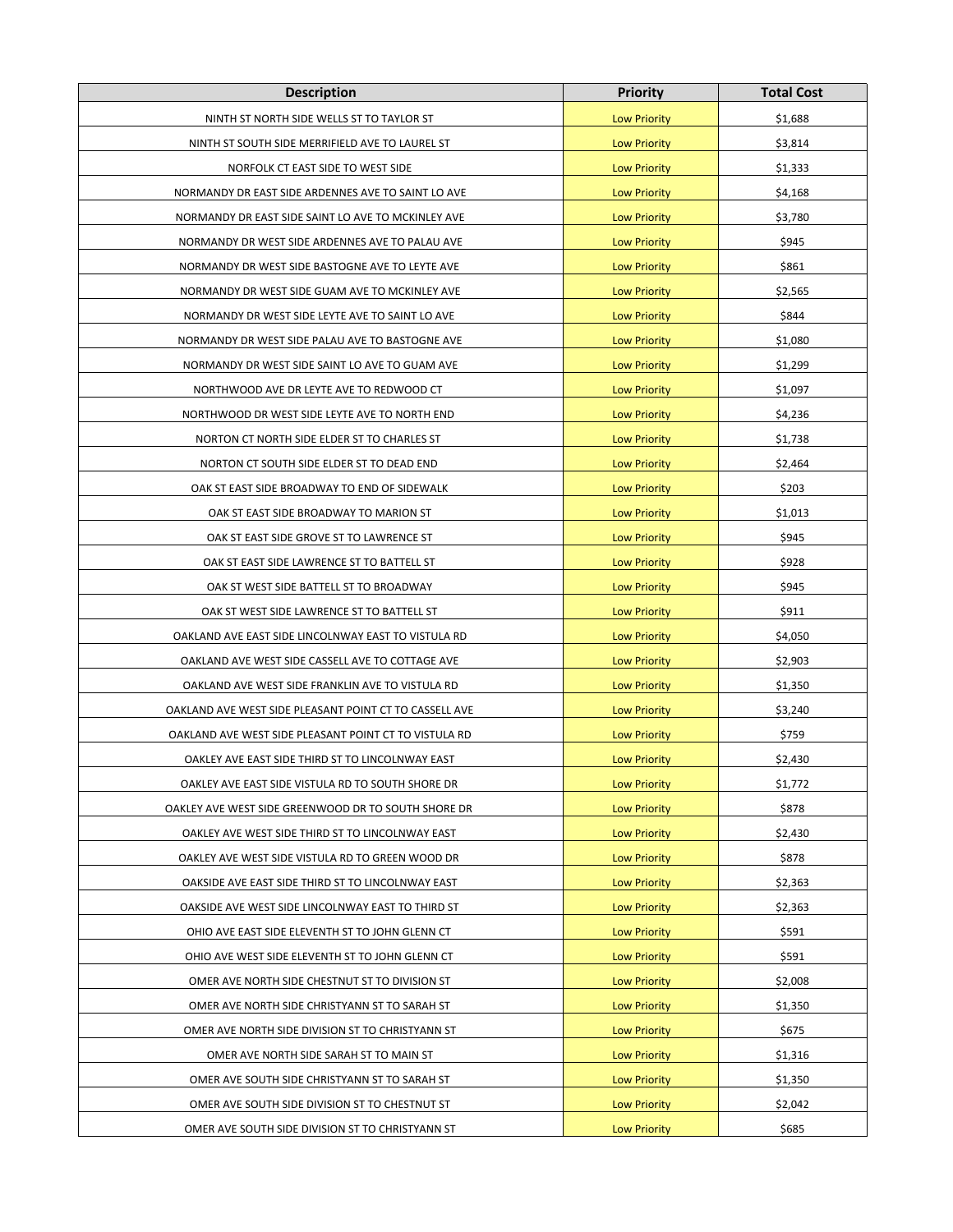| <b>Description</b>                                   | <b>Priority</b>     | <b>Total Cost</b> |
|------------------------------------------------------|---------------------|-------------------|
| OMER AVE SOUTH SIDE SARAH ST TO MAIN ST              | <b>Low Priority</b> | \$1,333           |
| ORANGE AVE EAST SIDE THIRD ST TO LINCOLNWAY EAST     | <b>Low Priority</b> | \$2,396           |
| ORANGE AVE WEST SIDE THIRD ST TO LINCOLNWAY EAST     | <b>Low Priority</b> | \$2,396           |
| PALAU AVE NORTH SIDE MAIN ST TO NORMANDY DR          | <b>Low Priority</b> | \$3,122           |
| PALAU AVE SOUTH SIDE NORMANDY DR TO MAIN ST          | <b>Low Priority</b> | \$3,122           |
| PANAMA ST NORTH SIDE ALABAMA ST TO CARLTON ST        | <b>Low Priority</b> | \$911             |
| PANAMA ST NORTH SIDE BURDETTE ST TO JACKSON ST       | <b>Low Priority</b> | \$911             |
| PANAMA ST NORTH SIDE BURDETTE ST TO LOGAN ST         | <b>Low Priority</b> | \$844             |
| PANAMA ST NORTH SIDE CARLTON ST TO DALE AVE          | <b>Low Priority</b> | \$1,350           |
| PANAMA ST NORTH SIDE DALE AVE TO GRAND BLVD          | <b>Low Priority</b> | \$979             |
| PANAMA ST NORTH SIDE JACKSON ST TO HENDRICKS ST      | <b>Low Priority</b> | \$928             |
| PANAMA ST NORTH SIDE JACKSON ST TO MERIDIAN ST       | <b>Low Priority</b> | \$928             |
| PANAMA ST NORTH SIDE MERIDIAN ST TO REDDICK ST       | <b>Low Priority</b> | \$911             |
| PANAMA ST NORTH SIDE REDDICK ST TO ALABAMA ST        | <b>Low Priority</b> | \$894             |
| PANAMA ST NORTH SIDE SOMERSET AVE TO BERLIN AVE      | <b>Low Priority</b> | \$1,013           |
| PANAMA ST SOUTH SIDE ALABAMA ST TO REDDICK ST        | <b>Low Priority</b> | \$1,097           |
| PANAMA ST SOUTH SIDE BURDETTE ST TO LOGAN ST         | <b>Low Priority</b> | \$911             |
| PANAMA ST SOUTH SIDE CARLTON ST TO ALABAMA ST        | <b>Low Priority</b> | \$1,097           |
| PANAMA ST SOUTH SIDE DALE AVE TO CARLTON ST          | <b>Low Priority</b> | \$1,350           |
| PANAMA ST SOUTH SIDE GRAND BLVD TO DALE AVE          | <b>Low Priority</b> | \$1,350           |
| PANAMA ST SOUTH SIDE HENDRICKS ST TO JACKSON ST      | <b>Low Priority</b> | \$1,215           |
| PANAMA ST SOUTH SIDE JACKSON ST TO BURDETTE ST       | <b>Low Priority</b> | \$945             |
| PANAMA ST SOUTH SIDE MERIDIAN ST TO HENDRICKS ST     | <b>Low Priority</b> | \$1,215           |
| PANAMA ST SOUTH SIDE REDDICK ST TO MERIDIAN ST       | <b>Low Priority</b> | \$1,097           |
| PANAMA ST SOUTH SIDE SOMERSET AVE TO BERLIN AVE      | <b>Low Priority</b> | \$1,215           |
| PARK AVE NORTH SIDE JOHN ST TO CEDAR ST              | <b>Low Priority</b> | \$3,713           |
| PARK AVE SOUTH SIDE JOHN ST TO CEDAR ST              | <b>Low Priority</b> | \$4,253           |
| PATRIOT CT EAST SIDE WAVERLY CT TO END OF SIDEWALK   | <b>Low Priority</b> | \$1,603           |
| PEACE ROSE LN EAST SIDE CLIMBING ROSE LN TO ARBOR LN | <b>Low Priority</b> | \$3,274           |
| PEACE ROSE LN WEST SIDE ARBOR LN TO CLIMBING ROSE LN | <b>Low Priority</b> | \$3,274           |
| PEACHTREE LN NORTH SIDE FIR RD TO SAVANNAH PASS      | <b>Low Priority</b> | \$2,616           |
| PEACHTREE LN SOUTH SIDE FIR RD TO RALEIGH CT         | <b>Low Priority</b> | \$911             |
| PEACHTREE LN SOUTH SIDE RALEIGH CT TO DURHAM LN      | <b>Low Priority</b> | \$1,164           |
| PENN AVE EAST SIDE ELEVENTH ST TO TWELFTH ST         | <b>Low Priority</b> | \$793             |
| PENN AVE EAST SIDE SIXTEENTH ST TO PRISM VALLEY DR   | <b>Low Priority</b> | \$1,401           |
| PENN AVE EAST SIDE TENTH ST TO ELEVENTH ST           | <b>Low Priority</b> | \$608             |
| PENN AVE EAST SIDE TWELFTH ST TO PRISM VALLEY DR     | <b>Low Priority</b> | \$3,021           |
| PENN AVE WEST SIDE TENTH PL TO TWELFTH ST            | <b>Low Priority</b> | \$1,721           |
| PENN AVE WEST SIDE TWELFTH ST TO SIXTEENTH ST        | <b>Low Priority</b> | \$4,303           |
| PINE ST EAST SIDE THIRD ST TO FOURTH ST              | <b>Low Priority</b> | \$1,080           |
| PINE ST EAST SIDE THIRD ST TO LINCOLNWAY             | <b>Low Priority</b> | \$1,046           |
| PINE ST WEST SIDE ELL ST TO MISHAWAKA AVE            | <b>Low Priority</b> | \$540             |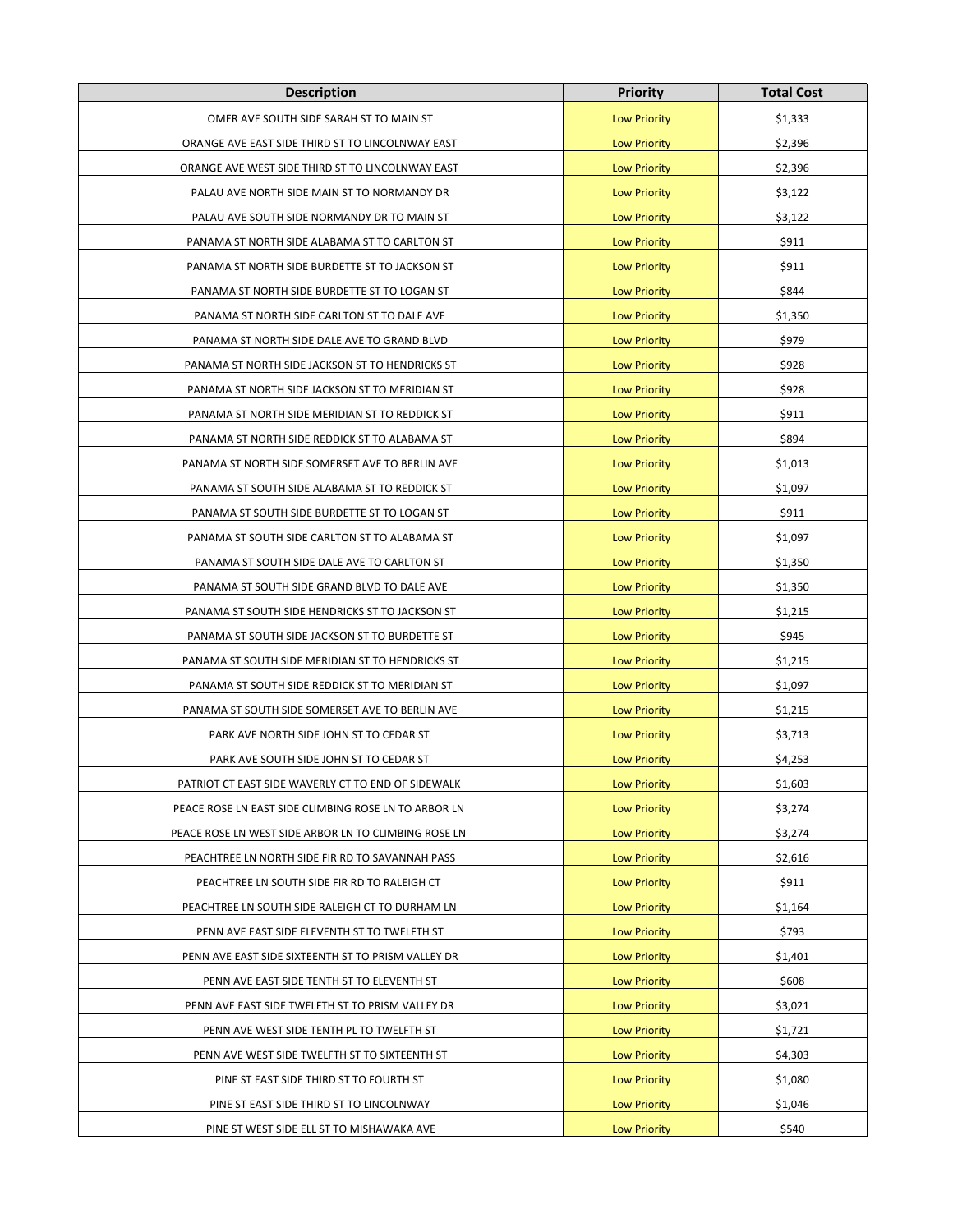| <b>Description</b>                                             | <b>Priority</b>     | <b>Total Cost</b> |
|----------------------------------------------------------------|---------------------|-------------------|
| PINE ST WEST SIDE FOURTH ST TO THIRD DT                        | <b>Low Priority</b> | \$1,131           |
| PINE ST WEST SIDE THIRD ST TO LINCOLNWAY EAST                  | <b>Low Priority</b> | \$1,029           |
| PLEASANT POINT CT NORTH SIDE BEHNEY AVE TO BALLARD AVE         | <b>Low Priority</b> | \$1,181           |
| PLEASANT POINT CT NORTH SIDE BEHNEY AVE TO DITTMAN ST          | <b>Low Priority</b> | \$1,114           |
| PLEASANT POINT CT NORTH SIDE DITTMAN ST TO OAKLAND AVE         | <b>Low Priority</b> | \$1,823           |
| PLEASANT ST SOUTH SIDE WILSON BLVD TO LOGAN ST                 | <b>Low Priority</b> | \$709             |
| POWER DR EAST SIDE LINCOLNWAY EAST TO SMALLEY AVE              | <b>Low Priority</b> | \$1,485           |
| POWER DR EAST SIDE MITCHELL PL TO SOUTH SHORE DR               | <b>Low Priority</b> | \$591             |
| PRAIRIE AVE WEST SIDE THIRD ST TO LINCOLNWAY EAST              | <b>Low Priority</b> | \$1,316           |
| PREGEL DR NORTH SIDE DIVISION ST TO PARKING LOT                | <b>Low Priority</b> | \$2,042           |
| PREGEL DR SOURH SIDE DIVISION ST TO PARKING LOT                | <b>Low Priority</b> | \$1,569           |
| PRESCOTT DR EAST SIDE LEXINGTON BLVD TO CASTINE WALK           | <b>Low Priority</b> | \$1,266           |
| PRESCOTT DR WEST SIDE LEXINGTON BLVD TO LEXINGTON BLVD         | <b>Low Priority</b> | \$5,754           |
| PRESCOTT DR S. SIDE CASTINE WALK (NORTH END) TO LEXINGTON BLVD | <b>Low Priority</b> | \$1,215           |
| PRINCETON CT EAST SIDE PRINCETON DR TO END OF SIDEWALK         | <b>Low Priority</b> | \$1,755           |
| PRINCETON CT WEST SIDE PRINCETON DR TO END OF SIDEWALK         | <b>Low Priority</b> | \$1,553           |
| PRINCETON DR WEST SIDE PROVIDENCE DRIVE TO PRINCETON CT        | <b>Low Priority</b> | \$1,434           |
| PRISM VALLEY DR NORTH SIDE PENN AVE TO MERRIFIELD AVE          | <b>Low Priority</b> | \$3,122           |
| PRISM VALLEY DR SOUTH SIDE PENN AVE TO MERRIFIELD AVE          | <b>Low Priority</b> | \$2,768           |
| PROSPECT DR NORTH SIDE STATE ST TO END OF SIDEWALK             | <b>Low Priority</b> | \$1,738           |
| PROSPECT DR SOUTH SIDE GERNHART AVE TO MASON ST                | <b>Low Priority</b> | \$979             |
| PROSPECT DR SOUTH SIDE MASON ST TO STUDEBAKER ST               | <b>Low Priority</b> | \$962             |
| PROSPECT DR SOUTH SIDE STATE ST TO GERNHART AVE                | <b>Low Priority</b> | \$945             |
| PROSPECT DR SOUTH SIDE STUDEBAKER ST TO WENGER ST              | <b>Low Priority</b> | \$945             |
| PROSPECT DR SOUTH SIDE WENGER ST TO INDIANA AVE                | <b>Low Priority</b> | \$878             |
| PROVIDENCE CT EAST SIDE PROVIDENCE DR TO END OF SIDEWALK       | <b>Low Priority</b> | \$2,177           |
| PROVIDENCE CT WEST SIDE PROVIDENCE DR TO END OF SIDEWALK       | <b>Low Priority</b> | \$2,261           |
| PROVIDENCE DR NORTH SIDE PRINCETON DR TO LEXINGTON BLVD        | <b>Low Priority</b> | \$3,206           |
| PROVIDENCE DR SOUTH SIDE PROVIDENCE CT TO LEXINGTON BLVD       | <b>Low Priority</b> | \$1,873           |
| PROVIDENCE DR SOUTH SIDE PROVIDENCE CT TO PRINCETON DR         | <b>Low Priority</b> | \$1,148           |
| QUINCY DR EAST SIDE CONANT DR TO PROVIDENCE DR                 | <b>Low Priority</b> | \$3,713           |
| QUINCY DR WEST SIDE PRINCETON DR TO HAMPTON CT                 | <b>Low Priority</b> | \$4,388           |
| RACE ST EAST SIDE LINCOLNWAY TO THIRD ST                       | <b>Low Priority</b> | \$1,063           |
| RACE ST EAST SIDE THIRD ST TO FOURTH ST                        | <b>Low Priority</b> | \$1,080           |
| RACE ST WEST SIDE FIRST ST TO END OF SIDEWALK                  | <b>Low Priority</b> | \$439             |
| RACE ST WEST SIDE FIRST ST TO LINCOLNWAY EAST                  | <b>Low Priority</b> | \$1,046           |
| RACE ST WEST SIDE LINCOLNWAY EAST TO THIRD ST                  | <b>Low Priority</b> | \$1,063           |
| RACE ST WEST SIDE THIRD ST TO FOURTH ST                        | <b>Low Priority</b> | \$1,080           |
| RALEIGH CT WEST SIDE PEACHTREE LN TO DURHAM LN                 | <b>Low Priority</b> | \$1,333           |
| RALEIGH DR EAST SIDE PEACHTREE LN TO DURHAM LN                 | <b>Low Priority</b> | \$1,519           |
| RAMBLING ROSE LN EAST SIDE ARBOR LN TO CLIMBING ROSE LN        | <b>Low Priority</b> | \$3,274           |
| RAMBLING ROSE LN WEST SIDE ARBOR LN TO CLIMBING ROSE LN        | <b>Low Priority</b> | \$3,274           |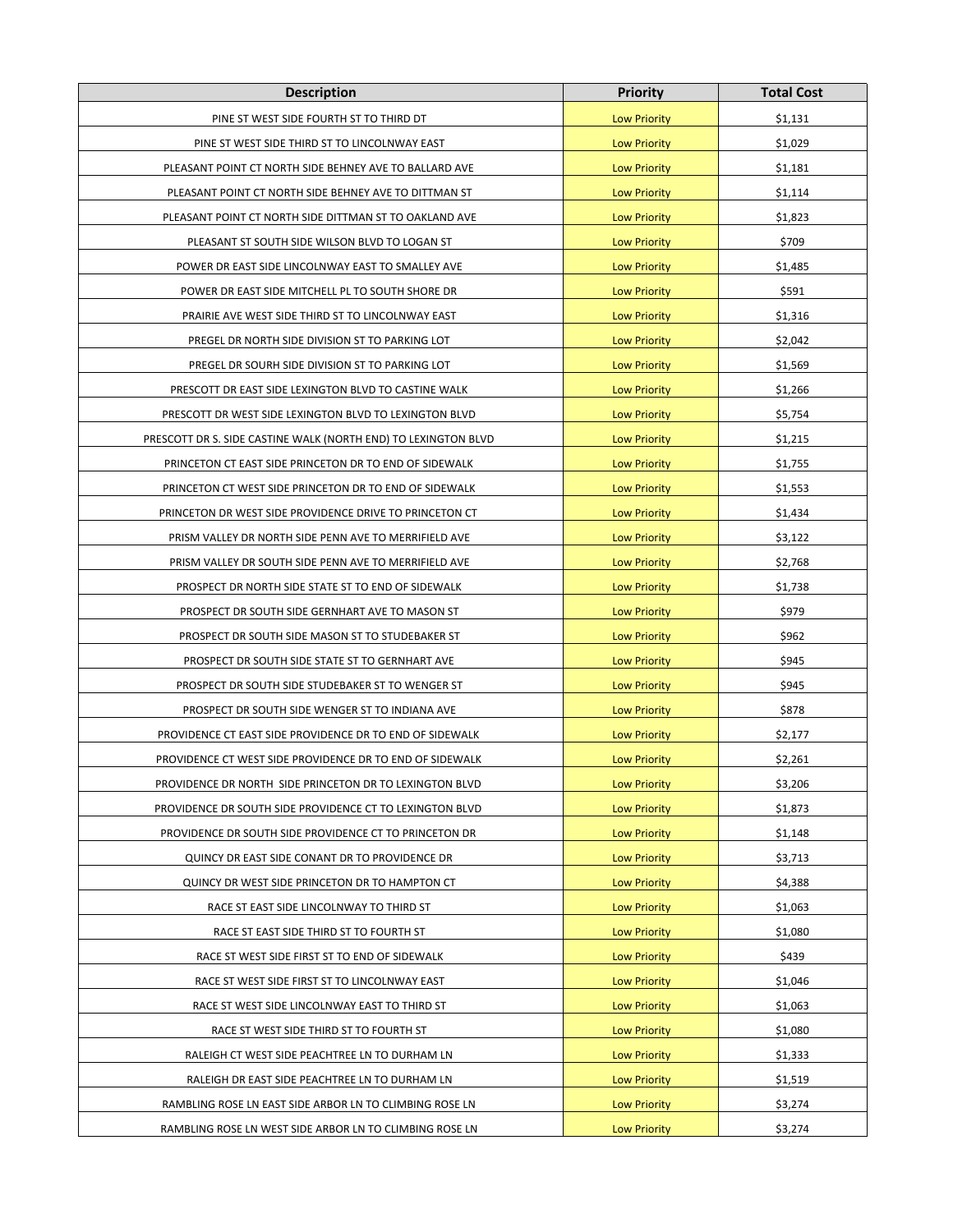| <b>Description</b>                                      | <b>Priority</b>     | <b>Total Cost</b> |
|---------------------------------------------------------|---------------------|-------------------|
| REDDICK ST EAST SIDE LINCOLNWAY WEST TO DEAD END        | <b>Low Priority</b> | \$844             |
| REDDICK ST EAST SIDE MILBURN BLVD TO DELAWARE ST        | <b>Low Priority</b> | \$2,025           |
| REDDICK ST EAST SIDE MILBURN BLVD TO SIXTH ST           | <b>Low Priority</b> | \$1,569           |
| REDDICK ST WEST SIDE DELAWARE ST TO MILBURN BLVD        | <b>Low Priority</b> | \$2,042           |
| REDDICK ST WEST SIDE MILBURN BLVD TO SIXTH ST           | <b>Low Priority</b> | \$1,536           |
| REDWOOD CT SOUTH SIDE NORTHWOOD DR TO END OF SIDEWALK   | <b>Low Priority</b> | \$236             |
| RIVIERA DR NORTH SIDE LINCOLNWAY EAST TO DEAD END       | <b>Low Priority</b> | \$2,126           |
| ROCKEFELLER CT                                          | <b>Low Priority</b> | \$1,654           |
| ROCKMOUNT LN EAST SIDE BENNINGTON DR TO END OF SIDEWALK | <b>Low Priority</b> | \$1,350           |
| ROCKMOUNT LN SOUTH SIDE                                 | <b>Low Priority</b> | \$1,181           |
| ROCKMOUNT LN WEST SIDE BENNINGTON DR TO END OF SIDEWALK | <b>Low Priority</b> | \$5,198           |
| RODICH DR NORTH SIDE ZAPPIA DR TO TRIPPEL DR            | <b>Low Priority</b> | \$675             |
| RODICH DR SOUTH SIDE ZAPPIA DR TO TRIPPEL DR            | <b>Low Priority</b> | \$675             |
| ROOSEVELT AVE WEST SIDE THIRD ST TO FOURTH ST           | <b>Low Priority</b> | \$878             |
| ROOSEVELT EAST SIDE LINCOLNWAY TO THIRD ST              | <b>Low Priority</b> | \$1,283           |
| ROOSEVELT EAST SIDE THIRD ST TO FOURTH ST               | <b>Low Priority</b> | \$1,131           |
| ROSELAND AVE EAST SIDE THIRD ST TO LINCOLNWAY EAST      | <b>Low Priority</b> | \$1,991           |
| ROSEMONT PL EAST SIDE BENNINGTON DR TO END OF SIDEWALK  | <b>Low Priority</b> | \$4,050           |
| ROSEMONT PL WEST SIDE BENNINGTON DR TO TURN-AROUND      | <b>Low Priority</b> | \$2,008           |
| ROSEMONT PL WEST SIDE TURN-AROUND TO WHITE DOVER DR     | <b>Low Priority</b> | \$1,806           |
| ROSEMONT PL WEST SIDE WHITE DOVER DR TO END OF SIDEWALK | <b>Low Priority</b> | \$608             |
| RUSS AVE NORTH SIDE BENTON ST TO DEAD END               | <b>Low Priority</b> | \$203             |
| RUSS AVE NORTH SIDE CHARLOTTE ST TO FOREST AVE          | <b>Low Priority</b> | \$1,401           |
| RUSS AVE NORTH SIDE CHESTNUT ST TO DIVISION ST          | <b>Low Priority</b> | \$2,160           |
| RUSS AVE NORTH SIDE CHRISTYANN ST TO SARAH ST           | <b>Low Priority</b> | \$1,333           |
| RUSS AVE NORTH SIDE DIVISION ST TO CHRISTYANN ST        | <b>Low Priority</b> | \$675             |
| RUSS AVE NORTH SIDE FOREST AVE TO BENTON ST             | <b>Low Priority</b> | \$1,063           |
| RUSS AVE NORTH SIDE LIBERTY DR TO CHARLOTTE ST          | <b>Low Priority</b> | \$1,097           |
| RUSS AVE NORTH SIDE MAIN ST TO LIBERTY DR               | <b>Low Priority</b> | \$4,674           |
| RUSS AVE SOUTH SIDE ANN ST TO LIBERTY DR                | <b>Low Priority</b> | \$1,637           |
| RUSS AVE SOUTH SIDE BENTON AVE TO DEAD END              | <b>Low Priority</b> | \$287             |
| RUSS AVE SOUTH SIDE CHARLOTTE ST TO FOREST AVE          | <b>Low Priority</b> | \$1,418           |
| RUSS AVE SOUTH SIDE CHESTNUT ST TO DIVISION ST          | <b>Low Priority</b> | \$2,160           |
| RUSS AVE SOUTH SIDE CHRISTYANN ST TO SARAH ST           | <b>Low Priority</b> | \$1,350           |
| RUSS AVE SOUTH SIDE DIVISION ST TO CHRISTYANN ST        | <b>Low Priority</b> | \$675             |
| RUSS AVE SOUTH SIDE ELIZABETH ST TO ANN ST              | <b>Low Priority</b> | \$1,367           |
| RUSS AVE SOUTH SIDE FOREST AVE TO BENTON AVE            | <b>Low Priority</b> | \$1,063           |
| RUSS AVE SOUTH SIDE LIBERTY DR TO CHARLOTTE ST          | <b>Low Priority</b> | \$1,114           |
| RUSS AVE SOUTH SIDE MAIN ST TO ELIZABETH ST             | <b>Low Priority</b> | \$1,350           |
| RUSS AVE SOUTH SIDE SARAH ST TO MAIN ST                 | <b>Low Priority</b> | \$1,333           |
| RUSSELL AVE EAST SIDE DELAWARE ST TO EWING AVE          | <b>Low Priority</b> | \$2,278           |
| RUSSELL AVE EAST SIDE DELAWARE ST TO MILBURN BLVD       | <b>Low Priority</b> | \$2,076           |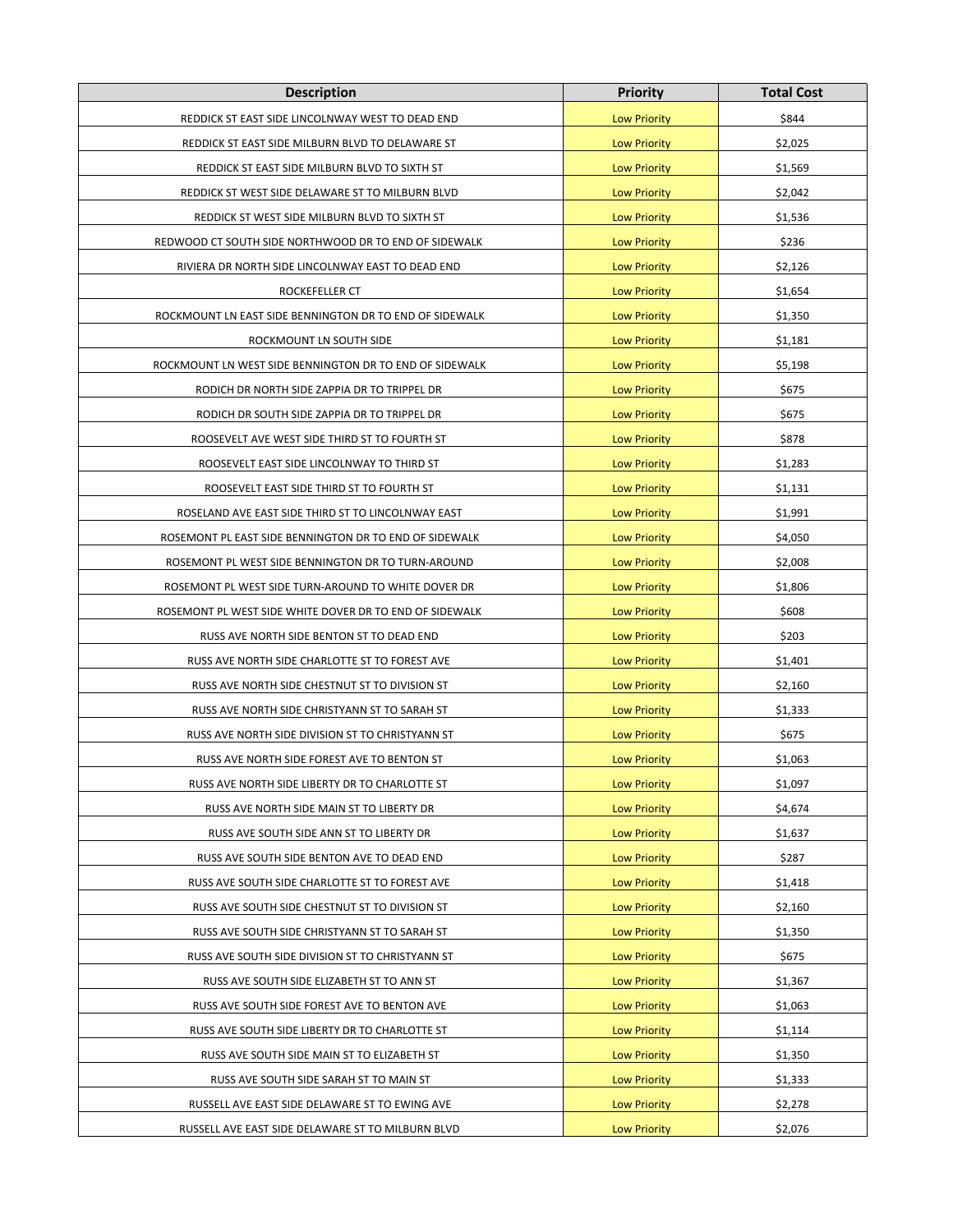| <b>Description</b>                                        | <b>Priority</b>     | <b>Total Cost</b> |
|-----------------------------------------------------------|---------------------|-------------------|
| RUSSELL AVE EAST SIDE LINCOLNWAY WEST TO RAILROAD         | <b>Low Priority</b> | \$439             |
| RUSSELL AVE WEST SIDE DELAWARE ST TO EWING AVE            | <b>Low Priority</b> | \$2,261           |
| RUSSELL AVE WEST SIDE MILBURN BLVD TO DELAWARE ST         | <b>Low Priority</b> | \$2,042           |
| RUSSELL AVE WEST SIDE SIXTH ST TO MILBURN BLVD            | <b>Low Priority</b> | \$1,536           |
| RUSSELL AVE WEST SIDE SIXTH ST TO RAILROAD TRACKS         | <b>Low Priority</b> | \$540             |
| RYECREST DR NORTH SIDE MATZ WAY TO END OF SIDEWALK        | <b>Low Priority</b> | \$1,131           |
| RYECREST DR SOUTH SIDE BLACKBERRY RD TO END OF SIDEWALK   | <b>Low Priority</b> | \$1,789           |
| S WEST ST EAST SIDE AUTUMN CT TO SIXTEENTH ST             | <b>Low Priority</b> | \$3,780           |
| S WEST ST WEST SIDE ELEVENTH ST TO TENTH ST               | <b>Low Priority</b> | \$911             |
| S WEST ST WEST SIDE FOURTEENTH ST TO THIRTEENTH ST        | <b>Low Priority</b> | \$979             |
| S WEST ST WEST SIDE FOURTH ST TO RAIL ROAD TRACKS         | <b>Low Priority</b> | \$1,502           |
| S WEST ST WEST SIDE LINCOLNWAY WEST TO THIRD ST           | <b>Low Priority</b> | \$1,097           |
| S WEST ST WEST SIDE NINTH ST TO EIGHTH ST                 | <b>Low Priority</b> | \$894             |
| S WEST ST WEST SIDE SIXTH ST TO FIFTH ST                  | <b>Low Priority</b> | \$473             |
| S WEST ST WEST SIDE TENTH ST TO NINTH ST                  | <b>Low Priority</b> | \$928             |
| S WEST ST WEST SIDE THIRD ST TO FOURTH ST                 | <b>Low Priority</b> | \$1,114           |
| S WEST ST WEST SIDE THIRTEENTH ST TO TWELFTH ST           | <b>Low Priority</b> | \$928             |
| S WEST ST WEST SIDE TWELFTH ST TO ELEVENTH ST             | <b>Low Priority</b> | \$911             |
| SAIL DR NORTH SIDE DEAD END TO ANCHOR CT                  | <b>Low Priority</b> | \$2,666           |
| SAIL DR SOUTH SIDE ANCHOR DR TO ANCHOR CT                 | <b>Low Priority</b> | \$2,109           |
| SAIL DR SOUTH SIDE ANCHOR DR TO END OF SIDEWALK           | <b>Low Priority</b> | \$439             |
| SAINT LO AVE SOUTH SIDE NORMANDY DR TO MAIN ST            | <b>Low Priority</b> | \$3,189           |
| SAINT LO AVE SOUTH SIDE NORMANDY DR TO WILDFLOWER COVE DR | <b>Low Priority</b> | \$945             |
| SAINT LO DR NORTH SIDE NORMANDY DR TO MAIN ST             | <b>Low Priority</b> | \$3,189           |
| SAINT LO DR NORTH SIDE NORMANDY DR TO WILDFLOWER COVE DR  | <b>Low Priority</b> | \$945             |
| SARAH ST EAST SIDE BATTELL ST TO LAWRENCE ST              | <b>Low Priority</b> | \$894             |
| SARAH ST EAST SIDE BORLEY AVE TO DONALDSON AVE            | <b>Low Priority</b> | \$878             |
| SARAH ST EAST SIDE BROADWAY TO BATTELL ST                 | <b>Low Priority</b> | \$1,046           |
| SARAH ST EAST SIDE COLFAX AVE TO LASALLE AVE              | <b>Low Priority</b> | \$827             |
| SARAH ST EAST SIDE DONALDSON AVE TO EDGAR AVE             | <b>Low Priority</b> | \$861             |
| SARAH ST EAST SIDE EDGAR AVE TO LOWELL AVE                | <b>Low Priority</b> | \$861             |
| SARAH ST EAST SIDE GROVE ST TO MISHAWAKA AVE              | <b>Low Priority</b> | \$878             |
| SARAH ST EAST SIDE JEFFERSON BLVD TO BORLEY AVE           | <b>Low Priority</b> | \$861             |
| SARAH ST EAST SIDE LASALLE AVE TO RUSS AVE                | <b>Low Priority</b> | \$810             |
| SARAH ST EAST SIDE LAWRENCE ST TO GROVE ST                | <b>Low Priority</b> | \$861             |
| SARAH ST EAST SIDE LOWELL AVE TO OMER AVE                 | <b>Low Priority</b> | \$861             |
| SARAH ST EAST SIDE MARION ST TO BROADWAY                  | <b>Low Priority</b> | \$844             |
| SARAH ST EAST SIDE MARION ST TO DEAD END                  | <b>Low Priority</b> | \$540             |
| SARAH ST EAST SIDE OMER AVE TO COLFAX AVE                 | <b>Low Priority</b> | \$878             |
| SARAH ST EAST SIDE RUSS AVE TO DEAD END                   | <b>Low Priority</b> | \$354             |
| SARAH ST EAST SIDE STANLEY ST TO DEAD END                 | <b>Low Priority</b> | \$810             |
| SARAH ST WEST SIDE BORLEY AVE TO DONALDSON AVE            | <b>Low Priority</b> | \$844             |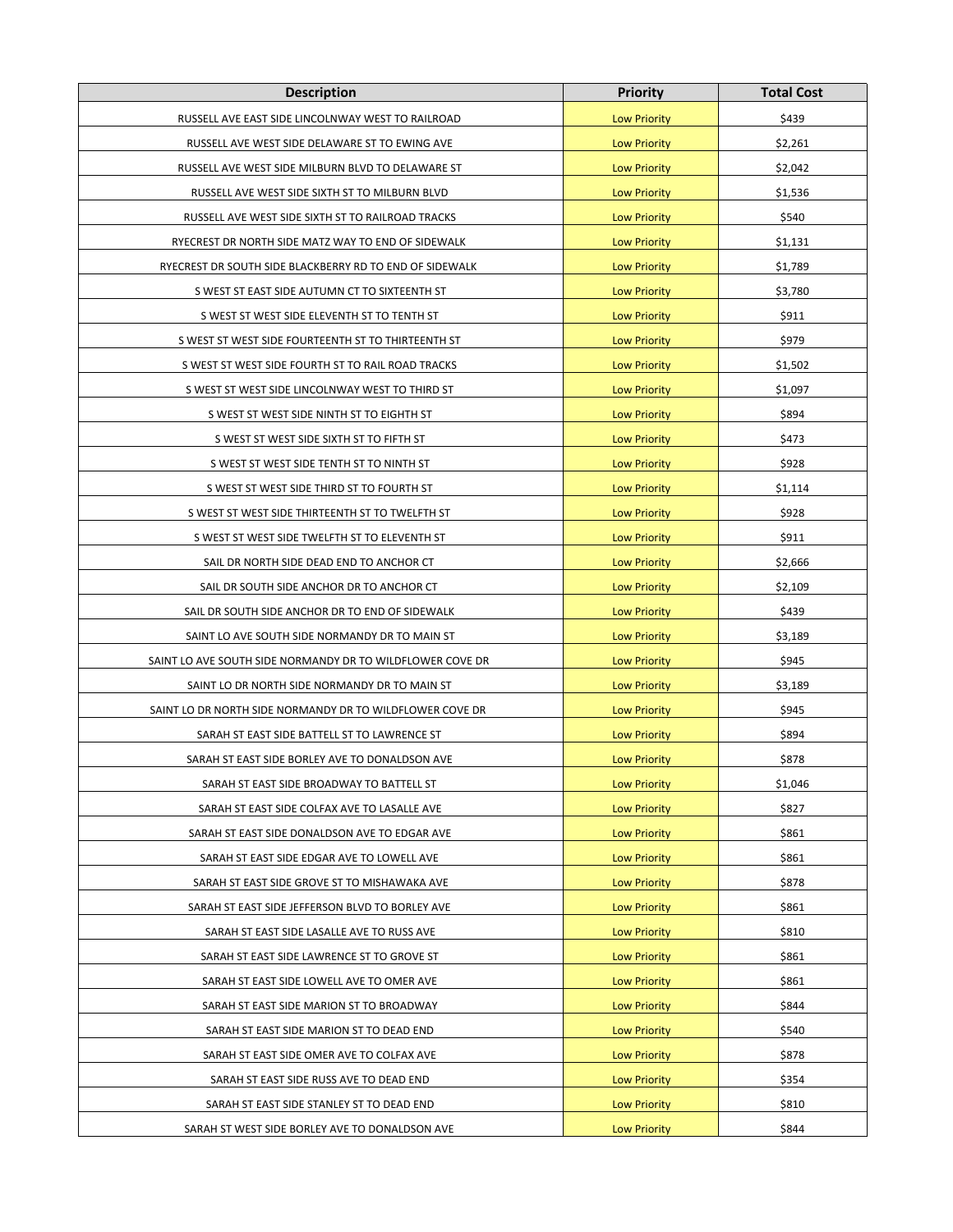| <b>Description</b>                                           | <b>Priority</b>     | <b>Total Cost</b> |
|--------------------------------------------------------------|---------------------|-------------------|
| SARAH ST WEST SIDE BORLEY AVE TO JEFFERSON BLVD              | <b>Low Priority</b> | \$827             |
| SARAH ST WEST SIDE BROADWAY TO BATTELL ST                    | <b>Low Priority</b> | \$1,029           |
| SARAH ST WEST SIDE COLFAX AVE TO LASALLE AVE                 | <b>Low Priority</b> | \$810             |
| SARAH ST WEST SIDE DONALDSON AVE TO EDGAR AVE                | <b>Low Priority</b> | \$844             |
| SARAH ST WEST SIDE EDGAR AVE TO LOWELL AVE                   | <b>Low Priority</b> | \$844             |
| SARAH ST WEST SIDE GROVE ST TO MISHAWAKA AVE                 | <b>Low Priority</b> | \$878             |
| SARAH ST WEST SIDE LASALLE AVE TO RUSS AVE                   | <b>Low Priority</b> | \$810             |
| SARAH ST WEST SIDE LOWELL AVE TO OMER AVE                    | <b>Low Priority</b> | \$844             |
| SARAH ST WEST SIDE MARION ST TO BROADWAY                     | <b>Low Priority</b> | \$878             |
| SARAH ST WEST SIDE MARION ST TO DEAD END                     | <b>Low Priority</b> | \$540             |
| SARAH ST WEST SIDE OMER AVE TO COLFAX AVE                    | <b>Low Priority</b> | \$861             |
| SARAH ST WEST SIDE STANLEY ST TO DEAD END                    | <b>Low Priority</b> | \$844             |
| SARAH ST WEST SIDE STANLEY ST TO JEFFERSON BLVD              | <b>Low Priority</b> | \$878             |
| SAVANNAH PASS DR EAST SIDE CHAPEL HILL DR TO SOUTH END       | <b>Low Priority</b> | \$354             |
| SAVANNAH PASS DR WEST SIDE SOUTH END TO DAY RD               | <b>Low Priority</b> | \$8,438           |
| SAVANNAH PASS EAST SIDE PEACHTREE LN TO DAY ROAD             | <b>Low Priority</b> | \$4,641           |
| SCARLET FLAX DR NORTH SIDE DIVISION ST TO WILDFLOWER COVE DR | <b>Low Priority</b> | \$726             |
| SCARLET FLAX DR SOUTH SIDE DIVISION ST TO WILDFLOWER COVE DR | <b>Low Priority</b> | \$743             |
| SCHUMACHER DR EAST SIDE IMUS DR TO LENSON DR                 | <b>Low Priority</b> | \$4,185           |
| SCHUMACHER DR WEST SIDE IMUS DR TO LENSON DR                 | <b>Low Priority</b> | \$4,067           |
| SEVENTEENTH ST NORTH SIDE UNION ST TO CONNER DR              | <b>Low Priority</b> | \$3,797           |
| SEVENTH ST NORTH SIDE CLEVELAND ST TO LOGAN ST               | <b>Low Priority</b> | \$2,363           |
| SEVENTH ST NORTH SIDE LAUREL ST TO SOUTH ST                  | <b>Low Priority</b> | \$3,426           |
| SEVENTH ST NORTH SIDE MAIN ST TO MILL ST                     | <b>Low Priority</b> | \$1,097           |
| SEVENTH ST NORTH SIDE MILL ST TO SPRING ST                   | <b>Low Priority</b> | \$1,080           |
| SEVENTH ST NORTH SIDE SPRING ST TO WEST ST                   | <b>Low Priority</b> | \$2,295           |
| SEVENTH ST NORTH SIDE UNION ST TO MAIN ST                    | <b>Low Priority</b> | \$3,291           |
| SEVENTH ST SOUTH SIDE MAIN ST TO UNION ST                    | <b>Low Priority</b> | \$3,054           |
| SEVENTH ST SOUTH SIDE MILL ST TO MAIN ST                     | <b>Low Priority</b> | \$1,097           |
| SEVENTH ST SOUTH SIDE SOUTH ST TO LAUREL ST                  | <b>Low Priority</b> | \$3,206           |
| SEVENTH ST SOUTH SIDE SPRING ST TO MILL ST                   | <b>Low Priority</b> | \$1,080           |
| SEVENTH ST SOUTH SIDE WELLS ST TO WEST ST TO SPRING ST       | <b>Low Priority</b> | \$2,312           |
| SHELTON DR EAST SIDE BENNINGTON DR TO FERNHILL DR            | <b>Low Priority</b> | \$3,696           |
| SHELTON DR WEST SIDE BENNINGTON DR TO DUDLEY DR              | <b>Low Priority</b> | \$2,211           |
| SHELTON DR WEST SIDE DUDLEY DR TO FERNHILL                   | <b>Low Priority</b> | \$1,029           |
| SIXTEENTH ST NORTH SIDE DODGE AVE TO UNION ST                | <b>Low Priority</b> | \$878             |
| SIXTEENTH ST NORTH SIDE MAIN ST TO SPRING ST                 | <b>Low Priority</b> | \$2,363           |
| SIXTEENTH ST NORTH SIDE PENN AVE TO DODGE AVE                | <b>Low Priority</b> | \$4,843           |
| SIXTEENTH ST NORTH SIDE UNION ST TO MAIN ST                  | <b>Low Priority</b> | \$3,240           |
| SIXTEENTH ST SOUTH SIDE S WEST ST TO SPRING ST               | <b>Low Priority</b> | \$2,278           |
| SIXTEENTH ST SOUTH SIDE SPRING ST TO MAIN ST                 | <b>Low Priority</b> | \$2,363           |
| SIXTEENTH ST SOUTH SIDE PENN AVE TO UNION ST                 | <b>Low Priority</b> | \$3,341           |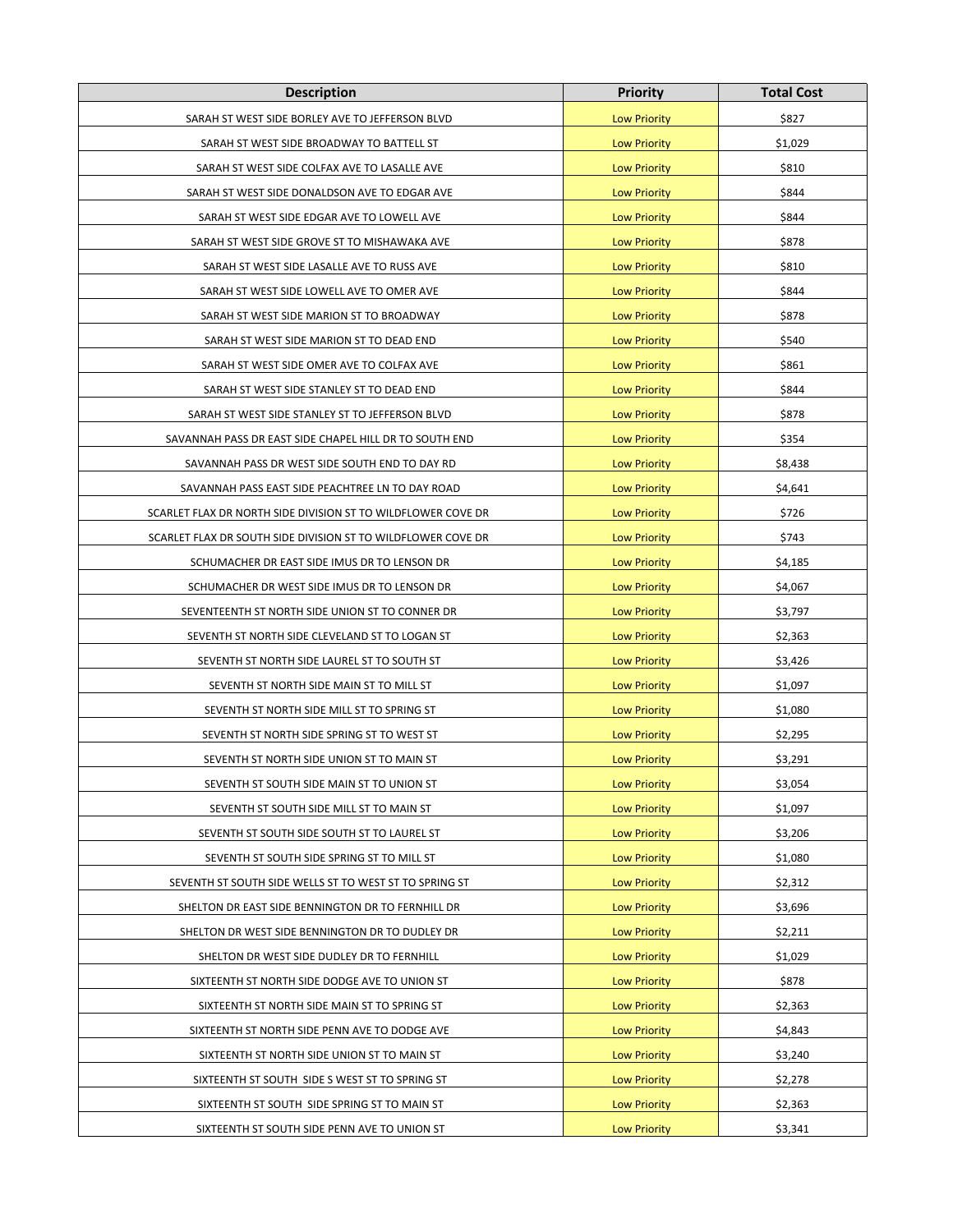| <b>Description</b>                                | <b>Priority</b>     | <b>Total Cost</b> |
|---------------------------------------------------|---------------------|-------------------|
| SIXTH ST NORTH SIDE BERLIN AVE TO SOMERSET AVE    | <b>Low Priority</b> | \$1,013           |
| SIXTH ST NORTH SIDE CARLTON ST TO ALABAMA ST      | <b>Low Priority</b> | \$911             |
| SIXTH ST NORTH SIDE CLEVELAND ST TO LOGAN ST      | <b>Low Priority</b> | \$2,363           |
| SIXTH ST NORTH SIDE DALE AVE TO CARLTON ST        | <b>Low Priority</b> | \$1,350           |
| SIXTH ST NORTH SIDE DALE AVE TO CARLTON ST        | <b>Low Priority</b> | \$1,299           |
| SIXTH ST NORTH SIDE EAST END OF STREET TO MAIN ST | <b>Low Priority</b> | \$2,413           |
| SIXTH ST NORTH SIDE GEYER AVE TO QUEENSBORO AVE   | <b>Low Priority</b> | \$928             |
| SIXTH ST NORTH SIDE HUBBARD ST TO MIDDLEBORO AVE  | <b>Low Priority</b> | \$911             |
| SIXTH ST NORTH SIDE IRONWOOD RD TO HUBBARD ST     | <b>Low Priority</b> | \$1,046           |
| SIXTH ST NORTH SIDE MAIN ST TO MILL ST            | <b>Low Priority</b> | \$1,114           |
| SIXTH ST NORTH SIDE MERIDIAN ST TO HENDRICKS      | <b>Low Priority</b> | \$911             |
| SIXTH ST NORTH SIDE MIDDLEBORO AVE TO GEYER AVE   | <b>Low Priority</b> | \$878             |
| SIXTH ST NORTH SIDE MILL ST TO SPRING ST          | <b>Low Priority</b> | \$1,063           |
| SIXTH ST NORTH SIDE QUEENSBORO AVE TO RUSSEL AVE  | <b>Low Priority</b> | \$591             |
| SIXTH ST NORTH SIDE RUSSEL AVE TO BERLIN AVE      | <b>Low Priority</b> | \$911             |
| SIXTH ST NORTH SIDE SMITH ST TO CLEVELAND ST      | <b>Low Priority</b> | \$2,093           |
| SIXTH ST NORTH SIDE SOMERSET AVE TO GRAND BLVD    | <b>Low Priority</b> | \$1,013           |
| SIXTH ST NORTH SIDE SPRING ST TO WEST ST          | <b>Low Priority</b> | \$2,346           |
| SIXTH ST NORTH SIDE TAYLOR ST TO SMITH ST         | <b>Low Priority</b> | \$945             |
| SIXTH ST NORTH SIDE WELLS ST TO TAYLOR ST         | <b>Low Priority</b> | \$1,637           |
| SIXTH ST SOUTH SIDE ALABAMA ST TO REDDICK ST      | <b>Low Priority</b> | \$945             |
| SIXTH ST SOUTH SIDE BERLIN AVE TO SOMERSET AVE    | <b>Low Priority</b> | \$1,013           |
| SIXTH ST SOUTH SIDE BURDETTE ST TO LOGAN ST       | <b>Low Priority</b> | \$844             |
| SIXTH ST SOUTH SIDE CARLTON ST TO ALABAMA ST      | <b>Low Priority</b> | \$945             |
| SIXTH ST SOUTH SIDE CLEVELAND ST TO SMITH ST      | <b>Low Priority</b> | \$2,126           |
| SIXTH ST SOUTH SIDE DALE AVE TO CARLTON ST        | <b>Low Priority</b> | \$1,299           |
| SIXTH ST SOUTH SIDE GEYER AVE TO QUEENSBORO AVE   | <b>Low Priority</b> | \$911             |
| SIXTH ST SOUTH SIDE GRAND AVE TO DALE AVE         | <b>Low Priority</b> | \$1,013           |
| SIXTH ST SOUTH SIDE HENDRICKS ST TO JACKSON ST    | <b>Low Priority</b> | \$945             |
| SIXTH ST SOUTH SIDE HUBBARD AVE TO MIDDLEBORO AVE | <b>Low Priority</b> | \$911             |
| SIXTH ST SOUTH SIDE IRONWOOD RD TO HUBBARD AVE    | <b>Low Priority</b> | \$1,046           |
| SIXTH ST SOUTH SIDE JACKSON ST TO BURDETE ST      | <b>Low Priority</b> | \$962             |
| SIXTH ST SOUTH SIDE LAUREL ST TO MERRIFIELD AVE   | <b>Low Priority</b> | \$3,780           |
| SIXTH ST SOUTH SIDE LOGAN ST TO CLEVELAND ST      | <b>Low Priority</b> | \$2,329           |
| SIXTH ST SOUTH SIDE MAIN ST TO END OF STREET      | <b>Low Priority</b> | \$2,531           |
| SIXTH ST SOUTH SIDE MIDDLEBORO AVE TO GEYER AVE   | <b>Low Priority</b> | \$911             |
| SIXTH ST SOUTH SIDE MILL ST TO MAIN ST            | <b>Low Priority</b> | \$1,097           |
| SIXTH ST SOUTH SIDE QUEENSBORO AVE TO RUSSELL AVE | <b>Low Priority</b> | \$608             |
| SIXTH ST SOUTH SIDE REDDICK ST TO MERIDIAN ST     | <b>Low Priority</b> | \$928             |
| SIXTH ST SOUTH SIDE RUSSELL AVE TO BERLIN AVE     | <b>Low Priority</b> | \$911             |
| SIXTH ST SOUTH SIDE SMITH ST TO TAYLOR ST         | <b>Low Priority</b> | \$928             |
| SIXTH ST SOUTH SIDE SOMERSET AVE TO GRAND AVE     | <b>Low Priority</b> | \$1,013           |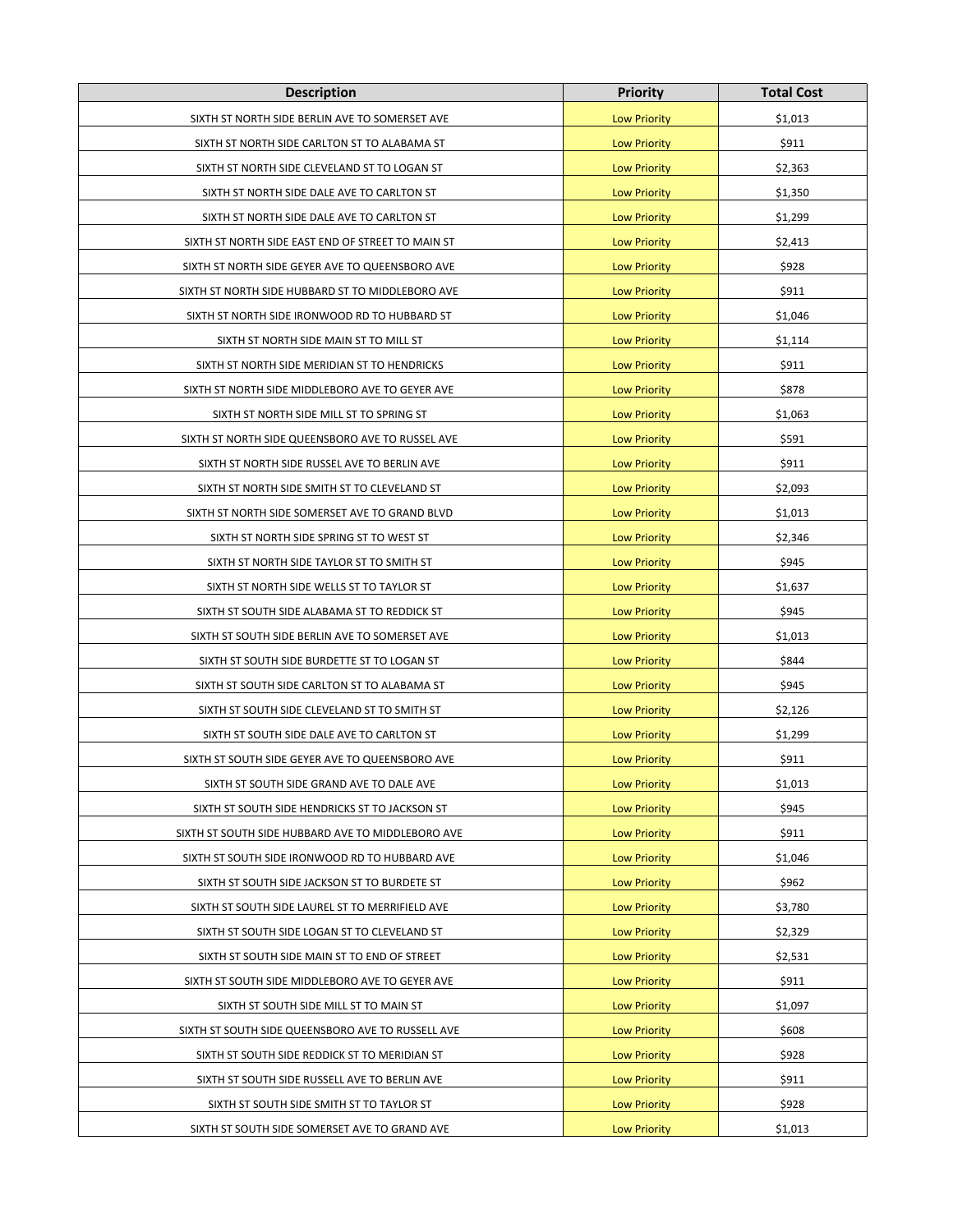| <b>Description</b>                                             | <b>Priority</b>     | <b>Total Cost</b> |
|----------------------------------------------------------------|---------------------|-------------------|
| SIXTH ST SOUTH SIDE SPRING ST TO MILL ST                       | <b>Low Priority</b> | \$1,063           |
| SIXTH ST SOUTH SIDE TAYLOR ST TO WELLS ST                      | <b>Low Priority</b> | \$1,688           |
| SIXTH ST SOUTH SIDE WELLS ST TO WEST ST                        | <b>Low Priority</b> | \$2,025           |
| SIXTH ST SOUTH SIDE WEST ST TO SPRING ST                       | <b>Low Priority</b> | \$2,329           |
| SMITH ST EAST SIDE SEVENTH ST TO EIGHTH ST                     | <b>Low Priority</b> | \$911             |
| SMITH ST WEST SIDE FOURTH ST TO RAILROAD TRACKS                | <b>Low Priority</b> | \$1,637           |
| SMITH ST WEST SIDE LINCOLNWAY WEST TO FOURTH ST                | <b>Low Priority</b> | \$1,654           |
| SMITH ST WEST SIDE SIXTH ST TO SEVENTH ST                      | <b>Low Priority</b> | \$911             |
| SOMERSET AVE EAST SIDE DELAWARE ST TO PANAMA ST                | <b>Low Priority</b> | \$1,890           |
| SOMERSET AVE EAST SIDE MILBURN BLVD TO DELAWARE ST             | <b>Low Priority</b> | \$2,093           |
| SOMERSET AVE EAST SIDE MILBURN BLVD TO SIXTH ST                | <b>Low Priority</b> | \$1,553           |
| SOMERSET AVE WEST SIDE DELAWARE ST TO PANAMA ST                | <b>Low Priority</b> | \$1,721           |
| SOMERSET AVE WEST SIDE MILBURN BLVD TO DELAWARE ST             | <b>Low Priority</b> | \$2,042           |
| SOMERSET AVE WEST SIDE MILBURN BLVD TO SIXTH ST                | <b>Low Priority</b> | \$1,553           |
| SOMERSET WEST SIDE DELAWARE ST TO PANAMA ST                    | <b>Low Priority</b> | \$1,721           |
| SOUTH SHORE DR EAST SIDE GREENWOOD DR TO NORTH CORNER          | <b>Low Priority</b> | \$776             |
| SOUTH SHORE DR NORTH SIDE END OF SIDEWALK TO LIVINGSTON BAY CT | <b>Low Priority</b> | \$1,249           |
| SOUTH SHORE DR NORTH SIDE MANCHESTER DR TO END OF SIDEWALK     | <b>Low Priority</b> | \$405             |
| SOUTH SHORE DR NORTH SIDE MANOR DR TO MANCHESTER DR            | <b>Low Priority</b> | \$776             |
| SOUTH SHORE DR NORTH SIDE POWER DR TO MANOR DR                 | <b>Low Priority</b> | \$2,953           |
| SOUTH SHORE DR SOUTH SIDE MANOR DR TO MANCHESTER DR            | <b>Low Priority</b> | \$793             |
| SOUTH SHORE DR SOUTH SIDE OAKLEY AVE TO END OF SIDEWALK        | <b>Low Priority</b> | \$827             |
| SOUTH SHORE DR SOUTH SIDE OAKLEY AVE TO LIVINGSTON BAY CT      | <b>Low Priority</b> | \$776             |
| SOUTH SHORE DR SOUTH SIDE POWER DR TO VIRGINIA ST              | <b>Low Priority</b> | \$1,907           |
| SOUTH SHORE DR SOUTH SIDE VIRGINIA ST TO MANOR DR              | <b>Low Priority</b> | \$928             |
| SOUTH SHORE DR WEST SIDE GREENWOOD TO END OF SIDEWALK          | <b>Low Priority</b> | \$1,772           |
| SOUTH ST EAST SIDE EIGHTH ST TO SEVENTH ST                     | <b>Low Priority</b> | \$1,316           |
| SOUTH ST EAST SIDE TENTH ST TO PENN AVE                        | <b>Low Priority</b> | \$1,063           |
| SOUTH ST WEST SIDE EIGHTH ST TO SEVENTH ST                     | <b>Low Priority</b> | \$878             |
| SOUTH ST WEST SIDE TENTH ST TO TENTH PL                        | <b>Low Priority</b> | \$844             |
| SOUTHAMPTON DR NORTH SIDE TURN-AROUND TO BLACKBERRY RD         | <b>Low Priority</b> | \$3,932           |
| SOUTHAMPTON DR NORTH SIDE TURN-AROUND TO TURN-AROUND           | <b>Low Priority</b> | \$1,536           |
| SOUTHAMPTON DR SOUTH SIDE STONEGATE DR TO BLACKBERRY RD        | <b>Low Priority</b> | \$709             |
| SOUTHAMPTON DR SOUTH SIDE WHITE DOVE DR TO TURN-AROUND         | <b>Low Priority</b> | \$1,823           |
| SPRING ST EAST SIDE EIGHTH ST TO SEVENTH ST                    | <b>Low Priority</b> | \$928             |
| SPRING ST EAST SIDE ELEVENTH ST TO TENTH ST                    | <b>Low Priority</b> | \$878             |
| SPRING ST EAST SIDE FIRST ST TO FRONT ST                       | <b>Low Priority</b> | \$962             |
| SPRING ST EAST SIDE FOURTEENTH ST TO THIRTEENTH ST             | <b>Low Priority</b> | \$962             |
| SPRING ST EAST SIDE FOURTH ST TO THIRD ST                      | <b>Low Priority</b> | \$1,080           |
| SPRING ST EAST SIDE LINCOLNWAY WEST TO FIRST ST                | <b>Low Priority</b> | \$1,046           |
| SPRING ST EAST SIDE NINTH ST TO EIGHTH ST                      | <b>Low Priority</b> | \$911             |
| SPRING ST EAST SIDE RAILROAD TO FOURTH ST                      | <b>Low Priority</b> | \$1,468           |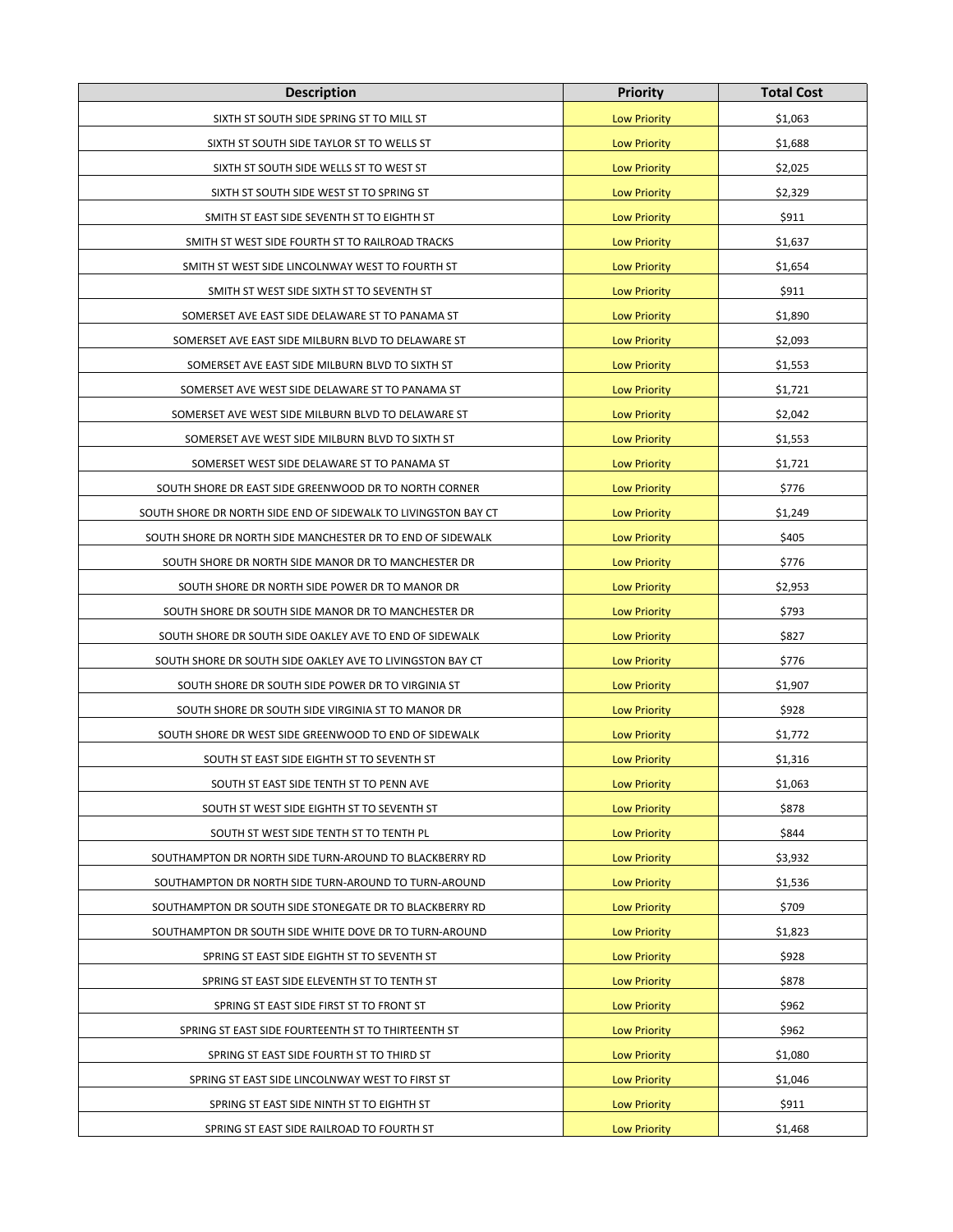| <b>Description</b>                                          | <b>Priority</b>     | <b>Total Cost</b> |
|-------------------------------------------------------------|---------------------|-------------------|
| SPRING ST EAST SIDE SIXTEENTH ST TO FOURTEENTH              | <b>Low Priority</b> | \$2,025           |
| SPRING ST EAST SIDE SIXTEENTH ST TO SOUTH END OF SIDEWALK   | <b>Low Priority</b> | \$1,013           |
| SPRING ST EAST SIDE SIXTH ST TO RAILROAD TRACKS             | <b>Low Priority</b> | \$945             |
| SPRING ST EAST SIDE TENTH ST TO NINTH ST                    | <b>Low Priority</b> | \$1,013           |
| SPRING ST EAST SIDE THIRD ST TO LINCOLNWAY WEST             | <b>Low Priority</b> | \$1,080           |
| SPRING ST EAST SIDE THIRTEENTH ST TO TWELFTH ST             | <b>Low Priority</b> | \$911             |
| SPRING ST EAST SIDE TWELFTH ST TO ELEVENTH ST               | <b>Low Priority</b> | \$878             |
| SPRING ST WEST SIDE EIGHTH ST TO NINTH ST                   | <b>Low Priority</b> | \$911             |
| SPRING ST WEST SIDE ELEVENTH ST TO TWELFTH ST               | <b>Low Priority</b> | \$878             |
| SPRING ST WEST SIDE FIRST ST TO FRONT ST                    | <b>Low Priority</b> | \$962             |
| SPRING ST WEST SIDE FOURTH ST TO THIRD ST                   | <b>Low Priority</b> | \$1,097           |
| SPRING ST WEST SIDE LINCOLNWAY EAST TO FIRST ST             | <b>Low Priority</b> | \$1,013           |
| SPRING ST WEST SIDE NINTH ST TO TENTH ST                    | <b>Low Priority</b> | \$911             |
| SPRING ST WEST SIDE RAIL ROAD TRACKS TO FOURTH ST           | <b>Low Priority</b> | \$1,485           |
| SPRING ST WEST SIDE SEVENTH ST TO EIGHTH ST                 | <b>Low Priority</b> | \$911             |
| SPRING ST WEST SIDE SIXTEENTH ST TO END OF SIDEWALK         | <b>Low Priority</b> | \$473             |
| SPRING ST WEST SIDE SIXTH ST TO SEVENTH ST                  | <b>Low Priority</b> | \$911             |
| SPRING ST WEST SIDE TENTH ST TO ELEVENTH ST                 | <b>Low Priority</b> | \$894             |
| SPRING ST WEST SIDE THIRD ST TO LINCOLNWAY WEST             | <b>Low Priority</b> | \$1,080           |
| SPRING ST WEST SIDE THIRTEENTH ST TO FOURTEENTH ST          | <b>Low Priority</b> | \$911             |
| SPRING ST WEST SIDE TWELFTH ST TO THIRTEENTH ST             | <b>Low Priority</b> | \$911             |
| STANLEY ST NORTH SIDE DIVISION ST TO CHRISTYANN ST          | <b>Low Priority</b> | \$692             |
| STANLEY ST NORTH SIDE MERRIFIELD AVE TO END OF SIDEWALK     | <b>Low Priority</b> | \$2,582           |
| STANLEY ST NORTH SIDE SARAH ST TO JEFFERSON BLVD            | <b>Low Priority</b> | \$1,654           |
| STANLEY ST SOUTH SIDE CHRISTYANN ST TO SARAH ST             | <b>Low Priority</b> | \$1,434           |
| STANLEY ST SOUTH SIDE DIVISION ST TO CHRISTYANN ST          | <b>Low Priority</b> | \$709             |
| STANLEY ST SOUTH SIDE MERRIFIELD AVE TO HIGHLAND VILLAGE DR | <b>Low Priority</b> | \$1,434           |
| STATE ST EAST SIDE HOMEWOOD AVE TO LINCOLNWAY EAST          | <b>Low Priority</b> | \$1,586           |
| STATE ST EAST SIDE LINDEN AVE TO HOMEWOOD AVE               | <b>Low Priority</b> | \$1,266           |
| STATE ST EAST SIDE MISHAWAKA AVE TO LINDEN AVE              | <b>Low Priority</b> | \$2,008           |
| STATE ST WEST SIDE LINCOLNWAY EAST TO LINDEN AVE            | <b>Low Priority</b> | \$1,603           |
| STATE ST WEST SIDE LINDEN AVE TO HOMEWOOD AVE               | <b>Low Priority</b> | \$1,249           |
| STATE ST WEST SIDE PROSPECT DR TO END OF SIDEWALK           | <b>Low Priority</b> | \$1,350           |
| STATE ST WEST SIDE PROSPECT DR TO MISHAWAKA AVE             | <b>Low Priority</b> | \$2,059           |
| STEFAN DR NORTH SIDE ZAPPIA DR TO TRIPPEL DR                | <b>Low Priority</b> | \$1,029           |
| STEFAN DR SOUTH SIDE TRIPPEL DR TO ZAPPIA DR                | <b>Low Priority</b> | \$658             |
| STICKLER AVE EAST SIDE MARSHALL DR TO HUMMEL DR             | <b>Low Priority</b> | \$1,401           |
| STICKLER AVE WEST SIDE MARSHALL DR TO HUMMEL DRR            | <b>Low Priority</b> | \$1,536           |
| STICKLER CT EAST SIDE                                       | <b>Low Priority</b> | \$709             |
| STICKLER CT WEST SIDE                                       | <b>Low Priority</b> | \$692             |
| STONEGATE DR EAST SIDE SOUTHAMPTON TO WHITE DOVER DR        | <b>Low Priority</b> | \$2,666           |
| STONEGATE DR WEST SIDE SOUTHAMPTON DR TO WHITE DOVER DR     | <b>Low Priority</b> | \$1,688           |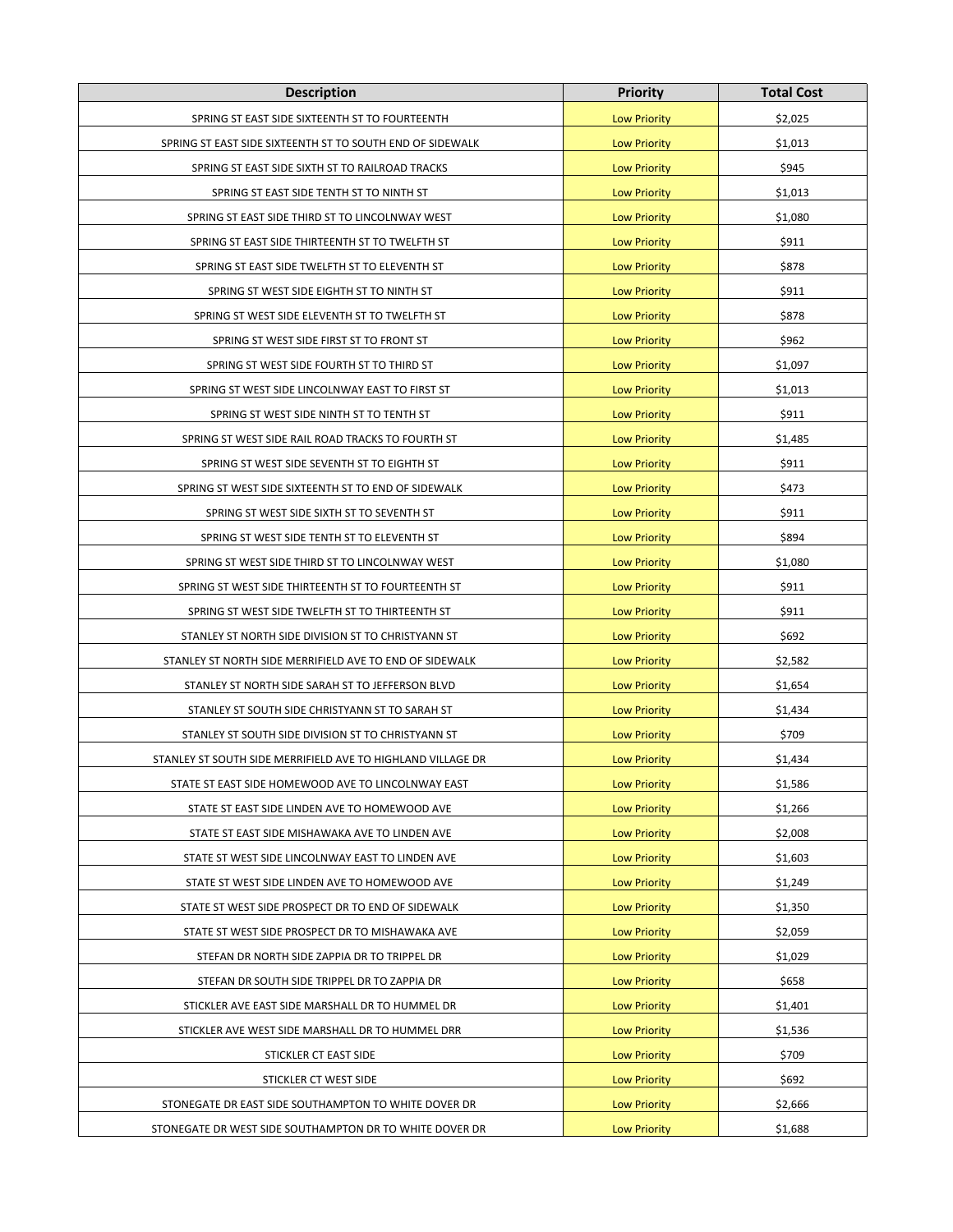| <b>Description</b>                                             | <b>Priority</b>     | <b>Total Cost</b> |
|----------------------------------------------------------------|---------------------|-------------------|
| STREAMVIEW CT EAST SIDE                                        | <b>Low Priority</b> | \$1,013           |
| STREAMVIEW CT WEST SIDE BENNINGTON DR TO END OF SIDEWALK       | <b>Low Priority</b> | \$2,734           |
| STUDEBAKER ST EAST SIDE GROVE ST TO PROSPECT DR                | <b>Low Priority</b> | \$1,671           |
| STUDEBAKER ST EAST SIDE LINDEN AVE TO HOMEWOOD AVE             | <b>Low Priority</b> | \$1,384           |
| STUDEBAKER ST EAST SIDE LINDEN AVE TO MISHAWAKA AVE            | <b>Low Priority</b> | \$2,025           |
| STUDEBAKER ST WEST SIDE LINDEN AVE TO HOMEWOOD AVE             | <b>Low Priority</b> | \$1,249           |
| STUDEBAKER ST WEST SIDE LINDEN AVE TO MISHAWAKA AVE            | <b>Low Priority</b> | \$2,025           |
| STUDEBAKER ST WEST SIDE MISHAWAKA AVE TO GROVE ST              | <b>Low Priority</b> | \$1,553           |
| SWEET ALYSSUM CT                                               | <b>Low Priority</b> | \$1,299           |
| TALL GRASS PRAIRIE DR N. SIDE BANDELIER DR TO WALNUT CANYON CT | <b>Low Priority</b> | \$1,856           |
| TALL GRASS PRAIRIE DR S. SIDE BANDELIER DR TO END OF SIDEWALK  | <b>Low Priority</b> | \$1,367           |
| TAYLOR ST EAST SIDE EIGHTH ST TO SEVENTH ST                    | <b>Low Priority</b> | \$911             |
| TAYLOR ST EAST SIDE ELEVENTH ST TO TENTH ST                    | <b>Low Priority</b> | \$945             |
| TAYLOR ST EAST SIDE FIFTH ST TO FOURTH ST                      | <b>Low Priority</b> | \$1,097           |
| TAYLOR ST EAST SIDE FOURTEENTH ST TO THIRTEENTH ST             | <b>Low Priority</b> | \$911             |
| TAYLOR ST EAST SIDE FOURTH ST TO THIRD ST                      | <b>Low Priority</b> | \$1,114           |
| TAYLOR ST EAST SIDE TENTH ST TO NINTH ST                       | <b>Low Priority</b> | \$911             |
| TAYLOR ST EAST SIDE THIRD ST TO LINCOLNWAY WEST                | <b>Low Priority</b> | \$658             |
| TAYLOR ST EAST SIDE THIRTEENTH ST TO TWELFTH ST                | <b>Low Priority</b> | \$884             |
| TAYLOR ST EAST SIDE TWELFTH ST TO ELEVENTH ST                  | <b>Low Priority</b> | \$878             |
| TAYLOR ST WEST SIDE EIGHTH ST TO SEVENTH ST                    | <b>Low Priority</b> | \$911             |
| TAYLOR ST WEST SIDE ELEVENTH ST TO TENTH ST                    | <b>Low Priority</b> | \$928             |
| TAYLOR ST WEST SIDE FIFTH ST TO FOURTH ST                      | <b>Low Priority</b> | \$1,097           |
| TAYLOR ST WEST SIDE FOURTEENTH ST TO THIRTEENTH ST             | <b>Low Priority</b> | \$945             |
| TAYLOR ST WEST SIDE FOURTH ST TO THIRD ST                      | <b>Low Priority</b> | \$1,131           |
| TAYLOR ST WEST SIDE NINTH ST TO EIGHTH ST                      | <b>Low Priority</b> | \$911             |
| TAYLOR ST WEST SIDE TENTH ST TO NINTH ST                       | <b>Low Priority</b> | \$911             |
| TAYLOR ST WEST SIDE THIRD ST TO LINCOLNWAY WEST                | <b>Low Priority</b> | \$624             |
| TAYLOR ST WEST SIDE THIRTEENTH ST TO TWELFTH ST                | <b>Low Priority</b> | \$878             |
| TEA ROSE LN EAST SIDE CLIMBING ROSE LN TO ARBOR LN             | <b>Low Priority</b> | \$3,274           |
| TEA ROSE LN WEST SIDE ARBOR LN TO CLIMBING ROSE LN             | <b>Low Priority</b> | \$3,274           |
| TENTH ST NORTH SIDE LAUREL ST TO MERRIFIELD AVE                | <b>Low Priority</b> | \$3,814           |
| TENTH ST NORTH SIDE S WEST ST TO WELL ST                       | <b>Low Priority</b> | \$2,025           |
| TENTH ST NORTH SIDE SUMMIT LN TO MAIN ST                       | <b>Low Priority</b> | \$1,586           |
| TENTH ST NORTH SIDE TAYLOR ST TO DEAD END                      | <b>Low Priority</b> | \$506             |
| TENTH ST NORTH SIDE UNION ST TO LAUREL ST                      | <b>Low Priority</b> | \$4,843           |
| TENTH ST NORTH SIDE UNION ST TO SUMMIT LN                      | <b>Low Priority</b> | \$1,569           |
| TENTH ST NORTH SIDE WELLS ST TO TAYLOR ST                      | <b>Low Priority</b> | \$1,654           |
| TENTH ST SOUTH SIDE IOWA ST TO MICHIGAN AVE                    | <b>Low Priority</b> | \$1,907           |
| TENTH ST SOUTH SIDE MAIN ST TO SUMMIT LN                       | <b>Low Priority</b> | \$1,620           |
| TENTH ST SOUTH SIDE MERRIFIELD PL TO MERRIFIELD AVE            | <b>Low Priority</b> | \$506             |
| TENTH ST SOUTH SIDE MICHIGAN AVE                               | <b>Low Priority</b> | \$878             |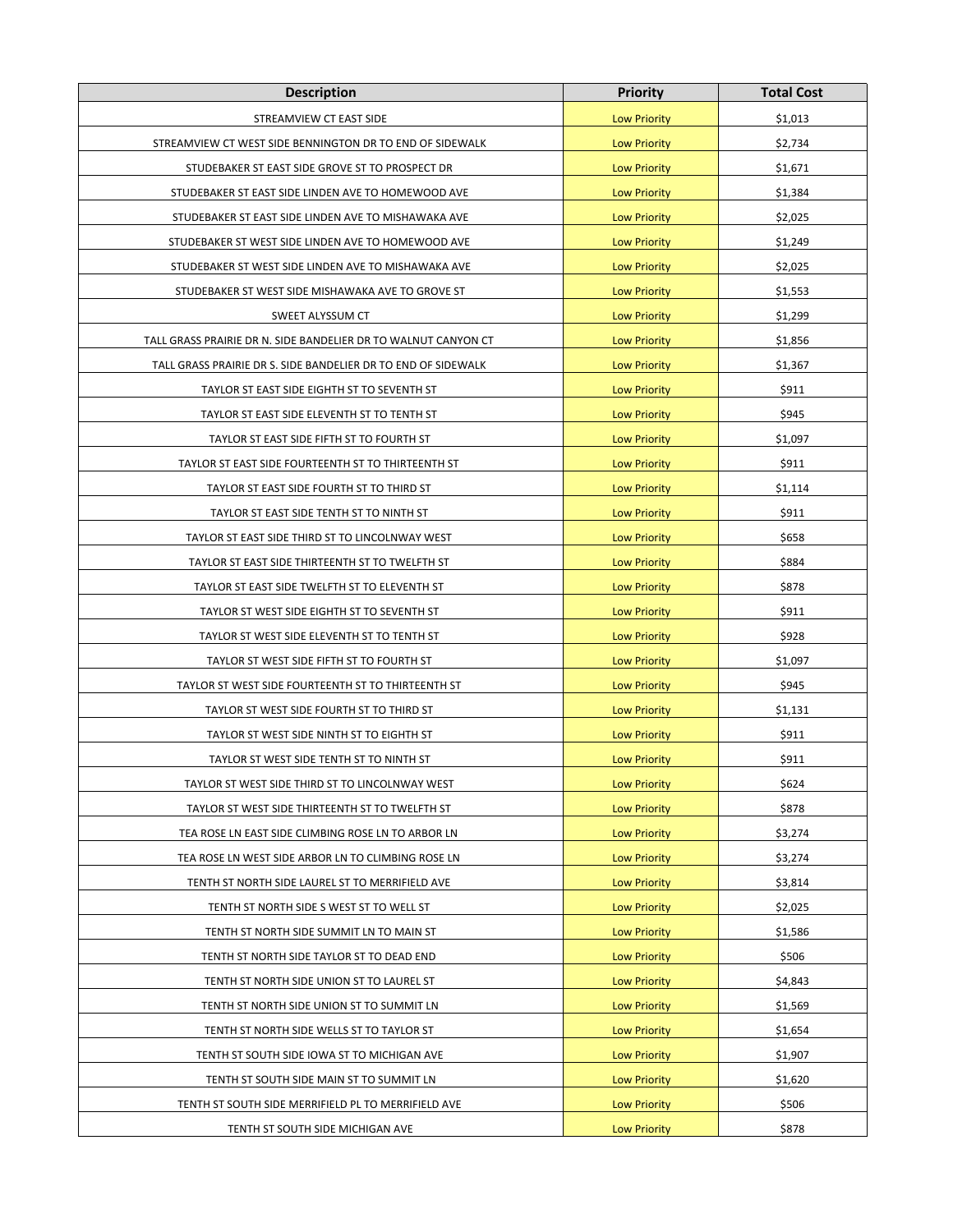| <b>Description</b>                                      | <b>Priority</b>     | <b>Total Cost</b> |
|---------------------------------------------------------|---------------------|-------------------|
| TENTH ST SOUTH SIDE MICHIGAN AVE TO SOUTH ST            | <b>Low Priority</b> | \$2,278           |
| TENTH ST SOUTH SIDE MILL ST TO MAIN ST                  | <b>Low Priority</b> | \$1,114           |
| TENTH ST SOUTH SIDE SOUTH ST TO MERRIFIELD PL           | <b>Low Priority</b> | \$844             |
| TENTH ST SOUTH SIDE SPRING ST TO MILL ST                | <b>Low Priority</b> | \$1,097           |
| TENTH ST SOUTH SIDE SUMMIT LN TO UNION ST               | <b>Low Priority</b> | \$1,553           |
| TENTH ST SOUTH SIDE TAYLOR TO DEAD END                  | <b>Low Priority</b> | \$439             |
| TENTH ST SOUTH SIDE TAYLOR TO WELLS ST                  | <b>Low Priority</b> | \$1,654           |
| TENTH ST SOUTH SIDE UNION ST TO IOWA ST                 | <b>Low Priority</b> | \$1,890           |
| TERRY LN WEST SIDE LIVINGSTON BAY CT TO END OF SIDEWALK | <b>Low Priority</b> | \$1,586           |
| TERRY LN WEST SIDE LIVINGSTON BAY CT TO VISTULA RD      | <b>Low Priority</b> | \$608             |
| THIRD ST NORTH SIDE BAIN ST TO BOSSE AVE                | <b>Low Priority</b> | \$827             |
| THIRD ST NORTH SIDE BEIGER ST TO VIRGIL ST              | <b>Low Priority</b> | \$2,109           |
| THIRD ST NORTH SIDE BOSSE AVE TO KLINE ST               | <b>Low Priority</b> | \$878             |
| THIRD ST NORTH SIDE BROOK AVE TO DOWNEY AVE             | <b>Low Priority</b> | \$979             |
| THIRD ST NORTH SIDE CAMPBELL ST TO BYRKIT AVE           | <b>Low Priority</b> | \$1,418           |
| THIRD ST NORTH SIDE CEDAR ST TO LAUREL ST               | <b>Low Priority</b> | \$1,755           |
| THIRD ST NORTH SIDE CENTER ST TO TAYLOR ST              | <b>Low Priority</b> | \$810             |
| THIRD ST NORTH SIDE CHURCH ST TO MAIN ST                | <b>Low Priority</b> | \$1,080           |
| THIRD ST NORTH SIDE CHURCH ST TO RACE ST                | <b>Low Priority</b> | \$1,080           |
| THIRD ST NORTH SIDE DOWNEY AVE TO ROOSEVELT AVE         | <b>Low Priority</b> | \$979             |
| THIRD ST NORTH SIDE HILL ST TO WEST ST                  | <b>Low Priority</b> | \$1,114           |
| THIRD ST NORTH SIDE KLINE ST TO ROSELAND AVE            | <b>Low Priority</b> | \$911             |
| THIRD ST NORTH SIDE LAWNDALE AVE TO MAPLEWOOD AVE       | <b>Low Priority</b> | \$675             |
| THIRD ST NORTH SIDE MAIN ST TO MILL ST                  | <b>Low Priority</b> | \$1,080           |
| THIRD ST NORTH SIDE MAPLEWOOD AVE TO OAKLEY AVE         | <b>Low Priority</b> | \$827             |
| THIRD ST NORTH SIDE MILL ST TO SPRING ST                | <b>Low Priority</b> | \$1,097           |
| THIRD ST NORTH SIDE OAKLAND AVE TO ELDER ST             | <b>Low Priority</b> | \$894             |
| THIRD ST NORTH SIDE OAKLEY AVE TO ORANGE AVE            | <b>Low Priority</b> | \$911             |
| THIRD ST NORTH SIDE OAKSIDE AVE TO RAY ST               | <b>Low Priority</b> | \$1,401           |
| THIRD ST NORTH SIDE ORANGE AVE TO OAKSIDE AVE           | <b>Low Priority</b> | \$945             |
| THIRD ST NORTH SIDE PINE ST TO CEDAR ST                 | <b>Low Priority</b> | \$1,367           |
| THIRD ST NORTH SIDE RACE ST TO UNION ST                 | <b>Low Priority</b> | \$1,181           |
| THIRD ST NORTH SIDE ROOSEVELT AVE TO END OF SIDEWALK    | <b>Low Priority</b> | \$506             |
| THIRD ST NORTH SIDE TAYLOR ST TO SMITH ST               | <b>Low Priority</b> | \$928             |
| THIRD ST NORTH SIDE UNION ST TO PINE ST                 | <b>Low Priority</b> | \$3,628           |
| THIRD ST NORTH SIDE VIRGIL ST TO VICTORIA ST            | <b>Low Priority</b> | \$2,126           |
| THIRD ST NORTH SIDE WALNUT ST TO DEAD END               | <b>Low Priority</b> | \$456             |
| THIRD ST NORTH SIDE WELLS ST TO CENTER ST               | <b>Low Priority</b> | \$759             |
| THIRD ST NORTH SIDE WENGER AVE TO MASON ST              | <b>Low Priority</b> | \$1,924           |
| THIRD ST NORTH SIDE WEST ST TO WELLS ST                 | <b>Low Priority</b> | \$2,042           |
| THIRD ST SOUTH SIDE CAMPBELL ST TO BYRKIT AVE           | <b>Low Priority</b> | \$1,434           |
| THIRD ST SOUTH SIDE CAPITAL AVE TO HODSON AVE           | <b>Low Priority</b> | \$911             |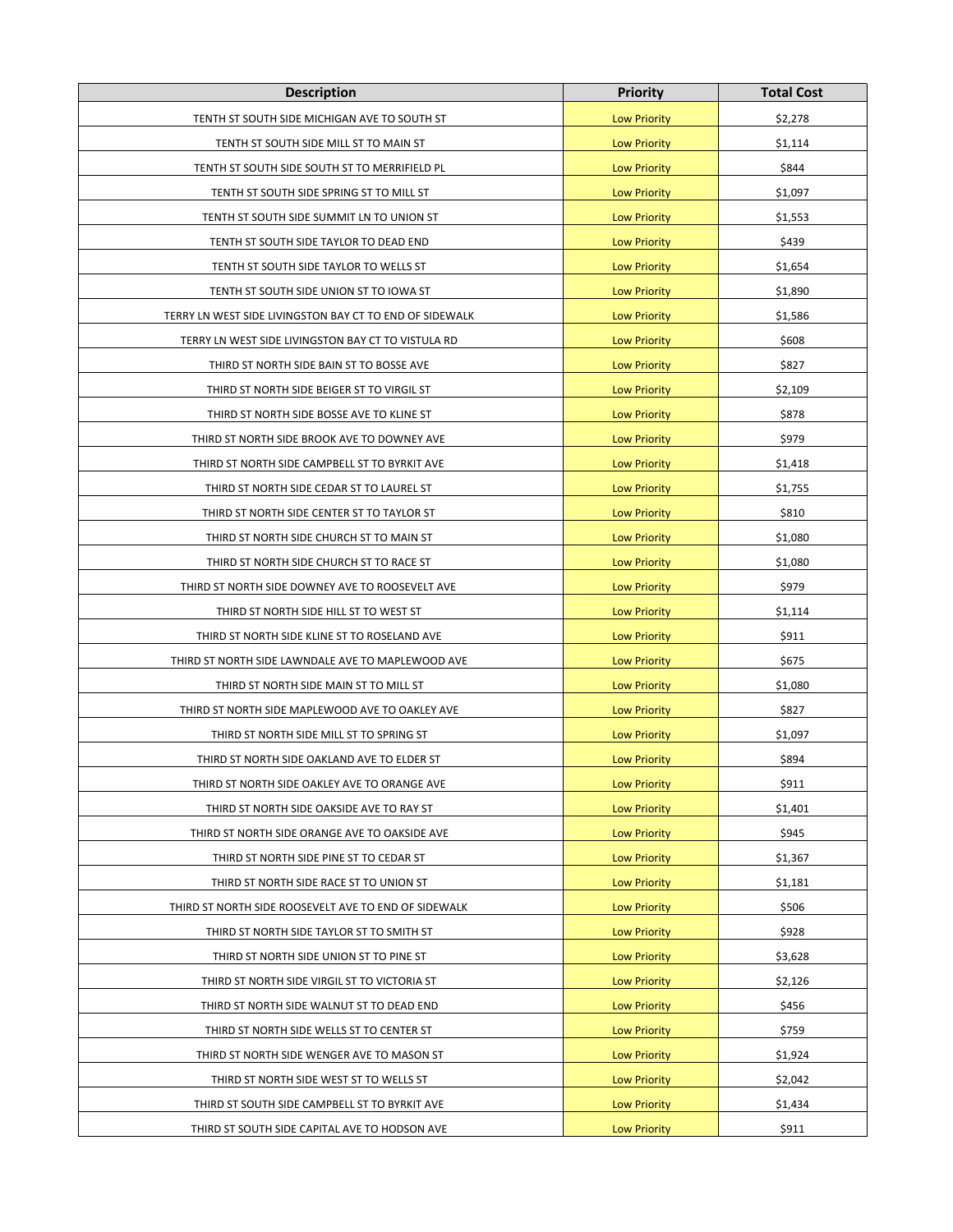| <b>Description</b>                                      | <b>Priority</b>     | <b>Total Cost</b> |
|---------------------------------------------------------|---------------------|-------------------|
| THIRD ST SOUTH SIDE CENTER ST TO TAYLOR ST              | <b>Low Priority</b> | \$793             |
| THIRD ST SOUTH SIDE CHURCH ST TO MAIN ST                | <b>Low Priority</b> | \$1,063           |
| THIRD ST SOUTH SIDE CHURCH ST TO RACE ST                | <b>Low Priority</b> | \$1,080           |
| THIRD ST SOUTH SIDE DELORENZI AVE TO HELEN AVE          | <b>Low Priority</b> | \$945             |
| THIRD ST SOUTH SIDE HILL ST TO S WEST ST                | <b>Low Priority</b> | \$1,097           |
| THIRD ST SOUTH SIDE MAIN ST TO MILLS ST                 | <b>Low Priority</b> | \$1,080           |
| THIRD ST SOUTH SIDE MASON ST TO CAMPBELL ST             | <b>Low Priority</b> | \$1,451           |
| THIRD ST SOUTH SIDE MILLS ST TO SPRING ST               | <b>Low Priority</b> | \$1,080           |
| THIRD ST SOUTH SIDE PINE ST TO CEDAR ST                 | <b>Low Priority</b> | \$1,367           |
| THIRD ST SOUTH SIDE RACE ST TO UNION ST                 | <b>Low Priority</b> | \$878             |
| THIRD ST SOUTH SIDE ROOSEVELT AVE TO END OF SIDE WALK   | <b>Low Priority</b> | \$338             |
| THIRD ST SOUTH SIDE S WEST ST TO WELLS ST               | <b>Low Priority</b> | \$2,042           |
| THIRD ST SOUTH SIDE SPRING ST TO HILL ST                | <b>Low Priority</b> | \$1,063           |
| THIRD ST SOUTH SIDE TAYLOR ST TO SMITH ST               | <b>Low Priority</b> | \$945             |
| THIRD ST SOUTH SIDE UNION ST TO PINE ST                 | <b>Low Priority</b> | \$1,468           |
| THIRD ST SOUTH SIDE WELLS ST TO CENTER ST               | <b>Low Priority</b> | \$743             |
| THIRTEENTH ST NORTH SIDE MAIN ST TO SPRING ST           | <b>Low Priority</b> | \$2,329           |
| THIRTEENTH ST NORTH SIDE S WEST ST TO WELLS ST          | <b>Low Priority</b> | \$2,042           |
| THIRTEENTH ST NORTH SIDE TAYLOR ST TO DEAD END          | <b>Low Priority</b> | \$1,080           |
| THIRTEENTH ST NORTH SIDE UNION ST TO DODGE AVE          | <b>Low Priority</b> | \$878             |
| THIRTEENTH ST NORTH SIDE UNION ST TO MAIN ST            | <b>Low Priority</b> | \$3,206           |
| THIRTEENTH ST SOUTH SIDE DODGE AVE TO IOWA ST           | <b>Low Priority</b> | \$878             |
| THIRTEENTH ST SOUTH SIDE IOWA ST TO MICHIGAN AVE        | <b>Low Priority</b> | \$1,873           |
| THIRTEENTH ST SOUTH SIDE MAIN ST TO UNION ST            | <b>Low Priority</b> | \$3,206           |
| THIRTEENTH ST SOUTH SIDE SPRING ST TO S MAIN ST         | <b>Low Priority</b> | \$2,329           |
| THIRTEENTH ST SOUTH SIDE TAYLOR ST TO DEAD END          | <b>Low Priority</b> | \$1,350           |
| THIRTEENTH ST SOUTH SIDE TAYLOR ST TO S WEST ST         | <b>Low Priority</b> | \$1,738           |
| THIRTEENTH ST SOUTH SIDE UNION ST TO DODGE AVE          | <b>Low Priority</b> | \$878             |
| TOWLE AVE EAST SIDE SLICKS CT TO END OF SIDEWALK        | <b>Low Priority</b> | \$371             |
| TOWLE AVE WEST SIDE LINCOLNWAY WEST TO SLICKS CT        | <b>Low Priority</b> | \$928             |
| TOWLE AVE WEST SIDE SLICKS CT TO END OF SIDEWALK        | <b>Low Priority</b> | \$1,468           |
| TREEMONT DR WEST SIDE HAMPTON RD TO LEXINGTON BLVD      | <b>Low Priority</b> | \$4,118           |
| TREMONT DR EAST SIDE DAWES PL TO LEXINGTON BLVD         | <b>Low Priority</b> | \$844             |
| TREMONT DR EAST SIDE HAMPTON RD TO DAWES PL             | <b>Low Priority</b> | \$3,223           |
| TRINITY PL SOUTH SIDE HOLY CROSS PKWY TO CREEK POINT RD | <b>Low Priority</b> | \$3,915           |
| TRIPPLE DR EAST SIDE DOUGLAS RD TO RODICH DR            | <b>Low Priority</b> | \$1,856           |
| TRIPPLE DR EAST SIDE RODICH DR TO STEFAN DR             | <b>Low Priority</b> | \$1,519           |
| TRIPPLE DR WEST SIDE STEFAN DR TO DOUGLAS RD            | <b>Low Priority</b> | \$3,611           |
| TWELFTH ST NORTH SIDE IOWA ST TO MICHIGAN AVE           | <b>Low Priority</b> | \$1,873           |
| TWELFTH ST NORTH SIDE LAUREL ST TO MICHIGAN AVE         | <b>Low Priority</b> | \$878             |
| TWELFTH ST NORTH SIDE LAUREL ST TO PENN AVE             | <b>Low Priority</b> | \$894             |
| TWELFTH ST NORTH SIDE MILL ST TO SPRING ST              | <b>Low Priority</b> | \$1,080           |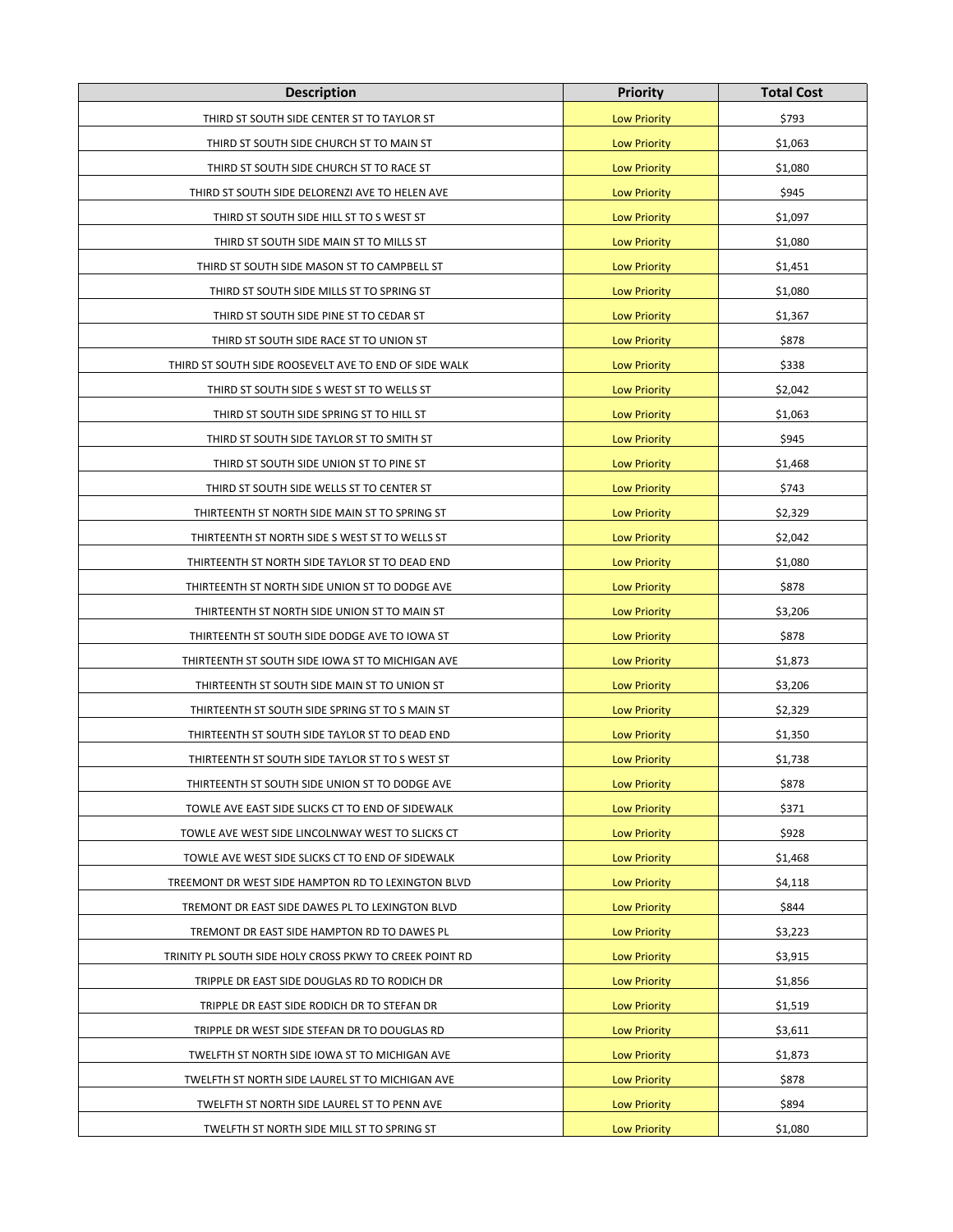| <b>Description</b>                                    | <b>Priority</b>     | <b>Total Cost</b> |
|-------------------------------------------------------|---------------------|-------------------|
| TWELFTH ST NORTH SIDE PENN AVE TO MERRIFIELD AVE      | <b>Low Priority</b> | \$2,768           |
| TWELFTH ST NORTH SIDE S WEST ST TO WELLS ST           | <b>Low Priority</b> | \$2,042           |
| TWELFTH ST NORTH SIDE SPRING ST TO WEST ST            | <b>Low Priority</b> | \$2,312           |
| TWELFTH ST NORTH SIDE SUMMIT LN TO MAIN ST            | <b>Low Priority</b> | \$1,603           |
| TWELFTH ST NORTH SIDE TAYLOR ST TO DEAD END           | <b>Low Priority</b> | \$439             |
| TWELFTH ST NORTH SIDE UNION ST TO DODGE AVE           | <b>Low Priority</b> | \$861             |
| TWELFTH ST NORTH SIDE WELLS ST TO TAYLOR ST           | <b>Low Priority</b> | \$1,637           |
| TWELFTH ST SOUTH SIDE LAUREL ST TO PENN AVE           | <b>Low Priority</b> | \$861             |
| TWELFTH ST SOUTH SIDE MAIN ST TO SUMMIT LN            | <b>Low Priority</b> | \$1,603           |
| TWELFTH ST SOUTH SIDE MICHIGAN AVE TO LAUREL ST       | <b>Low Priority</b> | \$878             |
| TWELFTH ST SOUTH SIDE MILL ST TO MAIN ST              | <b>Low Priority</b> | \$1,114           |
| TWELFTH ST SOUTH SIDE S WEST ST TO SPRING ST          | <b>Low Priority</b> | \$2,295           |
| TWELFTH ST SOUTH SIDE SPRING ST TO MILL ST            | <b>Low Priority</b> | \$1,114           |
| TWELFTH ST SOUTH SIDE SUMMIT LN TO UNION ST           | <b>Low Priority</b> | \$1,519           |
| TWELFTH ST SOUTH SIDE TAYLOR ST TO DEAD END           | <b>Low Priority</b> | \$422             |
| TWELFTH ST SOUTH SIDE TAYLOR ST TO WELLS ST           | <b>Low Priority</b> | \$1,654           |
| TWELFTH ST SOUTH SIDE UNION ST TO DODGE AVE           | <b>Low Priority</b> | \$1,097           |
| TWELFTH ST SOUTH SIDE WELLS ST TO S WEST ST           | <b>Low Priority</b> | \$2,025           |
| UNION ST EAST SIDE EIGHTH ST TO SEVENTH ST            | <b>Low Priority</b> | \$1,131           |
| UNION ST EAST SIDE FOURTH ST TO DEAD END              | <b>Low Priority</b> | \$1,266           |
| UNION ST EAST SIDE FOURTH ST TO SEVENTH ST            | <b>Low Priority</b> | \$4,286           |
| UNION ST EAST SIDE SEVENTEENTH ST TO SIXTEENTH ST     | <b>Low Priority</b> | \$1,013           |
| UNION ST EAST SIDE THIRD ST TO LINCOLNWAY             | <b>Low Priority</b> | \$1,013           |
| UNION ST WEST SIDE EIGHTH ST TO SEVENTH ST            | <b>Low Priority</b> | \$1,013           |
| UNION ST WEST SIDE FOURTH ST TO DEAD END              | <b>Low Priority</b> | \$1,232           |
| UNION ST WEST SIDE FOURTH ST TO THIRD ST              | <b>Low Priority</b> | \$1,097           |
| UNION ST WEST SIDE KINGS CT TO KINGS CT               | <b>Low Priority</b> | \$3,088           |
| UNION ST WEST SIDE KINGS CT TO SIXTEENTH ST           | <b>Low Priority</b> | \$945             |
| UNION ST WEST SIDE NINTH ST TO EIGHTH ST              | <b>Low Priority</b> | \$1,013           |
| UNION ST WEST SIDE SEVENTH ST TO FOUTH ST             | <b>Low Priority</b> | \$4,202           |
| UNION ST WEST SIDE SEVENTH ST TO SIXTH ST             | <b>Low Priority</b> | \$523             |
| UNION ST WEST SIDE TENTH ST TO NINTH ST               | <b>Low Priority</b> | \$911             |
| UNION ST WEST SIDE THIRD ST TO LINCOLNWAY EAST        | <b>Low Priority</b> | \$1,013           |
| VANNONI PL EAST SIDE TO WEST SIDE                     | <b>Low Priority</b> | \$1,603           |
| VERGAUWEN CT NORTH SIDE TOWLE AVE TO END OF SIDEWALK  | <b>Low Priority</b> | \$203             |
| VICTORIA ST EAST SIDE CLUB BLVD TO LINDEN AVE         | <b>Low Priority</b> | \$1,299           |
| VICTORIA ST EAST SIDE LINDEN AVE TO HOMEWOOD AVE      | <b>Low Priority</b> | \$1,316           |
| VICTORIA ST EAST SIDE THIRD ST TO LINCOLNWAY EAST     | <b>Low Priority</b> | \$506             |
| VICTORIA ST WEST SIDE FOURTH ST TO THIRD ST           | <b>Low Priority</b> | \$405             |
| VICTORIA ST WEST SIDE HOMEWOOD AVE TO LINCOLNWAY EAST | <b>Low Priority</b> | \$1,181           |
| VICTORIA ST WEST SIDE LINDEN AVE TO HOMEWOOD AVE      | <b>Low Priority</b> | \$1,283           |
| VILLAGE CR NORTH SIDE                                 | <b>Low Priority</b> | \$1,941           |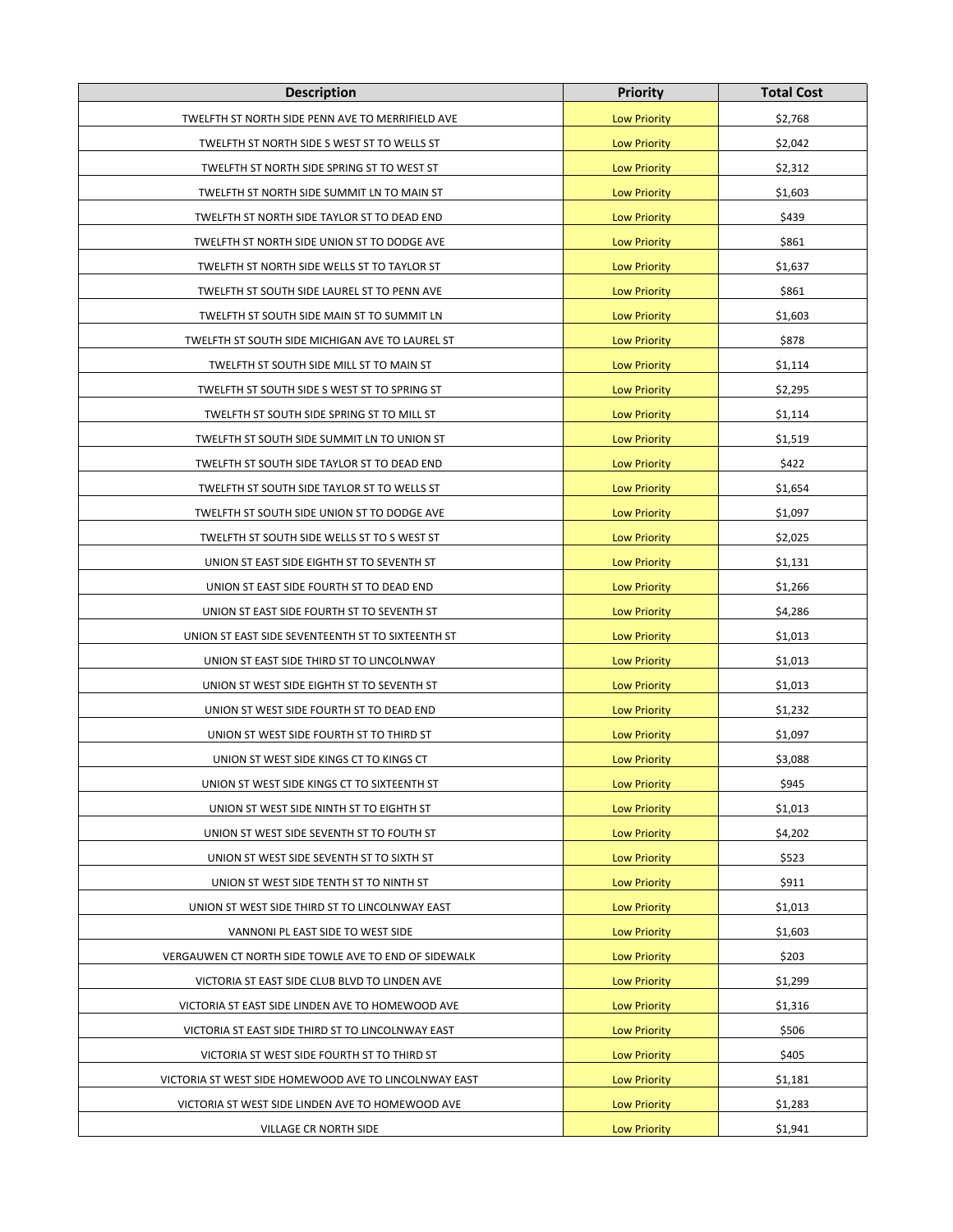| <b>Description</b>                                               | Priority            | <b>Total Cost</b> |
|------------------------------------------------------------------|---------------------|-------------------|
| VILLAGE CR SOUTH SIDE TO BJ ST                                   | <b>Low Priority</b> | \$2,396           |
| VINE ST NORTH SIDE CALHOUN ST TO LOGAN ST                        | <b>Low Priority</b> | \$1,029           |
| VINE ST NORTH SIDE WEBSTER ST TO CALHOUN ST                      | <b>Low Priority</b> | \$1,029           |
| VINE ST NORTH SIDE WEBSTER ST TO WILSON BLVD                     | <b>Low Priority</b> | \$540             |
| VINE ST SOUTH SIDE CALHOUN ST TO LOGAN ST                        | <b>Low Priority</b> | \$1,013           |
| VINE ST SOUTH SIDE WEBSTER ST TO CALHOUN ST                      | <b>Low Priority</b> | \$1,046           |
| VIRGIL ST EAST SIDE THIRD ST TO FOURTH ST                        | <b>Low Priority</b> | \$1,114           |
| VIRGIL ST WEST SIDE THIRD ST TO FOURTH ST                        | <b>Low Priority</b> | \$1,114           |
| VIRGINIA ST WEST SIDE SOUTH SHORE DR TO LINCOLNWAY EAST          | <b>Low Priority</b> | \$2,565           |
| VISTULA RD NORTH SIDE BALLARD AVE TO HARDING AVE                 | <b>Low Priority</b> | \$1,097           |
| VISTULA RD NORTH SIDE BITTERSWEET RD TO END OF SIDEWALK          | <b>Low Priority</b> | \$1,418           |
| VISTULA RD NORTH SIDE BITTERSWEET RD TO OAKLAND AVE              | <b>Low Priority</b> | \$3,713           |
| VISTULA RD NORTH SIDE HARDING AVE TO TERRY LN                    | <b>Low Priority</b> | \$3,240           |
| VISTULA RD NORTH SIDE OAKLAND AVE TO BALLARD AVE                 | <b>Low Priority</b> | \$4,523           |
| VISTULA RD NORTH SIDE OAKLEY AVE TO LINCOLNWAY EAST              | <b>Low Priority</b> | \$1,164           |
| VISTULA RD NORTH SIDE TERRY LN TO OAKLEY AVE                     | <b>Low Priority</b> | \$1,806           |
| VISTULA RD SOUTH SIDE BARROWS CT TO CHARLES CT                   | <b>Low Priority</b> | \$1,013           |
| VISTULA RD SOUTH SIDE BITTERSWEET RD TO END OF SIDEWALK          | <b>Low Priority</b> | \$2,396           |
| VISTULA RD SOUTH SIDE BITTERSWEET RD TO OAKLAND AVE              | <b>Low Priority</b> | \$3,544           |
| VISTULA RD SOUTH SIDE CHARLES CT TO BALLARD AVE                  | <b>Low Priority</b> | \$2,430           |
| VISTULA RD SOUTH SIDE ELDER ST TO BARROWS CT                     | <b>Low Priority</b> | \$405             |
| VISTULA RD SOUTH SIDE OAKLAND AVE TO ELDER ST                    | <b>Low Priority</b> | \$928             |
| WABASH AVE EAST SIDE LINCOLNWAY EAST TO WABASH ST                | <b>Low Priority</b> | \$3,662           |
| WALNUT CANYON CT NORTH SIDE ACADIA LN TO END OF SIDEWALK         | <b>Low Priority</b> | \$338             |
| WALNUT CANYON CT NORTH SIDE NATCHEZ TRACE DR TO ACADIA LN        | <b>Low Priority</b> | \$996             |
| WALNUT CANYON CT SOUTH SIDE NATCHEZ TRACE DR TO SAGAMORE HILL DR | <b>Low Priority</b> | \$338             |
| WALNUT ST EAST SIDE LINCOLNWAY EAST TO THIRD ST                  | <b>Low Priority</b> | \$2,076           |
| WALNUT ST WEST SIDE THIRD ST TO LINCOLNWAY EAST                  | <b>Low Priority</b> | \$2,076           |
| WARD CT WEST SIDE FOURTH ST TO END OF SIDEWALK                   | <b>Low Priority</b> | \$675             |
| WARDS CT EAST SIDE FOURTH ST TO DEAD END                         | <b>Low Priority</b> | \$658             |
| WASHINGTON AVE NORTH SIDE MERRIFIELD AVE TO NILES AVE            | <b>Low Priority</b> | \$1,806           |
| WASHINGTON AVE SOUTH SIDE MERRIFIELD AVE TO NILES AVE            | <b>Low Priority</b> | \$1,856           |
| WAVERLY CT NORTH SIDE BENNINGTON DR TO END OF SIDEWALK           | <b>Low Priority</b> | \$1,569           |
| WAVERLY CT SOUTH SIDE BENNINGTON DR TO PATRIOT CT                | <b>Low Priority</b> | \$759             |
| WAVERLY CT SOUTH SIDE PATRIOT CT TO END OF SIDEWALK              | <b>Low Priority</b> | \$810             |
| WEBSTER ST EAST SIDE BATTELL ST TO END OF SIDEWALK               | <b>Low Priority</b> | \$506             |
| WEBSTER ST EAST SIDE BATTELL ST TO LAWRENCE ST                   | <b>Low Priority</b> | \$945             |
| WEBSTER ST EAST SIDE BORLEY AVE TO JEFFERSON BLVD                | <b>Low Priority</b> | \$827             |
| WEBSTER ST EAST SIDE DONALDSON AVE TO BORLEY AVE                 | <b>Low Priority</b> | \$810             |
| WEBSTER ST EAST SIDE EDGAR AVE TO DONALDSON AVE                  | <b>Low Priority</b> | \$810             |
| WEBSTER ST EAST SIDE GROVE ST TO MISHAWAKA AVE                   | <b>Low Priority</b> | \$894             |
| WEBSTER ST EAST SIDE JEFFERSON BLVD TO FAIRMOUNT AVE             | <b>Low Priority</b> | \$1,215           |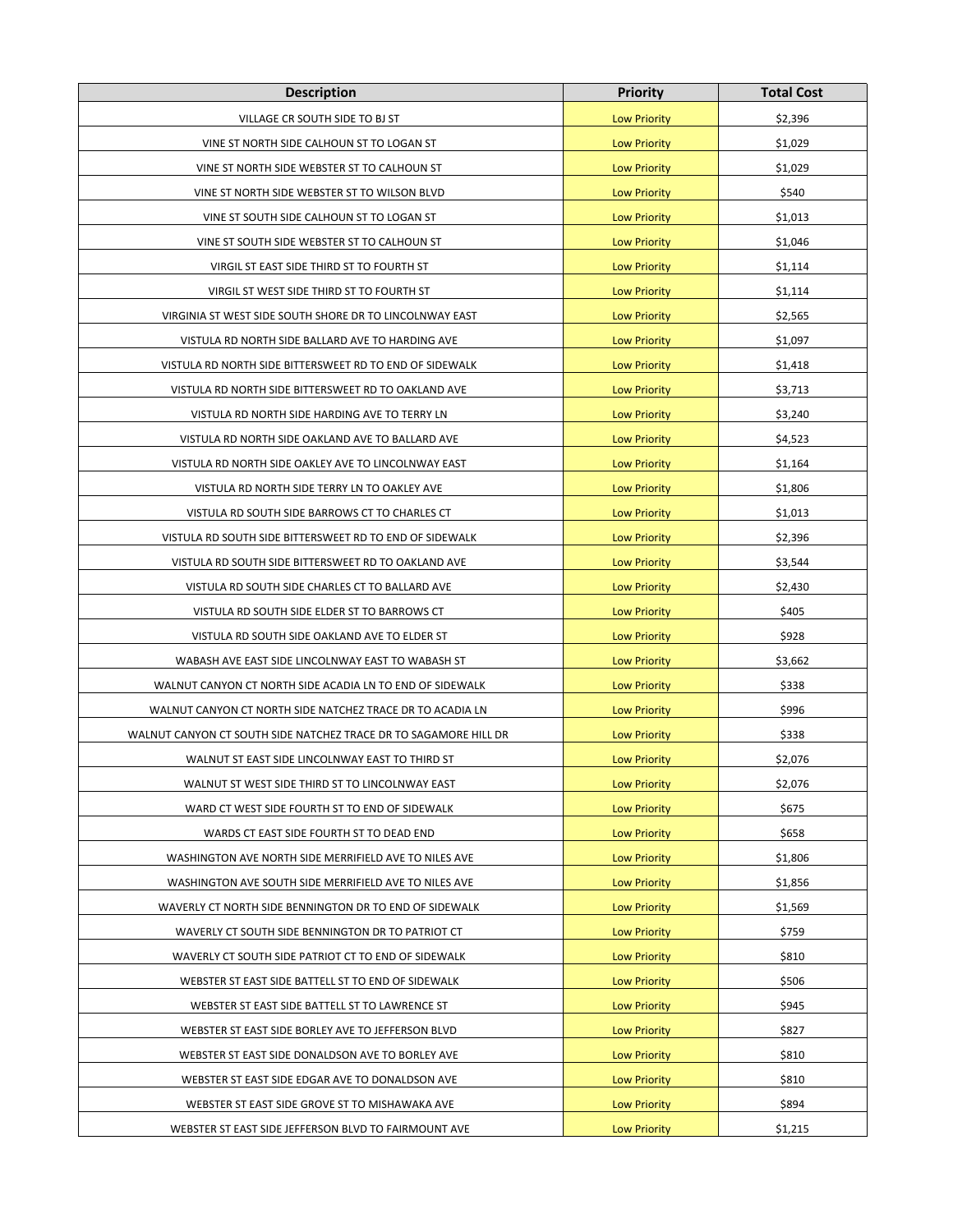| <b>Description</b>                                   | <b>Priority</b>     | <b>Total Cost</b> |
|------------------------------------------------------|---------------------|-------------------|
| WEBSTER ST EAST SIDE LAWRENCE ST TO GROVE ST         | <b>Low Priority</b> | \$911             |
| WEBSTER ST EAST SIDE LOWELL AVE TO EDGAR AVE         | <b>Low Priority</b> | \$810             |
| WEBSTER ST WEST SIDE BATTELL ST TO BROADWAY          | <b>Low Priority</b> | \$1,046           |
| WEBSTER ST WEST SIDE BATTELL ST TO LAWRENCE ST       | <b>Low Priority</b> | \$1,029           |
| WEBSTER ST WEST SIDE BORLEY AVE TO JEFFERSON BLVD    | <b>Low Priority</b> | \$827             |
| WEBSTER ST WEST SIDE DONALDSON AVE TO BORLEY AVE     | <b>Low Priority</b> | \$793             |
| WEBSTER ST WEST SIDE LAWRENCE ST TO GROVE ST         | <b>Low Priority</b> | \$928             |
| WEBSTER ST WEST SIDE LOWELL AVE TO DONALDSON AVE     | <b>Low Priority</b> | \$1,806           |
| WEBSTER ST WEST SIDE MISHAWAKA AVE TO VINE ST        | <b>Low Priority</b> | \$2,329           |
| WEBSTER ST WEST SIDE VINE ST TO WILSON BLVD          | <b>Low Priority</b> | \$422             |
| WELLS ST EAST SIDE ELEVENTH ST TO TWELFTH ST         | <b>Low Priority</b> | \$878             |
| WELLS ST EAST SIDE FIFTH ST TO SIXTH ST              | <b>Low Priority</b> | \$608             |
| WELLS ST EAST SIDE FOURTH ST TO THIRD ST             | <b>Low Priority</b> | \$1,114           |
| WELLS ST EAST SIDE NINTH ST TO TENTH ST              | <b>Low Priority</b> | \$911             |
| WELLS ST EAST SIDE SIXTH ST TO SEVENTH ST            | <b>Low Priority</b> | \$911             |
| WELLS ST EAST SIDE TENTH ST TO ELEVENTH ST           | <b>Low Priority</b> | \$911             |
| WELLS ST EAST SIDE THIRD ST TO LINCOLNWAY WEST       | <b>Low Priority</b> | \$945             |
| WELLS ST WEST SIDE EIGHTH ST TO NINTH ST             | <b>Low Priority</b> | \$911             |
| WELLS ST WEST SIDE FIFTH ST TO DEAD END              | <b>Low Priority</b> | \$354             |
| WELLS ST WEST SIDE FIFTH ST TO FOURTH ST             | <b>Low Priority</b> | \$1,097           |
| WELLS ST WEST SIDE FOURTH ST TO THIRD ST             | <b>Low Priority</b> | \$1,097           |
| WELLS ST WEST SIDE NINTH ST TO TENTH ST              | <b>Low Priority</b> | \$911             |
| WELLS ST WEST SIDE TENTH ST TO ELEVENTH ST           | <b>Low Priority</b> | \$894             |
| WELLS ST WEST SIDE THIRD ST TO LINCOLNWAY WEST       | <b>Low Priority</b> | \$928             |
| WENGER AVE EAST SIDE GROVE ST TO MISHAWAKA AVE       | <b>Low Priority</b> | \$1,569           |
| WENGER AVE EAST SIDE HOMEWOOD AVE TO LINCOLNWAY EAST | <b>Low Priority</b> | \$1,958           |
| WENGER AVE EAST SIDE LINDEN AVE TO HOMEWOOD AVE      | <b>Low Priority</b> | \$1,232           |
| WENGER AVE WEST SIDE GROVE ST TO MISHAWAKA AVE       | <b>Low Priority</b> | \$1,553           |
| WENGER AVE WEST SIDE HOMEWOOD AVE TO LINCOLNWAY EAST | <b>Low Priority</b> | \$2,076           |
| WENGER AVE WEST SIDE MISHAWAKA AVE TO JOSEPH ST      | <b>Low Priority</b> | \$692             |
| WENGER AVE WEST SIDE PROSPECT DR TO GROVE ST         | <b>Low Priority</b> | \$1,974           |
| WENGER ST EAST SIDE FOURTH ST TO DEAD END            | <b>Low Priority</b> | \$422             |
| WENGER ST WEST SIDE FOURTH ST TO END OF SIDEWALK     | <b>Low Priority</b> | \$422             |
| WENGER ST WEST SIDE FOURTH ST TO THIRD ST            | <b>Low Priority</b> | \$1,013           |
| WENT AVE WEST SIDE COLFAX AVE TO LOWELL AVE          | <b>Low Priority</b> | \$911             |
| WEST ST EAST SIDE EIGHTH ST TO SEVENTH ST            | <b>Low Priority</b> | \$911             |
| WEST ST EAST SIDE ELEVENTH ST TO TENTH ST            | <b>Low Priority</b> | \$1,013           |
| WEST ST EAST SIDE FOURTEENTH ST TO THIRTEENTH ST     | <b>Low Priority</b> | \$979             |
| WEST ST EAST SIDE FOURTH ST TO RAILROAD              | <b>Low Priority</b> | \$1,434           |
| WEST ST EAST SIDE LINCOLNWAY WEST TO THIRD ST        | <b>Low Priority</b> | \$1,080           |
| WEST ST EAST SIDE NINTH ST TO EIGHTH ST              | <b>Low Priority</b> | \$894             |
| WEST ST EAST SIDE SEVENTH ST TO SIXTH ST             | <b>Low Priority</b> | \$911             |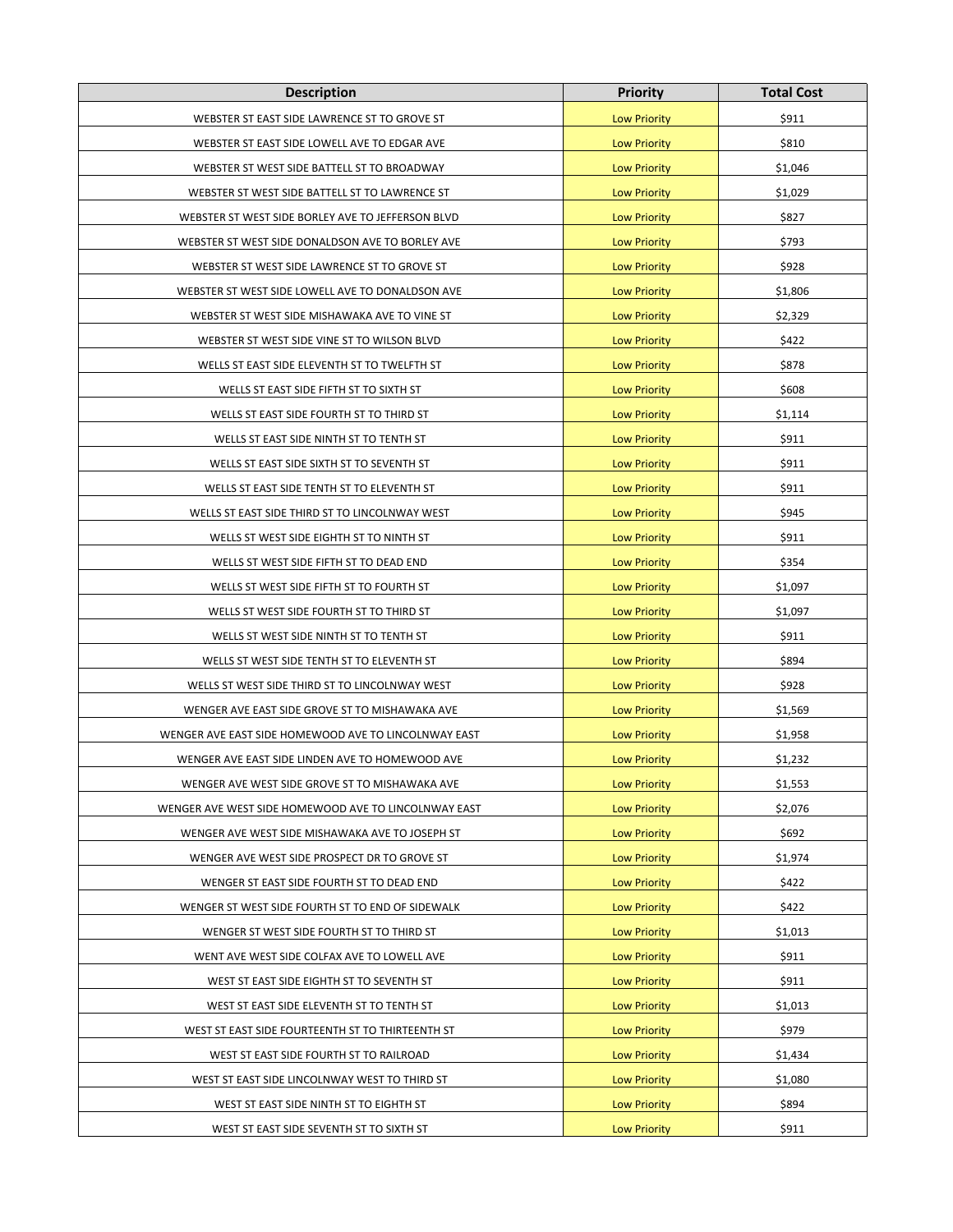| <b>Description</b>                                            | <b>Priority</b>     | <b>Total Cost</b> |
|---------------------------------------------------------------|---------------------|-------------------|
| WEST ST EAST SIDE TENTH ST TO NINTH ST                        | <b>Low Priority</b> | \$1,013           |
| WEST ST EAST SIDE THIRD ST TO FOURTH ST                       | <b>Low Priority</b> | \$1,080           |
| WEST ST EAST SIDE THIRTEENTH ST TO TWELFTH ST                 | <b>Low Priority</b> | \$945             |
| WEST ST EAST SIDE TWELFTH ST TO ELEVENTH ST                   | <b>Low Priority</b> | \$894             |
| WEST ST WEST SIDE AUTUMN CT TO SIXTEENTH ST                   | <b>Low Priority</b> | \$3,713           |
| WESTWOOD CR EAST SIDE COLFAX AVE TO EASTWOOD CR               | <b>Low Priority</b> | \$1,114           |
| WESTWOOD CR EAST SIDE COLFAX AVE TO EASTWOOD CR               | <b>Low Priority</b> | \$1,266           |
| WESTWOOD CR NORTH HALF WEST SIDE COLFAX AVE TO EASTWOOD CR    | <b>Low Priority</b> | \$1,526           |
| WESTWOOD CR WEST SIDE COLFAX AVE TO EASTWOOD CR               | <b>Low Priority</b> | \$1,586           |
| WHITE DOVER DR EAST SIDE ROSEMONT PL TO STONEGATE DR          | <b>Low Priority</b> | \$1,080           |
| WHITE DOVER DR WEST SIDE ROSEMONT DR TO STONEGATE DR          | <b>Low Priority</b> | \$1,046           |
| WILD CHERRY RIDGE WEST EAST SIDE END OF SIDEWALK TO DEAD END  | <b>Low Priority</b> | \$3,476           |
| WILD CHERRY RIDGE WEST EAST SIDE FULMER RD TO END OF SIDEWALK | <b>Low Priority</b> | \$3,358           |
| WILD ROSE LN EAST SIDE CLIMBING ROSE LN TO ARBOR LN           | <b>Low Priority</b> | \$3,139           |
| WILD ROSE LN SOUTH SIDE TURN-AROUND                           | <b>Low Priority</b> | \$793             |
| WILD ROSE LN WEST SIDE CLIMBING ROSE DR TO ARBOR LN           | <b>Low Priority</b> | \$3,038           |
| WILDFLOWER COVE DR EAST SIDE SCARLET FLAX TO NORTH END        | <b>Low Priority</b> | \$1,266           |
| WILDFLOWER COVE DR EAST SIDE SCARLET FLAX TO SOUTH END        | <b>Low Priority</b> | \$2,059           |
| WILDFLOWER COVE DR WEST SIDE SAINT LO TO NORTH END            | <b>Low Priority</b> | \$2,413           |
| WILDFLOWER COVE DR WEST SIDE SAINT LO TO SOUTH END            | <b>Low Priority</b> | \$608             |
| WILLOW ST EAST SIDE GROVE ST TO MISHAWAKA AVE                 | <b>Low Priority</b> | \$979             |
| WILLOW ST WEST SIDE BATTELL ST TO LAWRENCE ST                 | <b>Low Priority</b> | \$911             |
| WILLOW ST WEST SIDE BROADWAY TO BATTELL ST                    | <b>Low Priority</b> | \$911             |
| WILLOW ST WEST SIDE GROVE ST TO MISHAWAKA AVE                 | <b>Low Priority</b> | \$911             |
| WILLOW ST WEST SIDE LAWRENCE ST TO GROVE ST                   | <b>Low Priority</b> | \$945             |
| WILLOW ST WEST SIDE MARION ST TO END OF SIDEWALK              | <b>Low Priority</b> | \$236             |
| WILSON BLVD SOUTH SIDE FOREST AVE TO LOGAN ST                 | <b>Low Priority</b> | \$7,796           |
| WOOD LN NORTH SIDE BUGLE LN TO DRAGOON TRAIL                  | <b>Low Priority</b> | \$422             |
| WOOD LN NORTH SIDE MERRIFIELD AVE TO BUGLE LN                 | <b>Low Priority</b> | \$2,126           |
| WOODHOUSE DR EAST SIDE HARRISON RD TO HARTFIELD CT            | <b>Low Priority</b> | \$3,139           |
| WOODHOUSE DR WEST SIDE HARRISON RD TO BRUNSWICK SQUARE        | <b>Low Priority</b> | \$3,004           |
| YORK ST EAST SIDE BROOK ST TO HODSON AVE                      | <b>Low Priority</b> | \$996             |
| YORK ST EAST SIDE FIFTH ST TO BROOK ST                        | <b>Low Priority</b> | \$2,616           |
| YORK ST EAST SIDE HODSON AVE TO CAPITAL AVE                   | <b>Low Priority</b> | \$962             |
| YORK ST NORTH SIDE MILLER CT TO BROOK AVE                     | <b>Low Priority</b> | \$1,384           |
| YORK ST WEST SIDE FIFTH ST TO MILLER CT                       | <b>Low Priority</b> | \$1,350           |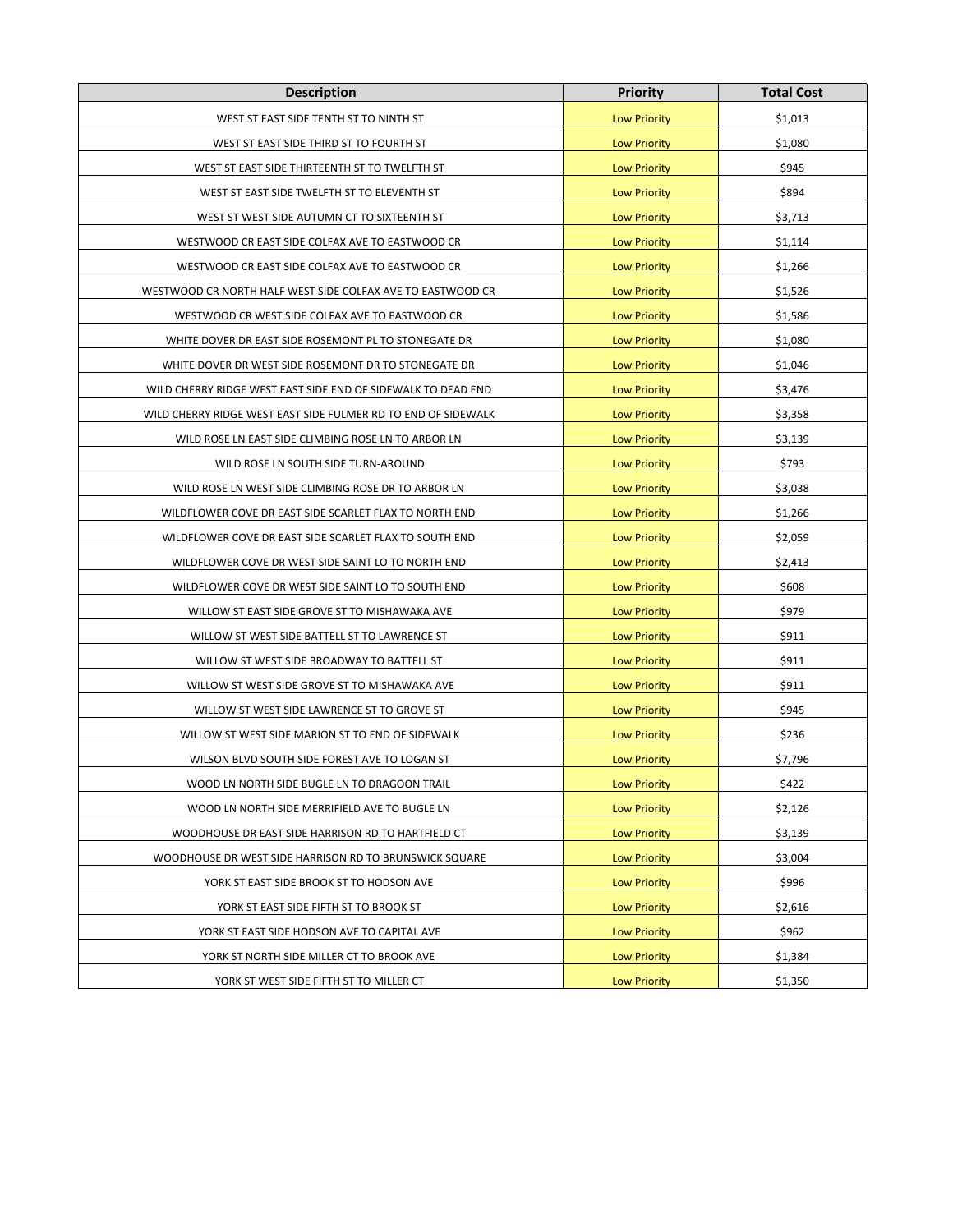| <b>Description</b>                          | <b>Priority</b>     | <b>Total Cost</b> |
|---------------------------------------------|---------------------|-------------------|
| ZAPPIA DR EAST SIDE DOUGLAS RD TO STEFAN DR | <b>Low Priority</b> | \$3,713           |
| ZAPPIA DR WEST SIDE RODICH DR TO DOUGLAS RD | <b>Low Priority</b> | \$1,839           |
| ZAPPIA DR WEST SIDE STEFAN DR TO RODICH DR  | <b>Low Priority</b> | \$1,569           |

## Sidewalk Inventory - Construction Implications **Inventory Completed 2012**

The medium and high priority areas listed below fit one of 3 criteria 1) Construction occurred after evlaution was completed, 2) Construction is currently underway, or 3) Construction is slated for 2013 calendar year. Cost of replacements listed below are NOT included in the estimates included within this transition plan. Conditions listed below indicate condition at time of evaluation and may not reflect the current state.

| muicate condition at time of evaluation and may not reflect the current state.<br><b>Description</b> | <b>Priority</b>        | <b>Total Cost</b> |
|------------------------------------------------------------------------------------------------------|------------------------|-------------------|
| BATTELL ST NORTH SIDE CHRISTYANN ST TO SARAH ST                                                      | <b>High Priority</b>   | \$8,404           |
| BATTELL ST NORTH SIDE DIVISION ST TO CHRISTYANN ST                                                   | <b>High Priority</b>   | \$4,253           |
| DELORENZI AVE EAST SIDE THIRD ST TO FOURTH ST                                                        | <b>High Priority</b>   | \$6,885           |
| DIVISION ST EAST SIDE BATTELL ST TO LAWRENCE ST                                                      | <b>High Priority</b>   | \$5,468           |
| DIVISION ST EAST SIDE LAWRENCE ST TO GROVE ST                                                        | <b>High Priority</b>   | \$5,468           |
| FIFTH ST SOUTH SIDE MERRIFIELD AVE TO END OF SIDEWALK                                                | <b>High Priority</b>   | \$6,379           |
| FIRST ST SOUTH SIDE WEST ST TO HILL ST                                                               | <b>High Priority</b>   | \$6,480           |
| THIRD ST SOUTH SIDE MERRIFIELD AVE TO WENGER AVE                                                     | <b>High Priority</b>   | \$22,275          |
| UNION ST EAST SIDE TWELFTH ST TO ELEVENTH ST                                                         | <b>High Priority</b>   | \$10,733          |
| UNION ST WEST SIDE THIRTEENTH ST TO TWELFTH ST                                                       | <b>High Priority</b>   | \$6,075           |
| UNION ST WEST SIDE TWELFTH ST TO ELEVENTH ST                                                         | <b>High Priority</b>   | \$6,075           |
| WILSON BLVD NORTH SIDE CALHOUN ST TO PLEASANT ST                                                     | <b>High Priority</b>   | \$2,329           |
| WILSON BLVD NORTH SIDE PLEASANT ST TO END OF SIDEWALK                                                | <b>High Priority</b>   | \$3,544           |
| BATTELL ST SOUTH SIDE CHRISTYANN ST TO SARAH ST                                                      | <b>Medium Priority</b> | \$4,202           |
| BATTELL ST SOUTH SIDE DIVISION ST TO CHRISTYANN ST                                                   | <b>Medium Priority</b> | \$2,278           |
| CEDAR ST EAST SIDE GROVE ST TO LAWRENCE ST                                                           | <b>Medium Priority</b> | \$2,835           |
| CEDAR ST EAST SIDE LAWRENCE ST TO BATTELL ST                                                         | <b>Medium Priority</b> | \$2,835           |
| DALE AVE WEST SIDE SIXTH ST TO RAILROAD TRACKS                                                       | <b>Medium Priority</b> | \$1,519           |
| DIVISION ST EAST SIDE BROADWAY TO BATTELL ST                                                         | <b>Medium Priority</b> | \$2,734           |
| DIVISION ST EAST SIDE MARION ST TO BROADWAY                                                          | <b>Medium Priority</b> | \$3,038           |
| DIVISION ST WEST SIDE BATTELL ST TO LAWRENCE ST                                                      | <b>Medium Priority</b> | \$2,683           |
| DIVISION ST WEST SIDE BROADWAY TO BATTELL ST                                                         | <b>Medium Priority</b> | \$3,038           |
| FOURTEENTH ST NORTH SIDE MAIN ST TO SPRING ST                                                        | <b>Medium Priority</b> | \$6,986           |
| MASON ST EAST SIDE MISHAWAKA AVE TO LINDEN AVE                                                       | <b>Medium Priority</b> | \$6,075           |
| MILBURN BLVD NORTH SIDE MIDDLEBORO AVE TO HUBBARD AVE                                                | <b>Medium Priority</b> | \$2,734           |
| RIVER AVE SOUTH SIDE LINCOLNWAY WEST TO RUSSELL AVE                                                  | <b>Medium Priority</b> | \$6,784           |
| RIVER AVE SOUTH SIDE MIDDLEBORO AVE TO STRATHMOOR AVE                                                | <b>Medium Priority</b> | \$3,240           |
| RIVER AVE SOUTH SIDE MONMOOR AVE TO MIDDLEBORO AVE                                                   | <b>Medium Priority</b> | \$3,139           |
| RIVER AVE SOUTH SIDE RUSSELL AVE TO MONMOOR AVE                                                      | <b>Medium Priority</b> | \$3,544           |
| RIVER AVE SOUTH SIDE STRATHMOOR AVE TO IRONWOOD DR                                                   | <b>Medium Priority</b> | \$2,126           |
| RUSSELL AVE EAST SIDE RIVER AVE TO LINCOLNWAY WEST                                                   | <b>Medium Priority</b> | \$5,366           |
| RUSSELL AVE WEST SIDE LINCOLNWAY WEST TO RIVER AVE                                                   | <b>Medium Priority</b> | \$5,721           |
| SIXTH ST NORTH SIDE HENDRICKS ST TO JACKSON ST                                                       | <b>Medium Priority</b> | \$3,038           |